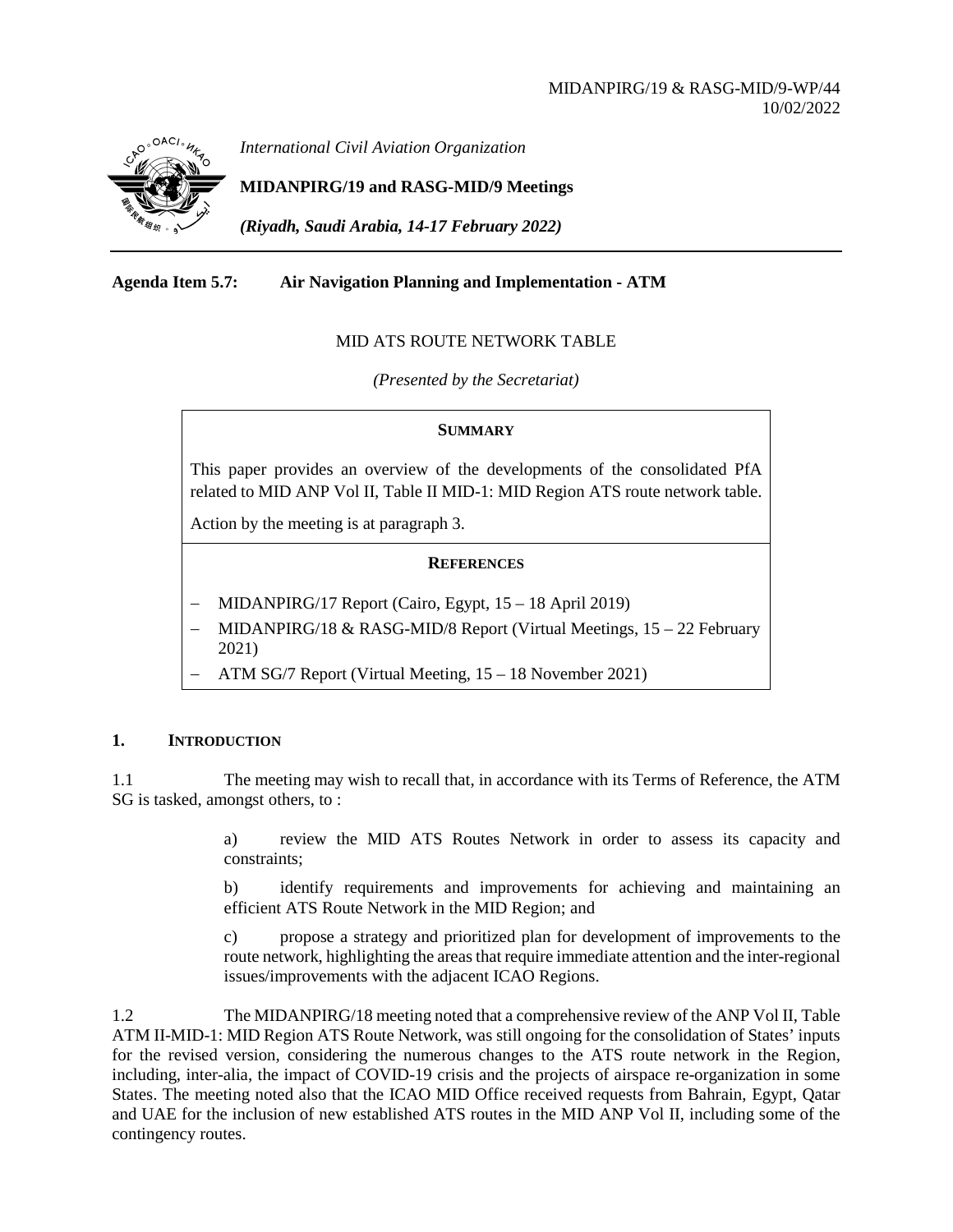- 2 -

1.3 Based on the above, the MIDANPIRG agreed to the following Conclusion:

*MIDANPIRG CONCLUSION 18/13: PROPOSAL FOR AMENDMENT TO THE MID* e*ANP VOLUME II, TABLE ATM II-MID-I: MID REGION ATS ROUTE NETWORK* 

*That,* 

- *a) States and airspace users provide the ICAO MID Office with their inputs to the Table ATM II-MID-1 before 30 April 2021; and*
- *b) the ICAO MID Office, carry out necessary coordination to consolidate and process a proposal for amendment to the MID ANP Volume II, by 1 June 2021.*

## **2. DISCUSSION**

2.1 MIDANPIRG/17, through Conclusion 17/18, urged States to use the MID RDWG as the main platform to facilitate bilateral and multilateral coordination related to the improvement of the ATS Route Network and ASM. Through this Conclusion, MIDANPIRG/17, also requested States to review and update the route catalogue.

2.2 ICAO MID Office consolidated all received inputs from States, and further enhanced the routes data, considering MSG/6 Conclusion 6/9, action has been taken to remove ATS Route Designators Prefix "U" from the ATS route Table. In this regard, the part related to upper ATS route was removed and included in the Lower part, as appropriate.

2.3 The subject was addressed by the ATM SG/7 meeting. For more details, please refer to the Report available at:<https://www.icao.int/MID/Pages/2021/ATM%20SG7.aspx>

*Note: For harmonization purpose, the ATM SG/7 meeting agreed to use Designator "T" for the contingency routes in the MID region.*

2.4 During The consolidation process, the ICAO MID identified the following list of challenges, which were addressed during several one-to-one meetings with the concerned States:

- a) Interruption of Regional ATS route;
- b) Use of non-regional designator for regional route, and vice versa;
- c) Consideration of non-regional route as regional, and vice versa;
- d) Lack of consideration of some regional route in MID ANP Vol II ATS table;
- e) Duplication of Route designators;
- f) Missing Bi-lateral coordination between adjacent States.

2.5 Based on the ATM SG/7 meeting outcome, the PfA at **Appendix A** is presented to MIDANPIRG/19 for final review and endorsement. Accordingly, the ATM SG/7 meeting agreed to the following Draft Conclusion:

| Why  | To update the Table ATM II-MID-1: MID Region ATS Route<br>Network, considering States' and airspace users' requirements. |
|------|--------------------------------------------------------------------------------------------------------------------------|
| What | Process the PfA in accordance with standard procedure                                                                    |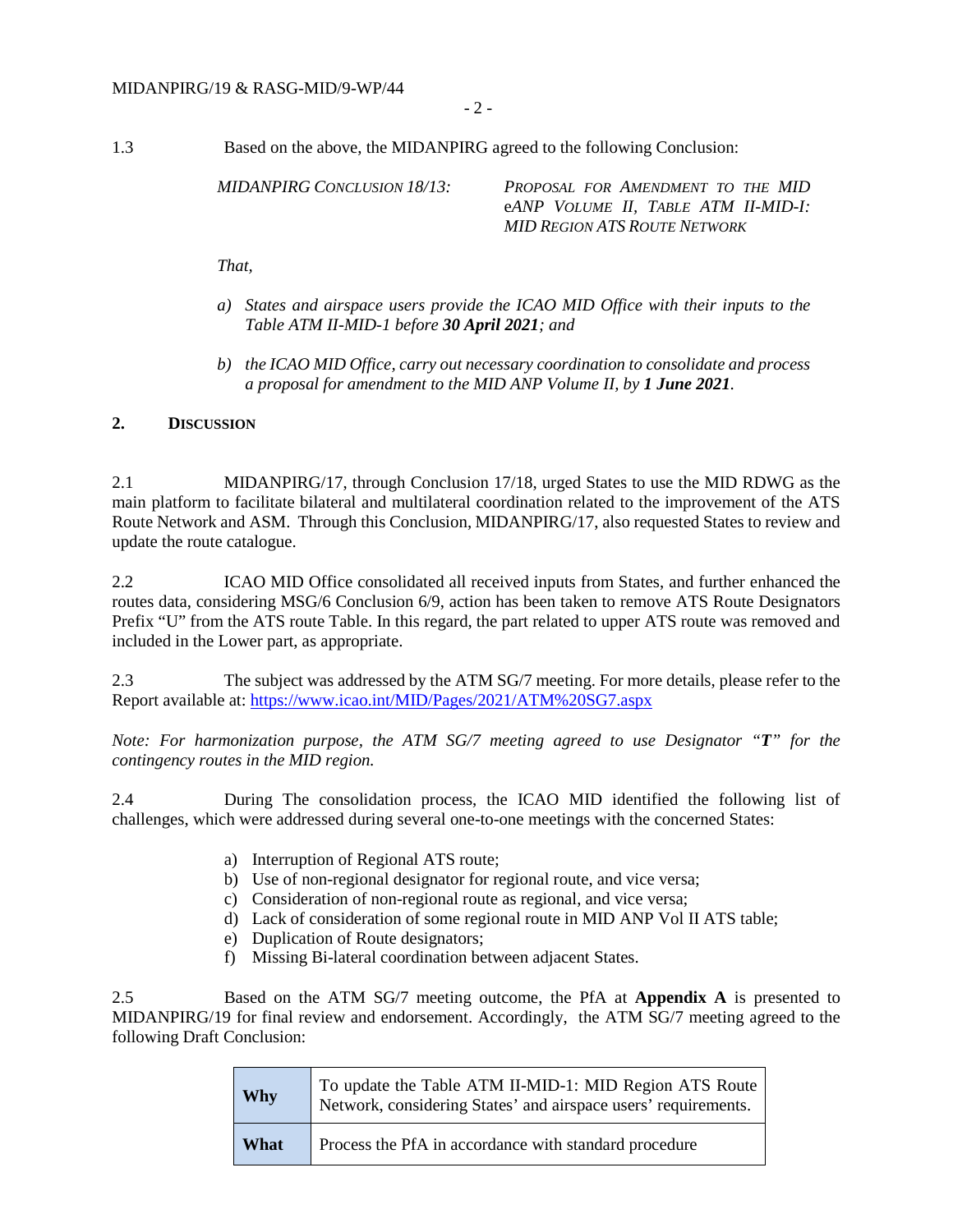- 3 -

| <b>Who</b> | MIDANPIRG/19 |
|------------|--------------|
| When       | Feb. 2022    |

*DRAFT CONCLUSION 7/1: PROPOSAL FOR AMENDMENT TO THE MID* e*ANP VOLUME II, TABLE ATM II-MID-I: MID REGION ATS ROUTE NETWORK* 

*That, the ICAO MID Office process the Proposal for Amendment to the MID eANP Vol II, Table ATM II-MID-I, at Appendix A, in accordance with standard procedure.*

## **3. ACTION BY THE MEETING:**

3.1 The meeting is invited to:

- a) review the Proposal for Amendment to the MID eANP Vol II, Table ATM II-MID-I, at Appendix A, and endorse the Draft Conclusion in para 2.5;
- b) encourage States and stakeholders to use the MID RDWG/Route catalogue as a the main platform to address ATS Route network improvements;
- c) encourage States with the support of ICAO MID Office to take action to overcome the remaining challenges; and
- d) encourage States to coordinate with the ICAO MID Office the elimination of the duplicate 5LNCs.

-------------------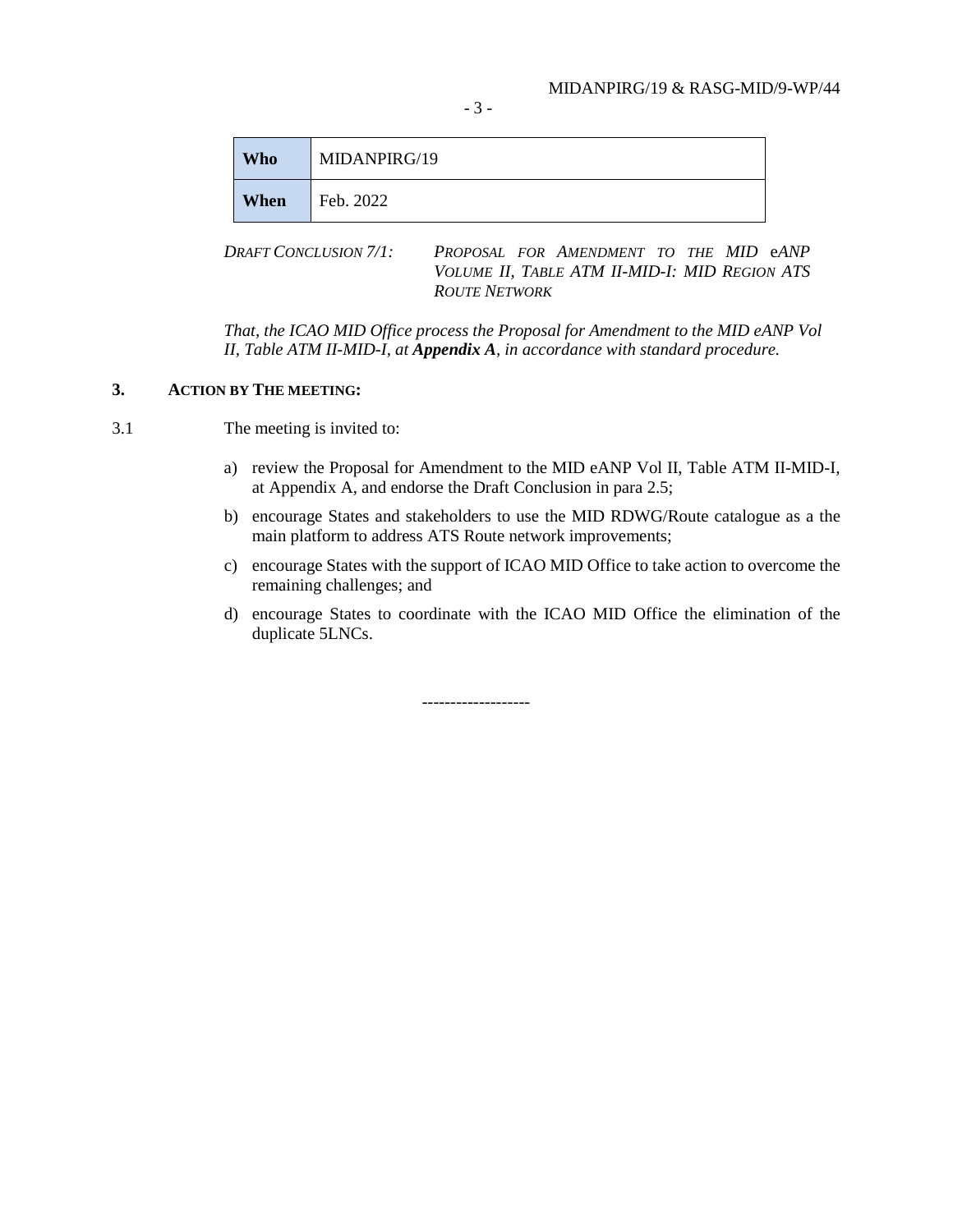## **AMENDMENT PROPOSAL**

## **PROPOSAL FOR AMENDMENT OF THE ICAO MID AIR NAVIGATION PLAN (DOC 9708), VOLUME II**

(Serial No. MID-II-22/01-ATM)

- **a) Plan:** MID Air Navigation Plan Volume II Part IV-ATM Specific Regional Requirements
- **b) Proposed amendment:** Editorial note: Amendments are arranged to show "deleted text" using strikeout (text to be deleted), and "added text" with grey shading (text to be inserted)

## **TABLE ATM II-MID-1 MID REGION ATS ROUTE NETWORK**

## EXPLANATION OF THE TABLE

## *Column*

| 1              | Designator of ATS route and Type (Conventional, RNAV5 or RNAV1 etc.)                                                                                                                                                                                                                                                                                                                                                                                            |
|----------------|-----------------------------------------------------------------------------------------------------------------------------------------------------------------------------------------------------------------------------------------------------------------------------------------------------------------------------------------------------------------------------------------------------------------------------------------------------------------|
| $\overline{2}$ | Significant points defining the ATS routes. Only prominent locations have been listed.<br>Additional points where facilities are provided to complete navigational guidance along a<br>route, but not otherwise marking significant characteristics of the route (change of heading<br>of centre line, intersection with other routes, etc.) have normally not been included.<br>Locations shown in parentheses indicate significant points outside the Region. |
| Note 1.        | Not representing the operator's requirements. Operator's required route and/or navaids are<br>shown in square brackets $(1)$ .                                                                                                                                                                                                                                                                                                                                  |
| Note 2.        | Subject to further study. Including the associated navigation aid coverage.                                                                                                                                                                                                                                                                                                                                                                                     |
| Note 3         | Subject to military agreement.                                                                                                                                                                                                                                                                                                                                                                                                                                  |
| Note 4.        | Not acceptable at present.                                                                                                                                                                                                                                                                                                                                                                                                                                      |
| Note 5.        | At present, implementation possible only during specific periods (e.g. weekends, nights,<br>etc., as published).                                                                                                                                                                                                                                                                                                                                                |
| Note 6.        | At present, implementation of the RNAV route only possible above FL 300, or as published.                                                                                                                                                                                                                                                                                                                                                                       |
| Note 7.        | Unidirectional use.                                                                                                                                                                                                                                                                                                                                                                                                                                             |
| Note 8.        | For ATS route or part thereof is RNAV 1                                                                                                                                                                                                                                                                                                                                                                                                                         |
| Note 9.        | ATS route actived by NOTAM                                                                                                                                                                                                                                                                                                                                                                                                                                      |

1) **Amend** requirements for ATS routes A16, A408, A411, A412, A416, A422, A424, A453, A454, A727, A775, A777, A788, B12, B121, B400, B403, B404, B407, B411, B413, B415, B416, B417, B419, B424, B441, B451, B457, B505, B524, B526, B535, B538, B540, B544, B549, G183, G202, G208, G216, G452, G462, G650, G652, G660, G662, G663, G665, G666, G667, G669,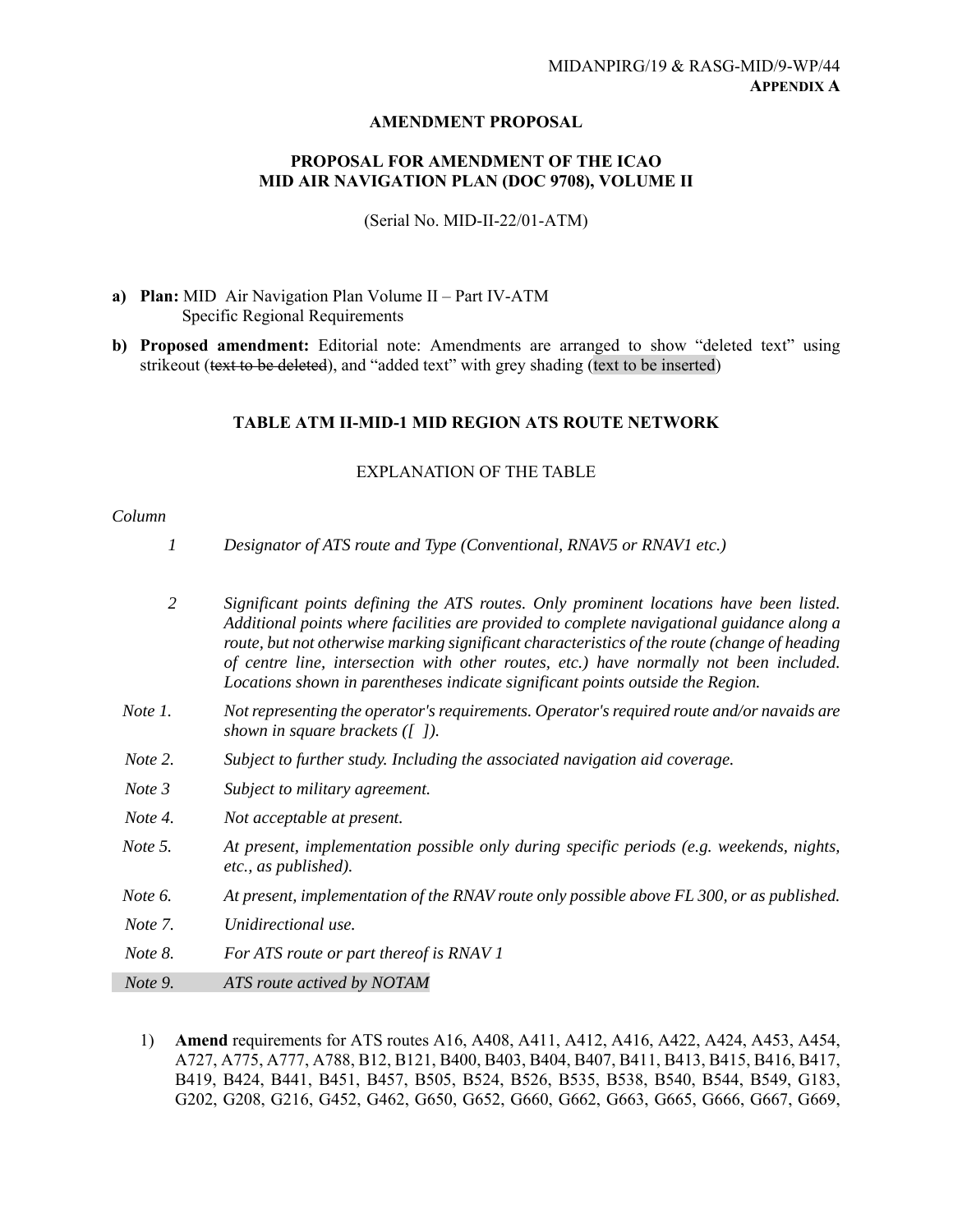G670, G674, G775, G781, G782, G783, G792, G795, G799, L124, L125, L200, L223, L300, L301, L305, L306, L308, L314, L315, L319, L321, L333, L417, L425, L430, L443, L444, L513, L519, L550, L551, L556, L564, L566, L572, L601, L602, L604, L607, L612, L613, L617, L620, L631, L677, L681, L695, L768, L883, M203, M300, M301, M303, , M309, M316, M318, M319, M320, M321, M425, M428, M430, M434, M440, M444, M449, M550, M551, M557, M559, M561, M574, M600, M628, M634, M651, M677, M681, M686, M688, M690, M691, M762, M860, M861, M863, M872, M999, N300, N302, N303, N310, N315, N316, N318, N319, N324, N438, N440, N563, N569, N571, N629, N685, N687, N697, N764, N767, N881, P146, P300, P304, P307, P312, P316, P323, P430, P513, P517, P552, P557, P559, P560, P567, P570, P574, P634, P693, P699, P751, P891, P899, P975, R2, R219, R401, R402, R462, R650, R652, R654, R655, R659, R660, R661, R777, R784, R785 and R794;

- 2) **Add** requirements for ATS routes A410, A414 (W4), A415 (Q415), A647, A791, B418 (Q18), B422 (Z622), B527, B537 (Z627), B541 (W141), B543 (Z515), G55, G482, G656, G780 (Z680), L311, L313, L317, L320, L323, L324, L427, L554, L557 (T557), L558, L559 (T509), L560, L561, L570, L692, L703, L704 (Y604), L710, L713 (Q13), L721, L852, L934, M317, M323 (M320), M324, M434 (W136), M554, M555 (J005), M556 (Y856), M562, M564, M565, M568, M572, M701 (T301), M708 (T308), M715 (T215), M718 (T218), M719 (Q19), M720, M855, N39, N72, N311, N312, N314, N317, N320, N321, N558, N565 (Q52), N568, N572 (T872), N574, N636, N705, N710, P302 (T202), P309, P313, P315, P319 (T319), P322, P440, P550 (T430), P555, P556, P565, P566, P568, P572 (P562), P708, P715 (T975), P752, P753, R611, R651 (Z151), R665 (Z675), R670 (Z670), R775, T444, T602, T665, T970 (Z350), T980 (Z151) and T990 (M317).
- 3) **Delete** requirements for ATS routes A1, B12, M312, UA1, UA16, UA408, UA411, UA412, UA416, UA418, UA422, UA424, UA453, UA454, UA727, UA775, UA788, UB12, UB121, UB400, , UB403, UB404, UB407, UB411, UB412, UB413, UB415, UB416, UB417, UB419, UB424, UB441, UB451, UB457, UB526, UB535, UB538, UB544, UB549, UG202, UG216, UG452, UG462, UG650, UG652, UG660, UG662, UG663, UG665, UG666, UG667, UG669, UG670, UG674, UG775, UG781, UG782, UG783, UG792, UG795, UG799, UL124, UL125, UL126, UL200, UL223, UL300, UL301, UL305, UL306, UL308, UL310, UL314, UL315, UL319, UL321, UL333, UL417, UL425, UL430, UL438, UL440, UL443, UL444, UL513, UL519, UL550, UL551, UL555, UL556, UL564, UL566, UL572, UL573, UL601, UL602, UL604, UL607, UL612, UL613, UL617, UL620, UL631, UL677, UL681, UL695, UL764, UL768, UL883, UM203, UM300, UM301, UM303, UM305, UM309, UM312, UM316, UM318, UM319, UM320, UM321, UM425, UM428, UM430, UM434, UM440, UM444, UM449, UM550, UM551, UM557, UM559, UM561, UM573, UM574, UM600, UM628, UM634, UM651, UM677, UM681, UM686, UM688, UM690, UM691, UM860, UM861, UM863, UM872, UM877, UM999, UN300, UN302, UN303, UN307, UN310, UN315, UN316, UN318, UN319, UN324, UN430, UN438, UN440, UN563, UN569, UN571, UN629, UN638, UN685, UN687, UN694, UN697, UN764, UN767, UN881, UN929, UP146, UP300, UP304, UP307, UP312, UP316, UP323, UP425, UP430, UP517, UP552, UP557, UP559, UP560, UP561, UP562, UP563, UP567, UP570, UP574, UP634, UP693, UP699, UP751, UP891, UP899, UP975, UR2, UR205, UR219, UR401, UR402, UR462, UR650, UR652, UR654, UR655, UR659, UR660, UR661, UR674, UR777, UR784, UR785, UR794 and UR799.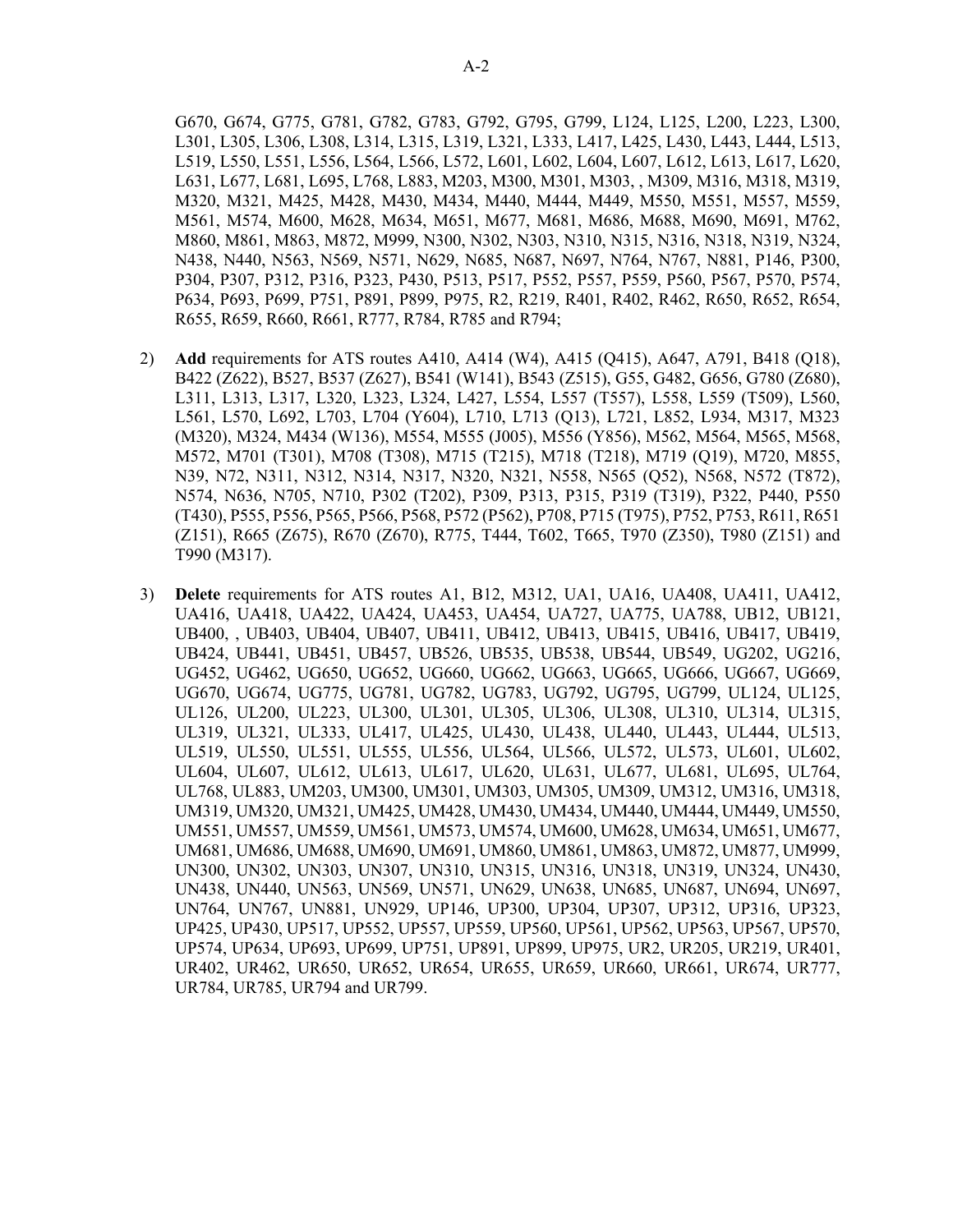| Designat<br>or | <b>Significant Points</b>                                                                                                                                                                                                                                                                                                                                                                                                    | <b>Designator</b> | Significant Points                                                                                                                                                                                                                                                  |
|----------------|------------------------------------------------------------------------------------------------------------------------------------------------------------------------------------------------------------------------------------------------------------------------------------------------------------------------------------------------------------------------------------------------------------------------------|-------------------|---------------------------------------------------------------------------------------------------------------------------------------------------------------------------------------------------------------------------------------------------------------------|
| 1              | $\overline{c}$                                                                                                                                                                                                                                                                                                                                                                                                               | $\ddagger$        | 2                                                                                                                                                                                                                                                                   |
| Ał             | <b>METRU 340000N 0250900E</b><br>SOKAL 323601N 0273706E<br>KATEX 320701N 0282436E<br>BOPED 312939N 0292655E<br>ALEXANDRIA (NOZ) 3111135N 02957013E<br>MENKU 310531N 0301806E<br>CAIRO (CVO) 300532N 0312318E                                                                                                                                                                                                                 | UA <sub>1</sub>   | <b>METRU 340000N 0250900E</b><br>SOKAL 323601N 0273706E<br>KATEX 320701N 0282436E<br>BOPED 312939N 0292655E<br>ALEXANDRIA (NOZ) 311113N 0295701E<br><b>MENKU 310531N 0301806E</b><br>CAIRO (CVO) 300532N 0312318E                                                   |
| A16            | RASDA 330600N 0305700E<br>MELDO 320201N 0310406E<br>BALTIM (BLT) 313144N 0310721E<br>DEGDI 311429N 0311035E<br>CAIRO (CVO) 300532N 0312318E                                                                                                                                                                                                                                                                                  | UA16              | RASDA 330600N 0305700E<br>MELDO 320201N 03104406E<br><b>BALTIM (BLT) 313144N 0311035E</b><br><b>DEGDI 311429N 0311035E</b><br>CAIRO (CVO) 300532N 0312318E                                                                                                          |
| A408           | $(ADDIS - ABABA)$ GWZ $090622N$ 0384612E<br>(SOLIR 135224N 421918E)<br>SALEH 140000N 042002500E<br><b>ORNIS 141615N0423657E</b><br>HODEIDAH (HDH) 144622.1N 0425911.1E                                                                                                                                                                                                                                                       | UA408             | (ADDIS ABABA) GWZ 090622N 0384612E<br><b>SALEH 140000N 0420000E</b><br>ORNIS 1416.215N0423657.9E<br>HODEIDAH (HDH)1446.4N 04259.2E 144622N<br>0425911E                                                                                                              |
| A410           | KAFIA 084400N 0233100E<br>ALMAM 093345N 0244451E<br>RADAG 110340N 0270020E<br>ELOBEID (OBD) 130640.53N 0301335.25E<br>IMSUT 142048N 0312230E<br>RADKA 145006N 0315040E<br>VATEN 153358N 0323312E                                                                                                                                                                                                                             |                   |                                                                                                                                                                                                                                                                     |
| A411           | (MITBA 333919N 0111142E)<br>TANLI 332938N 0113000E<br>CLAMS 331700N 0120800E<br>DERKA 330900N 0132202E<br>KAVOX 325700N 0145603E<br>GARUS 324000N 0170000E<br>PRAWN 324000N 0180500E<br>BENINA (BNA) 320728N 0201513E<br>MKILY 315900N 0222000E<br>NASER 315112N 0235518E<br>LOSUL 314100N 0250800E                                                                                                                          | UA411             | <b>BENINA (BNA) 3207.28N 0201513E</b><br>NASER 3151.12N 0235518.3E<br><b>LOSUL 314100N 250800E</b><br>SIDI BARANI (BRN) 3134532N 0260020E                                                                                                                           |
| A412           | SIDI BARANI (BRN) 313432N 0260020E<br>TANF (TAN) 332857900N 038391520E<br>RAFIF 331247N 0381919E<br>ZELAF 325656700N 037112180000E<br>DAXEN 3244445N 0374105E<br>ASLON 321211N 0365111ENADEK 322728N<br>0371429E<br>NADEK 322728N 0371429EASLON 321211N<br>0365111E<br>KUPRI 320825N 0364530E<br>LUDAN 320256N 0363713E<br>GETUP 315833.47N 0363037.47E<br>QUEEN ALIA (QAA) 314423.41N 0360926.59E<br>OSAMA 315550N 0353706E | UA412             | <b>TANE (TAN) 332857N 0383915E</b><br><del>ZELAF 325656N 0371121E</del><br><b>DAXEN 324444N 0374105E</b><br>ASLON 321211N 0365111E<br>NADEK 322728N 0371429E<br><b>KUPRI 320825N 0364530E</b><br><b>LUDAN 320256N 0363713E</b><br>QUEEN ALIA (QAA) 314423N 0360926E |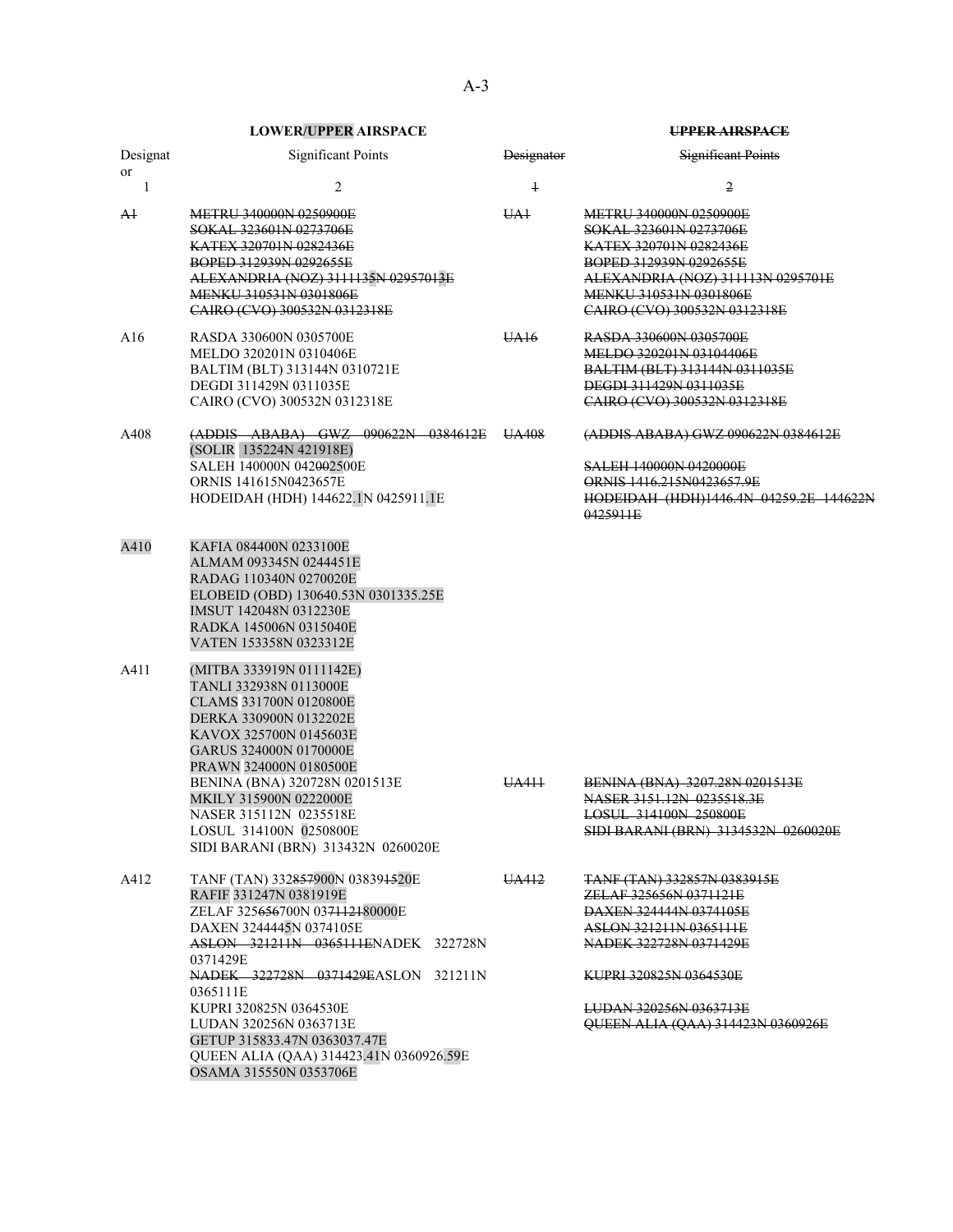Significant Points Designator Significant Points 1  $2$   $1$   $2$ DEBER 375006N 0580200E BOJNORD (BRD) 372942.2N 0571923.8E EGLUL 372407N 0564855E ORSEK 370517N 0551109E ALNIT 370022N 0544645E GORGAN (GGN) 365544.7N 0542233.3E IMPIR 364958N 0535846E DATOL 364717N 0534706E DASHT-E-NAZ (DNZ) 363853.6N 0531120.1E LABET 360950N 0530127E BUBUX 353023N 0524814E DEHNAMAK (DHN) 351515.0N 0524312.0E TONVO 250500N 0563200E \*Note 7 (UMEVU - TONVO) LUBAT 250223N 0561749E IMPED 245824.5N 0560406.2E

A416 TABRIZ (TBZ) 380853.5N 04612476.5E UA416 TABRIZ (TBZ) 380853N 0461247E EGVON 381647N 0475421E<br>ARDABIL (ARB) 381856.5N 0482605.1E<br>RASHT (RST) 371935N 0493657E ARDABIL (ARB) 381856.5N 0482605.1E GIVTA 380050N 0484744E **RAMSAR** (RSR) 365412N 0504050E GABMI 374115N 0491052E NOSHAHR (NSR) 363935N 0512805E RASHT (RST) 3719354.8N 0493657.1E DASHTE NAZ (DNZ) 363855N 0531120E KOBUB 370621N 0501031E SABZEVAR (SBZ) 361011N 0573415E EGMAN 370311N 0501827E MASHHAD (MSD) 361352N 0593901E RAMSAR (RSR) 365412.5N 050405049.6E ALKUP 364702N 0510409E NOSHAHR (NSR) 36393546.1N 0512805751.4E IMKER 363938N 0515239E MODEK 363918N 0523407E DASHTE NAZ (DNZ) 3638553.6N 0531120.1E GORGAN (GGN) 365544.7N 0542233.3E LOVEN 363926N 0553355E ODKOL 363136N 0560702E SABZEVAR (SBZ) 361011N 05734154.9E LOXED 355854N 0580609E RIBUX 360112N 0582647E

A418 KUMUN 254000N 0551515E UA418 KUMUN 254000N 0551515E PAPAR 264000N 0542700E PAPAR 264000N 0542700E \*Note 7 (OI and OM)  $*$ Note 7 (OI and OM) Segment KUMUN-PAPAR Segment KUMUN-PAPAR

## **LOWER/UPPER AIRSPACE UPPER AIRSPACE**

Designat or

W4 A414

- 
- **Q415**

A415

UKVAK 245147N 0553329E GEVIV 244118N 0545000E IMLIP 243648N 0543549E KUGTO 243231N 0542224E UKILI 243815.5N 0535636.4E ALNEV 244601N 0534122E KAXOB 245423N 0532450E UMEVU 250545N 0530653E

MASHHAD (MSD) 361352.2N 05939012E SOGES 351600N 0595822E

SOKAM 331316N 0603754E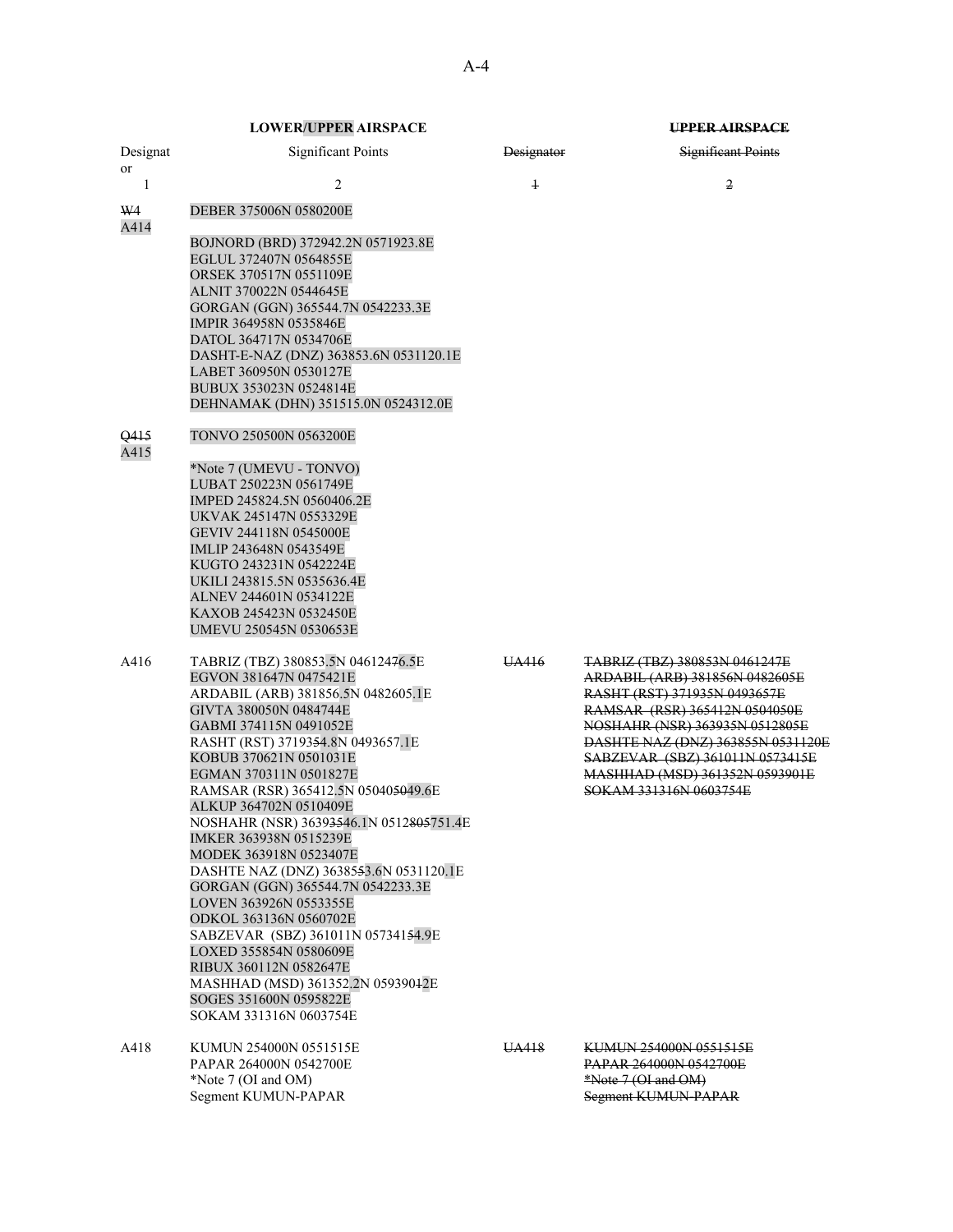|                | <b>LOWER/UPPER AIRSPACE</b>                                                                                                                                                                                                                                                                                                                                                                                                                                                                                                                                                                     |                              | <b>UPPER AIRSPACE</b>                                                                                                                                                                                                                                                                                                                                                                                                                                                                         |
|----------------|-------------------------------------------------------------------------------------------------------------------------------------------------------------------------------------------------------------------------------------------------------------------------------------------------------------------------------------------------------------------------------------------------------------------------------------------------------------------------------------------------------------------------------------------------------------------------------------------------|------------------------------|-----------------------------------------------------------------------------------------------------------------------------------------------------------------------------------------------------------------------------------------------------------------------------------------------------------------------------------------------------------------------------------------------------------------------------------------------------------------------------------------------|
| Designat<br>or | <b>Significant Points</b>                                                                                                                                                                                                                                                                                                                                                                                                                                                                                                                                                                       | <b>Designator</b>            | <b>Significant Points</b>                                                                                                                                                                                                                                                                                                                                                                                                                                                                     |
| 1              | $\overline{2}$                                                                                                                                                                                                                                                                                                                                                                                                                                                                                                                                                                                  | $\overline{1}$               | 2                                                                                                                                                                                                                                                                                                                                                                                                                                                                                             |
|                | SHIRAZ (SYZ) 293224N 05235 <del>20</del> E                                                                                                                                                                                                                                                                                                                                                                                                                                                                                                                                                      |                              | SHIRAZ (SYZ) 293224N 0523520E                                                                                                                                                                                                                                                                                                                                                                                                                                                                 |
| A422           | UROMIYEH (UMH) 374004114N 0450343503.7E<br>RABEM 374841N 0452949E<br>SETNA 375615N 0455522E<br>TABRIZ (TBZ) 380853.5N 04612476.6E<br>MURID 382744N 0463525E<br>DARUN 383339N 0464235E<br>DASDA 384135N 0465214E                                                                                                                                                                                                                                                                                                                                                                                 | UA422                        | UROMIYEH (UMH374001N 0450343E<br>SETNA 375615.3N 0455522.4E<br>TABRIZ (TBZ) 380853N 0461247E                                                                                                                                                                                                                                                                                                                                                                                                  |
|                | PARSABAD-E-MOGHAN<br>(PAD)<br>393443N<br>0475803E                                                                                                                                                                                                                                                                                                                                                                                                                                                                                                                                               |                              | PARSABAD (PAD) 393443N 0475803E                                                                                                                                                                                                                                                                                                                                                                                                                                                               |
|                | PARSU 393748N 0480448E<br>KARAD 40181814.3N 0500356 04929.5E<br>(BAKU)                                                                                                                                                                                                                                                                                                                                                                                                                                                                                                                          |                              | PARSU 39374.8N 048044.8E<br>KARAD 40181814.3N 0500356 04929.5E<br>(BAKU)                                                                                                                                                                                                                                                                                                                                                                                                                      |
| A424           | <b>LOVEK 322208N 0444001E</b><br>LOTAN 295942N 0433848E<br>RAFHA (RAF) 28195093713N 046074632953E<br>LUDEP 290948N 0430646E<br>TAMRO 283838N 0424047E<br>SIKLI 275801N 0420721E<br>HAIL (HIL) 272530N 04140589E<br>*Note 7 (JDW-HIL)<br>HAMED 265133N 0411706E<br>LAKRO 263051N 0410241E<br>ORMAD 260353N 0404401E<br>GOMRA 253656N 0402534E<br>MIXUG 251537N 0401104E<br>MADINAH (PMA) 243251N 0394219E<br>DEGVU 234245N 0393941E<br>ORMEK 233454N 0393917E<br>RULEB 230059N 0393731E<br>DATAP 223927N 0392910E<br>ASTOL 2255.00N 03935.12E<br>JEDDAH/KING ABDULAZIZ (JDW) 214244N<br>0390723E | UA424                        | <b>LOVEK 322208N 0444001E</b><br>LOTAN 295942.7N 04338.48E<br>RAFHA (RAF) 293718N 0432953E<br>HAIL (HIL) 272530N 0414058E<br>MADINAH (PMA) 243251N 0394219E<br>ASTOL 2255.00N 03935.12E<br>KING ABDULAZIZ (JDW) 214244N 0390723E                                                                                                                                                                                                                                                              |
| A453           | (GADER 294100N 0612800E)<br>PIRAN 293407N 0612809E<br>ZAHEDAN (ZDN) 292912.3N 06054065.7E<br>ULOVI 291948N 0603429E<br>DANOV 291444N 0602357E<br>PEKES 285929N 0595221E<br>NABOX 281630N 0582601E<br>DAVEP 274226N 0572009E<br>BANDAR ABBAS (BND) 271149.4N 0562200.3E<br>PAVON 270206N 0561149E<br><b>GHESHM</b><br><b>ISLAND</b><br>(KHM)<br>264547.1N<br>05554287.6E<br>*Note 7 (KHM-BAH)<br>SERDU 264715N 0545757E<br>ROSUM 264741N 0543637E<br><b>BANDAR LENGEH (LEN) 263210N 0545104E</b><br>KISH (KIS) 263131N 0535745E KAPIP 264322N<br>0521403E<br>MIDSI 264142N 0515442E              | TTA AFT<br><del>u/1433</del> | PIRAN 2934076N 06128096E<br>ZAHEDAN (ZDN) 292912N 0605406E<br><b>BANDAR ABBAS (BND) 271149N 0562200E</b><br>GHESHM (KHM) 264547N 0555428E<br>*Note 7 (KHM, BAH)<br>BANDAR LENGEH (LEN) 263210N 0545104E<br>KISH (KIS) 263131N 0535745E<br>MIDSI 264142.7N0515442.5E<br><b>BOTOB 263350N 0514505E</b><br>ALMOK 262832N 0513840E<br>SOLOB 262241N 0513132E<br>TOBLI 262134N0512301E<br>SOGAT 262029N 0511443E<br>ASTAD 261811N 0505646E<br>BAHRAIN (BAH) 261551N 0503856E<br>$*Note 7 (OB, OH)$ |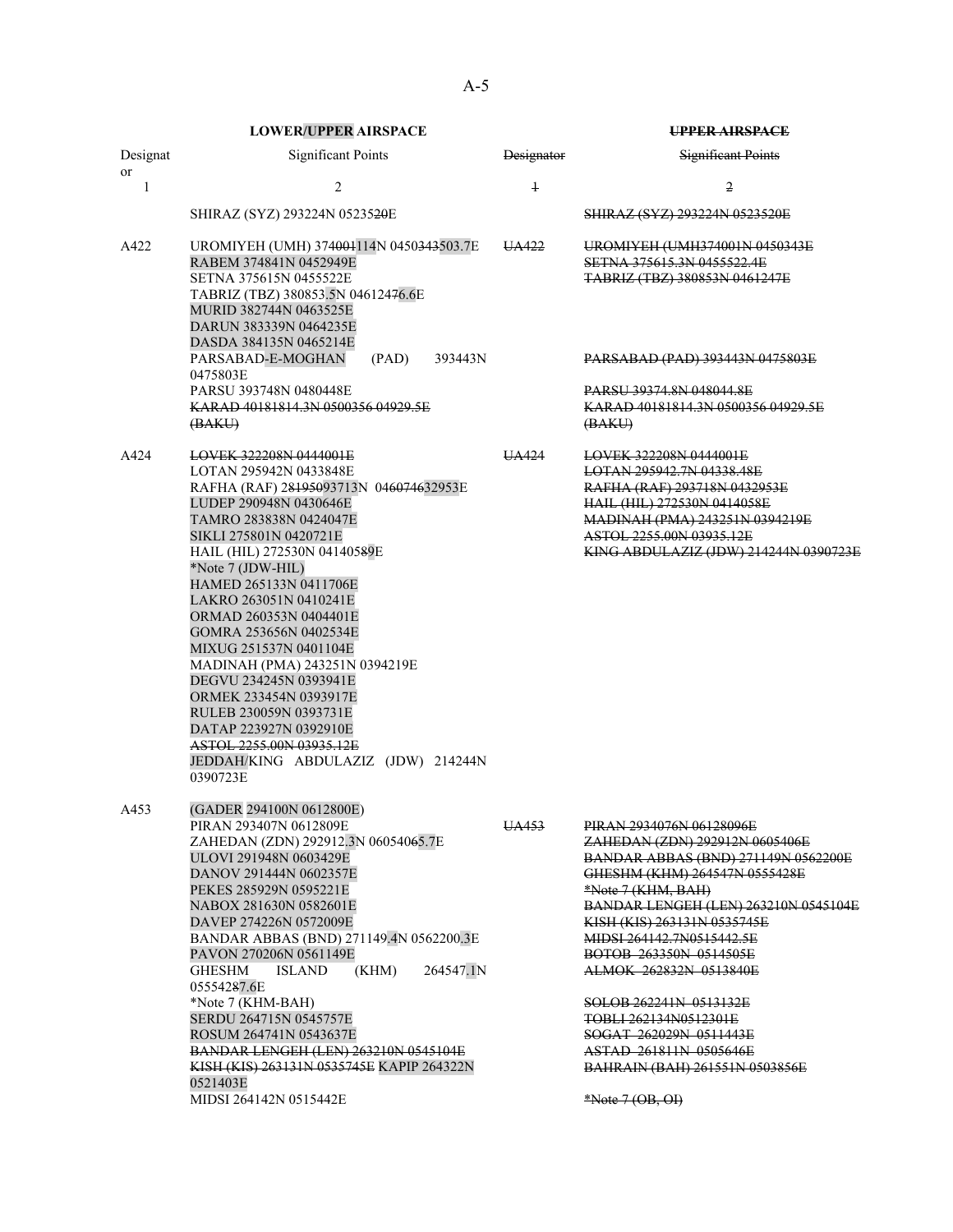| Designat<br><sub>or</sub> | <b>Significant Points</b>                                                                                                                                                                                                                                                                                                                                                                                                                                                                                                                                                                                                                | <b>Designator</b> | <b>Significant Points</b>                                                                                                                                                                                                                                                                                                                                                                                                                                                                                                                                                                                |
|---------------------------|------------------------------------------------------------------------------------------------------------------------------------------------------------------------------------------------------------------------------------------------------------------------------------------------------------------------------------------------------------------------------------------------------------------------------------------------------------------------------------------------------------------------------------------------------------------------------------------------------------------------------------------|-------------------|----------------------------------------------------------------------------------------------------------------------------------------------------------------------------------------------------------------------------------------------------------------------------------------------------------------------------------------------------------------------------------------------------------------------------------------------------------------------------------------------------------------------------------------------------------------------------------------------------------|
| $\mathbf{1}$              | 2                                                                                                                                                                                                                                                                                                                                                                                                                                                                                                                                                                                                                                        | $\ddagger$        | 2                                                                                                                                                                                                                                                                                                                                                                                                                                                                                                                                                                                                        |
| A454                      | BOTOB 263350N 0514505E<br>ALMOK 262832N 0513840E<br>SOLOB 262241N 0513132E<br>TOBLI 262134N0512301E<br>SOGAT 262029N 0511443E<br>RIKET 261952N 0510954E<br>ASTAD 2618142N 0505646E<br>BAHRAIN (BAHR) 26155430N 0503856919E<br>$*Note 7 (OB, OH)$<br>ELOSO 262409N 05035501E<br>EGMOR 2642101N 05029067E<br>LOTOR 264854N 0502200E<br>RAMSI 270249N 0500714E<br>ORNAK 2728534N 0493248E<br>SOLEM 275229N 0491136E<br>KUMBO 281705N 04985526E<br>AWADI 283430N 0484354E GESAK 283430N<br>0484353E<br>DEBTI 2844067N 04829245E<br>KUWAIT (KUA) 291306457N 0475903717E<br>245443523.80N<br>(KC)<br><del>(KARACHI -</del><br>06710540936.28E) | UA454             | ELOSO 262409N 0503550E<br>EGMOR 264210N 0502906E<br>LOTOR 264854N 0502200E<br>RAMSI 270249N 0500714E<br><b>ORNAK 272853N 0493248E</b><br>SOLEM 275229N 0491136E<br>KUMBO 281705N 0495526E<br><del>AWADI 283430N 0484354E</del><br><b>DEBTI 284406N 0482924E</b><br>KUWAIT (KUA) 291306N 04759036E<br>KARACHI (KC) 245443.6N 0671054.6E<br>*Note 7 (KC-PASOV)<br>BEGIM 2443.02N 06700.01E<br>*Note 7 (OO, OP)<br>MELOM 2503345.0N 06631342.0E<br>PUNEL 25183520.0N 06522453.0E<br>PARET 2525187.2N 0645102.5E<br><b>TAPDO 242400N 0612000E</b><br><b>VUSET 235540N 0590812E</b><br>PASOV 243841N 0565037E |
|                           | *Note 7 (KC-PASOV)<br>BEGIM 2443023N 0670001E<br>*Note 7 (OO, OP)<br>MELOM 250334N 0663134E<br><b>PUNEL 251835N 0652245E</b><br>(PARET 252518N 0645102E)<br>*Note 7 (PARET-PASOV)<br>TAPDO 242400N 0612000E<br>VUSET 235540N 0590812E<br>UMEKO N240620 E0583450<br>BORER N242623 E0573048<br>PASOV 243841N 0565037E                                                                                                                                                                                                                                                                                                                      |                   |                                                                                                                                                                                                                                                                                                                                                                                                                                                                                                                                                                                                          |
| A647                      | NAZAR 363929N 0601926E<br>MASHHAD (MSD) 361352.2N 0593902.0E<br>SABZEVAR (SBZ) 361011.0N 0573414.9E<br>MITUS 360535N0565748E<br>ULANO 354937N 0550052E<br>ODKAT 354650N 0544146E<br><b>MIRUR 354221N 0541139E</b><br>RAPKI 353454N 0532208E<br>BUBUX 353023N0524814E<br>VARAMIN (VR) 352033.6N 0513813.8E<br>IMAMKHOMAINI (IKA) 352434.8N 0511042.5E<br>RUDESHUR (RUS) 352643.7N 0505419.3E<br>LOXAM 350415N 0491601E<br>HAMADAN (HAM) 345200.8N 0483301.0E<br>KERMANSHAH (KMS) 342023.0N 0471008.9E<br>RAGET 333048N 0455348E                                                                                                           |                   |                                                                                                                                                                                                                                                                                                                                                                                                                                                                                                                                                                                                          |
| A727                      | PAXIS 335706N 0272000E<br>OTIKO 313421N 0293636E<br>ALEXANDRIA (NOZ) 311115N 0295703E                                                                                                                                                                                                                                                                                                                                                                                                                                                                                                                                                    | UA727             | (PAXIS 335706.1N 02720.00E<br>OTIKO 313421.3N 02936.36E<br>ALEXANDRIA (NOZ) 311115N 0295703E                                                                                                                                                                                                                                                                                                                                                                                                                                                                                                             |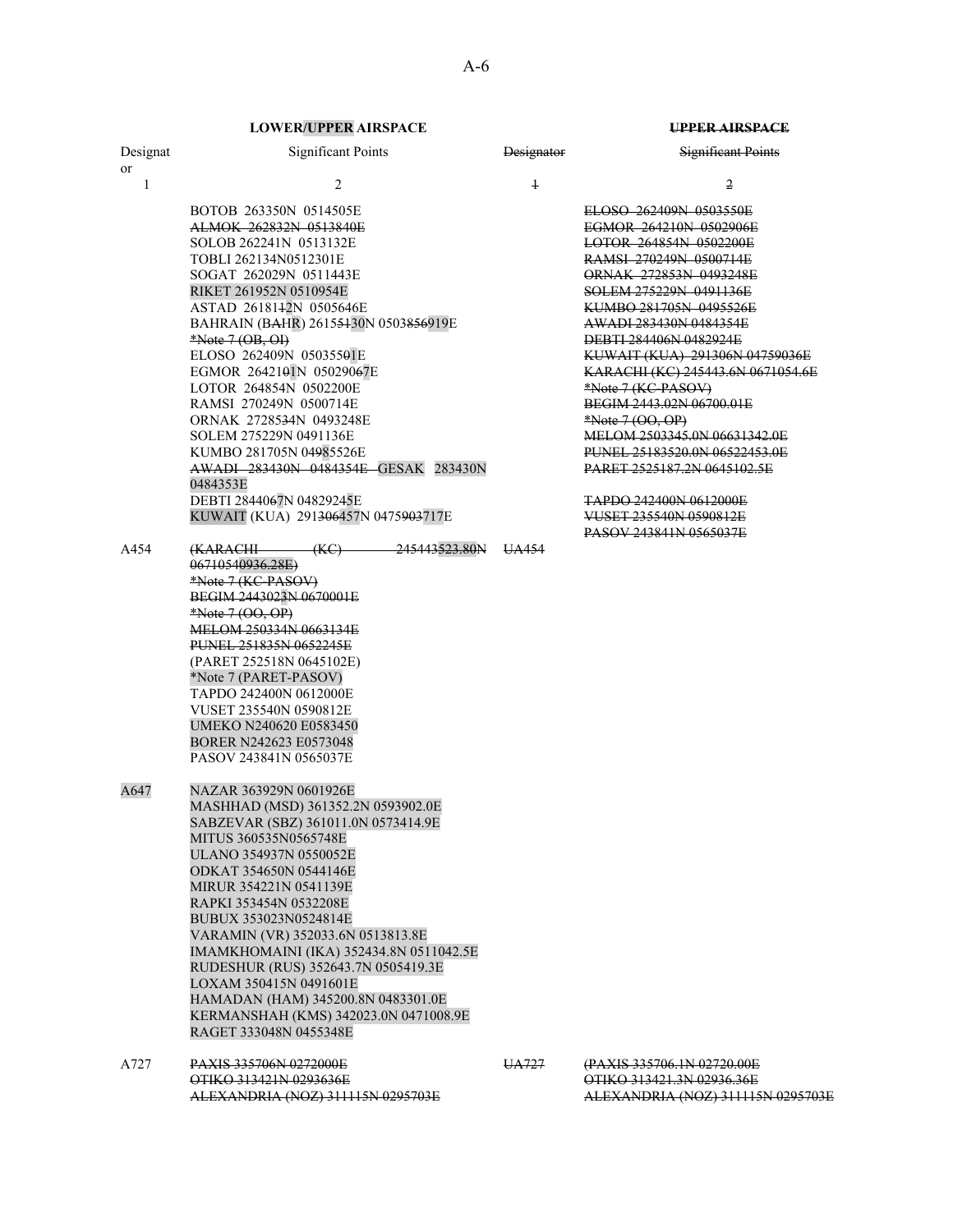**LOWER/UPPER AIRSPACE UPPER AIRSPACE** 

| Designat             | <b>Significant Points</b>                                                                                                                                                                                                                                                                                                                                                                                                                                                                                                                                                                                                                                                                                                                                                                                                                                                                             | Designator              | <b>Significant Points</b>                                                                                                                                                                                                                                                                                                                                                                                                                |
|----------------------|-------------------------------------------------------------------------------------------------------------------------------------------------------------------------------------------------------------------------------------------------------------------------------------------------------------------------------------------------------------------------------------------------------------------------------------------------------------------------------------------------------------------------------------------------------------------------------------------------------------------------------------------------------------------------------------------------------------------------------------------------------------------------------------------------------------------------------------------------------------------------------------------------------|-------------------------|------------------------------------------------------------------------------------------------------------------------------------------------------------------------------------------------------------------------------------------------------------------------------------------------------------------------------------------------------------------------------------------------------------------------------------------|
| or                   |                                                                                                                                                                                                                                                                                                                                                                                                                                                                                                                                                                                                                                                                                                                                                                                                                                                                                                       |                         |                                                                                                                                                                                                                                                                                                                                                                                                                                          |
| $\mathbf{1}$<br>A775 | $\overline{c}$<br><b>MENKU 310531N 0301806E</b><br>CAIRO (CVO) 300532N 0312318E<br>SOLAM 294201N 0313106E<br>RASMI 285901N 0314506E<br>SEMRU 280200N 0320306E<br>NABED 271801N 0321706E<br>LUXOR (LXR) 254458N 0324607E<br>BOVAR 244140N 0322419E<br>LOPID 231900N 0315530E<br>ABU SIMBLE (SML) 222118N 0313719E<br>NUBAR 220000N 0313806E<br>SOMAK 190301N 0314717E<br>MEROWE (MRW) 182659449N 031490749E<br>ALPOX 171131N 0320831E<br>GOPDA 161115N 0325135<br>GAGNI 135430N 0324706E<br>KHARTOUM (KTM) 153358N 0323312E<br>KENANA (KNA) 1301441N 0325423E<br>LODWAR (LOV) 030627N 0353646E(AVONO<br>092606N 0335418E)<br>KUTOP 080407.80N 0341704.20E<br>NAKURU (NAK) 001817S 0360919EEPSIX<br>063808N 0344002E<br>NAIROBI (NV) 011800S 0365715EAMATO<br>051836N 0350124E<br>KILIMANJARO (KV) 032540S 0370624EANTAX<br>040000N 0352248E<br>LODWAR (LOV) 030627N 0353646E<br>REXOD 211230N 0613830E | $\overline{1}$<br>UA775 | 2<br>MENKU 310531.5N 0301806.1E<br>CAIRO (CVO) 300532N 0312318E<br>LUXOR (LXR) 254458N 0324607E<br>ABU SIMBLE (SML) 222118N 0313719E<br>NUBAR 220000N 03113806.1E<br>MEROWE (MRW) 182659N 0314907E<br>KHARTOUM (KTM) 153358N 0323312E<br>KENANA (KNA) 130141N 0325423E<br>LODWAR (LOV) 030627N 0353646E<br>NAKURU (NAK) 001817N 0360919E<br>NAIROBI (NV) 011800S 0365715E<br>KILIMANJARO (KV) 032540S 0370624E<br>REXOD 211230N 0613830E |
| A777                 | TUMET 222307N 0595702E<br>IMDEK 224647N 0592217E<br>OBTIN 230216N 0585920E<br>*Note 7 (OBTIN-KUSRA)<br>KUSRA 2317262426N 05851022611E<br><b>TONVO 250500N 0563200E</b>                                                                                                                                                                                                                                                                                                                                                                                                                                                                                                                                                                                                                                                                                                                                |                         | <b>TUMET 222307N 0595702E</b><br>IMDEK 224647N 0592217E<br>OBTIN 230216N 0585920E<br>KUSRA 231726N 0585102E                                                                                                                                                                                                                                                                                                                              |
|                      | *Note 7 (TONVO-VAXIM)<br><b>BUBAS 245938N 0570003E</b><br>*Note 7 (OO)<br>NADSO 244957N 0574926E<br>MUNGA 242516N 0584533E<br>MIXOL 240618523N 0592739959E<br>VAXIM 231900N 0611100E                                                                                                                                                                                                                                                                                                                                                                                                                                                                                                                                                                                                                                                                                                                  |                         |                                                                                                                                                                                                                                                                                                                                                                                                                                          |
| A788                 | HALAIFAH (HLF) 262603N 0391609E<br>LOXOR 270903N 0410002E<br>HAIL (HIL) 272530N 04140589E<br>ORNIL 273503N 0422443E<br>TOTAD 275043N 0433904E<br>LOXOM 275648N 0440832E<br>LOTOK 280834N 0450402E<br>2819502126N<br>HAFR<br>AL<br>BATIN<br>(HFR)<br>046074603E<br>*Note 7 (HFR-PATIR)<br>DERKO 282751N 0465213E                                                                                                                                                                                                                                                                                                                                                                                                                                                                                                                                                                                       | UA788                   | <b>HALAIFAH (HLF) 262603N 0391609E</b><br>HAIL (HIL) 272530N 0414058E<br><b>HAFR AL BATIN (HFR) 281950N 0460746E</b><br>*Note 7 (HFR-PATIR)<br>WAFRA (KFR) 283715. 3N 0475729. 5E<br><b>PATIR 285606N 0492923E</b><br>KHARK (KHG) 291550N 0501901E<br>SHIRAZ (SYZ) 293225N 0523520E                                                                                                                                                      |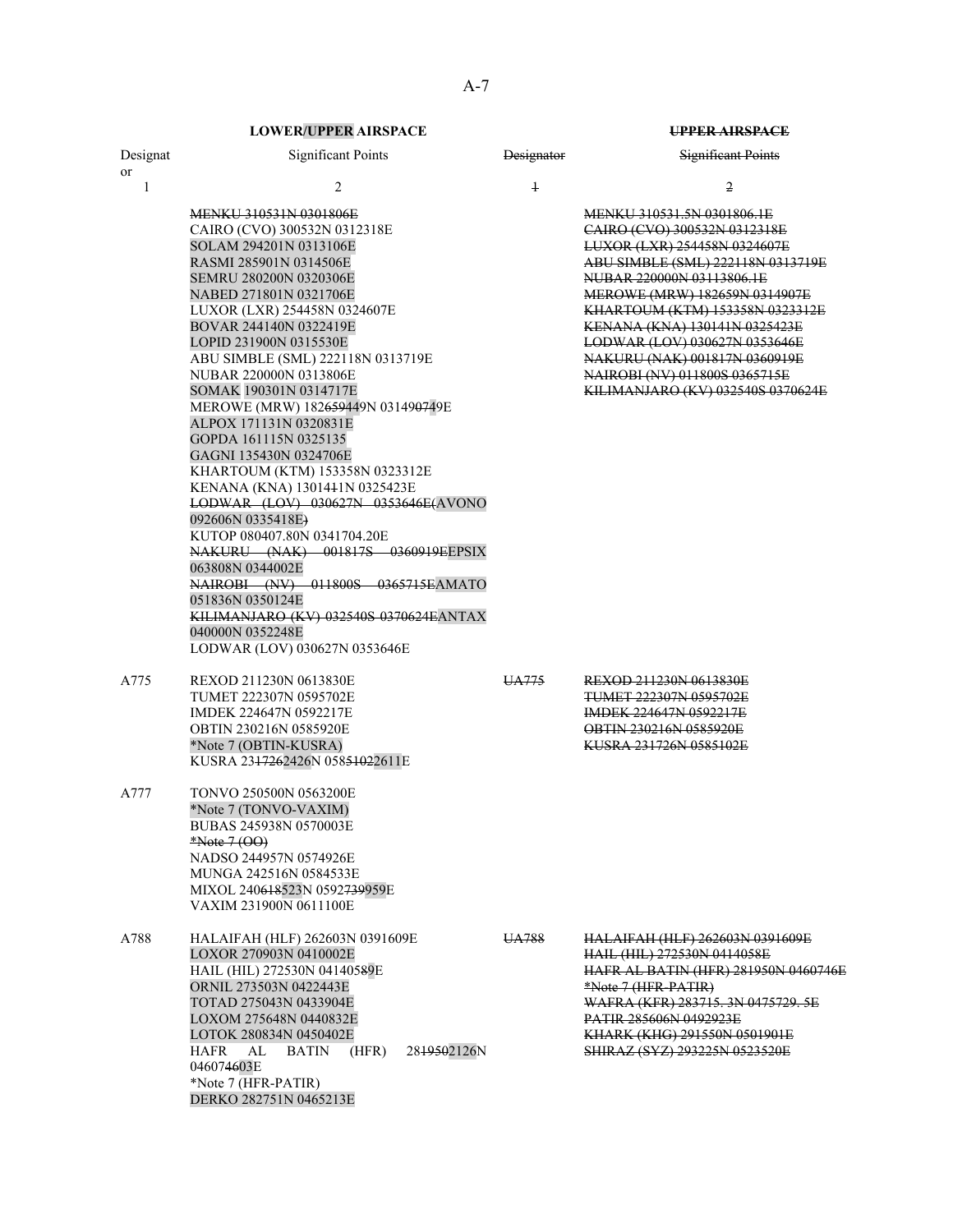| Designat<br><sub>or</sub> | <b>Significant Points</b>                                                                                                                                                                                                                                                                                                                                                                       | <b>Designator</b> | Significant Points                                                                                                                                                                                                                                                                                                                                                                            |
|---------------------------|-------------------------------------------------------------------------------------------------------------------------------------------------------------------------------------------------------------------------------------------------------------------------------------------------------------------------------------------------------------------------------------------------|-------------------|-----------------------------------------------------------------------------------------------------------------------------------------------------------------------------------------------------------------------------------------------------------------------------------------------------------------------------------------------------------------------------------------------|
| 1                         | 2                                                                                                                                                                                                                                                                                                                                                                                               | $\ddagger$        | 2                                                                                                                                                                                                                                                                                                                                                                                             |
|                           | SOROR 283417N 0473932E<br>WAFRA (KFR) 283715N 0475729E<br>DEBTI 284407N 0482925E<br>BOXIK 284814N 0484734E<br>DANAL 285128N 0490450E<br>RETEL 285236N 0491048E<br>PATIR 285606N 0492923E<br>KHARK ISLAND (KHG) 291550N 05019040.7E<br><b>IVERA 292303N 0511540E</b><br>RUBAK 292617N 0514218E<br>SHIRAZ (SYZ) 2932254.6N 052352019.6E                                                           |                   |                                                                                                                                                                                                                                                                                                                                                                                               |
| A791                      | LALDO 251806N 0563600E<br>GIDIL 251742N 0564923E<br>IMLOT 251708N 0570804E<br>KATUS 251600N 0574700E<br>PEDEX 251211N 0592131E<br>KINOX 250945N 0600942E<br>EGPIC 250811N 0603730E<br>EGRON 250444N 0613245E<br>(BIVIN 250349.80N 0614744.40E)                                                                                                                                                  |                   |                                                                                                                                                                                                                                                                                                                                                                                               |
| <b>B</b> <sub>12</sub>    | <del>TANSA 340000N 0264900E</del><br>SOKAL 323601N 0273706E<br>EL DABA (DBA) 310041N 0282801E<br>KATAB 292501N 0290506E<br>BOPOS 264318N 0300722E<br><b>DEPNO 262438N 0301413E</b><br>EL KHARGA (KHG) 252654N 0303527E<br>ABU SIMBEL (SML) 222118N 0313719E                                                                                                                                     | UB <sub>12</sub>  | <b>TANSA 340000N 0264900E</b><br>SOKAL 323601N 0273706E<br>EL DABA (DBA) 310041N 0282801E<br>KATAB 292501N 0290506E<br>BOPOS 264318N 0300722E<br><b>DEPNO 262438N 0301413E</b><br>EL KHARGA (KHG) 252654N 0303527E<br>ABU SIMBEL (SML) 222118N 0313719E                                                                                                                                       |
| <b>B121</b>               | OXADU 350837N 0511226E<br>RUDESHUR (RUS) 3526443.7N 0505419.3E<br>VEBER 354209N 0504400E<br>DAVMI 355657N 0503401E<br>PAXID 361703N 0502021E<br>ALTIV 364131N 0500330E<br>RARTA 365323N 0495516E<br>RASHT (RST) 3719354.8N 0493657.1E<br>SIVIT 373553N 0490511E<br>DASDA 384135N 0465214E<br>MAGRI 385408N 0462300E                                                                             | UB <sub>121</sub> | <b>RUDESHUR (RUS) 352644N 0505419E</b><br>RASHT (RST) 371935N 0493657E<br>MAGRI 385408N 0462300E                                                                                                                                                                                                                                                                                              |
| <b>B400</b>               | MUSCAT (MCT) 233528.04N 0581536.48E<br><b>ITURA 232351N 0580720E</b><br>GEPOT N232351 E0580720<br>GEVED N231446 E0580053<br>IZKI (IZK) 2253198.6N 05745432.73E<br>DARAT N222000 E0572830<br>KEBAS N214330 E0570948<br>ITSAG N213720 E0570640<br>MEVLI N211632 E0565606<br><b>VUTAP N205411 E0564449</b><br>ORSIT N202306 E0562915<br>HAIMA (HAI) 195813.31N 05616540.82E<br>*Note 7 (HAI-DAXAM) | UB400             | MUSCAT (MCT) 233528N 0581536E<br><b>ITURA 232351N 0580720E</b><br>IZKI (IZK) 225319N 0574543E<br>HAIMA (HAI) 195813N 0561651E<br><del>ASTUN 180832N0551040E</del><br>DAXAM 171612N 0544715E<br>MUTVA 165325N 0543201E<br>IMKAD 155245N 0535147E<br>NODMA 152603N 0533358E<br>RIGAM 143932N 0530414E<br>RAPDO 132317N 0521532E<br>VEDET 120134N 0512410E<br>(MOGADISHU) MOGDU 020024N 0451736E |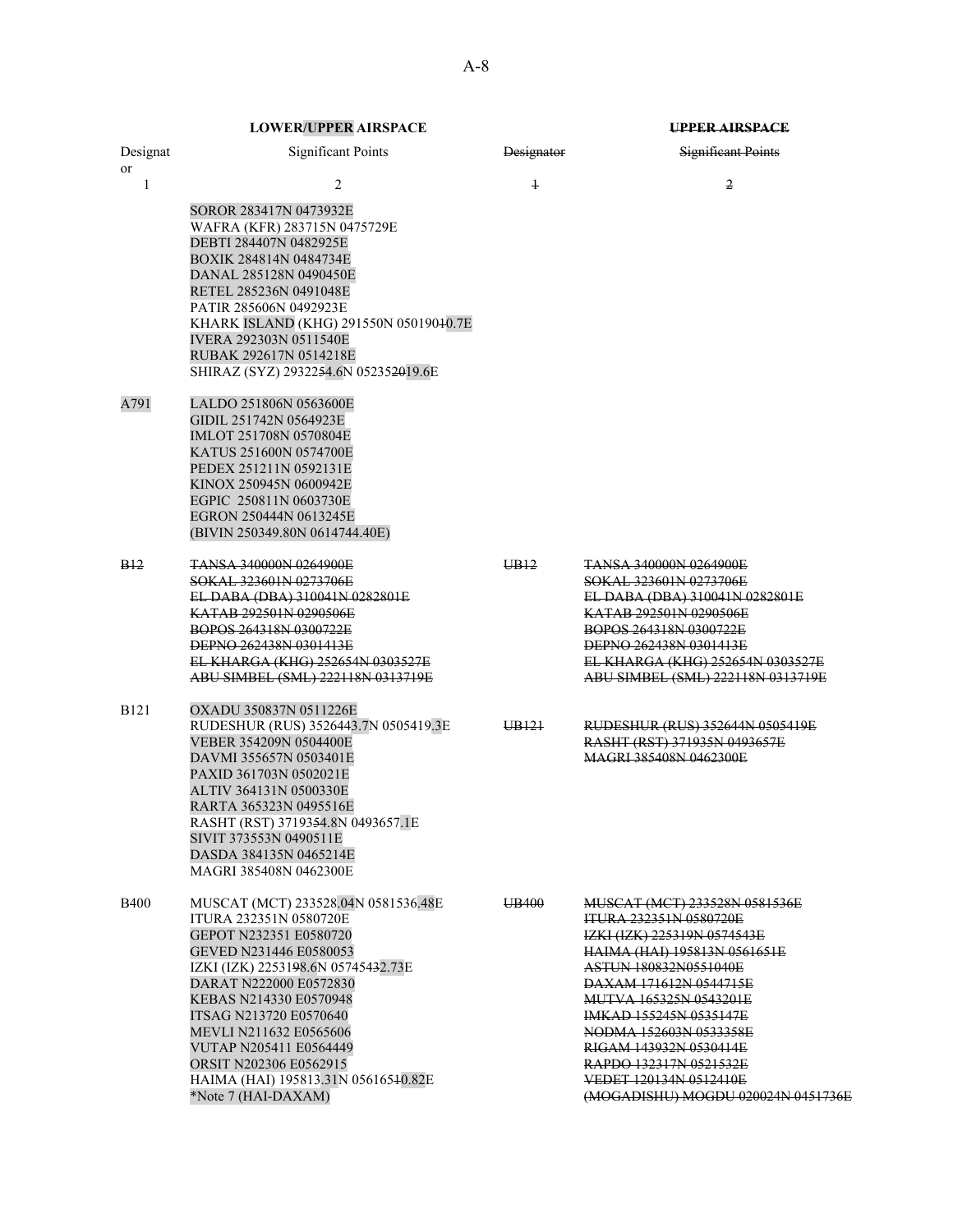| Designat<br>or | <b>Significant Points</b>                                      | <b>Designator</b> | <b>Significant Points</b>                                       |
|----------------|----------------------------------------------------------------|-------------------|-----------------------------------------------------------------|
| 1              | 2                                                              | $\ddagger$        | $\overline{2}$                                                  |
|                | KUKDI N193022 E0555953                                         |                   |                                                                 |
|                | ITUVO N190315 E0554328                                         |                   |                                                                 |
|                | LABED N182135 E0551827<br>ASTUN 180832N0551040E                |                   |                                                                 |
|                | DAXAM 171612N 0544715E                                         |                   |                                                                 |
|                | MUTVA 165325N 0543201E                                         |                   |                                                                 |
|                | IMKAD 155245N 0535147E                                         |                   |                                                                 |
|                | NODMA 152603N 05333589E                                        |                   |                                                                 |
|                | RIGAM 143932N 0530414E<br>RAPDO 132317N 0521532E               |                   |                                                                 |
|                | VEDET 120134N 05124420E                                        |                   |                                                                 |
|                | (MOGADISHU) MOGDU 020024N 0451736E                             |                   |                                                                 |
| <b>B403</b>    | MANDERA (MAV) 035625N 0415151E                                 | UB403             | <b>MANDERA (MAV) 035625N 0415151E</b>                           |
|                | (MOGADISHU) (AXIKU 112332N 0493519E)<br>BOMIX 121002N 0502757E |                   | <b>BOMIX 121002N 0502757E</b>                                   |
|                | ODBEN 123747N 0505648E                                         |                   | ODBEN 123747N 0505648E                                          |
|                | KAVAN 133250N 0515431E                                         |                   | KAVAN 133250N 0515431E                                          |
|                | RIGAM 143932N 0530414E                                         |                   | RIGAM 143932N 0530414E                                          |
| B404           | HARGA (HARGEISA) 093112N 0440530E (ESTIK<br>112206N 0471854E)  | UB404             | <b>HARGA (HARGEISA) 093112N 0440530E</b>                        |
|                | DEMGO 120258N 0483040E                                         |                   | DEMGO 120258N 0483040E                                          |
|                | PURKA 131208N 0503042E                                         |                   | PURKA 131208N 0503042E                                          |
|                | GESIX 134440N 0512823E<br>RIGAM 143932N 0530414E               |                   | GESIX 134440N 0512823E<br>RIGAM 143932N 0530414E                |
|                |                                                                |                   |                                                                 |
| <b>B407</b>    | JEDDAH/KING ABDULAZIZ (JDW) 214244N UB407<br>0390723E          |                   | KING ABDULAZIZ (JDW) 214244N 0390723E                           |
|                | DENBU 210129N 0382031E                                         |                   |                                                                 |
|                | KAROX 205717N 0381547E<br>MAHDI 202600N 0373918E               |                   | KAROX 205717N 0381547E<br>MAHDI 2026,00N 0373918.3E             |
|                | PORT SUDAN (PSD) 192404.12N 0371430.21E                        |                   | (PORT SUDAN) (PSD) 192404N 0371430E                             |
|                |                                                                |                   |                                                                 |
| <b>B411</b>    | ROVAR 292438N0345711E                                          | UB411             | ROVAR 292438N0345711E                                           |
|                | TAKSU 293625N 0343623E<br>*Note 7 (TAKSU-ULINA)                |                   | <del>TAKSU 293625N 0343623E</del><br>*Note 7 (TAKSU-ULINA)      |
|                | KARIK 2927633N 03446541E                                       |                   | KARIK 292733N 0344641E                                          |
|                | ULINA 292451N 03458178E                                        |                   | ULINA 292451N 0345817E                                          |
|                | ELETA 293201N 0352900E                                         |                   | ELETA 293201N 0352900E                                          |
|                | <b>LORIK 293640N 0354840ETAMIM 293640N</b><br>0354840E         |                   | <b>LORIK 293640N 0354840E</b>                                   |
|                | PETRA 294206N 0362210E                                         |                   | DEESA 294509N 0364102E                                          |
|                | DEESA 294509N 0364102E                                         |                   | AL SHIGAR (ASH) 300722N 0384753E                                |
|                | OBSOT 295451N 0373455E                                         |                   | ARAR (AAR) 305429N 0410832E                                     |
|                | AL SHIGAR (ASH) 300722N 0384753E<br>NEVOL 302446N 0393841E     |                   | <b>MURIB 311337N 0415136E</b><br>LOVEK 322208.1N 0444001.0E     |
|                | KAVID 303552N 0401147E                                         |                   | NOLDO 324932.5N 0452129.5E                                      |
|                | ARAR (AAR) 305429N 0410832E                                    |                   | PAXAT 332056N 0460519E                                          |
|                | MURIB 311337N 0415136E                                         |                   | <b>ILAM (ILM) 333442N 0462455E</b>                              |
|                | RALTI 314208N 0430001E                                         |                   | KERMANSHAH (KMS) 342023N 0471009E                               |
|                | RUKAM 315008N 0431938<br>ELODI 320256N 0435126E                |                   | SAVEH (SAV) 350107N 0502217E<br>[TEHRAN] (TRN) 354149N 0511702E |
|                | LOVEK 322208N 0444001E                                         |                   | *Note 1                                                         |
|                | LONOR 323839N 0450458E                                         |                   | DEHNAMAK (DHN) 351514N 0524313E                                 |
|                | NOLDO 324932N 0452129E                                         |                   | <b>SABZEVAR (SBZ) 361011N 0573415E</b>                          |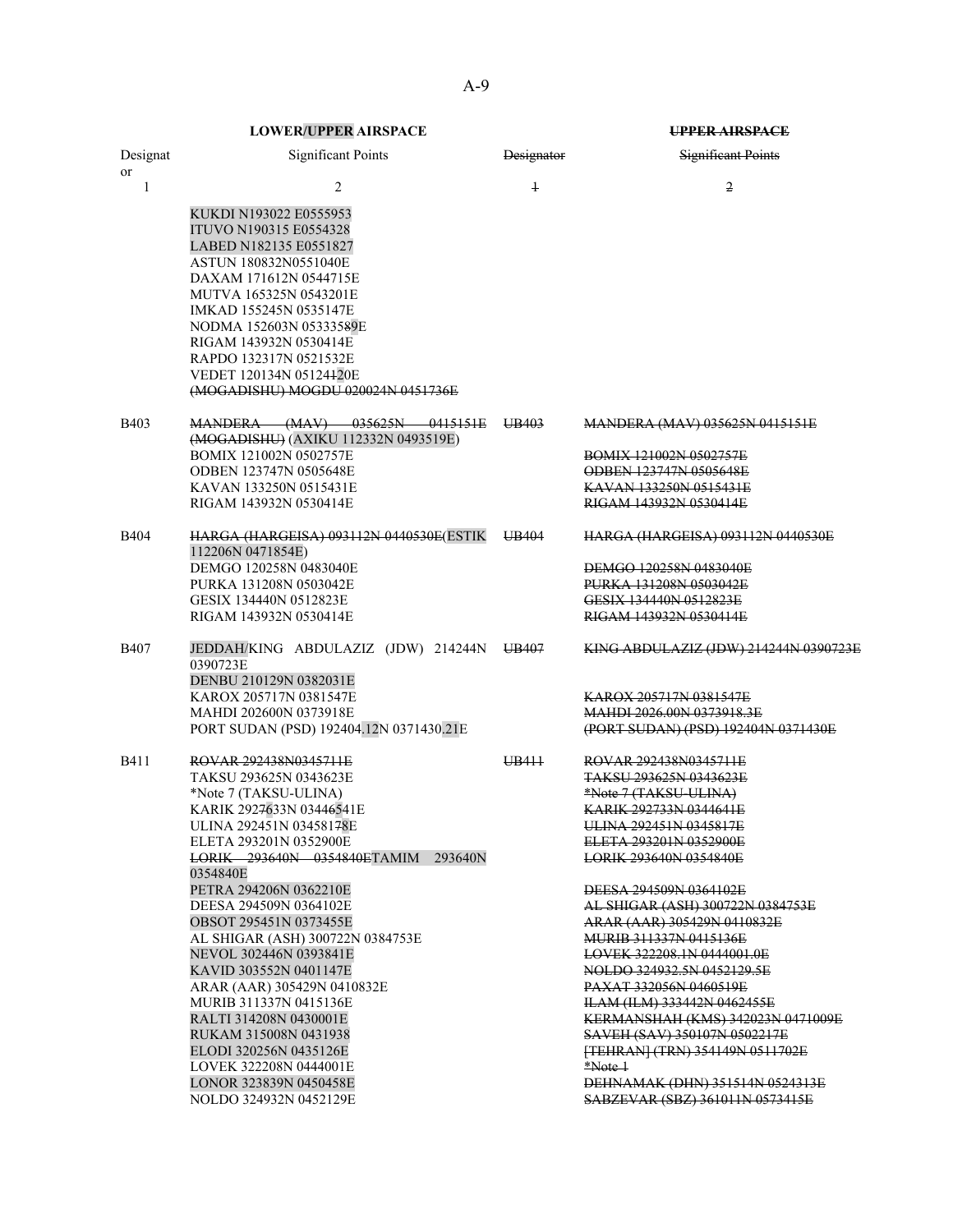|                | <b>LOWER/UPPER AIRSPACE</b>                                                                                                                                                                                                                                                                                                                                                                                                                                                                                                                                                                                                                                                                         |                   | <b>UPPER AIRSPACE</b>                                                                                                                                                                                                            |
|----------------|-----------------------------------------------------------------------------------------------------------------------------------------------------------------------------------------------------------------------------------------------------------------------------------------------------------------------------------------------------------------------------------------------------------------------------------------------------------------------------------------------------------------------------------------------------------------------------------------------------------------------------------------------------------------------------------------------------|-------------------|----------------------------------------------------------------------------------------------------------------------------------------------------------------------------------------------------------------------------------|
| Designat<br>or | <b>Significant Points</b>                                                                                                                                                                                                                                                                                                                                                                                                                                                                                                                                                                                                                                                                           | <b>Designator</b> | <b>Significant Points</b>                                                                                                                                                                                                        |
| 1              | 2                                                                                                                                                                                                                                                                                                                                                                                                                                                                                                                                                                                                                                                                                                   | $\ddagger$        | 2                                                                                                                                                                                                                                |
|                | PAPUS 325334N 0452707E<br>PAXAT 332056N 0460519E<br>ILAM (ILM) 333442.3N 0462455.4E<br>KERMANSHAH (KMS) 342023N<br>0471009EYASER 335850N 0470456E<br><b>IVELI 343459N 0482952E</b><br>DAXIL 345135N 0493454E<br>SAVEH (SAV) 3501076.8N 05022176.9E<br>[TEHRAN] (TRN) 354149N 0511702ESOGOL<br>350829N 0503128E<br>OXADU 350837N 0511226E<br>NAGIN 350619N 0515308E<br>*Note 1<br>DEHNAMAK (DHN) 3515145N 05243132E<br>*Note 7 (DHN-MSD)<br>GIBAB 353213N 0543656E<br>ITELO 353534N 0550052E<br>SABZEVAR (SBZ) 361011N 0573415ERABAM<br>355442N 0572955E<br>LOXED 355854N 0580609E<br>RIBUX 360112N 0582647E<br>MASHHAD (MSD) 361352.2N 0593902E<br>TANBU 353422N 0603430E<br>PAMTU 351006N 0610806E |                   | MASHHAD (MSD) 361352N 0593902E                                                                                                                                                                                                   |
| B412           | HALAIFA (HLF) 262603N 0391609E<br>RABIGH (RBG) 224731N 0390550E<br>KING ABDULAZIZ (JDW) 214244N 0390723E                                                                                                                                                                                                                                                                                                                                                                                                                                                                                                                                                                                            | UB412             | <b>HALAIFA (HLF) 262603N 0391609E</b><br>RABIGH (RBG) 224731N 0390550E<br>[KING ABDULAZIZ] (JDW) 214244N 0390723E                                                                                                                |
| <b>B413</b>    | LADEN 185342N 0380506E<br>(DULAB 181006N 0390018E)<br><b>LADEN 185342N 0380506EKOBAS 170428N</b><br>0402029E<br>DANAK 160800N 0412900E<br>RIBOK 154700N 0415230E<br>ERSAL 151352N 0422905E<br>MIPIN 150608N 0423735E<br>HODEIDAH (HDH) 144622.10N 0425911.10E<br>UKNAN 141839N 0432901E<br>ULBIR 135919N 0434940E<br>TAIZ (TAZ) 134150N 0440819E<br>GOMRI 131816N 0443224E<br>ADEN (KRA) 124952.20N 0450125E<br>UMEBU 121559N 0452325E<br>ZIZAN 115136N 0453912E<br>AVIMO 033252.9N 0505239.6E                                                                                                                                                                                                      | UB413             | <u>LADEN 185342.7N 0380506.1E</u><br>1608.00N 04129.00E<br>HODEIDAH (HDH) 144622N 0425911E<br>TAIZ (TAZ) 134150N 0440819E<br>ADEN (KRA) 124952N 0450125E<br><b>ZIZAN 1151.36N 04539.12E</b><br>AVIMO 033252.9N 0505239.6E        |
| <b>B415</b>    | DOHA HAMAD INTL (DOH) 251459.66N UB415<br>05136354.80E<br>*Note 8 (DOH-BUNDU)<br>KUPSA 250445N 0521151E<br>BUNDU 250024N 0522924E<br>*Note 7 (BUNDU-ADYSIXIV)<br>ASNAX 245659N 0524054E<br>EGPOG 244727N 0531950E<br>UKILI 243815.5N 0535636.4E                                                                                                                                                                                                                                                                                                                                                                                                                                                     |                   | <b>DOHA HAMAD INTL (DOH) 251459N 0513635E</b><br>*Note 8 (DOH-BUNDU)<br>KUPSA 250445N 0521151E<br>BUNDU 250024N 0522924E<br>*Note 7 (BUNDU-ADV)<br>LAGMI 245709N 0524148E<br>GADVO 2441264N 0534300E<br>KUNGU 243754N 05356.274E |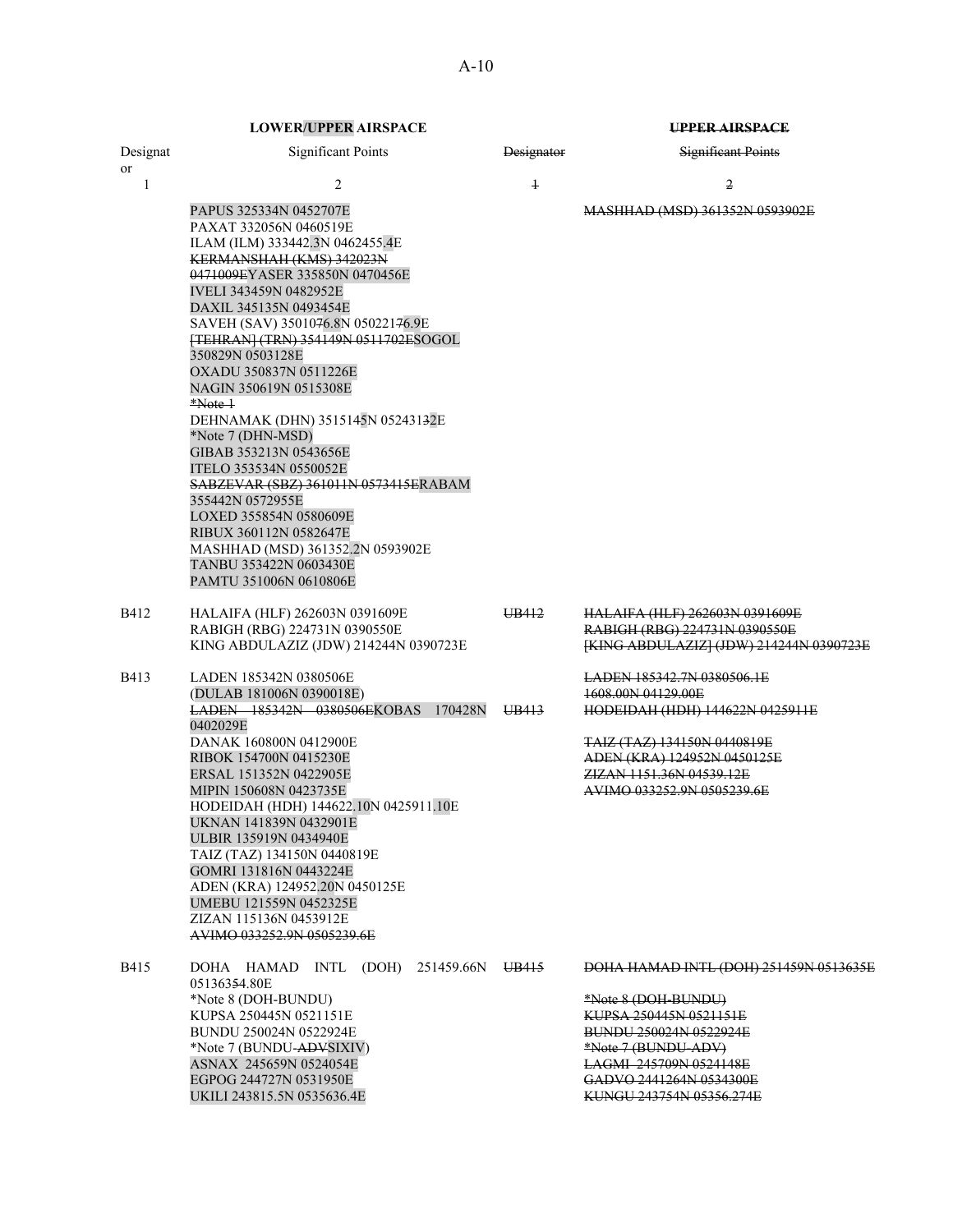**LOWER/UPPER AIRSPACE UPPER AIRSPACE** Designat or Significant Points **Designator** Designator Significant Points 1  $2$   $1$   $2$ KUGTO 243231N 0542224E ABU DHABI LAGMI 245709N 0524148ERURAL 243045N 0543156E ADV 242508N 0544024E GADVO 244126N 0534300ESIXIV 242009N 0550439E KUNGU 243754N 05356.274E ABU DHABI ADV 242508N 0544024E B416 KUWAIT (KUA) 291306457N 0475903717E UB416 KUWAIT (KUA) 291306N 0475803E \*Note 7 (KUA-KUVER)  $\overline{AB}$  AMBIK 283222N 0492025E BOXIK 284814N 0484734E \*Note 8 (AMBIK-KUVER) IMDOX 283455N 0491438E TESSO 282852N0492723E AMBIK 283222N 0492025E GEVAL 282101N 0494300E \*Note 8 (AMBIK-KUVER) GOGMA 281421N 0495612E TESSO 282852N0492723E<br>GEVAL 282101N 0494300E<br>KUVER 274100N 0511100E GEVAL 282101N 0494300E<br>
GOGMA 281421N 0495612E<br>
ORSAR 260430N 0535730E GOGMA 281421N 0495612E<br>
KUVER 280924N 0500600E<br>
PEBAT 255153N 0542357E KUVER 280924N 0500600E IMDAT 274100N 0511100E DESDI 253603N 0544230E DURSI 271219N 0520144E PEGET 270434N 0521515E EGMIT 263340N 0530825E LEVNA 261535N 0533857E ORSAR 260430N 0535730E PEBAT 255153N 0542357E DESDI 253603N 0544230E B417 EGVEL 344258N 0503005E UB417 MAHSHAHR (MAH) 303323N 0490858E UKITA 330657N 0500041E<br>TULAX 2938 53N 04939 01E<br>TUKEN 314407N 0493611E IMKEN 314407N 0493611E BANDAR MAHSHAHR (MAH) 3033232.8N 0490858E<br>UKNAR 295538N 0490450E ALVIX 2919.318N04824.12E KUWAIT (KUA) 291306N 0475803E<br>\*Note 3 TULAX 293853N 0490301E DESLU 292800N 0490150E HAFR AL BATIN (HFR) 281950N 0460746E EGVAL 292448N 0484545E KING SAUD AB (KMC) 275250N 0453320E ALVIAX 29<del>1918</del>2030N04824<del>1</del>22E GASSIM (GAS) 261753N 0434647E KUWAIT (KUA) 291<del>306</del>457N 0475<del>903</del>717E BIR DARB (BDB) 241951N 0414928E \*Note 3 ASVIV 235458N 0412321E BONIM 285929N 0472925E TAGNA 231652N 0403851E BOSID 284234N 0465228E **KING ABDULAZIZ (JDW) 214244N 0390723E** HAFR AL BATIN (HFR) 2819502126N 046074603E KING SAUD AB (KMC) 275250N 04533201E EMARO 273342N 0451330E ALKIR 270758N 0444343E RARLO 265939N 0443410E ASNID 264600N 0441835E GASSIM (GAS) 261753N 0434647E \*Note 7 (JDW-GAS) AMBIV 254816N 0431649E KINOB 253146N 0430018E KURDO 245306N 0422158E BIR DARB (BDB) 241951N 0414928E

ASVIV 235458532N 041232121E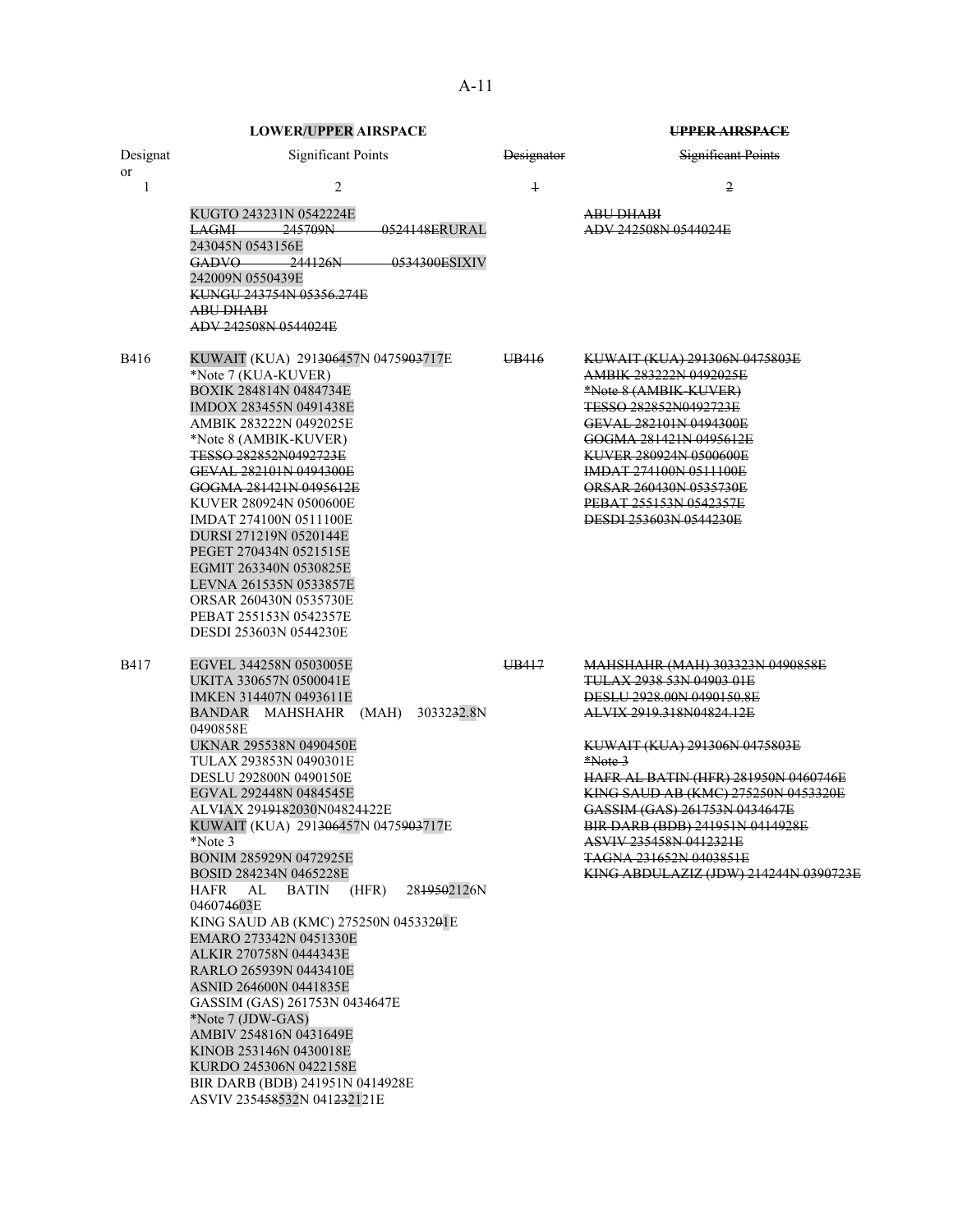|                                | <b>LOWER/UPPER AIRSPACE</b>                                                                                                                                                                                                                                                                                                                                                                                                                           |            | UPPER AIRSPACE                                                                                                                                                              |
|--------------------------------|-------------------------------------------------------------------------------------------------------------------------------------------------------------------------------------------------------------------------------------------------------------------------------------------------------------------------------------------------------------------------------------------------------------------------------------------------------|------------|-----------------------------------------------------------------------------------------------------------------------------------------------------------------------------|
| Designat<br><b>or</b>          | <b>Significant Points</b>                                                                                                                                                                                                                                                                                                                                                                                                                             | Designator | <b>Significant Points</b>                                                                                                                                                   |
| 1                              | 2<br>TAGNA 231652N 0403851EDASOR 234116N<br>0410459E<br>PATOR 231639N 0403657E<br>EGREP 222754N 0395007E<br>JEDDAH/KING ABDULAZIZ (JDW) 214244N<br>0390723E                                                                                                                                                                                                                                                                                           | $\ddagger$ | 2                                                                                                                                                                           |
| <del>Q18</del><br><b>B418</b>  | PAXER 345612N 0551237E<br>ITELO 353534N 0550052E<br>SOMAD 372645N 0543255E                                                                                                                                                                                                                                                                                                                                                                            |            |                                                                                                                                                                             |
| B419                           | DHAHRAN (DHA) 261538N 0500824E<br>*Note 8 (DHA-RAMSI)<br>KING FAHD (KFA) 262 <del>153</del> 951N 0494 <del>910</del> 643E<br>*Note 7 (KFA-RAMSI)<br>NAGTO 263717N 0495137E<br>KASES 264538N 0495709E<br>ITESA 265016N 0500014E<br>METLA 265645N 0500433E<br>RAMSI 270249N 0500714E                                                                                                                                                                    | UB419      | DHAHRAN (DHA) 261538N 0500824E<br>*Note 8 (DHA-RAMSI)<br>KING FAHD (KFA) 262153N 0494910E<br>*Note 7 (KFA-RAMSI)<br><b>METLA 265645N 0500432E</b><br>RAMSI 270249N 0500714E |
| <del>Z622</del><br><b>B422</b> | NARMI 261802N 0501939E<br>*Note 7 (NARMI-TOSNA)<br>TOSTA 262746N 0504913E<br>SOLOB 262241N 0513132E<br>VEDED 260558N 0514628E<br>ORSIS 252801N 0521636E<br>ENANO 252348N 0522559E<br>TOSNA 251612N 0524116E                                                                                                                                                                                                                                           |            |                                                                                                                                                                             |
| <b>B424</b>                    | ITOLI 152825N 0450927E<br>MEGPA 160017N 0461653E<br>LABRA 161813N 0465113E<br>IMTAN 163253N 0471943E<br>ALSOD 164203N 0473753E<br>TASBI 165853N 0481118E<br>KANEM 173700N 0492655E<br>IMPOS 183137N 0511848E<br>SABEL 185158N 0520339E<br>NOVNO 193313N 0535858E<br>OTISA 201000N 0554556E<br>KASIN 201853N 0555742E<br>VELIK 203322N 0561656E<br>TUBSA 204029N 0562626E<br>VUTAP 205411N 0564449E<br>*Note 7 (VUTAP-GISKA)<br>GISKA 213503N 0574014E | UB424      | <b>ITOLI 152825N 0450927E</b><br>SABEL 185158200N 0520339.7E<br>OTISA 201000N 0554556E<br>GISKA 213503N 0574014E                                                            |
| <b>B441</b>                    | NABOX 281630N 0582601E<br>SILKO 295558N 0584138E<br>BOPAG 304413N 0584929E<br>KUVAV 313426N 0585747E<br>BIRJAND (BJD) 325820.7N 0591200.5E<br>BOPEB 331913N 0591448E                                                                                                                                                                                                                                                                                  | UB441      | MASHHAD (MSD) 361352N 0593901E<br>OTRUZ 363108N 0610956E<br><b>MARAD 363730.6N 06127.48E</b>                                                                                |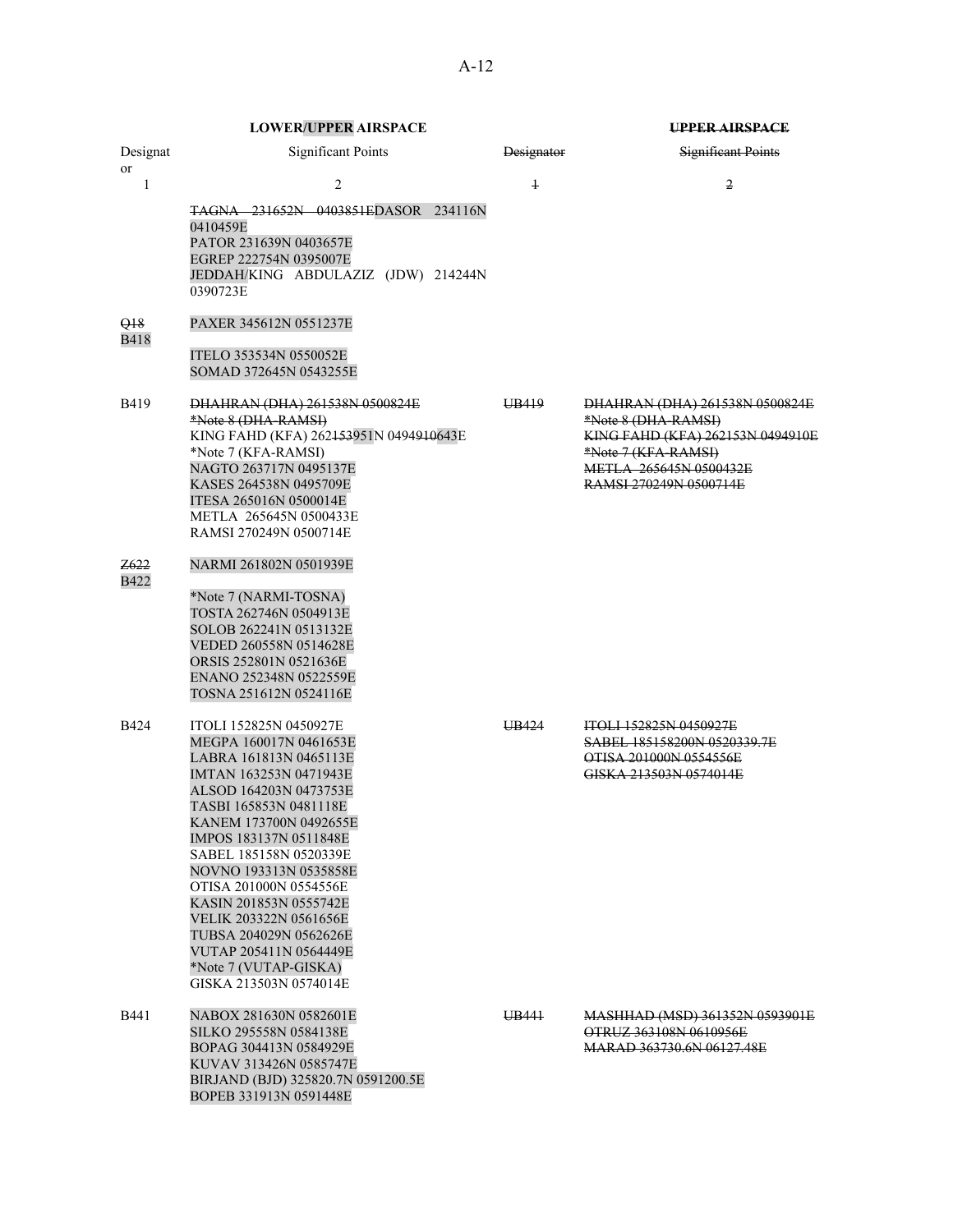|                | <b>LOWER/UPPER AIRSPACE</b>                                                                                                                                                                                                                                                                                                                                                                                                                                        |                   | <b>UPPER AIRSPACE</b>                                                                                                                         |
|----------------|--------------------------------------------------------------------------------------------------------------------------------------------------------------------------------------------------------------------------------------------------------------------------------------------------------------------------------------------------------------------------------------------------------------------------------------------------------------------|-------------------|-----------------------------------------------------------------------------------------------------------------------------------------------|
| Designat       | <b>Significant Points</b>                                                                                                                                                                                                                                                                                                                                                                                                                                          | Designator        | <b>Significant Points</b>                                                                                                                     |
| <b>or</b><br>1 | $\overline{2}$<br>ASVIS 334633N 0591828E<br>NOTSO 351416N 0593034E<br>MASHHAD (MSD) 361352.2N 05939042E<br>ALMUX 362736N 0605121E<br>OTRUZ 363108N 0610956E<br>MARAD 363730.6N 06127.48E                                                                                                                                                                                                                                                                           | $\overline{1}$    | 2                                                                                                                                             |
| B451           | DEHNAMAK (DHN) 3515145N 05243132E<br>RAPKI 353454N 0532208E<br>ITMEL 360729N 0542812E<br>SHAHROUD (SHR) 362522.3N 0550519.5E<br>RIBOB 371705N 0565226E<br>BOJNORD (BRD) 3729432.2N 0571923.8E<br><b>DOLOS 375006N 0580200EDEBER 375006N</b><br>0580200E<br>(ASHGABAT) (ASB) 380011N 0582008E                                                                                                                                                                       | UB451             | DEHNAMAK (DHN) 351514N 0524313E<br>BOJNORD (BRD) 372943N 0571923E<br>DOLOS 375006N 0580200E<br>(ASHGABAT) (ASB) 380011N 0582008E              |
| B457           | NARMI 261802N 0501939E<br>BAHRAIN (BAHR) 26155430N 0503855919E<br>TULUB 260644N 0510041E<br>DENVO 260452N 0510509E<br>PATOM 2558221N 0511836E<br>EMISA 254658N 05142067E                                                                                                                                                                                                                                                                                           | UB457             | NARMI 261802N 0501939E<br>BAHRAIN (BAH) 261551N 0503855E<br>DENVO 260452N 0510509E<br>PATOM 255822N 0511836E<br><b>EMISA 254658N 0514206E</b> |
| <b>B505</b>    | LALDO 251806N 0563600E<br>*Note 7/8 (OOLALDO-PASNI)<br>NADSO 244957N 0574926E<br>ITLOB 244325N 0590701E<br>EGTAL 243458N 0603724E<br>APELO 243455N 0612000E<br>(PASNI (PI) 251717N 0632055E)                                                                                                                                                                                                                                                                       |                   |                                                                                                                                               |
| <b>B524</b>    | NADSO 244957N 0574926E<br>*Note 7 (NADSO-ALPOR)<br>DAMUM 243236N 0591307E<br>ASLOM 242113N 0600552E<br>VEKAN 241235N 0604454E<br>ALPOR 2404421N 0612000E                                                                                                                                                                                                                                                                                                           |                   |                                                                                                                                               |
| <b>B526</b>    | KHARTOUM (KTM) 153358N 0323312E<br>DENDI 153006N 0341642E<br>KASSALA (KSL) 152427.47N 0362014.05E<br>TESON 152054N 0371042<br>(ASMARA (ASM) 151704.01N 03854032.92E)<br>(ZULAC 150136N 0410106E)<br>(ASMARA) (ASM) 151704N 0385403E(PURAD<br>145500N 0415354E)<br>FARES 145400N 0420100E<br>EMABA 145138N0421943E<br>HODEIDAH (HDH) 144622.10N 0425911.10E<br>UMILI 144609N 0435133E<br>SOKAT 144606N 0440145E<br>PAVEN 144602N 0441112E<br>OBNAM 144541N 0444448E | UB <sub>526</sub> | <del>ASMARA) (ASM) 151704N 0385403E</del><br>HODEIDAH (HDH) 144622N 0425911E<br>MUKALLA (RIN) 144015N 0492329E<br>RIGAM 143932N 0530414E      |

PEBIX 144447N 0454637E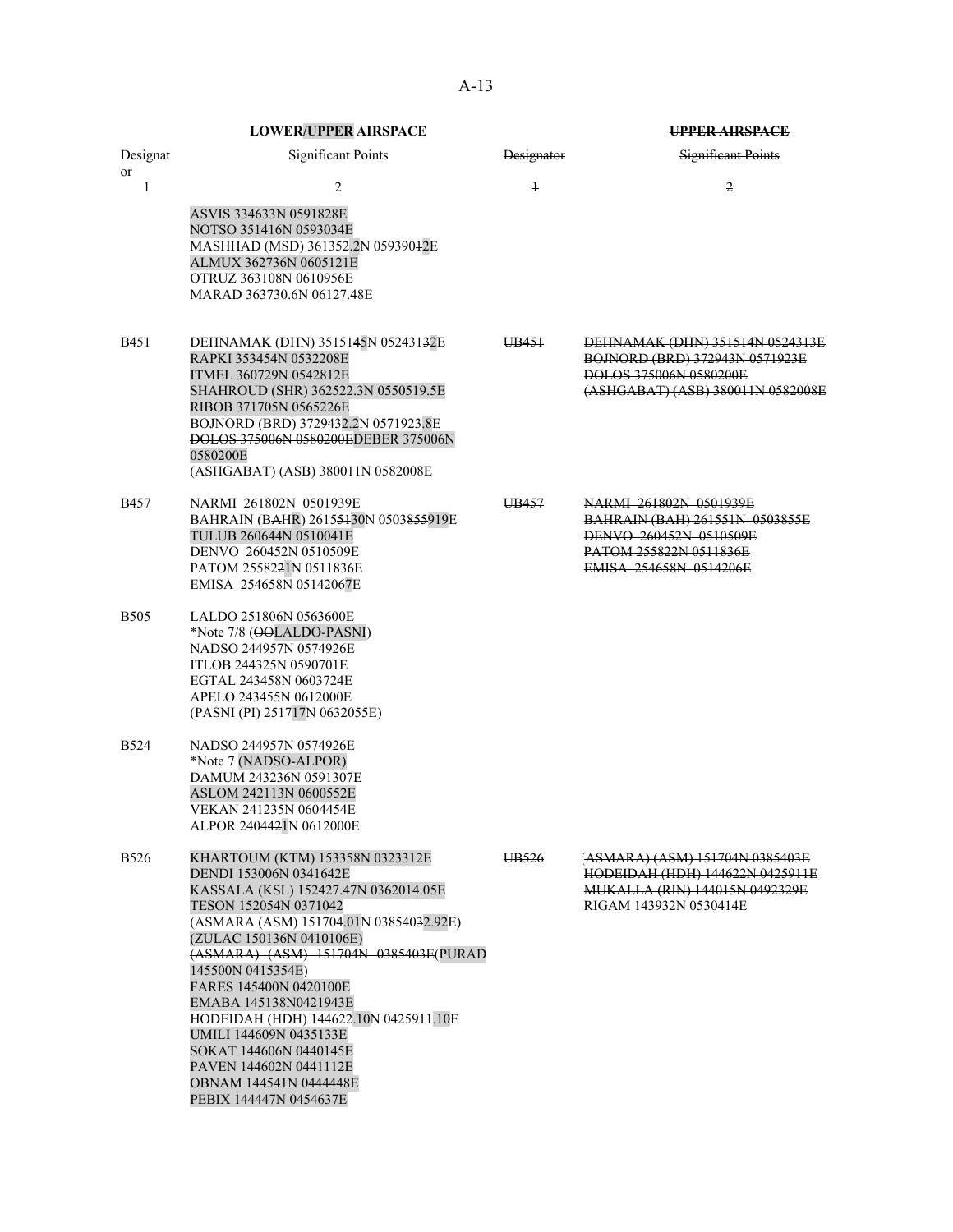|                     | <b>LOWER/UPPER AIRSPACE</b>                                                                                                                                                                                                                                                                                                                                                                                                                                                                                                                                                                                                                                                                                                                                                                                                                                                                                                                                                                  |                   | <b>UPPER AIRSPACE</b>                                                                                                                                                                           |
|---------------------|----------------------------------------------------------------------------------------------------------------------------------------------------------------------------------------------------------------------------------------------------------------------------------------------------------------------------------------------------------------------------------------------------------------------------------------------------------------------------------------------------------------------------------------------------------------------------------------------------------------------------------------------------------------------------------------------------------------------------------------------------------------------------------------------------------------------------------------------------------------------------------------------------------------------------------------------------------------------------------------------|-------------------|-------------------------------------------------------------------------------------------------------------------------------------------------------------------------------------------------|
| Designat<br>or      | <b>Significant Points</b>                                                                                                                                                                                                                                                                                                                                                                                                                                                                                                                                                                                                                                                                                                                                                                                                                                                                                                                                                                    | Designator        | Significant Points                                                                                                                                                                              |
| 1                   | 2<br>DASIT 144412N 0462931E<br>IVORA 144342N 0470342E<br>MEGPO 144257N 0473438E<br>RASBA 144124N 0484128E<br>MUKALLA (RIN) 144015.30N 0492329.30E<br>DANAN 144010N 0495334E<br>KUSOL 144009N 0501534E<br>TATNA 144000N 0515200E<br>RIGAM 143932N 0530414E                                                                                                                                                                                                                                                                                                                                                                                                                                                                                                                                                                                                                                                                                                                                    | $\ddagger$        | $\overline{2}$                                                                                                                                                                                  |
| B527                | KHARTOUM (KTM)153358N 0323312E<br>SUVRI 135436N 0321800E<br>RABAK 130110N 0320957E<br>MALAKAL (MLK) 093347.40N 0313911.41E<br>JUBA (JUB) 045234N 0313559E<br>OVELA 040000N 0311454E<br>(GOTOD 014501.20N 0305149.80E)                                                                                                                                                                                                                                                                                                                                                                                                                                                                                                                                                                                                                                                                                                                                                                        |                   |                                                                                                                                                                                                 |
| <b>B535</b>         | JUBA (JUB) 045234N 0313559E<br>TAPOS 055408N 0332002E<br>DAGAP 062400N 0341200E<br>(EPSIX 064014N 0343956E)<br>(IMTOR 064641N 0345102E)<br>(APKOD 074053N 0362448E)<br>(KOFTA 081258N 0372041E)<br>(ITPOT 084406N 0380951E)<br>(GAWASA (GWZ) 090622.33N 0384611.71E)<br>(ASOLE 095626N 0401357E)<br>(NIDEG 103632N 0412400E)<br>(LAKBE 110224N 0420939E)<br>(DJIBOUTI (DTI) 1132545.67N 043053376.77E)<br>(DJIBOUTI) (DTI) 113255N 0430537E(KASOL<br>115248N 0433546E)<br>TORBA 121036N 0440206E<br>KATAN 122724N 0442728E<br>ADEN (KRA) 124952.20N 0450125E<br>BANAR 130604N 0453855E<br>TAMIM 134751N 0471703E<br>ULAXI 141524N 0482317E<br>BAROM 142432N 0484533E<br>MUKALLA (RIN) 144015.30N 0492329.30E<br>NAKAD 150056N 0500402E<br>EGMIX 151811N 0503810E<br>NANRI 160754N 0521603E<br>ASMAK 162327N 0524634E<br>KAPET 163322N 0530614E<br>LADAR N165324 E0534655<br>SALALAH (SLL) 170259.35N 05406576.91E<br>*Note 7 (ASTUN-SLL)<br>DARAB 174632N 0544902E<br>ASTUN 180832N 0551040E | UB <sub>535</sub> | (DJIBOUTI) (DTI) 113255N 0430537E<br>ADEN (KRA) 124952N 0450125E<br><b>MUKALLA (RIN) 144015N 0492329E</b><br>KAPET 1633 22N 0530614E<br>SALALAH (SLL) 170259N 0540657E<br>ASTUN 180832N0551040E |
| Z627<br><b>B537</b> | RANRU 300115N 0610048<br>LUDAX 295658N 0604101E<br>PEKES 285929N 0595221E                                                                                                                                                                                                                                                                                                                                                                                                                                                                                                                                                                                                                                                                                                                                                                                                                                                                                                                    |                   |                                                                                                                                                                                                 |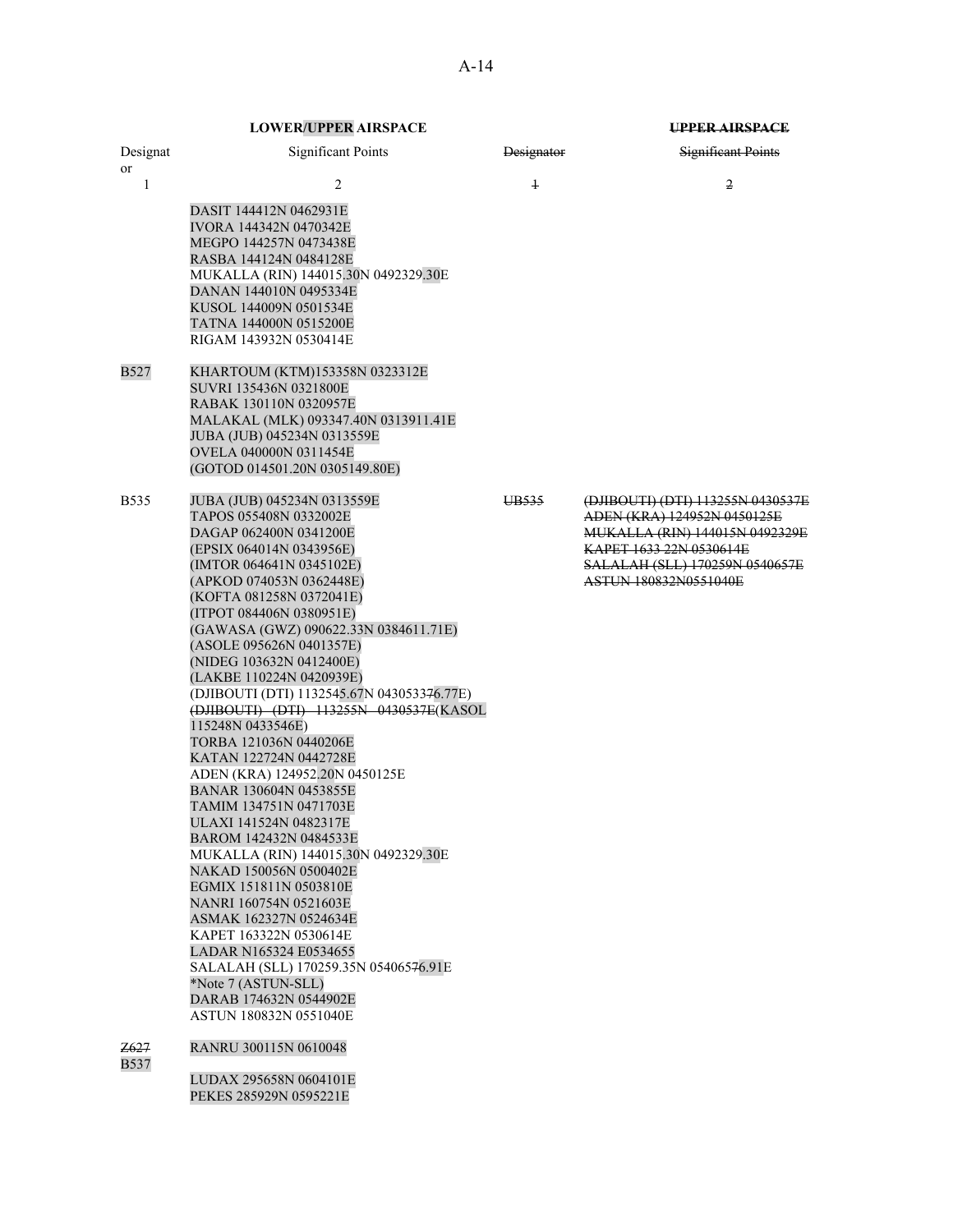|                                 | <b>LOWER/UPPER AIRSPACE</b>                                                                                                                                                                                                                                                                                                                                                                                                                                                                   |                   | <b>UPPER AIRSPACE</b>                                                                                                                                                                                                                                                                                                                                                                                                                            |
|---------------------------------|-----------------------------------------------------------------------------------------------------------------------------------------------------------------------------------------------------------------------------------------------------------------------------------------------------------------------------------------------------------------------------------------------------------------------------------------------------------------------------------------------|-------------------|--------------------------------------------------------------------------------------------------------------------------------------------------------------------------------------------------------------------------------------------------------------------------------------------------------------------------------------------------------------------------------------------------------------------------------------------------|
| Designat                        | <b>Significant Points</b>                                                                                                                                                                                                                                                                                                                                                                                                                                                                     | <b>Designator</b> | <b>Significant Points</b>                                                                                                                                                                                                                                                                                                                                                                                                                        |
| or<br>1                         | $\overline{2}$                                                                                                                                                                                                                                                                                                                                                                                                                                                                                | $\overline{1}$    | $\overline{2}$                                                                                                                                                                                                                                                                                                                                                                                                                                   |
|                                 | (OGOGO 302457N 0630904.20E)                                                                                                                                                                                                                                                                                                                                                                                                                                                                   |                   |                                                                                                                                                                                                                                                                                                                                                                                                                                                  |
| <b>B538</b>                     | ALEPPO (ALE) 3610476.86N 03712343.76E<br>KARIATAIN (KTN) 3412487.82N 0371551.15E                                                                                                                                                                                                                                                                                                                                                                                                              | UB <sub>538</sub> | ALEPPO (ALE) 361047N 0371234E<br>KARIATAIN (KTN) 341248N 0371551E                                                                                                                                                                                                                                                                                                                                                                                |
| B540                            | GERAR 240600N 0573616E<br>*Note 7 (GERAR-MIVEK)<br>DEGNU 242734N 0570613E<br>PASOV 243841N 0565037E<br>KUPMA 245148N 0562648E<br><b>ORKOB</b><br>BUBIN 245742N<br>-0560642E<br>245309N 0562421E<br>MIVEK 245240N 0561516E                                                                                                                                                                                                                                                                     |                   |                                                                                                                                                                                                                                                                                                                                                                                                                                                  |
| W141<br><b>B541</b>             | LAR (LAR) 274030.7N 0542454.7E<br>NABEX 271157N 0541334E<br>DELBU 265021N 0540506E<br>KISH ISLAND (KIS) 263130.6N 0535744.7E<br>ORSAR 260430N 0535730E                                                                                                                                                                                                                                                                                                                                        |                   |                                                                                                                                                                                                                                                                                                                                                                                                                                                  |
| Z <sub>515</sub><br><b>B543</b> | LADLI 132724N 0451604E<br>DASIT 144412N 0462931E<br>GIBIT 154849N 0473804E<br>KANEM 173660N 0492655E<br>SILPA 184953N 0510158E<br>*Note 7 (SILPA-PUTSO)<br>MEDMO 194837N 0521027E<br>METNO 201418N 0524050E<br>DAXUT 203706N 0530802E<br>SEMSI 204455N 0531724E<br>DASAP 212047N 0540045E<br><b>DEBIN 214716N 0543309E</b><br>DARER 221152N 0550332E<br>MIDGU 222706N 0552230E<br><b>ITKUN 223731N 0553934E</b><br>KATAK 224811N 0555708E<br>EGVAN 230127N 0561907E<br>GENIR 231111N 0563630E |                   |                                                                                                                                                                                                                                                                                                                                                                                                                                                  |
| B544                            | (GAZIANTEP) (GAZ) 365705N 0372823E(KILIS<br>364213N 0372402E)<br>TUSYR 363915N 0372341E<br>ALEPPO (ALE) 361047N 0371234E<br>TUDMU 343100N 0380754E<br>TANF (TAN) 332857900N 038391539E<br>NAMBO 331826N0383939E<br>DAPUK 330139.44N 0384026.29E<br>MODAD 323539.88N 0384138.14E<br>SODAR 315532602N 038431726E<br>TURAIF (TRF) 3141346N 03844058E<br>ORKAS 304725N 0384617E<br>AL SHIGAR (ASH) 300722N 0384753E<br>LABAD 291922N 0385411E                                                     | UB544             | (GAZIANTEP) (GAZ) 365705N 0372823E<br>ALEPPO (ALE) 361047N 0371234E<br>TANF (TAN) 332857N 0383915E<br>NAMBO 331826N0383939E<br>SODAR 315532N0384317E<br>TURAIF (TRF) 314136N 0384405E<br>AL SHIGAR (ASH) 300722N 0384753E<br><b>HALAIFA (HLF) 262603N 0391609E</b><br>MADINAH (PMA) 243251N 0394219E<br>RABIGH (RBG) 224731N 0390550E<br>KING ABDULAZIZ (JDW) 214244N 0390723E<br>QUNFIDAH (QUN) 192211N 0410429E<br>ABHA (ABH) 181431N 0423925E |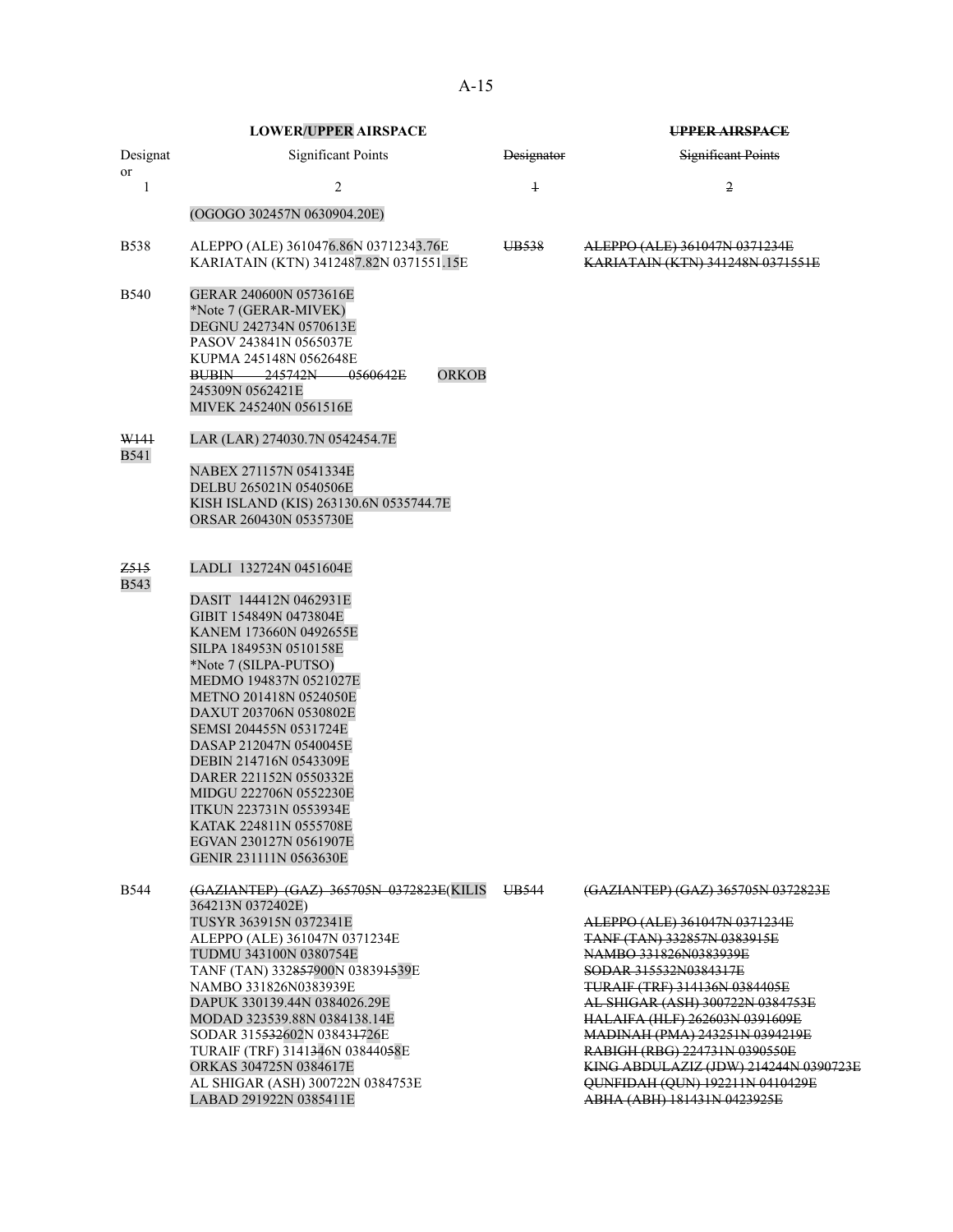| Designat<br><sub>or</sub> | <b>Significant Points</b>                                                                                                                                                                                                                                                                                                                                                                                                                                                                                                                                                                                                                                                                                                                                                                                                                                                                                                                       | <b>Designator</b> | <b>Significant Points</b>                                                                                                                                                                                                                 |
|---------------------------|-------------------------------------------------------------------------------------------------------------------------------------------------------------------------------------------------------------------------------------------------------------------------------------------------------------------------------------------------------------------------------------------------------------------------------------------------------------------------------------------------------------------------------------------------------------------------------------------------------------------------------------------------------------------------------------------------------------------------------------------------------------------------------------------------------------------------------------------------------------------------------------------------------------------------------------------------|-------------------|-------------------------------------------------------------------------------------------------------------------------------------------------------------------------------------------------------------------------------------------|
| $\mathbf{1}$              | 2                                                                                                                                                                                                                                                                                                                                                                                                                                                                                                                                                                                                                                                                                                                                                                                                                                                                                                                                               | $\ddagger$        | 2                                                                                                                                                                                                                                         |
|                           | ENABI 290639N 0385550E<br>SOBAS 275600N 0390453E<br>HALAIFA (HLF) 262603N 0391609E<br>*Note 7 (PMA-HLF)<br>BELAL 254629N 0392523E<br>ALTEP 252157N 0393103E<br>MADINAH (PMA) 243251N 0394219E<br>*Note 7 (PMA-JDW)<br>SISUD 234505N 0392538E<br>ASLAD 233742N 0392305E<br>RABIGH (RBG) 224731N 0390550E<br>NOMDA 224257N 0390556E<br>JEDDAH/KING ABDULAZIZ (JDW) 214244N<br>0390723E<br>*Note 7 (NOBSU-JDW)<br>BOSUT 204705N 0393158E<br>LOVIL 201553N 0394537E<br>TORBI 195514N 0401610E<br>QUNFIDAH (QUN) 192211N 0410429E<br>RABGO 191452N 0411452E<br>ITESO 184436N 0415732E<br>ABHA (ABH) 181431N 0423925E<br>LALGI 173029N 0430453E<br>NOBSU 171554N 04313185E<br>MIXON 163035N 0432931E<br>IMSIL 155738N 0434112E<br>IMKAR 153511N 0435039E<br>MUTEX 152524N 0435445<br>NAGIL 152024N 0435651E<br>MISAN 150001N 0440522E<br>PAVEN 144602N 0441112E<br>GEVEL 141229N 0442547E<br>MOGEM 132655N 0444529E<br>ADEN (KRA) 124952.20N 0450125E |                   | NOBSU 171554N 0431318E<br>ADEN (KRA) 124952N 0450125E                                                                                                                                                                                     |
| <b>B549</b>               | THAMUD 171700N 0495500E<br>ITELI 171310N 0502605E<br>GOGRI 170752N 0510857E<br>TONRO 165850N 0522235E<br>PUTRA 165432N 0525631E<br>LADAR 165324N 0534655E<br>MUTVA 165325N 0543201E<br>KIVEL 165306N 0553633E                                                                                                                                                                                                                                                                                                                                                                                                                                                                                                                                                                                                                                                                                                                                   | UB549             | <b>THAMUD 171700N 0495500E</b><br><b>ITELI 171310N 0502605E</b><br>GOGRI 170752N 0510857E<br>TONRO 165850N 0522235E<br>PUTRA 165432N 0525631E<br><b>LADAR 165324N 0534655E</b><br><b>MUTVA 165325N 0543201E</b><br>KIVEL 165306N 0553633E |
| G55                       | ABADAN (ABD) 302231.1N 0481314.2E<br>UKNAR 295538N 0490450E<br>KHARK ISLAND (KHG) 291550.0N 0501900.7E<br>BUSHEHR (BUZ) 285704.7N 0504933.5E<br>TOTNO 291052N 0515336E<br>SHIRAZ (SYZ) 293224.6N 0523519.6E                                                                                                                                                                                                                                                                                                                                                                                                                                                                                                                                                                                                                                                                                                                                     |                   |                                                                                                                                                                                                                                           |
| G183                      | (KAROL 3252.00N 03229.00E)<br>PASOS 311300N 0330600E<br>NADOL 311734N 0334100E<br>EL ARISH (ARH) 310423N 0334955E<br>TABA (TBA) 293624N 0344751E                                                                                                                                                                                                                                                                                                                                                                                                                                                                                                                                                                                                                                                                                                                                                                                                |                   |                                                                                                                                                                                                                                           |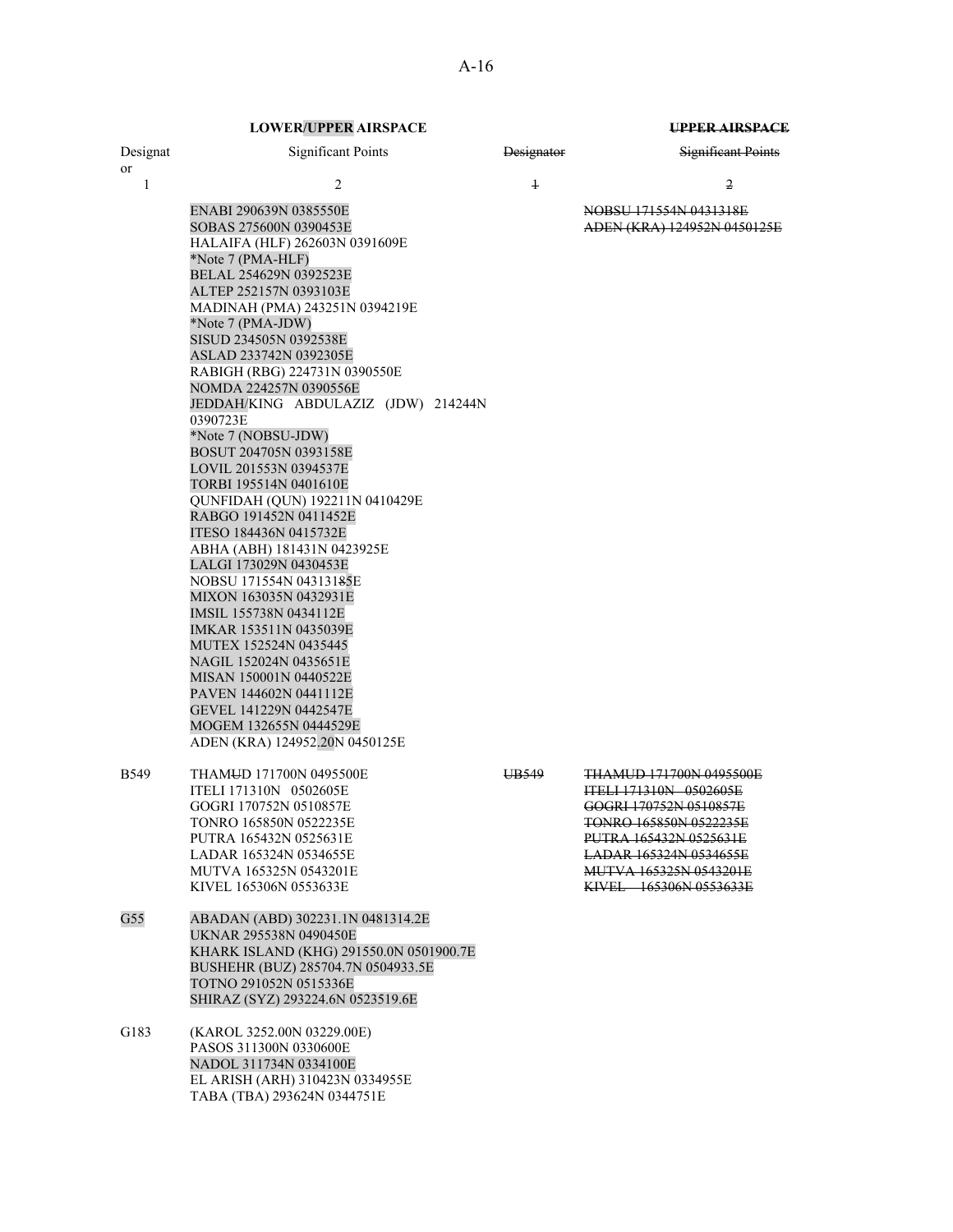| Designat<br>or | <b>Significant Points</b>                                                                                                                                                                                                                                                                                                                                                                                                                                                                                                                                                                                                                                                                                                                                                                                                                                                 | <b>Designator</b> | <b>Significant Points</b>                                                                                                                                                                                                                                                                                                                                                                                                                                          |
|----------------|---------------------------------------------------------------------------------------------------------------------------------------------------------------------------------------------------------------------------------------------------------------------------------------------------------------------------------------------------------------------------------------------------------------------------------------------------------------------------------------------------------------------------------------------------------------------------------------------------------------------------------------------------------------------------------------------------------------------------------------------------------------------------------------------------------------------------------------------------------------------------|-------------------|--------------------------------------------------------------------------------------------------------------------------------------------------------------------------------------------------------------------------------------------------------------------------------------------------------------------------------------------------------------------------------------------------------------------------------------------------------------------|
| 1              | 2                                                                                                                                                                                                                                                                                                                                                                                                                                                                                                                                                                                                                                                                                                                                                                                                                                                                         | $\ddagger$        | 2                                                                                                                                                                                                                                                                                                                                                                                                                                                                  |
| G202           | (VELOX 3349.00N 03405.00E)<br>SILKO 3347.9N 03435.0E<br>ELIKA 334455N 0343500E<br>KHALDEH (KAD) 334827N 0352910E<br>*Note $4$ (OS)<br>DAKWE 3338.957N 03554595.0E<br>DAMASCUS (DAM) 332154N 0362807E<br>SOFIA 332301N 0364941E<br>ABBAS 332610N 0374320E<br>SULAF 332718N 0381027                                                                                                                                                                                                                                                                                                                                                                                                                                                                                                                                                                                         | UG <sub>202</sub> | (VELOX 3349.00N 03405.00E)<br><b>SILKO 3347.9N 03435.0E</b><br>ELIKA 334455N 0343500E<br>KHALDEH (KAD) 334827N 0352910E<br>$*Note 4 (OS)$<br>DAKWE 3338.957N 03554595.0E<br>DAMASCUS (DAM) 332154N 0362807E                                                                                                                                                                                                                                                        |
|                | TANF (TAN) 332857900N 038391520E<br>MODIK 332806.1N 0390100E<br>RAPLU 332300N 0414530E<br>PUSTO 332100N 0424500E<br>DELMI 331918N 0431328E<br>LAGLO 3315389N 0441457E<br>ITOVA 331951N 0444129E<br>SINKA 332137N 0444753E<br>RAGET 333048N 0455348E<br>ILAM (ILM) 333442.3N 0462455.4E<br>ALTET 333209N 0470047E<br>MIPON 332801N 0475344E<br>KHORAM ABAD (KRD) 332603.1N 04817340.7E<br>UKSIS 332159N 0484002E<br>NOTSA 331745N 0490315E<br>RASLA 331202N 0493409E<br>UKITA 330657N 0500041E<br>BOMID 325904N 0504029E<br>IMRAG 325142N 0511643E<br>ESFAHAN (ISN) 334449.1N 05149440.8E<br>PARUG 324704N 0522947E<br>LABOT 324839N 0530053E<br>ALNER 325124N 0540202E<br>MITET 325226N 0542850E<br>NODLA 325330N 0545850E<br>ORSOK 325502N 0554532E<br>IMSOG 325636N 0564649E<br>ROSOS 325815N 0584814E<br>BIRJAND (BJD) 3258240.7N 0591200.5E<br>KAMAR 323900N 0604400E |                   | <b>TANE (TAN) 332857N 0383915E</b><br><b>MODIK 332806.1N 03901.00E</b><br>RAPLU 3323.00N 0414530.5E<br>PUSTO 3321.00N 04245.00E<br>DELMI 331918.31N 04313287.59E<br>LAGLO 331538N 0441457E<br>ITOVA 331950.91N 0444128.97E<br>RAGET 3330.48N 04553.48E<br>ILAM (ILM) 333442N 0462455E<br><del>KHORAM ABAD (KRD) 332603N 0481731E</del><br>ESFAHAN (ISN) 334449N 0514941E<br>NODLA 325330N 0545850E<br>BIRJAND (BJD) 325821N 0591200E<br>(KAMAR 3239.00N 06044.00E) |
| G208           | (PANJGUR (PG) 265710.21N 0640813.06E)<br>KEBUD 273552N 0625024E<br>DANIB 290706N 0611717E<br>ZAHEDAN (ZDN) 292912.3N 06054065.7E<br>DAPAP 294630N 0602554E<br>TOVUS 300643N 0595235E<br>BOPAG 304413N 0584929E<br>DARBAND (DAR) 314659.4N 0565940.4E<br>NIVRA 315905N 0563810E<br>SOGOT 324008N 0552339E<br>NODLA 325330N 0545850E<br>ANARAK (ANK) 333215N 0534347EROVAD<br>333131N 0535240E                                                                                                                                                                                                                                                                                                                                                                                                                                                                              |                   |                                                                                                                                                                                                                                                                                                                                                                                                                                                                    |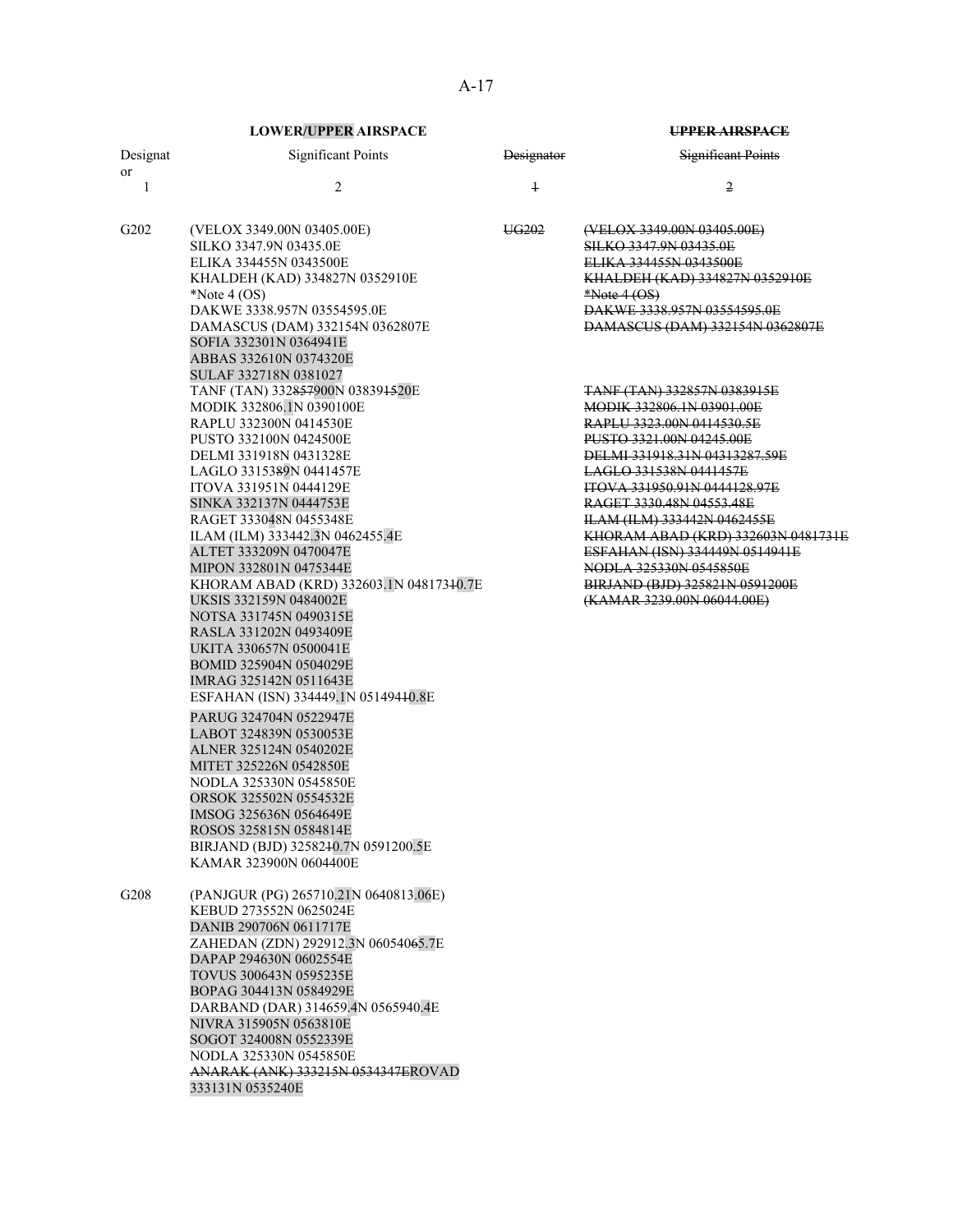|                  | <b>LOWER/UPPER AIRSPACE</b>                                                                                                                                                                                                                                                                                                                                                                                                                                                                 |                   | UPPER AIRSPACE                                                                                                                                                                                                                                                         |
|------------------|---------------------------------------------------------------------------------------------------------------------------------------------------------------------------------------------------------------------------------------------------------------------------------------------------------------------------------------------------------------------------------------------------------------------------------------------------------------------------------------------|-------------------|------------------------------------------------------------------------------------------------------------------------------------------------------------------------------------------------------------------------------------------------------------------------|
| Designat<br>or   | <b>Significant Points</b>                                                                                                                                                                                                                                                                                                                                                                                                                                                                   | Designator        | <b>Significant Points</b>                                                                                                                                                                                                                                              |
| 1                | $\overline{c}$<br><b>TEHRAN (TRN) 354149N 0511702ERADAL</b><br>345423N 0522023E<br>ELEDI 350136N 0520356E<br>IMAM KHOMAINI (IKA) 352434.8N 0511042.5E<br>VEBER 354209N 0504400E<br>GOLNU 355711N 0502052E<br>PAROT 361128N 0495841E<br>LOXUB 363640N 0484942E<br>ZANJAN (ZAJ) 3646476.8N 04821121.9E<br>AMBEX 370356N 0472143<br>GETOB 371227N 0465129E<br>PARAS 373133N 0454134E<br>TOTBO 373455N 0452858E<br>UROMIYEH (UMH) 374004114N 0450343503.7E<br>ALRAM 374230N 0443736E<br>(SIIRT) | $\overline{1}$    | 2                                                                                                                                                                                                                                                                      |
| G <sub>216</sub> | LAKLU 232235N 0570401E<br>*Note 7 (OO/OP) (MCT-KC)IVAKU 232919N<br>0574103E<br>MUSCAT (MCT) 233528.04N 0581536.48E<br>*Note 7 (LAKLU-SIDKA)<br><b>ITILA 234055N 0584817E</b><br>SODEB 234747N 0593023E<br>DORAB 235033N 0594746EDERTO 235033N<br>0594746E<br>ALPOR 240441N 0612000E<br>LATEM 243144N 0644944E(SIDKA 240844N<br>0614745E)<br>KARACHI (KC) 245443N 0671054E                                                                                                                   | UG <sub>216</sub> | <u>LAKLU 232235N 0570401E</u><br>$*Note 7 (OO/OP) (MCT-KC)$<br>MUSCAT (MCT) 233528N 0581536E<br><u>ITILA 234055N 0584817E</u><br>SODEB 234747N 0593023E<br>DORAB 235033N 0594746E<br>ALPOR 240441N 0612000E<br>LATEM 243144N 0644944E<br>KARACHI (KC) 245443N 0671054E |
| G452             | SHIRAZ (SYZ) 293224.60N 052352019.60E<br>NALBI 294650N 0535357E<br>RIKAS 295337N 0543224E<br>DAVUT 300214N 0552301E<br>GETIS 301145N 0562226E<br>KERMAN (KER) 301706658.1N 04656372.3E<br>ALKES 301045N 0573025E<br>ORDAD 300608N 0575454E<br>SILKO 295558N 0584138E<br>DANUS 293628N 0602030E<br>ZAHEDAN (ZDN) 292912.3N 06054065.7E<br>DERBO 292542N 0611701E<br>(RAHIM YAR KHAN) (RK)<br>-282156N<br>0701623E(SOKIR 290801N 0642502E)                                                    | UG452             | SHIRAZ (SYZ) 293224N 0523520E<br>KERMAN (KER) 301706N 0465637E<br>ZAHEDAN (ZDN) 292912N 0605406E<br>DERBO 292542.7N 06117.01E<br>(RAHIM YAR KHAN) (RK) 282156N 0701623E                                                                                                |
| G462             | ROVOS 241825N 0552143E<br>*Note 7 (ROVOS- <del>ITROK</del> TUMAK)<br>NIBAX 245748N 0541437ETUBGO<br>242403N 0551219E<br>$RAGTA$ 250850N<br>0535840EULODA<br>243530N 0545301E<br>KUVDA 244309N 0543909E<br>ORBOL 245134N 0542348E<br>UKUVO 251228N 0534707E                                                                                                                                                                                                                                  | UG462             | ROVOS 241825N 0552143E<br>*Note 7 to (ROVOS-ITROK)<br>NIBAX 245748N 0541437E<br>RAGTA 250850N 0535840E<br>ALSOK 252607N 0533904E<br><b>ITROK 253557N 0532751E</b><br><b>TUMAK 255031N 0531108E</b>                                                                     |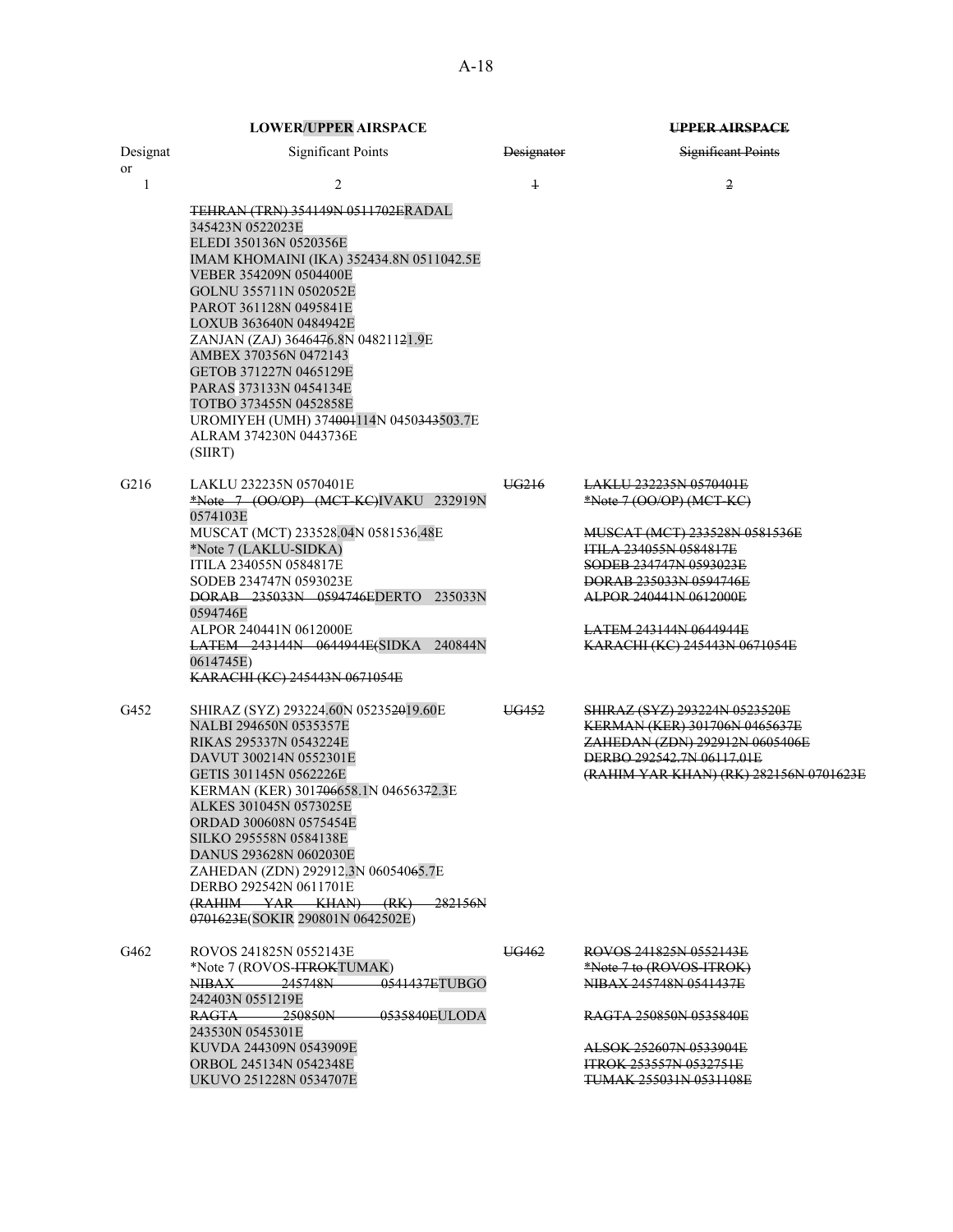|          | <b>LOWER/UPPER AIRSPACE</b>                                                                                                                                                                                                                                                                                                                                                                                                                                                                                                                                                                                                                                                                                                                                                                                                                                                                                        |            | <b>UPPER AIRSPACE</b>                                                                                                                                                      |
|----------|--------------------------------------------------------------------------------------------------------------------------------------------------------------------------------------------------------------------------------------------------------------------------------------------------------------------------------------------------------------------------------------------------------------------------------------------------------------------------------------------------------------------------------------------------------------------------------------------------------------------------------------------------------------------------------------------------------------------------------------------------------------------------------------------------------------------------------------------------------------------------------------------------------------------|------------|----------------------------------------------------------------------------------------------------------------------------------------------------------------------------|
| Designat | <b>Significant Points</b>                                                                                                                                                                                                                                                                                                                                                                                                                                                                                                                                                                                                                                                                                                                                                                                                                                                                                          | Designator | <b>Significant Points</b>                                                                                                                                                  |
| or<br>1  | $\overline{2}$                                                                                                                                                                                                                                                                                                                                                                                                                                                                                                                                                                                                                                                                                                                                                                                                                                                                                                     | $\ddagger$ | $\overline{2}$                                                                                                                                                             |
|          | 0533904EOXARI<br>252607N<br>ALSOK—<br>252535N 0533458E<br><del>253557N</del><br>0532751EPURLI<br><b>ITROK</b><br>253644N 0532436E<br>TUMAK 255031N 0531108E                                                                                                                                                                                                                                                                                                                                                                                                                                                                                                                                                                                                                                                                                                                                                        |            |                                                                                                                                                                            |
| G482     | TABRIZ (TBZ) 380853.5N 0461246.6E<br>MAGRI 385408N 0462300E                                                                                                                                                                                                                                                                                                                                                                                                                                                                                                                                                                                                                                                                                                                                                                                                                                                        |            |                                                                                                                                                                            |
| G650     | JEDDAH/KING ABDULAZIZ (JDW) 214244N UG650<br>0390723E                                                                                                                                                                                                                                                                                                                                                                                                                                                                                                                                                                                                                                                                                                                                                                                                                                                              |            | KING ABDULAZIZ (JDW) 214244N 0390723E                                                                                                                                      |
|          | RIBAM 204231N 0390551E<br>RASKA 190732N 0390329E<br>ASMARA (ASM) 151704N 0385403E(DULAB<br>181006N 0390018E)                                                                                                                                                                                                                                                                                                                                                                                                                                                                                                                                                                                                                                                                                                                                                                                                       |            | RASKA 190732N 0390329E<br>ASMARA (ASM) 151704N 0385403E                                                                                                                    |
| G652     | ADEN (KRA) 124952.20N 0450125E<br>IVOSO 131734N 0453107E<br>BORIL 132617N 0454029E<br>IVORA 144342N 0470342E<br>MEMTA 150322N 0472434<br>DEKMA 152226N 0474553E<br>NABUP 155417N 0482143E<br>DANIN 160544N 0483438E<br>GIBAX 162047N 0485137E<br>IVINA 163253N 0490514E<br>THAMD 171700N 0495500E<br>IMPOS 1831367N 0511848E<br>DUDRI 190000N 0520000E<br>*Note 7 & 8 (DUDRINALKI-TOKRADUDRI)<br>DAVOX 194400N 0524817E<br>MIPUB 200004N 0530607E<br>GEROL 201443N 0532243E<br><b>OBSUS 203905N 0534952E</b><br>LONOV 211856N 0543516E<br>KOBES 214504N 0550526E<br>TOKRA 220925N 0553350E<br>*Note 7 (NALKI - TOKRA)<br>DEBAV 221532N 0554617E<br>DATBU 222243N 0560054E<br>NAMVA 223309N 0562223E<br>NALKI 224928N 0565614E<br>TULBU 230005N 0571827E<br>GEPOT 231446N 0580053E<br>KUSRA 232426N 0582611E<br>SODEB 234747N 0593023E<br>*Note 7 (TAPDO-SODEB)<br>VEKAN 241235N 0604454E<br>TAPDO 242400N 0612000E | UG652      | ADEN (KRA) 124952N 0450125E<br><b>IMPOS 183136N 0511848E</b><br>DUDRI 190000N 0520000E<br>*Note 8 (DUDRI-TOKRA)<br>TOKRA 220925N 0553350E<br><b>TAPDO 242400N 0612000E</b> |
| G656     | JUBA (JUB) 045234N 0313559E<br>ATUGA 040000N 0314800E                                                                                                                                                                                                                                                                                                                                                                                                                                                                                                                                                                                                                                                                                                                                                                                                                                                              |            |                                                                                                                                                                            |
| G660     | (ARBEG 131355N 0205740)<br>GENEI 132859N 0222748E<br>EL FASHIR (FSR) 133554.09N 0251810.66E                                                                                                                                                                                                                                                                                                                                                                                                                                                                                                                                                                                                                                                                                                                                                                                                                        | UG660      | (PORT SUDAN) (PSD) 192404N 0371430E<br>BOGUM 2006.36N 03803.00E<br>MIPOL 203322N 0382145E                                                                                  |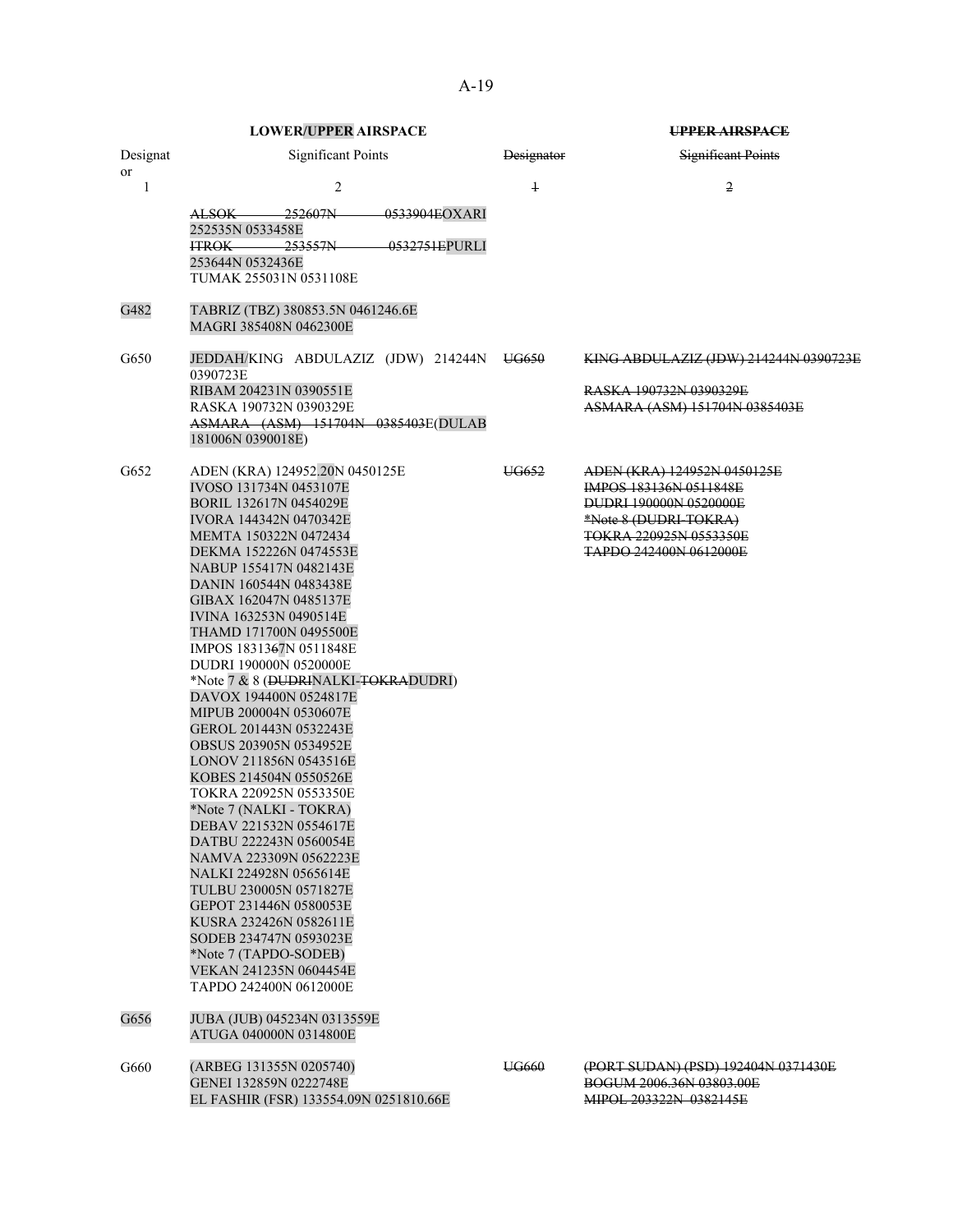|          | <b>LOWER/UPPER AIRSPACE</b>                                                                                                                                                                                                                                                                                                                                                                                                                                                                                                                                                                                                                                                                           |            | UPPER AIRSPACE                                                                                                                                                                                                                                                                                                                                                                                                                                                                                                                                                      |
|----------|-------------------------------------------------------------------------------------------------------------------------------------------------------------------------------------------------------------------------------------------------------------------------------------------------------------------------------------------------------------------------------------------------------------------------------------------------------------------------------------------------------------------------------------------------------------------------------------------------------------------------------------------------------------------------------------------------------|------------|---------------------------------------------------------------------------------------------------------------------------------------------------------------------------------------------------------------------------------------------------------------------------------------------------------------------------------------------------------------------------------------------------------------------------------------------------------------------------------------------------------------------------------------------------------------------|
| Designat | <b>Significant Points</b>                                                                                                                                                                                                                                                                                                                                                                                                                                                                                                                                                                                                                                                                             | Designator | Significant Points                                                                                                                                                                                                                                                                                                                                                                                                                                                                                                                                                  |
| or<br>1  | $\overline{2}$                                                                                                                                                                                                                                                                                                                                                                                                                                                                                                                                                                                                                                                                                        | $\ddagger$ | $\overline{2}$                                                                                                                                                                                                                                                                                                                                                                                                                                                                                                                                                      |
|          | EL OBEID (OBD) 130640.53N 0301335.25E<br>IMSUT 142048N 0312230E<br>RADKA 145006N 0315040E<br>KHARTOUM (KTM) 153357.93N 0323312.16E<br>BOPID 163948N 0335142E<br>PORT SUDAN (PSD) 192404.12N 0371430.21E<br>BOGUM 200636N 0380300E<br>MIPOL 203322N 0382145E<br>*Note 7 (MILPO-JDW)<br>EGMEG 205130N 0383336E<br>JEDDAH/KING ABDULAZIZ (JDW) 214244N<br>0390723E                                                                                                                                                                                                                                                                                                                                       |            | KING ABDULAZIZ (JDW) 214244N 0390723E                                                                                                                                                                                                                                                                                                                                                                                                                                                                                                                               |
| G662     | <b>BUSRA 322000N 0363700E</b><br>KUPRI 320826N 0364530E<br>DESLI 314900.10N 0365900.60E<br>ALKOT 313254N 0371122E<br>GURIAT (GRY) 312445N 0371712E<br>*Note 7 (ASH-GRY)<br>AL SHIGAR (ASH) 300722N 0384753E<br>ODBAT 293221N 0392626E<br>NIMAR 290635N 0395425E<br>EGVOP 275458N 0411024E<br>HAIL (HIL) 272530N 04140589E<br>DAROP 270505N 0421936E<br>MODIV 263842N 0430840E<br>GASSIM (GAS) 261753N 0434647E<br>*Note 7 (GAS-KIA)<br>KUSRO 255138N 0444328E<br>VELOS 252126N 0454712E<br>KING KHALID (KIA) 245310N 0464534E                                                                                                                                                                         | UG662      | <b>BUSRA 322000N 0363700E</b><br>KUPRI 3208265.87N 0364530.21E<br>ALKOT 313254.22N 03711221.51E<br>GRY 312445.8N 03717.12E<br>AL SHIGAR (ASH) 300722N 0384753E<br>HAIL (HIL) 272530N 0414058E<br>GASSIM (GAS) 261753N 0434647E<br>KING KHALID (KIA) 245310N 0464534E<br>KING KHALID (KIA) 245310N 0464534E                                                                                                                                                                                                                                                          |
| G663     | UMENA 262832N 0483952E<br>KING KHALID (KIA) 245310N 0464534ETABTA<br>262837N 0484325E<br>SILNO 264024N 0475742E*Note 7 (TABTA-<br>ULADA)<br>*Note 7 (KIA-KFA)<br>GIBUS 255724N 0472829E<br>*Note 8 (GIBUS-ALSER)<br>KING FAHD (KFA) 262 <del>153</del> 951N 0494 <del>9106</del> 43E<br>RABKA 263531N 0495728E<br>*Note 8 (GIBUS-ALSER)<br>ULADA 2645267N 05016234E<br>LOTOR 264854N 0502200E<br>RAKAK 265221N 0502618E<br>TOLMO 265504N 0502927E<br>KOBOK 265839N 0503349E<br><b>ITIXA 270141N 0503735E</b><br>GETAL 27040910N 050403940E<br>*Note 7 (DASDO-GETAL)<br>VEDOR 270855N 0504630E<br>ALSER 271100N 0504900E<br>IMDAT 274100N 0511100E<br>DEPSU 283409N 0515047E<br>DASDO 285401N 0520551E | UG663      | <u>SILNO 264024N 0475742E</u><br>*Note 7 (KIA-KFA)<br>GIBUS 255724N 0472829E<br>*Note 8 (GIBUS-ALSER)<br>KING FAHD (KFA) 262153N 0494910E<br>ULADA 264526N 0501623E<br><b>LOTOR 264854N 0502200E</b><br><b>RAKAK 265221N 0502618E</b><br>TOLMO 265504N 0502927E<br>KOBOK 265839N 0503349E<br><b>ITIXA</b> 270141N 0503735E<br>GETAL 270409N 0504039E<br>VEDOR 270855N 0504630E<br>ALSER 271100N 0504900E<br>SHIRAZ (SYZ) 293224N 0523520E<br>YAZD (YZD) 315352N 0541658E<br>NODLA 325318N 0545848E<br>TABAS (TBS) 334021N 0565331E<br>MASHAD (MSD) 361352N 0593901E |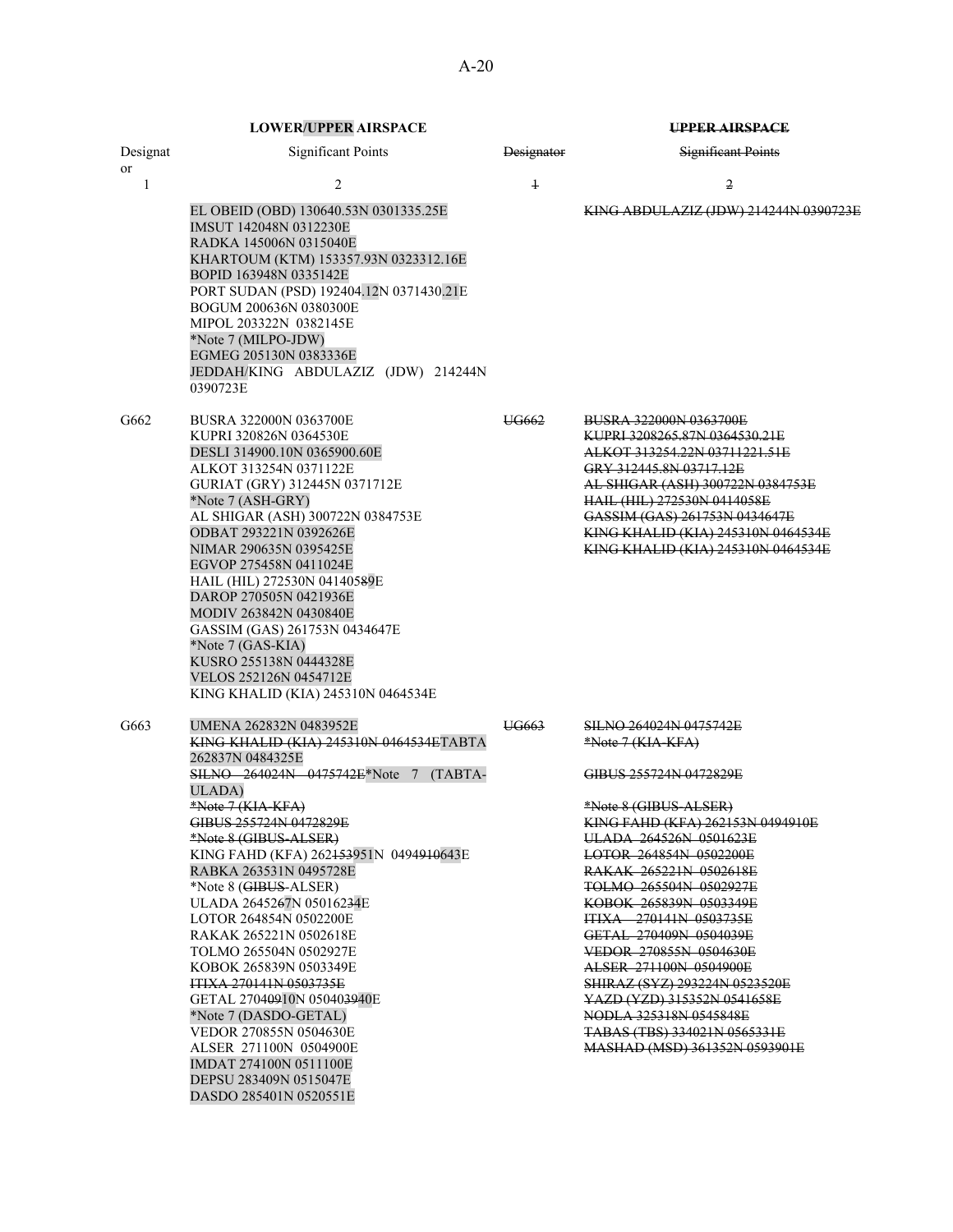| Designat<br>or | <b>Significant Points</b>                                                                                                                                                                                                                                                                                                                                                                                                                                                                                                                                  | <b>Designator</b> | Significant Points                                                                                                                                                                                                                             |
|----------------|------------------------------------------------------------------------------------------------------------------------------------------------------------------------------------------------------------------------------------------------------------------------------------------------------------------------------------------------------------------------------------------------------------------------------------------------------------------------------------------------------------------------------------------------------------|-------------------|------------------------------------------------------------------------------------------------------------------------------------------------------------------------------------------------------------------------------------------------|
| 1              | 2                                                                                                                                                                                                                                                                                                                                                                                                                                                                                                                                                          | $\overline{1}$    | 2                                                                                                                                                                                                                                              |
|                | SHIRAZ (SYZ) 293224.6N 052352019.6E<br>KINOT 303207N 0531731E<br>DEDAK 305600N 0533439E<br>BONEG 312826N 0535815E<br>YAZD (YZD) 3153521.6N 05416587.7E<br>BOMIT 321257N 0544414E<br>DANEM 322854N 0550717E<br>NODLA 325318N 0545848ESOGOT 324008N<br>0552339E<br>ORSOK 325502N 0554532E<br>ALMUD 331758N 0561941E<br>RIBEN 332902N 0563620E<br>TABAS (TBS) 334021.2N 05653340.9E<br>PATEN 340825N 0572334E<br>TASLU 342531N 0574131E<br>RAMIL 352909N 0584941E<br>MASHHAD (MSD) 361352.2N 05939042E                                                        |                   |                                                                                                                                                                                                                                                |
| G665           | ARAR (AAR) 305429N 0410832E<br>ABADAN (ABD) 30224631.1N 048134214.2E<br>DEMPO 301717N 0484329E<br>VATAN 300800N 0493533E<br>BOTAS 295241N 0505515E<br>KAVIL 294820N 0511704E<br>EGSIR 294615N 0512735E<br>SHIRAZ (SYZ) 293224.6N 052352019.6E<br>*Note $5(OI)$<br>VAVAS 291650N 0535340E<br>BOTUX 285828N 0552205E<br>SOLAK 285156N 0555215E<br>ASMET 284758N 0561019E<br>NANTO 284140N 0563831E<br>RIGUT 283136N 0572226E<br>NABOX 281630N 05825601E<br>LOXOL 274556N 0604538E<br>ASVIB 265724N 0631812E<br>(PANJGUR (PG) 265710.21N 0640813.06E)         | UG665             | ARAR (AAR) 305429N 0410832E<br>ABADAN (ABD) 302216N 0481342E<br>SHIRAZ (SYZ) 293224N 0523520E<br>$*Note 5 (OH)$<br>NABOXD 281630.1N 0582501.8E<br>LOXOL 274556.9N 0604538.6E<br>ASVIB 265724N 0631812E<br>(PANJGUR) (PG) 265710N 0640813E      |
| G666           | SHIRAZ (SYZ) 293224.6N 052352019.6E<br>KUPTO 282418N 0525432E<br>LAMERD (LAM) 272222.2N 0531102.3E<br>LAVAN ISLAND (LVA) 264843.4N 0532121.1E<br>$*Note 7 (OH)$<br>DATUT 263332N 0533538E<br>ELIRA 262105N 0534502E<br>ORSAR 260430N 0535730E<br>0541839ELUDAM<br><b>ITITA 254410N</b><br>255508N 0535859E<br>$-250842N$<br><del>-0543741E</del> KIVUS<br>SINBI —<br>254522N 0540032E<br>TOTKU 253534N 0540410E<br>ULIVA 252647N 0540611E<br>ABU DHABI (ADV) 242508N 0544024EVEGEK<br>251837N 0540803E<br>REVAV 250909N 0541012E<br>ITOMI 250152N 0541151E | UG666             | SHIRAZ (SYZ) 293224N 0523520E<br>LAMERD (LAM) 272222N 0531102E<br>LAVAN (LVA) 264843N 0532121E<br>$*Note 7 (OI)$<br>ORSAR 260430 .5N 0535730.5E<br>ITITA 254410N 0541839E<br><b>SINBI 250842N 0543741E</b><br>ABU DHABI (ADV) 242508N 0544024E |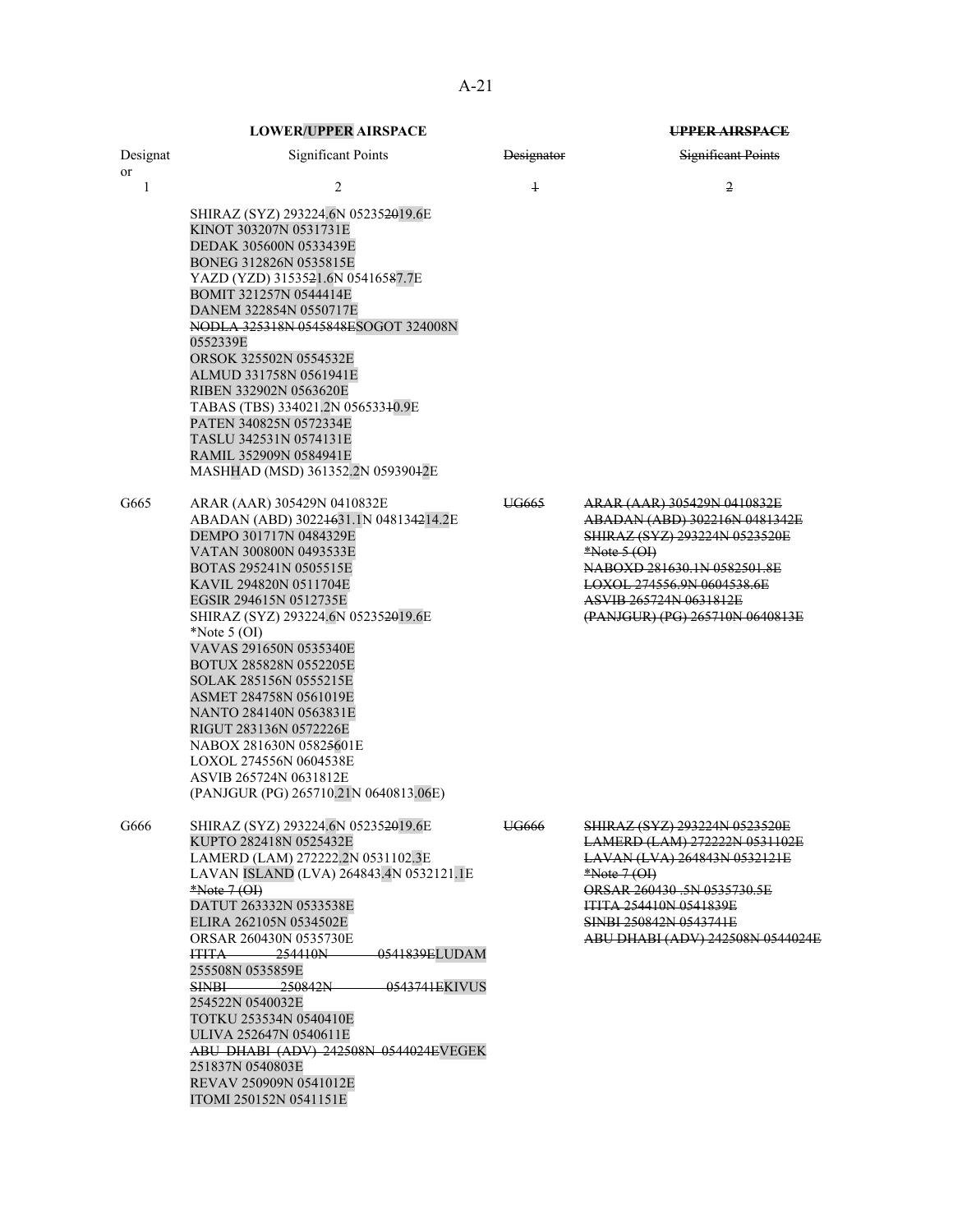| Designat              | <b>Significant Points</b>                                                                                                                                                                                                                                                                                                                                                                                                                                                                                                                                                                                                                                                                                                                                                                                                                                      | Designator | <b>Significant Points</b>                                                                                                                                                                                                                                                                                                                                                                                                                                                                                                                                                                                                                                                                                                          |
|-----------------------|----------------------------------------------------------------------------------------------------------------------------------------------------------------------------------------------------------------------------------------------------------------------------------------------------------------------------------------------------------------------------------------------------------------------------------------------------------------------------------------------------------------------------------------------------------------------------------------------------------------------------------------------------------------------------------------------------------------------------------------------------------------------------------------------------------------------------------------------------------------|------------|------------------------------------------------------------------------------------------------------------------------------------------------------------------------------------------------------------------------------------------------------------------------------------------------------------------------------------------------------------------------------------------------------------------------------------------------------------------------------------------------------------------------------------------------------------------------------------------------------------------------------------------------------------------------------------------------------------------------------------|
| 1                     | 2                                                                                                                                                                                                                                                                                                                                                                                                                                                                                                                                                                                                                                                                                                                                                                                                                                                              | $\ddagger$ | 2                                                                                                                                                                                                                                                                                                                                                                                                                                                                                                                                                                                                                                                                                                                                  |
|                       |                                                                                                                                                                                                                                                                                                                                                                                                                                                                                                                                                                                                                                                                                                                                                                                                                                                                |            |                                                                                                                                                                                                                                                                                                                                                                                                                                                                                                                                                                                                                                                                                                                                    |
| <sub>or</sub><br>G667 | ELOVU 245721.3N 0542017.5E<br>PUTMA 374800N 0515736E<br>NOSHAHR (NSR) 36393546.1N 0512805751.4E<br>DANEB 362001N 0512408E<br>NAGMO 360214N 0512055E<br>TEHRAN (TRN) 354149.1N 05117021.6E<br>RUDESHUR (RUS) 352643.7N 0505419.3E<br>SOGOL 350829N 0503128E<br>SAVEH (SAV) 3501076.8N 05022176.9E<br>ARAK (ARK) 3408143.9N 04951143.8E<br>RASLA 331202N 0493409E<br>ALTAX 323014N 0492142E<br>NAGRO 321015N 0491549E<br>RABIM 315839N 0491225E<br>EGVAX 314337N 0490802E<br>AHWAZ (AWZ) 312015.3N 0484552.5E<br>GABSU 305319N 0483035E<br>ABADAN (ABD) 30224631.1N 048134214.2E<br>ALSAN 295707N 0481456E<br>RALKA 292611N 0481819E<br>KUWAIT (KUA) 291 <del>306</del> 457N 0475 <del>903</del> 717E<br>WAFRA (KFR) 283715N 0475729E<br>*Note 7 (KFR- <del>MGA</del> KIA)<br>KATOD 283141N 0475554E                                                             | UG667      | PUTMA 3748.00N 05157.36E<br>NOSHAHR (NSR) 363935N 0512805E<br>TEHRAN (TRN) 354149N 0511702E<br>SAVEH (SAV) 350107N 0502217E<br>MIS ARAK (ARK) 340814N 0495114E<br>AHWAZ (AWZ) 312015N 0484552E<br>ABADAN (ABD) 302216N 0481342E<br>ALSAN 295707N 0481456E<br>FRALKA 292611N 0481819E<br>KUWAIT (KUA) 291306N 0475803E<br>WAFRA (KFR) 283715N 0475729E<br>*Note 7 (KFR-MGA)<br>COPPI 275033N 0474359E<br>*Note 8 (COPPI-AVOBO)<br>EMENI 273232N 0473849E<br><del>MUSKO 272640N 0473708E</del><br>ALSAT 270611N 0473118E<br>LUGAL 264533N 0472528E<br>MAGALA (MGA) 261720N 0471225E<br>AVOBO 260334N 0470719E<br><b>KING KHALID (KIA) 245310N 0464534E</b><br>WADI ALDAWASIR (WDR) 203019N 0451219E<br>NEJRAN (NEJ) 173625N 0442456E |
|                       | COPPI 275033N 0474359E<br>*Note 8 (COPPI-AVOBO)<br>EMENI 2732324N 04738498E<br>MUSKO 272640N 0473708ERADGI 272640N<br>0473708E<br>ALSAT 270611N 0473118EMANNI<br>270812N<br>0473152E<br>LUGAL 264 <del>53</del> 603N 0472 <del>528</del> 235E<br>MAGALA (MGA) 261720N 0471225E<br>AVOBO 260334N 0470719E<br>ESRAT 255117N 0470247E<br>KING KHALID (KIA) 245310N 0464534E<br>MUNTO 235345N 0463459E<br>DEBAS 231059N 0462728E<br>KITUB 224922N 0462342E<br>TABNA 211842N 0453653E<br>WADI ALDAWASIR (WDR) 203019N 0451219E<br>TASMU 190016N 0450120E<br>NEJRAN (NEJ) 173625N 0442456E<br>NETAS 172600N 0442305E<br>ELONA 165753N 0442124E<br>LABDO 164842N 0442032E<br>XABIP 161001N 0441653E<br>ASREM 154637N 0441443E<br>SANAA (SAA) 153000N 0441311E<br>MISAN 150001N 0440522E<br>SOKAT 144606N 0440145E<br>DEPDA 143206N 0435807E<br>ULBIR 135919N 0434940E |            | SANA'A (SAA) 153000N 0441311E<br><b>PARIM 123142.7N 0432712E</b><br>DJIBOUTI (DTI) 113255N 0430537E                                                                                                                                                                                                                                                                                                                                                                                                                                                                                                                                                                                                                                |
|                       | PARIM 123142N 0432712E<br>(DJIBOUTI (DTI) 1132554.67N 04305376.77E)                                                                                                                                                                                                                                                                                                                                                                                                                                                                                                                                                                                                                                                                                                                                                                                            |            |                                                                                                                                                                                                                                                                                                                                                                                                                                                                                                                                                                                                                                                                                                                                    |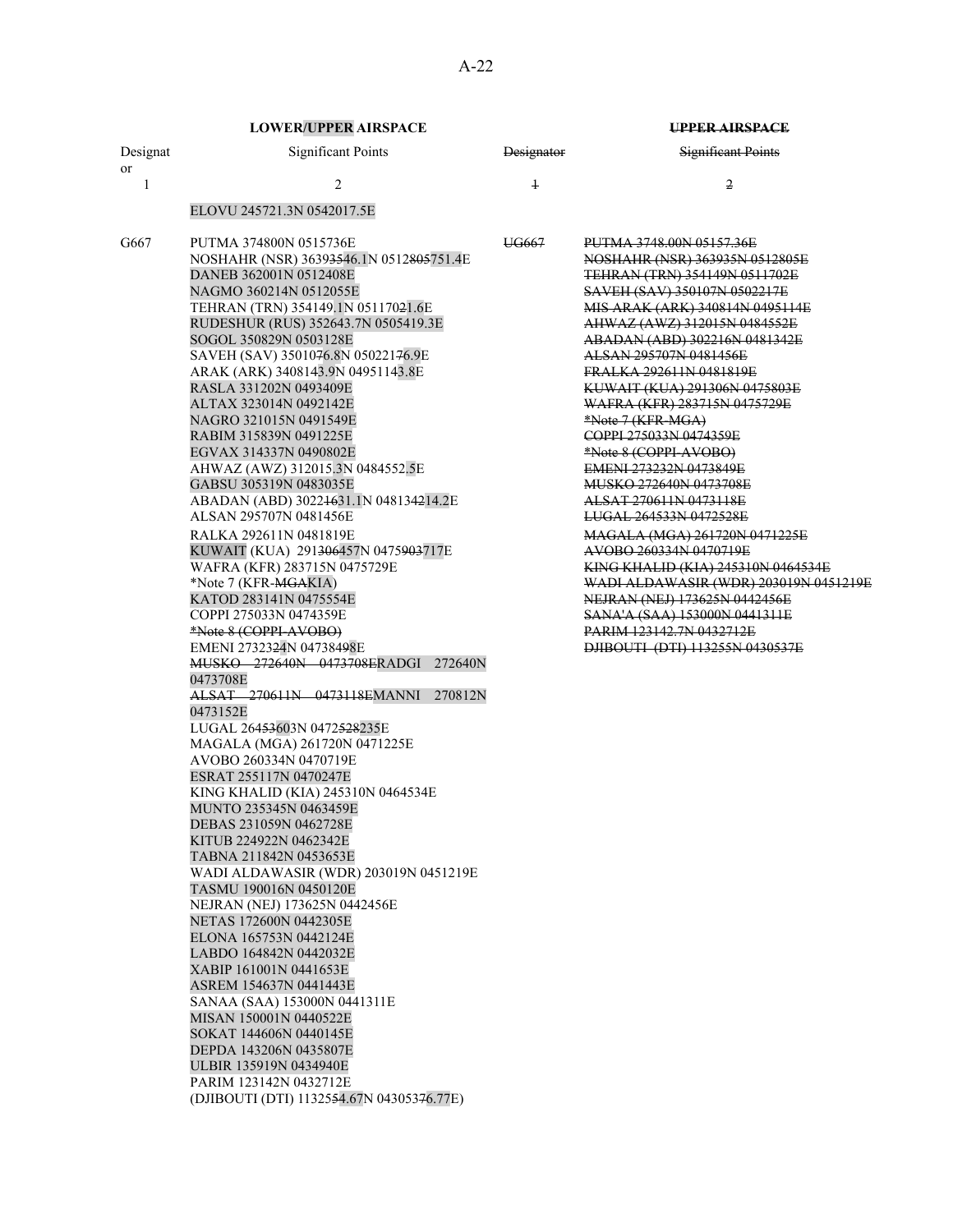| Designat<br>or | <b>Significant Points</b>                                                                                                                                                                                                                                                                                                                                                                                                                                                                                                                                                                                                | Designator     | <b>Significant Points</b>                                                                                                                                                                                                                                                                                                               |
|----------------|--------------------------------------------------------------------------------------------------------------------------------------------------------------------------------------------------------------------------------------------------------------------------------------------------------------------------------------------------------------------------------------------------------------------------------------------------------------------------------------------------------------------------------------------------------------------------------------------------------------------------|----------------|-----------------------------------------------------------------------------------------------------------------------------------------------------------------------------------------------------------------------------------------------------------------------------------------------------------------------------------------|
| 1              | $\mathbf{2}$                                                                                                                                                                                                                                                                                                                                                                                                                                                                                                                                                                                                             | $\overline{1}$ | 2                                                                                                                                                                                                                                                                                                                                       |
| G669           | AL SHIGAR (ASH) 300722N 0384753E<br>AL JOUF (AJF) 294722N 0400418E<br>VELAL 294602N 0403821E<br>PAXAN 294418N 0411833E<br>TOKLU 294213N 0420220E<br>RAFHA (RAF) 28195093713N 046074632953E<br>NISER 293030N 0441825E<br>*Note $3$ (OK)<br>SOLAT 290942N 0463810E<br>BUBER 291118N 0470057E<br>KUWAIT (KUA) 291 <del>3064</del> 57N 0475 <del>903</del> 717E<br><b>SESRA 290803N 0485453ESESRU</b><br>290909N<br>0485450E<br>NANPI 290457N 0493157E<br>VELUT 291001N 0495341E<br>KHARK ISLAND (KHG) 291550N 05019040.7E<br><b>IVERA 292303N 0511540E</b><br>RUBAK 292617N 0514218E<br>SHIRAZ (SYZ) 293224.6N 052352019.6E | UG669          | <u>AL SHIGAR (ASH) 300722N 0384753E</u><br>AL JOU (AJF) 294722N 0400418E<br>RAFHA (RAF) 293713N 0432953E<br>NISER 293030.5N 0441825.4E<br>$*Note 3 (OK)$<br>SOLAT 290942N 0463810E<br>KUWAIT (KUA) 291306N 0475803E<br>SESRA 290803N 0485453E<br>NANPI 290457N 0493157E<br>KHARK(KHG) 291550N 0501901E<br>SHIRAZ (SYZ) 293224N 0523520E |
| G670           | RASHT (RST) 3719354.8N 0493657.1E<br>MODIL 374925N 0494117E<br>LALDA 381615N 0494511E<br>(BAKU) GYD                                                                                                                                                                                                                                                                                                                                                                                                                                                                                                                      | UG670          | RASHT (RST) 371935N 0493657E<br>LALDA 3817.1N 04943.0E<br>(BAKU) GYD                                                                                                                                                                                                                                                                    |
| G674           | MADINAH (PMA) 243251N 0394219E<br>*Note 7 (BPN-PMA)<br>KUKNI 245451N 0403140E<br>EMURI 250545N 0405627E<br>ROSUL 253945N 0421519E<br>MUNPI 260112N 0430621E<br>GASSIM (GAS) 261753N 0434647E<br>MOBAD 263607N 0442629E<br>SERPU 264608N 0444833E<br>BOPAN (BPN) 270314N 0452643E                                                                                                                                                                                                                                                                                                                                         | UG674          | MADINAH (PMA) 243251N 0394219E<br>GASSIM (GAS) 261753.9N 0434647.8E<br>BOPAN (BPN) 270314N 0452643E                                                                                                                                                                                                                                     |
| G775           | ASHGHABAT (ASB) 380011N 0582008E<br>ORPAB 374200N 0583430E<br>MIDMO 370543N 0590124E<br>MASHHAD (MSD) 361352.2N 05939042E<br>NOTSA 351416N 0593034E<br>ASVIS 334633N 0591828E<br>BOPEB 331913N 0591448E<br>BIRJAND (BJD) 3258240.7N 0591200.5E<br>*Note 1<br><b>ODBES 323050N 0592556E</b><br>ELOKA 312325N 0595922E<br>LUDAX 295658N 0604101E<br>ZAHEDAN (ZDN) 292912.3N 06054065.7E                                                                                                                                                                                                                                    | UG775          | (ASHGHABAT) (ASB) 380011N 0582008E<br>ORPAB 374200N 0583430.5E<br>MASHHAD (MSD) 361352N 0593901E<br>[BIRJAND] (BJD) 325821N 0591200E<br>$*Note1$<br>ZAHEDAN (ZDN) 292912N 0605406E                                                                                                                                                      |
| Z680<br>G780   | RIKOP 374026N 0581450E<br>BOJNORD (BRD) 372942.2N 0571923.8E<br>ODKOL 363136N 0560702E<br>IBRAV 362041N 0555430E                                                                                                                                                                                                                                                                                                                                                                                                                                                                                                         |                |                                                                                                                                                                                                                                                                                                                                         |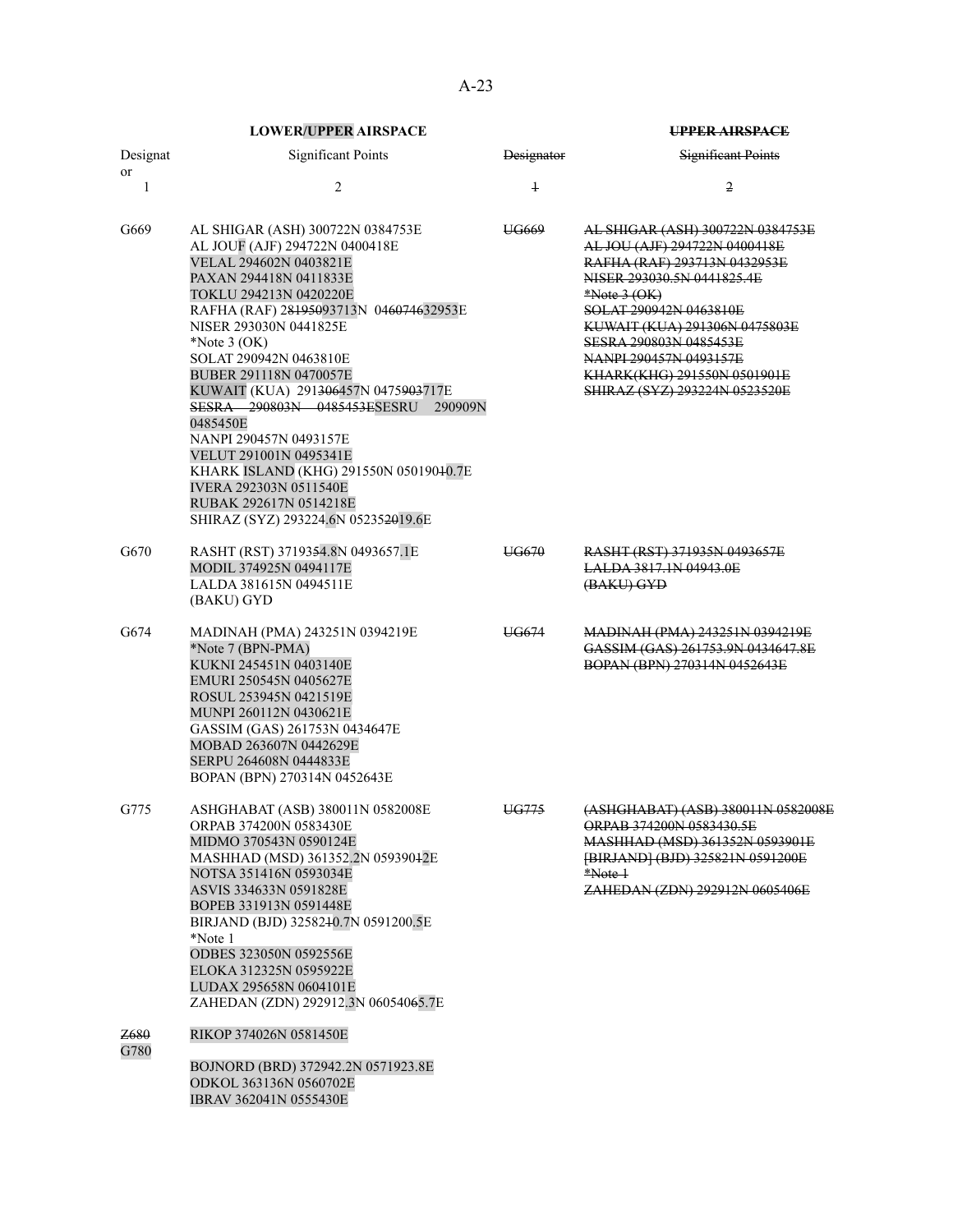|                | <b>LOWER/UPPER AIRSPACE</b>                                                                                                                                                                                                                                                                                                                                                                                                                                                                                                                                                                                                                                                                                                                          |                   | <b>UPPER AIRSPACE</b>                                                                                                                                                                                                                                                                             |
|----------------|------------------------------------------------------------------------------------------------------------------------------------------------------------------------------------------------------------------------------------------------------------------------------------------------------------------------------------------------------------------------------------------------------------------------------------------------------------------------------------------------------------------------------------------------------------------------------------------------------------------------------------------------------------------------------------------------------------------------------------------------------|-------------------|---------------------------------------------------------------------------------------------------------------------------------------------------------------------------------------------------------------------------------------------------------------------------------------------------|
| Designat<br>or | <b>Significant Points</b>                                                                                                                                                                                                                                                                                                                                                                                                                                                                                                                                                                                                                                                                                                                            | <b>Designator</b> | <b>Significant Points</b>                                                                                                                                                                                                                                                                         |
| 1              | 2                                                                                                                                                                                                                                                                                                                                                                                                                                                                                                                                                                                                                                                                                                                                                    | $\ddagger$        | 2                                                                                                                                                                                                                                                                                                 |
|                | ULANO 355228N 0552043E<br>ITELO 353534N 0550052E                                                                                                                                                                                                                                                                                                                                                                                                                                                                                                                                                                                                                                                                                                     |                   |                                                                                                                                                                                                                                                                                                   |
| G781           | (VAN)<br>BONAM 380256300N 0441759800E<br>TUDNU 375301N 0444447E<br>UROMIYEH (UMH) 374004114N 0450343503.7E<br>TUBAR 373018N 0452609E<br>ROVON 371601N 0455322E<br>ZANJAN (ZAJ) 3646476.8N 04821121.9E<br>LABKA 364142N 0504342E<br>NOSHAHR (NSR) 36393546.1N 0512805751.4E                                                                                                                                                                                                                                                                                                                                                                                                                                                                           | UG781             | $($ VAN $)$<br>BONAM 380256.9N 04417598.0E<br>UROMIYEH (UMH) 374001N 0450343E<br>ROVON 371601N 0455322E<br>ZANJAN (ZAJ) 364647N 0482112E<br>NOSHAHR(NSR) 363935N 0512805E                                                                                                                         |
| G782           | JEDDAH/KING ABDULAZIZ (JDW) 214244N<br>0390723E<br>*Note 7 (KFR-JDW)<br>KAPAV 220645N 0394620E<br>VEMEM 221554N 0400118E<br>BOPEV 225127N 0410011E<br>DAFINAH (DFN) 231658N 0414310E<br>ASMUN 233116N 0424514E<br>TUKVU 234626N 0435319E<br>RAGAHBA (RGB) 235533N 0443547E<br>DURMA 242710N 0454610E<br>KING KHALID (KIA) 245310N 0464534E<br>ESRAT 255117N 0470247E<br>AVOBO 260334N 0470719E<br>MAGALA (MGA) 261720N 0471225E<br>*Note 7 (MGA-KFR)LUGAL<br>26453603N<br>0472528235E<br>LUGAL 264533N 0472528EMAANI<br>270812N<br>0473152E<br>RADGI 272640N 0473708E<br>EMENI 273234N 0473848E<br>COPPI 275033N 0474359E<br>KATOD 283141N 0475554E<br>WAFRA (KFR) 283715N 0475729E<br>KUWAIT (KUA) 291 <del>306</del> 457N 0475 <del>903</del> 717E | UG782             | KING ABDULAZIZ (JDW) 214244N 0390723E<br>DAFINAH (DFN) 231658N 0414310E<br>RAGA\HBA (RGB) 235533N 0443547E<br>KING KHALID (KIA) 245310N 0464534E<br>MAGALA (MGA) 261720N 0471225E<br>*Note 7 (MGA-KFR)<br>LUGAL 264533N 0472528E<br>WAFRA (KFR) 283715N 0475729E<br>KUWAIT (KUA) 291306N 0475803E |
| G783           | PURDA 210805N 0510329E<br>ASNUR 212654N 0514335E<br>SILBU 214512N 0522304E<br>ALROK 215400N 0524217E<br>IMGOV 221828N 0533624E<br>DANUX 223605N 0541558E<br><b>TANSU 224136N 0542828E</b><br>RIGIL 230146N 0551430E<br>UKRAG 233056N 0552306E<br>ELUDA 235107N 0552905E<br>ASPED 240036N 0553154E<br>ALN VAVIM 241535.1N 05536232.9E<br>*Note 7 (GIDIS-VAVIM)<br>DESVU 242222N 0554253E<br>GIDIS 243600N 0555600E<br><b>BUBIN 245742N 0560642E</b>                                                                                                                                                                                                                                                                                                   | UG783             | PURDA 210805N 0510329E<br><b>TANSU 224136N 0542828E</b><br>RIGIL 230146N 0551430E<br>ELUDA 235107N 0552905E<br>ALN 241535N 0553623E<br>GIDIS 243600N 0555600E<br><b>BUBIN 245742N 0560642E</b>                                                                                                    |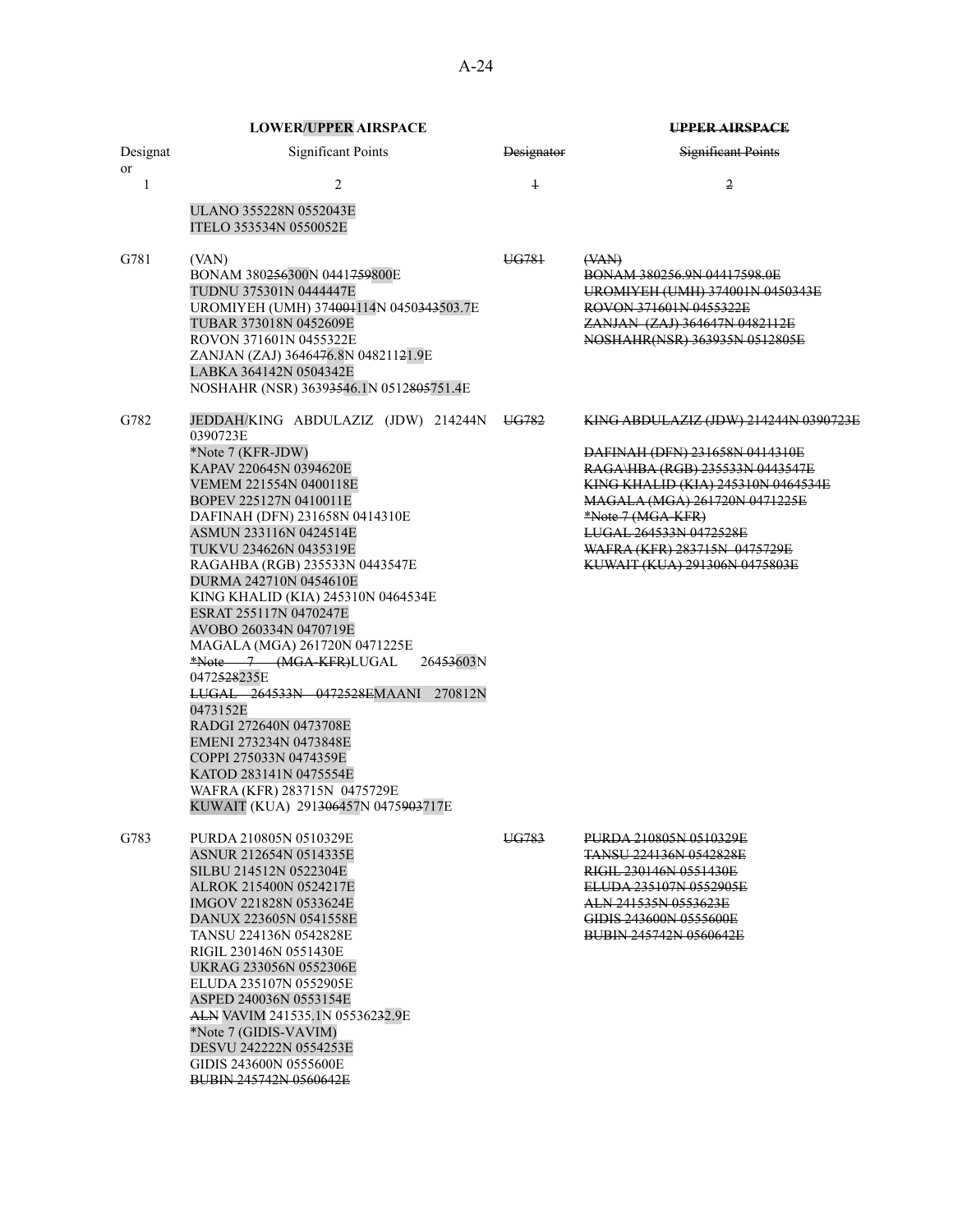| Designat | <b>Significant Points</b>                                                                                                                                                                                                                                                                                                                                                                                                                                                                                                                                                                                                                                                                                                             | Designator | <b>Significant Points</b>                                                                                                                                                                                                                                                                              |
|----------|---------------------------------------------------------------------------------------------------------------------------------------------------------------------------------------------------------------------------------------------------------------------------------------------------------------------------------------------------------------------------------------------------------------------------------------------------------------------------------------------------------------------------------------------------------------------------------------------------------------------------------------------------------------------------------------------------------------------------------------|------------|--------------------------------------------------------------------------------------------------------------------------------------------------------------------------------------------------------------------------------------------------------------------------------------------------------|
| or<br>1  | 2                                                                                                                                                                                                                                                                                                                                                                                                                                                                                                                                                                                                                                                                                                                                     | $\ddagger$ | 2                                                                                                                                                                                                                                                                                                      |
| G792     | BODKA 3939.0N 05130.0E<br>GIRUN 380612N 0562018E<br>BOJNORD (BRD) 3729432.2N 0571923.8E<br>SILPO 370806N 0580006E<br>BOTEK 364755N 0583734E<br>MASHHAD (MSD) 361352.2N 05939042E<br>TANBU 353422N 0603430E<br>PAMTU 351006N 0610806E                                                                                                                                                                                                                                                                                                                                                                                                                                                                                                  | UG792      | BODKA 3939.0N 05130.0E<br>GIRUN 3806.12N 0562018.3E<br>BOJNORD (BRD) 372943N 0571923E<br>MASHAD (MSD) 361352N 0593901E                                                                                                                                                                                 |
| G795     | RALKA 292611N 0481819E<br>*Note 7 (RALKA-BSR)<br>TASMI 300120N 0475505E<br>BASRAH (BSR) 303132.30N 0472112.10E<br>RAFHA (RAF) 293713N 0432953E                                                                                                                                                                                                                                                                                                                                                                                                                                                                                                                                                                                        | UG795      | FRALKA 292611N 0481819E<br><b>TASMI 300120N 0475505E</b><br>BSR 303132.4N 0472112E<br>RAFHA (RAF) 293713N 0432953E                                                                                                                                                                                     |
| G799     | MADINAH (PMA) 243251N 0394219E<br>*Note 7 (ELONU-PMA)<br>DAFINAH (DFN) 231658N 0414310EELONU<br>240942N 0403053E                                                                                                                                                                                                                                                                                                                                                                                                                                                                                                                                                                                                                      | UG799      | <b>MADINAH (PMA) 243251N 0394219E</b><br>DAFINAH (DFN) 231658N 0414310E                                                                                                                                                                                                                                |
| L124     | (VAN)<br>BONAM 380256300N 0441759800E<br>URUMIYEH (UMH) 374001N 0450343ETUDNU<br>375301N 0444447E<br>PARAS 373133N 0454134E<br>GETOB 371227N 0465129E<br>AMBEX 370356N 0472143<br>ZANJAN (ZAJ) 3646476.8N 04821121.9E<br>TULGU 362836N 0484235E<br>SAVEH (SAV) 3501076.8N 05022176.9E<br>EGVEL 344258N 0503005E<br>DISEL 332904N 0510118EPEKAM 332904N<br>0510118E<br>SIVUD 330119N 0520009E<br>PARUG 324704N 0522947E<br>RANDU 323240N 0525917E<br>YAZD (YZD) 3153521.6N 05416587.7E<br>BOMUN 313648N 0544555E<br>UKVEV 310557N 0553718E<br>ALMOB 303434N 0562824E<br>KERMAN (KER) 301706658.1N 04656372.3E<br>PEKES 285929N 0595221E<br>SODOK 281113N 0613652E<br>KEBUD 2735582N 06250284E<br>(PANJGUR (PG) 265710.21N 0640813.06E) | UL124      | (XAN)<br>BONAM 380256.9N 04417598.0E<br>URUMIYEH (UMH) 374001N 0450343E<br>ZANJAN (ZAJ) 364647N 0482112E<br>SAVEH (SAV) 350107N 0502217E<br>DISEL 332904N 0510118E<br>YAZD (YZD) (R654) 315352N 0541658E<br>KERMAN (KER) 301706N 0465637E<br>KEBUD 273558N 0625028E<br>(PANJGUR) (PG) 265710N 0640813E |
| L125     | (NAKHCHIVAN (NAX) 390954.30N 0452909.40E)<br>DULAV 385700N 0453800E<br>RABDI 384804N 0454431E<br>SIBVU 384444N 0454657E<br><b>TABRIZ (TBZ) 380853N 0461247EBUDED</b><br>375313N 0472032E                                                                                                                                                                                                                                                                                                                                                                                                                                                                                                                                              | UL125      | DULAV 385700N 04538007.9E<br>TABRIZ (TBZ) 380853N 0461247E<br>ZANJAN (ZAJ) 364647N 0482112E<br><b>PAROT 360940N 0495756E</b>                                                                                                                                                                           |
|          | ZANJAN (ZAJ) 364647N 0482112EMURPU<br>373043N 0480319E<br>ASPOK 365918N 0484948E<br>PAROT 3609401128N 0495756841E                                                                                                                                                                                                                                                                                                                                                                                                                                                                                                                                                                                                                     |            | TEHRAN (TRN) 354149N 0511702E<br><del>ANARAK (ANK) 333215N 0534347E</del><br>DARBAND (DAR) 314659N 0565940E                                                                                                                                                                                            |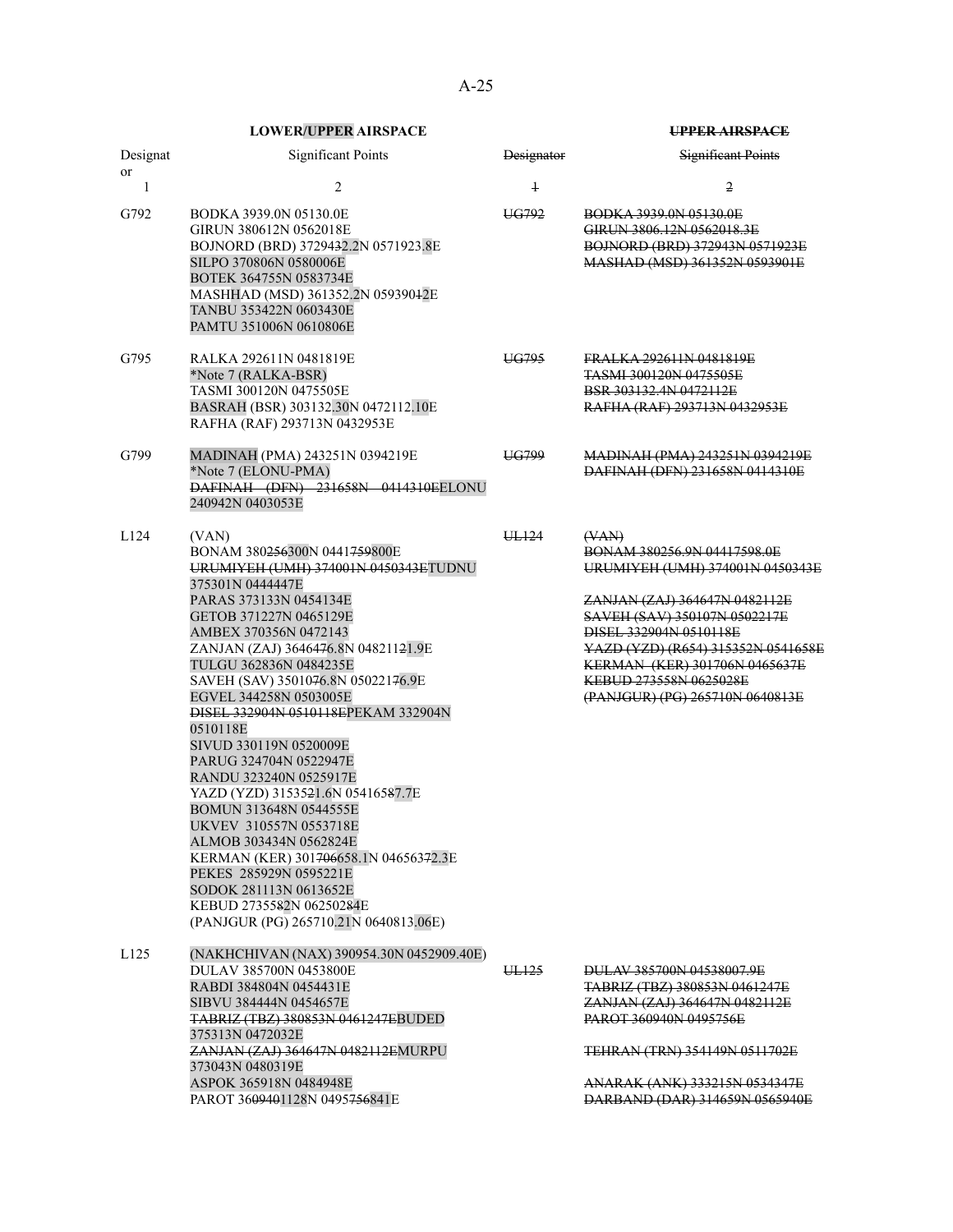# Significant Points Designator Significant Points 1  $2$   $1$   $2$ GOLNU 355711N 0502052E 2AHEDAN (ZDN) 292912N 0605406E VEBER 354209N 0504400E DANIB 290706N 0611717E TEHRAN (TRN) 354149N 0511702EIMAM KHOMAINI (IKA) 352434.8N 0511042.5E KEBUD 273558N 0625028E ANARAK (ANK) 333215N 0534347EROVAD

L126 PUSTO 3321.00N 04245.00E UL126 PUSTO 3321.00N 04245.00E SOGUM 3412.12N 0435454.9E SOGUM 3412.12N 0435454.9E SIGNI 340006.1N 0444200.2E<br>MIGMI 334554.9N 0452724.4E<br>MIGMI 334554.9N 0452724.4E MIGMI 334554.9N 0452724.4E MIGMI 334554.9N 0452724.4E ILAM (ILM) 333442N 0462455E

L200 OSAMA 315550N 0353706E UL200 LOXER 320256N 362500E AMMAN (AMN) 320014.65N 0360357.55E LUDAN 320256N 0363713 E LOXER 320256N 362500E KUPRI 320825N 0364530 E MESLO 320231N0363148E ASLON 321211N 0365111E LUDAN 320256N 0363713E NADEK 322728N 0371429E KUPRI 320825N 0364530E DAXEN 324444N 0374105E ASLON 321211N 0365111E **ORNAL 324755N0375153E** NADEK 322728N 0371429E KAREM 325110N 0380324 E DAXEN 324444N 0374105E<br>
ORNAL 324755N0375153E<br>
DAPUK 330139N 0384026 E ORNAL 324755N0375153E<br>
KAREM 325110N 0380324E<br>
PASIP 330600N 0385600E KAREM 325110N 0380324E<br>KUMLO 325811N 0382807E PASIP 330515N 0411625E KUMLO 325811N 0382807E DAPUK 330139N 0384026E SIGBI 330200N 0422000E PASIP 330600N 0385600E SILBO 325900N 0432900E GIBUX 330715500N 0411625100E SIGBI 330200N 0422000E SILBO 325900N 0432900E

L223 (AGRI (ARI) 393844.90N 0430137.50E) UL223 DASIS 3854310N 044122930E \*Note 7 (ARI-DASIS) UROMIYEH (UMH) 374001N 0450343E DASIS 3854315N 044122930E SANANDAJ (SNJ) 351420N 0470028E \*Note 7 (OI-OM-OO SIR-LAKLU)UROMIYEH (UMH) 374001114N 0450<del>343</del>503E<br>KAPES 372520N 0452004E REXAN 355850N 0463935E SIRRI (SIR) 255452N 0543206E SANANDAJ (SNJ) 351420N 0470028ETAVNI 353807N 0465631E TUKLO 351014N 0471751E NALTA 250242N 0553955E KHORAM ABAD (KRD) 332603N 0481731EUKSIS 332159N 0484002E

\*Note 7 (UMH-DASIS) KHORAM ABAD (KRD) 332603N 0481731E MESVI 312920N 0495701E

> LAMERD (LAM) 272222N 0531102E \*Note 7 (OI-OM-OO SIR-LAKLU)

TARDI 243418N 0560915E

ELEDI 350136N 0520356E RADAL 345423N 0522023E

DARBAND (DAR) 314659.4N 0565940.4E

ZAHEDAN (ZDN) 292912.3N 06054065.7E

333131N 0535240E

NODLA 325330N 0545850E SOGOT 324008N 0552339E NIVRA 315905N 0563810E

BOPAG 304413N 0584929E TOVUS 300643N 0595235E DAPAP 294630N 0602554E

 DANIB 290706N 0611717E KEBUD 2735582N 06250284E

Designat or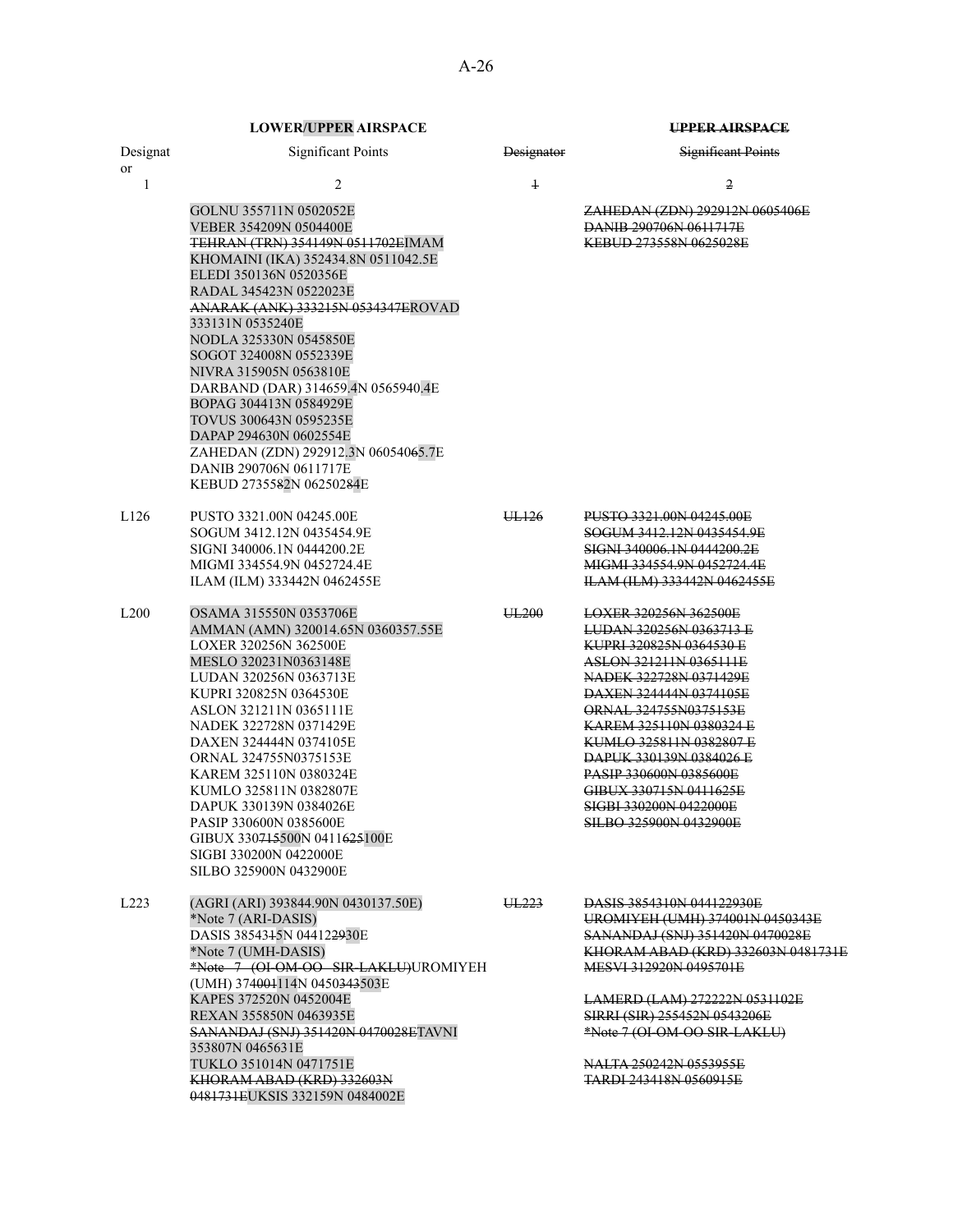| Designat          | <b>Significant Points</b>                                                                                                                                                                                                                                                                                                                                                                                                                                                                                                                                                                                                                                                                                                                                                                                  | <b>Designator</b> | <b>Significant Points</b>                                                                                                                                                                                                         |
|-------------------|------------------------------------------------------------------------------------------------------------------------------------------------------------------------------------------------------------------------------------------------------------------------------------------------------------------------------------------------------------------------------------------------------------------------------------------------------------------------------------------------------------------------------------------------------------------------------------------------------------------------------------------------------------------------------------------------------------------------------------------------------------------------------------------------------------|-------------------|-----------------------------------------------------------------------------------------------------------------------------------------------------------------------------------------------------------------------------------|
| or<br>1           | 2                                                                                                                                                                                                                                                                                                                                                                                                                                                                                                                                                                                                                                                                                                                                                                                                          | $\overline{1}$    | 2                                                                                                                                                                                                                                 |
|                   | <b>MESVI 312920N 0495701EALTAX 323014N</b><br>0492142E<br>KIXOB 310917N 0502459E<br>EGSIR 294615N 0512735E<br>RUBAK 292617N 0514218E<br>TOTNO 291052N 0515336E<br>DASDO 285401N 0520551E<br>LAGSA 283306N 0522056E<br>LAMERD (LAM) 272222.2N 0531102.3E<br>KISH ISLAND (KIS) 263130.6N 0535744.7E<br>SIRRI (SIR) 255452N 05432 <del>06</del> 11E<br>*Note 7 (OI-OM-OO SIR-LAKLU)<br>0553955ETATLA<br>NALTA —<br><del>250242N</del><br>254753N 0544008E<br>*Note 7 (TATLA-TARDI)<br><b>TARDI 243418N</b><br>0560915EVUTEB<br>253644.6N 0545149.4E<br>LAKLU 232235N<br>05704 01ELOVEM<br>252645.4N 0551440.4E<br>IVOXI 251239.6N 0552513.1E<br>LAGTA 250602N 0553315E<br>ANVIX 244655.0N 0555616.0E<br>PEDUL 244116N 0560205E<br>KIPOK 243611N 0560719E<br>TARDI 243418N 0560915E<br>LAKLU 232235N 05704 01E |                   | LAKLU 232235N 05704 01E                                                                                                                                                                                                           |
| L300              | LUXOR (LXR) 254458N 0324607E<br>*Note 7 (YEN-LXR)<br>MEMPO 252518N 0335457E<br>OTEMO 250341N 0350810E<br>GIBAL 243713 N0363443E<br>YENBO (YEN) 240858N 0380219E                                                                                                                                                                                                                                                                                                                                                                                                                                                                                                                                                                                                                                            | UL300             | LUXOR (LXR) 254458N 0324607E<br>MEMPO 252518N 0335457E<br>GIBAL 243713.2N0363443.7E<br>YENBO (YEN) 2408.58N 03802193.9E                                                                                                           |
| L301              | (ANKOX 220256N 0662842E)<br>RASKI 230330N 0635200E<br>VAXIM 231900N 0611100E<br>*Note 7 (VAXIM-RAGMA)<br>RAGMA 232301N 0603846E                                                                                                                                                                                                                                                                                                                                                                                                                                                                                                                                                                                                                                                                            | UL301             | <del>(AAU)</del><br><del>AURANGABAD-</del><br>19514053N<br>0752419338.6E<br>NOBAT 2109032.5N 06880000.1E<br>LADOT 220502N 0660001<br><b>RASKI 230330N 0635200E</b><br><del>VAXIM 231900N 0611100E</del><br>RAGMA 232301N 0603846E |
| L <sub>3</sub> 05 | DOHA HAMAD INTL (DOH)<br>251459.66N 05136354.80E<br>*Note 7 (DOH- ITITAEMOTA)<br>*Note 8 (DOH-ASTOG)<br>ORMAL 252304N 0522201E<br>ENANO 252348N 0522559E<br>ALSEM 252703N 0524322E<br>ASTOG 252822N 0525025E<br>0541839EPURLI<br><b>ITITA</b><br>–54410N<br>253644N 0532436E<br>GODKI 254122N 0534347E<br>KIVUS 254522N 0540032E                                                                                                                                                                                                                                                                                                                                                                                                                                                                           | UL305             | DOHA HAMAD INTL (DOH)<br>251459N 0513635E<br>*Note 7 (DOH-ITITA)<br>*Note 8 (DOH-ASTOG)<br>ORMAL 252304N 0522201E<br>ENANO 252348N 0522559E<br>ALSEM 252703N 0524322E<br>ASTOG 252822N 0525025E<br><b>HTTA 254410N 0541839E</b>   |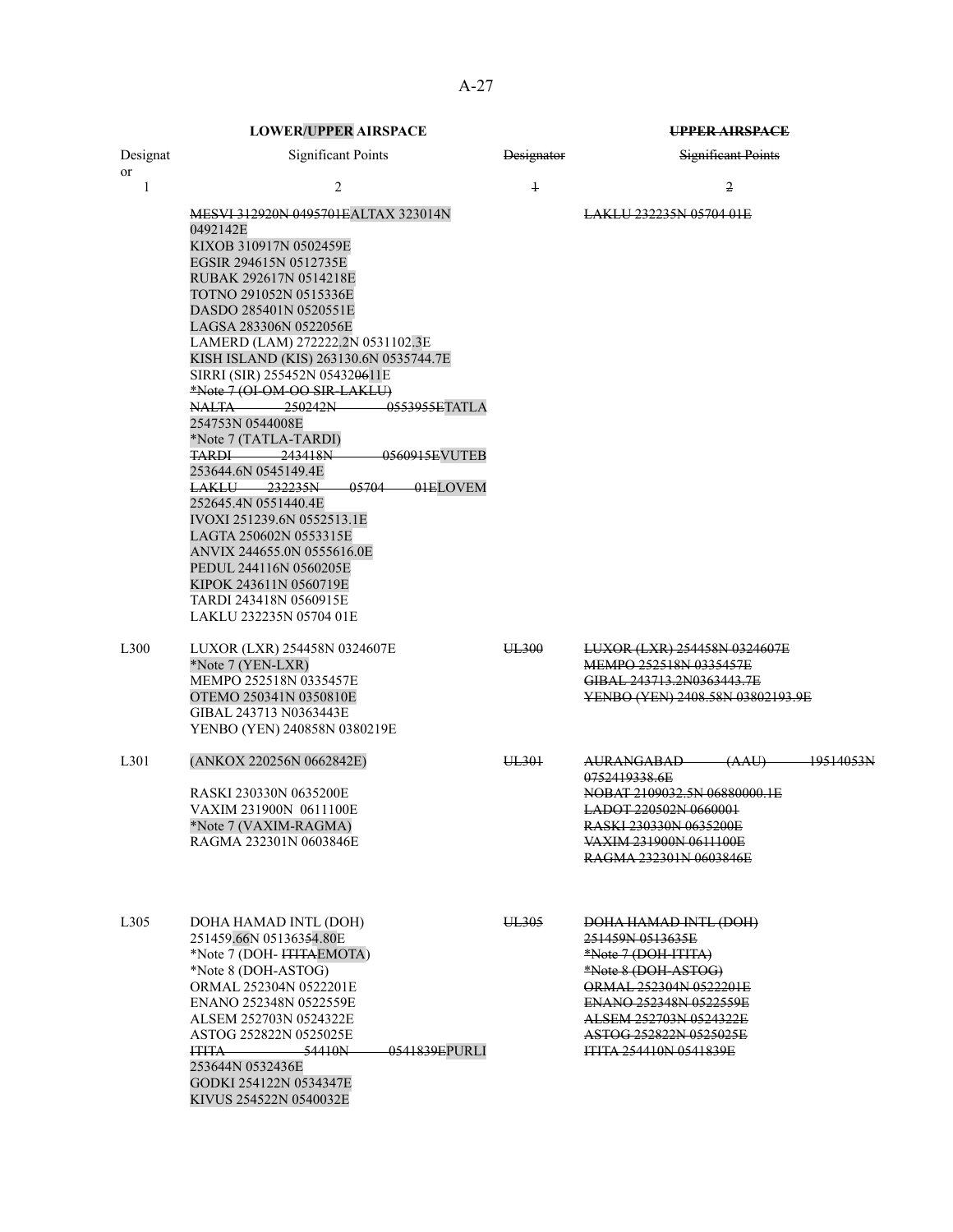|                       | <b>LOWER/UPPER AIRSPACE</b>                                                                                                                                                                                                                                                                                                                                                                                            |                   | UPPER AIRSPACE                                                                                                                                                                                                                                                                                                                                                                                     |
|-----------------------|------------------------------------------------------------------------------------------------------------------------------------------------------------------------------------------------------------------------------------------------------------------------------------------------------------------------------------------------------------------------------------------------------------------------|-------------------|----------------------------------------------------------------------------------------------------------------------------------------------------------------------------------------------------------------------------------------------------------------------------------------------------------------------------------------------------------------------------------------------------|
| Designat<br><b>or</b> | <b>Significant Points</b>                                                                                                                                                                                                                                                                                                                                                                                              | <b>Designator</b> | Significant Points                                                                                                                                                                                                                                                                                                                                                                                 |
| 1                     | 2                                                                                                                                                                                                                                                                                                                                                                                                                      | $\ddagger$        | 2                                                                                                                                                                                                                                                                                                                                                                                                  |
|                       | ITBUL 254910N 0541227E<br>EMOTA 255254N 0542414E                                                                                                                                                                                                                                                                                                                                                                       |                   |                                                                                                                                                                                                                                                                                                                                                                                                    |
| L <sub>306</sub>      | TOKRA 220925N 0553350E<br>*Note 7 (OOTOKRA-LAKLU)<br>DEMKI 224941N 0562308E<br>LAKLU 232235N 0570401E                                                                                                                                                                                                                                                                                                                  | UL306             | TOKRA 220925N 0553350E<br>*Note- $7(00)$<br>DEMKI 224941N 0562308E<br>LAKLU 232235N 0570401E                                                                                                                                                                                                                                                                                                       |
| L308                  | EGNOV 270301N 0474713EDAROR 270244N<br>0495815E                                                                                                                                                                                                                                                                                                                                                                        | UL308             | EGNOV 270301N 0474713E                                                                                                                                                                                                                                                                                                                                                                             |
|                       | *Note 7 (EGNOVNAGSA- SERSADAROR)<br>*Note 8 (EGNOV-OBNET)<br>JUBAIL (JBL) 270220N 04924267E<br>EGREX 270433N 0492158E<br>SILBA 270554N 0485301E<br>RAMSI 270249N 0500714EGESOR<br>270322N                                                                                                                                                                                                                              |                   | *Note 7 (EGNOV-SERSA)<br>*Note 8 (EGNOV-OBNET)<br>JUBAIL (JBL) 270220N 04924267E<br>RAMSI 270249N 0500714E<br>GASSI 270257.9N 0502229.5E<br><b>TOSDA 270005N 0505629E</b>                                                                                                                                                                                                                          |
|                       | 0475751E<br>GASSI 270257.9N 0502229.5ESIBLI<br>265459N<br>0462334E                                                                                                                                                                                                                                                                                                                                                     |                   | TORBO 265223N 0511024E                                                                                                                                                                                                                                                                                                                                                                             |
|                       | <b>TOSDA 270005N 0505629FALMUL</b><br>262943N<br>0450553E                                                                                                                                                                                                                                                                                                                                                              |                   | SOGAN 263915N 0515408E                                                                                                                                                                                                                                                                                                                                                                             |
|                       | TORBO 265223N 0511024ENAGSA<br>261811N<br>0443117E                                                                                                                                                                                                                                                                                                                                                                     |                   | DEGSO 261054N 0531946E                                                                                                                                                                                                                                                                                                                                                                             |
|                       | SOGAN 263915N 0515408EGASSIM<br>(GAS)<br>261753N 0434647E                                                                                                                                                                                                                                                                                                                                                              |                   | OBNET 260032N 0534514E                                                                                                                                                                                                                                                                                                                                                                             |
|                       | DEGSO 261054N 0531946E<br>OBNET 260032N 0534514E<br>ITITA 254410N 0541839E<br>DESDI 253603N 0544230E<br>RAGOL 252743N 0550739E<br>SERSA 251945N 0553118E<br>TUKLA 251936N 0554010E<br>NADNI 251915N 0555658E<br>LALDO 251806N 0563600E<br>IMLOT 251708.1N 0570804.1E<br>KATUS 2516005.9N 05747.00E<br>DIVAB 2510.7N 05952.1E<br>EGPIC 2508.6N 06029.5E<br>(JIWANI) (JI) 250350N 0614744E<br>LATEM 243144.7N 0644944.7E |                   | <b>ITITA 254410N 0541839E</b><br>DESDI 253603N 0544230E<br>RAGOL 252743N 0550739E<br>SERSA 251945N 0553118E<br><del>TUKLA 251936N 0554010E</del><br>NADNI 251915N 0555658E<br><b>LALDO 251806N 0563600E</b><br>IMLOT 251708.1N 0570804.1E<br>KATUS 2516005.9N 05747.00E<br>DIVAB 2510.7N 05952.1E<br>EGPIC 2508.6N 06029.5E<br>(JIWANI) (JI) 250350N 0614744E<br><b>LATEM 243144.7N 0644944.7E</b> |
| L310                  | BOXAK 244536N 0540032E<br>*Note $7 & 8$ to LALDO<br>SIGBO 245526.4N 0545653.9E<br>NALTA 250242.7N 0553955.8E<br>AVAMI 250554.9N 0555647.8E<br>LALDO 251806N 0563600E                                                                                                                                                                                                                                                   | UL310             | <b>BOXAK 244536N 0540032E</b><br>$*Note 7 & 8 & 6$ LALDO<br>SIGBO 245526.4N 0545653.9E<br>NALTA 250242.7N 0553955.8E<br>AVAMI 250554.9N 0555647.8E<br><b>LALDO 251806N 0563600E</b>                                                                                                                                                                                                                |
| L311                  | KAROX 205717N 0381547E<br>MAHDI 202600N 0373918E<br>PASIL 161331N 0332010E<br>VATEN 153358N 0323312E<br>RADKA 145006N 0315040E<br>IMSUT 142048N 0312230E<br>ELOBEID (OBD) 130640.53N 0301335.25E<br>RADAG 110340N 0270020E                                                                                                                                                                                             |                   |                                                                                                                                                                                                                                                                                                                                                                                                    |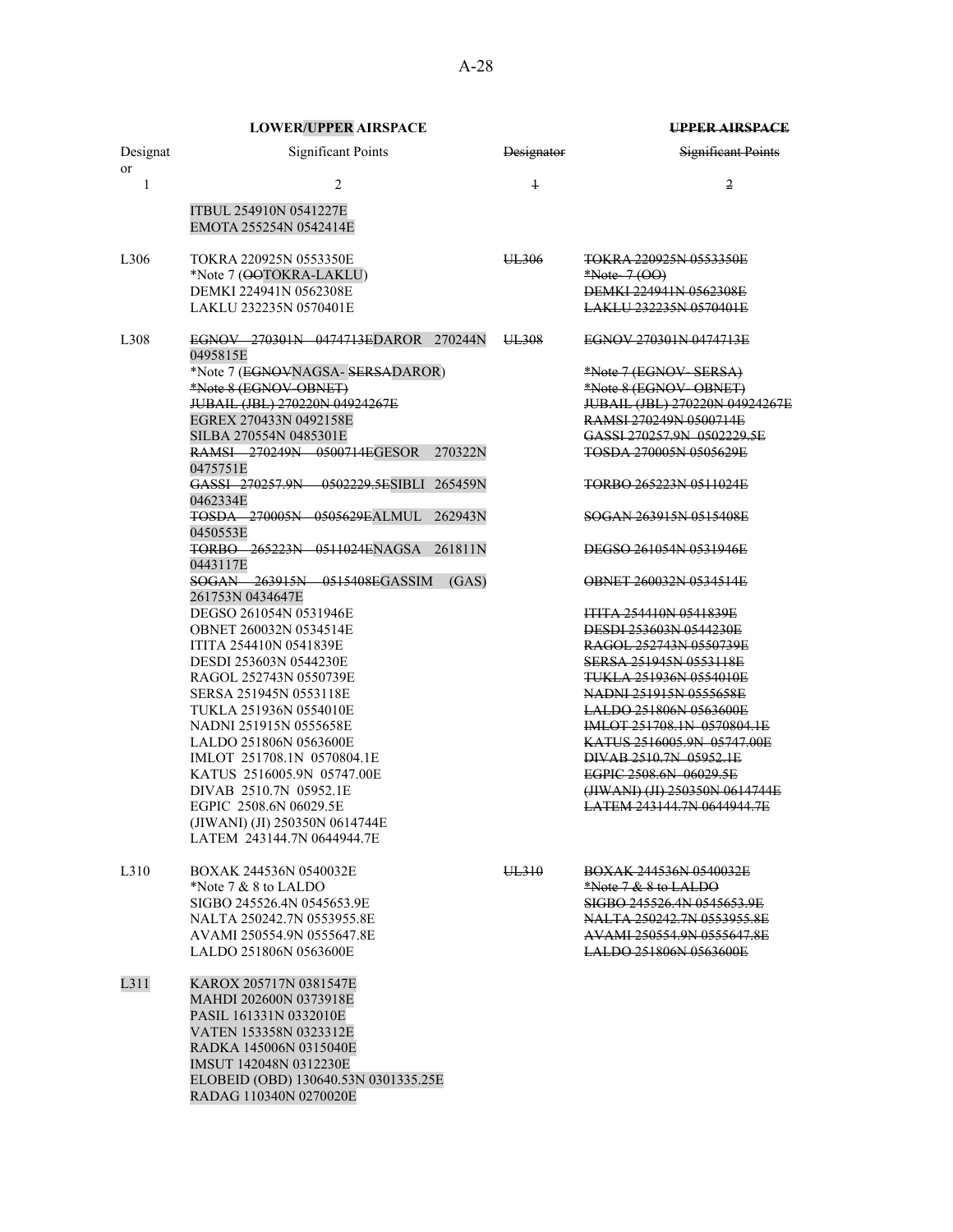|          | <b>LOWER/UPPER AIRSPACE</b>                                                                                                                                                                                                                                                                                                                                                                 |            | <b>UPPER AIRSPACE</b>                                                                       |
|----------|---------------------------------------------------------------------------------------------------------------------------------------------------------------------------------------------------------------------------------------------------------------------------------------------------------------------------------------------------------------------------------------------|------------|---------------------------------------------------------------------------------------------|
| Designat | <b>Significant Points</b>                                                                                                                                                                                                                                                                                                                                                                   | Designator | Significant Points                                                                          |
| or<br>1  | 2                                                                                                                                                                                                                                                                                                                                                                                           | $\ddagger$ | 2                                                                                           |
|          | ALMAM 093345N 0244451E<br>KAFIA 084400N 0233100E                                                                                                                                                                                                                                                                                                                                            |            |                                                                                             |
| L313     | TARDI 243418N 0560915E<br>KIPOK 243611N 0560719E<br>IMPED 245824.5N 0560406.2E<br>KULBA 251326N 0560153E<br>EGPEP 255746.8N 0555822.5E                                                                                                                                                                                                                                                      |            |                                                                                             |
| L314     | NABAN 163124N 0430148E<br>DAROV 160637N 0431338E<br>GOBLO 154050N 0432550E<br>LUDOX 152034N 0433524E<br>RAMLO 151033N 0434007E<br>UMILI 144609N 0435133E<br>DEPDA 143206N 0435807E<br>GOMRI 131816N 0443224E                                                                                                                                                                                | UL314      | NABAN 163124N 0430148E<br>GOMRI 131816N 0443224E                                            |
| L315     | CAIRO (CVO) 300532N 0312318E<br>*Note 7 (CVO-HGD)<br>OBTAV 280120N 0330657E<br>SOKOT 273104N 0333127E<br>HURGHADA (HGD) 271040N 0334747E<br>SOBEL 265011N 0341040E<br>*Note 7 (GIBAL-SOBEL)<br>MOGAP 260055N 0350455E<br>GIBAL 243713N 0363443E                                                                                                                                             | UL315      | CAIRO(CVO) 300532N 0312318E<br>HURGHADA (HGD) 271040N 0334747E<br>GIBAL 243713.2N0363443.7E |
| L317     | MAHDI 202600N 0373918E<br>AZAZA 173046N 0335009E<br>ASNON 150818N 0305312E<br>ITGAL 125209N 0281244E<br>KAPIB 104917N 0255200E<br>LOVAB 100147N 0245828E<br>KAFIA 084400N 0233100E                                                                                                                                                                                                          |            |                                                                                             |
| L319     | BAHRAIN (BAHR) 26155430N 0503855919E<br>*Note 7 (BAH-DASDO)<br>DAVRI 264936N 05057342E<br>OBTAR 265934N 0510309E<br>DASDO 285401N 0520551E<br>IMGOD 301419N 0513050E<br>RADID 302444N 0512613E<br>NOTSA 331745N 0490315E<br>KEBEP 350454N 0474014E<br>PAREX 360527N 0465154E<br>ROVON 371601N 0455322E<br>PARAS 373133N 0454134E<br><b>TUDNU 375301N 0444447E</b><br>BONAM 380300N 0441800E | UL319      | <u>BAHRAIN (BAH) 261551N 0503855E</u><br>DAVRI 264936N 0505731E<br>OBTAR 265934N 0510309E   |
| L320     | KAROX 205717N 0381547E<br>RAKTA 190506N 0352358E<br>SOGAD 171404N 0324125E<br>DATIM 152833N 0301323E<br>DELAM 144001N 0290644E                                                                                                                                                                                                                                                              |            |                                                                                             |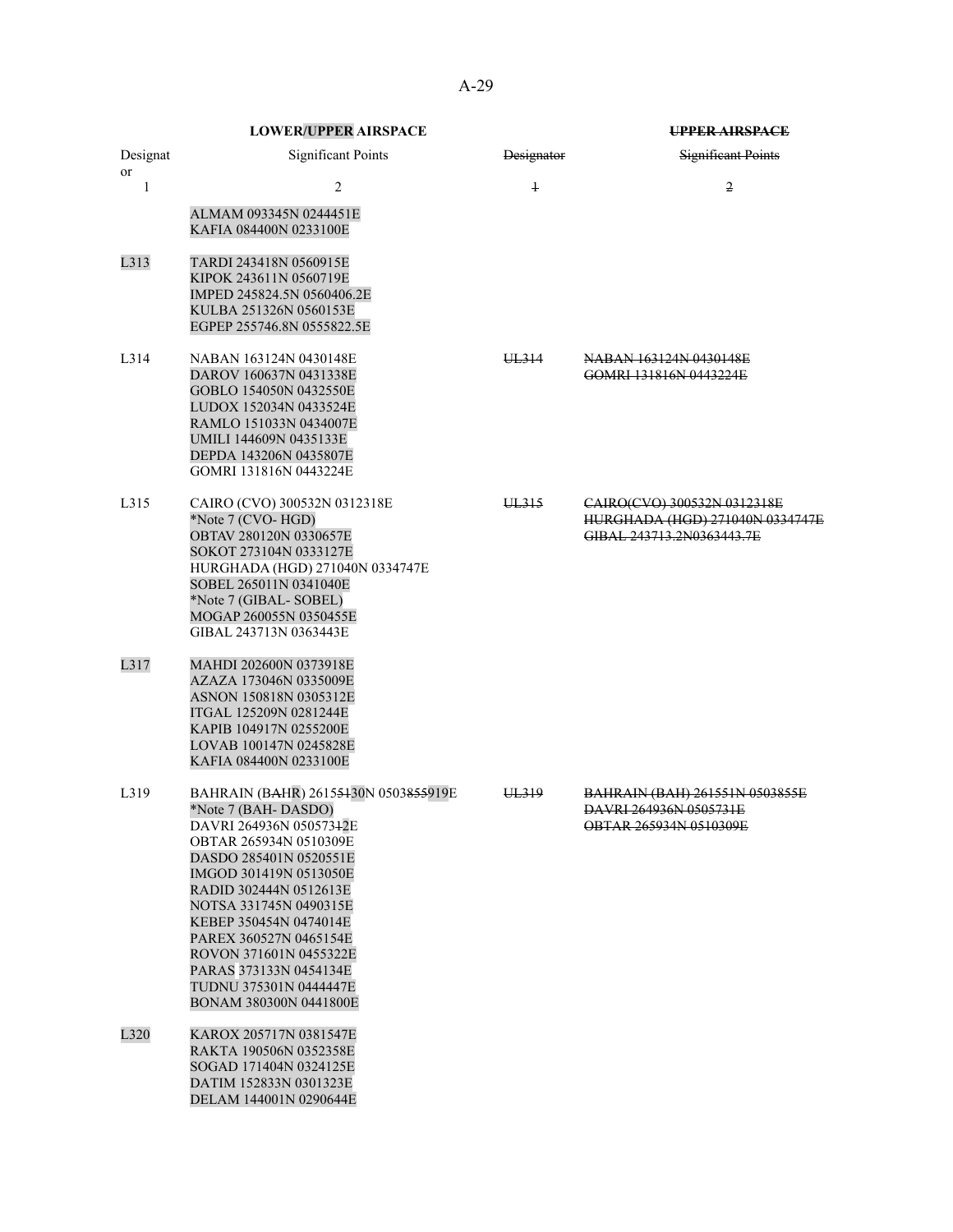|                | <b>LOWER/UPPER AIRSPACE</b>                                  |                   | <b>UPPER AIRSPACE</b>                                              |
|----------------|--------------------------------------------------------------|-------------------|--------------------------------------------------------------------|
| Designat<br>or | <b>Significant Points</b>                                    | <b>Designator</b> | <b>Significant Points</b>                                          |
| 1              | $\overline{2}$                                               | $\ddagger$        | 2                                                                  |
|                | HASAN 130129N 0265813E<br>KISAL 101811N 0232526E             |                   |                                                                    |
| L321           | <b>KATAB 292501N 0290506EOBRAN 302957N</b><br>0290522E       | UL321             | KATAB 292501N 0290506E                                             |
|                | *Note 7 (SML-OBRAN)<br>REXUM 301822N 0291917E                |                   | <b>KUNKI 290726N 0291949E</b><br>KUNAK 252745.7N 03041.12E         |
|                | KUNKI 290726N 0291949E<br>SOBAM 264529N 0301336E             |                   | <b>LUGAV 224205N 0313722E</b><br>ABU SIMBEL (SML) 222118N 0313719E |
|                | EGNAM 262856N 0301942E<br>GIBAD 253635N 0303807E             |                   |                                                                    |
|                | KUNAK 252745N 0304112E<br>LUGAV 224205N 0313722E             |                   |                                                                    |
|                | ABU SIMBEL (SML) 222118N 0313719E                            |                   |                                                                    |
| L323           | TONTU 223446N 0284313E                                       |                   |                                                                    |
|                | SISID 220000N0280838E<br>ASKOL 154854N 0240005E              |                   |                                                                    |
| L324           | (TEZAK 332750.40N 0314711.60E)                               |                   |                                                                    |
|                | LAKTO 323800N 0320500E<br>GENIV 314831N 0330714E             |                   |                                                                    |
| L333           | (DORUK 391645N 0421107E)                                     |                   |                                                                    |
|                | DASIS 3854315N 044122930E<br>BORES 382829N 0452137E          | UL333             | <b>DASIS 385431N 0441229E</b><br>TABRIZ (TBZ) 380853N 0461247E     |
|                | VUVAG 382529N 0452926E                                       |                   | RASHT (RST) 371935N 0493657E                                       |
|                | TABRIZ (TBZ) 380853.5N 04612476.6E<br>RAKED 375621N 0470712E |                   | GIBAB 3532137.0N 05436560.9E<br>ALRAS 3511.3N 05541.6E             |
|                | BUDED 375313N 0472032E                                       |                   | <b>TASLU 342632N 0574234E</b>                                      |
|                | RALGO 372840N 0490112E                                       |                   | SOKAM 331316N 0603752E                                             |
|                | RASHT (RST) 3719354.8N 0493657.1E                            |                   |                                                                    |
|                | KOBUB 370621N 0501031E<br>EGMAN 370311N 0501827E             |                   |                                                                    |
|                | RAMSAR (RSR) 365412.5N 0504049.6E                            |                   |                                                                    |
|                | ALKUP 364702N 0510409E                                       |                   |                                                                    |
|                | NOSHAHR (NSR) 363946.1N 0512751.4E                           |                   |                                                                    |
|                | LABET 360950N 0530127E<br>MIRUR 354221N 0541139E             |                   |                                                                    |
|                | GIBAB 353213N 0543656E                                       |                   |                                                                    |
|                | ALRAS 3511.3N 05541.6EALROT 351116N<br>0554136E              |                   |                                                                    |
|                | LUBIX 345214N 0563219E                                       |                   |                                                                    |
|                | TASLU 342632531N 0574234131E<br>ALPEX 340919N 0582221E       |                   |                                                                    |
|                | ASVIS 334633N 0591828E                                       |                   |                                                                    |
|                | SOKAM 331316N 06037524E                                      |                   |                                                                    |
|                | (DANOD 322422N 0620032E)                                     |                   |                                                                    |
| L417           | <b>VUSEB 361637N 0434800E</b>                                | UL417             | VUSEB 361637N 0434800E<br>UMESA 351741N 0434307E                   |
|                | DAXOG 354612N 0434527E<br>UMESA 351741N 0434307E             |                   | <b>MUTAG 343003N 0433834 E</b>                                     |
|                | MUTAG 343003N 0433834 E                                      |                   | LAGLO 3351538.6 0441457.0E                                         |
|                | LAGLO 3351538.6 0441457.0E                                   |                   | ELOSI 330800N 0441800E                                             |
|                | ELOSI 330800N 0441800E                                       |                   | LOVEK 322208.1N 04440.01E                                          |
|                | LOVEK 322208.1N 04440.01E                                    |                   | ELIBA 320915N 0444645E                                             |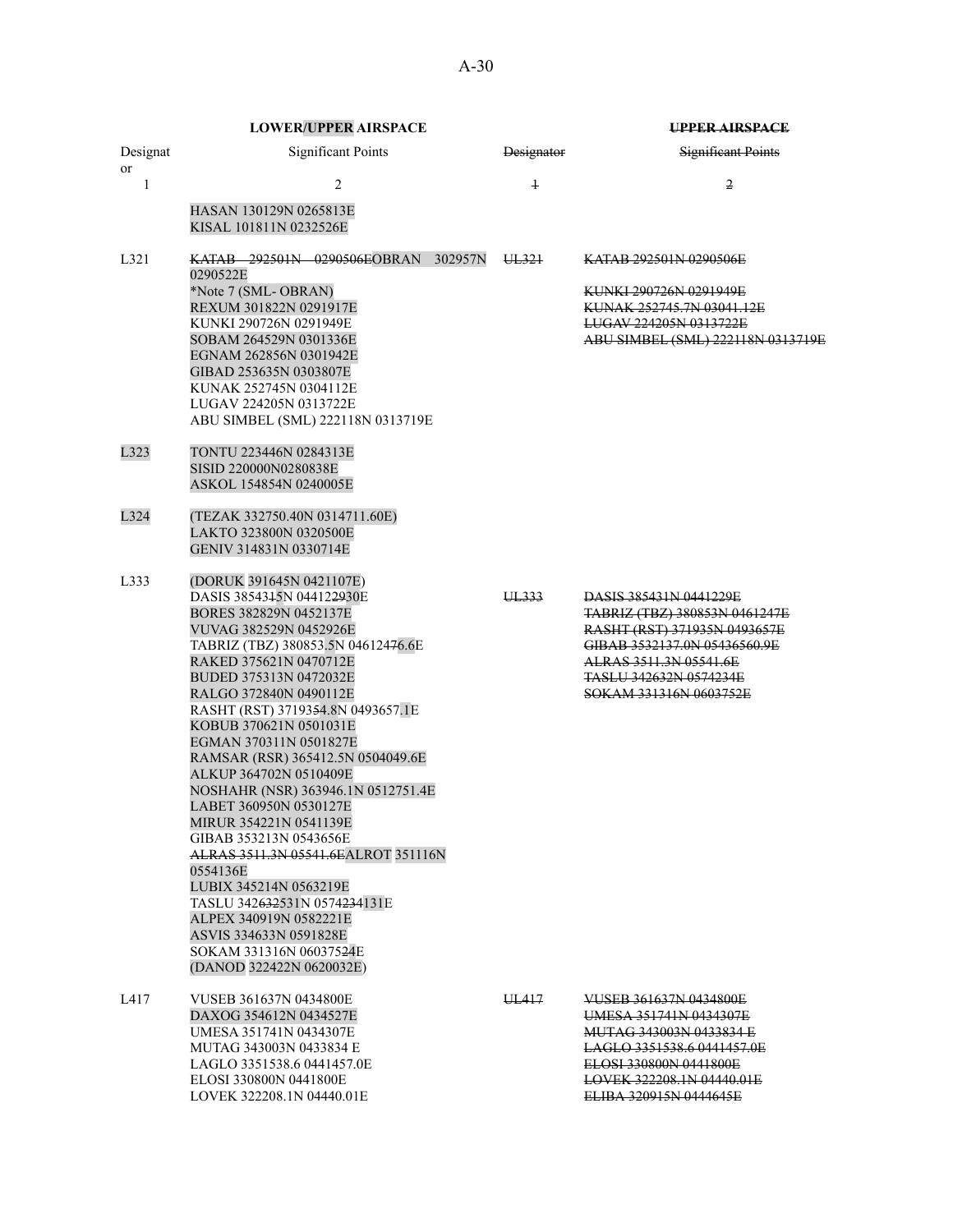|                | <b>LOWER/UPPER AIRSPACE</b>                                                                                                                                                                                                                                                                                                                                                                                                                                                                                  |                   | <b>UPPER AIRSPACE</b>                                                                                                                                                                                                                                                                                                                                                                                                                                                     |
|----------------|--------------------------------------------------------------------------------------------------------------------------------------------------------------------------------------------------------------------------------------------------------------------------------------------------------------------------------------------------------------------------------------------------------------------------------------------------------------------------------------------------------------|-------------------|---------------------------------------------------------------------------------------------------------------------------------------------------------------------------------------------------------------------------------------------------------------------------------------------------------------------------------------------------------------------------------------------------------------------------------------------------------------------------|
| Designat<br>or | <b>Significant Points</b>                                                                                                                                                                                                                                                                                                                                                                                                                                                                                    | <b>Designator</b> | Significant Points                                                                                                                                                                                                                                                                                                                                                                                                                                                        |
| 1              | 2                                                                                                                                                                                                                                                                                                                                                                                                                                                                                                            | $\ddagger$        | 2                                                                                                                                                                                                                                                                                                                                                                                                                                                                         |
|                | ELIBA 320915N 0444645E<br>NADOX 310505N 0451851E                                                                                                                                                                                                                                                                                                                                                                                                                                                             |                   | NADOX 310505N 0451851E                                                                                                                                                                                                                                                                                                                                                                                                                                                    |
| L425           | KING ABDULAZIZ (JDW) 214244N 0390723E<br>BOSUT 204705N 0393158E<br>*Note 7 (BOSUT-BSH)<br>AMBAL 202506N 0401625E<br>GODSA 201258N 0404040E<br><b>TONBO 205502N 0394911E</b><br>AL BAHA (BHA) 201733N 0413745E<br>BISHA (BSH) 195840N 0423728E<br>KATIX 200212N 0425406E<br>WADI ALDAWASIR (WDR) 203019N 0451219E<br>EGREN 202236N 0464422E<br>DENKU 201123N 0484331E<br><b>ASTIN 200410N 0495320E</b><br>DIRAS 195235N 0513704EMEDMO 194837N<br>0521027E<br>DAVOX 194400N 0524817E<br>GOBRO 193622N 0534741E | UL425             | KING ABDULAZIZ (JDW) 214244N 0390723E<br>TONBO 205502N 0394911E<br>AL BAHA (BHA) 201733N 0413745E<br>BISHA (BSH) 195840N 0423728E<br>WADI ALDAWASIR (WDR) 203019N 0451219E<br>EGREN 202236N 0464422E<br><b>ASTIN 200410N 0495320E</b><br>DIRAS 195235N 0513704E<br>GOBRO 193622N 0534741E<br>NOVNO 193313N 0535858E<br>ITUVO 190315N 0554328E<br>DEDSO 185811N 0560041E<br><b>BOVOS 182230N 0575844E</b><br>ASPUX 174406N 0600006E<br>(TRIVANDRUM) (TVM) 082831N 0765531E |
|                | NOVNO 193313N 0535858E<br><b>ITUVO 190315N 0554328E</b><br>DEDSO 185811N 0560041E<br>BOVOS 182230N 0575844E<br>ASPUX 1744064N 06000064E<br>(TRIVANDRUM) (TVM)<br>082831N<br>0765531E(MAMIG 164100N 0614641E)                                                                                                                                                                                                                                                                                                 |                   |                                                                                                                                                                                                                                                                                                                                                                                                                                                                           |
| L427           | KAROX 205717N 0381547E<br>BILAL 184044N 0330227E<br>ASRAV 172442N 0301943E<br>BOXIG 155958N 0272606E<br>GIPSA 150616N 0253946E<br>ELGENIENAD (GNA)132824.39N 0223207.30E                                                                                                                                                                                                                                                                                                                                     |                   |                                                                                                                                                                                                                                                                                                                                                                                                                                                                           |
| L430           | VAXIM 231900N 0611100E<br>ASLOM 242113N 0600552E<br>MESPO 244 <del>936</del> 817N 059 <del>3411</del> 5040E<br>PEDEX 251211N 0592131E<br>NOVSU 263407N 0573849E<br>MELMI 264625N 0572300E<br>VELAP 272556N 0565950E<br>TAVNO 281112N 056325 <del>2</del> 3E<br>ASMET 284827758N 05608061019E<br>SIRJAN (SRJ) 2933232.5N 055392337E                                                                                                                                                                           | UL430             | VAXIM 231900N 0611100E<br>MESPO 244936N 0593411E<br><b>MELMI 264625N 0572300E</b><br>TAVNO 281112N 0563252E<br><b>ASMET 284827N 0560806E</b><br>SIRJAN (SRJ) 293323.4N 0553923.6E                                                                                                                                                                                                                                                                                         |
| L438           | LONOS 283027N 0491713E<br>LOPOL 281849N 0492845E<br>ATBAG 280842N 0493844E<br>GODRI 280256N 0494307E<br>RAKSO 275326N 0495032E<br>GOGRA 274918N 0495344E<br><b>OBNAX 272650N 0501103E</b><br>DEKTA 271605N 0501946E<br>VELOG 270215N 0503055E<br>KOBOK 265839N 0503349E                                                                                                                                                                                                                                      | UL438             | LONOS 283027N 0491713E<br>LOPOL 281849N 0492845E<br>ATBAG 280842N 0493844E<br>GODRI 280256N 0494307E<br>RAKSO 275326N 0495032E<br>GOGRA 274918N 0495344E<br>OBNAX 272650N 0501103E<br>DEKTA 271605N 0501946E<br>VELOG 270215N 0503055E<br>KOBOK 265839N 0503349E                                                                                                                                                                                                          |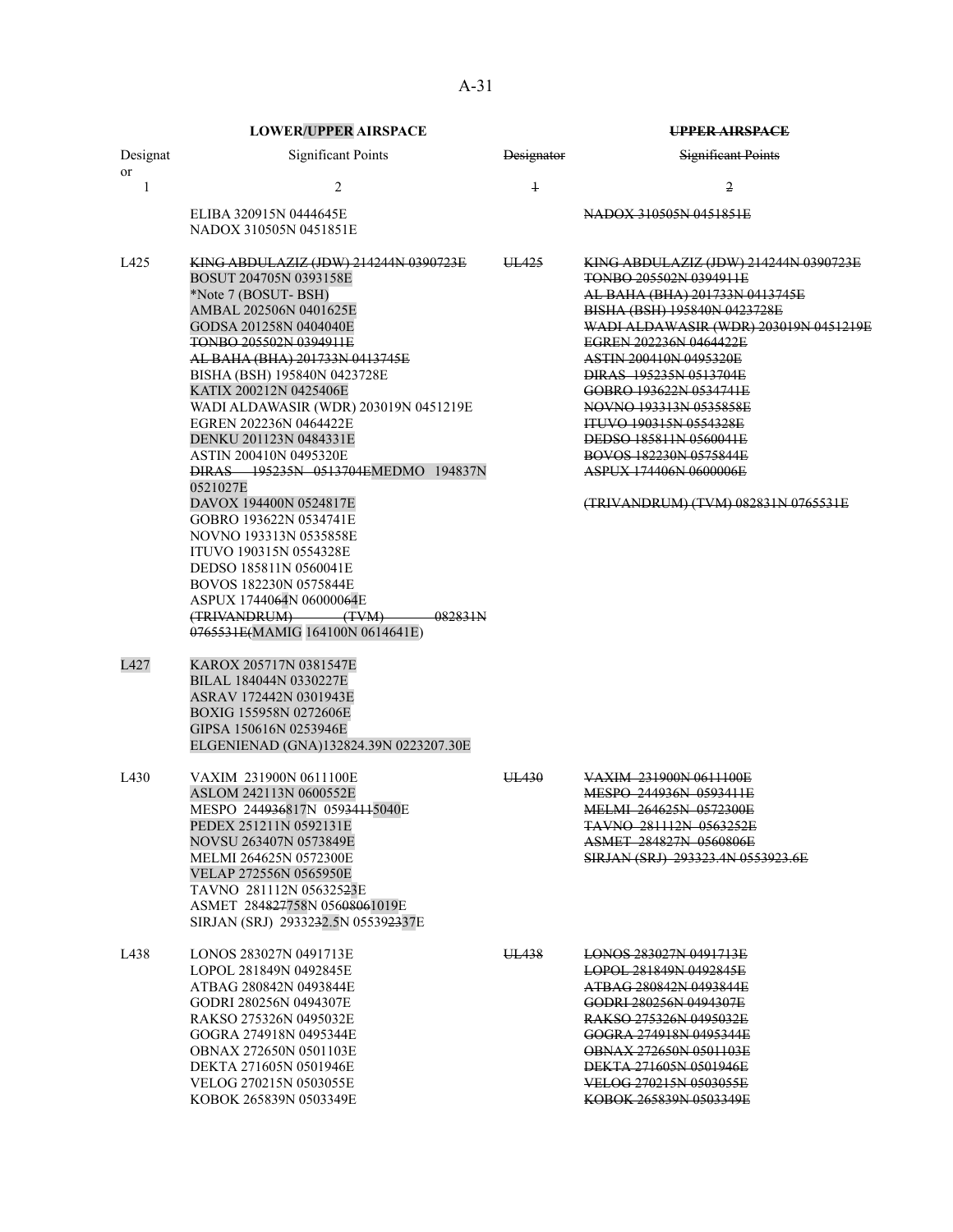| Designat<br><sub>or</sub> | <b>Significant Points</b>                                                   | <b>Designator</b> | <b>Significant Points</b>                    |
|---------------------------|-----------------------------------------------------------------------------|-------------------|----------------------------------------------|
| $\mathbf{1}$              | $\overline{2}$                                                              | $\ddagger$        | 2                                            |
|                           | MOGAS 264759N 0503909E                                                      |                   | MOGAS 264759N 0503909E                       |
|                           | TOSTA 262746N 0504912E                                                      |                   | <b>TOSTA 262746N 0504912E</b>                |
|                           | ASTAD 261811N 0505646E                                                      |                   | ASTAD 261811N 0505646E                       |
| L440                      | KANIP 241040.7N 05520.7E<br>*Note 7                                         | UL440             | <b>KANIP 241040.7N 05520.7E</b><br>$*Note.7$ |
|                           | RETAS 235754N 0553423E                                                      |                   | RETAS 235754N 0553423E                       |
| L443                      | RABAP 283625N 0492722                                                       | UL443             | RABAP 283625N 0492722                        |
|                           | TESSO 282852N 0492723E                                                      |                   | TESSO 282852N 0492723E                       |
|                           | LOPOL 281849N 0492845E                                                      |                   | LOPOL 281849N 0492845E                       |
|                           | ENAVI 275552N 0493151E                                                      |                   | ENAVI 275552N 0493151E                       |
|                           | GIRSI 274126N 0493310E                                                      |                   | GIRSI 274126N 0493310E                       |
|                           | ORDAN 271706N 0495442E                                                      |                   | ORDAN 271706N 0495442E                       |
|                           | RAMSI 270249N 0500714E                                                      |                   | RAMSI 270249N 0500714E                       |
|                           | GASSI 270257N 0502229E                                                      |                   | GASSI 270257N 0502229E                       |
| L444                      | KIPOL 230410N 0612903E                                                      | UL444             | KIPOL 230410N 0612903E                       |
|                           | *Note 7 (OOKIPOL-TOLDA)                                                     |                   | $*Note 7 (OO)$                               |
|                           | VUSIN 225940N 0605510E                                                      |                   | VUSIN 225940N 0605510E                       |
|                           | MIBSA 225400N 0601338E                                                      |                   | MIBSA 225400N 0601338E                       |
|                           | KAXEM 225103N 0595243E                                                      |                   | <b>KAXEM 225103N 0595243E</b>                |
|                           | IMDEK 224647N 0592217E                                                      |                   | <b>IMDEK 224647N 0592217E</b>                |
|                           | TOLDA 224008N 0583624E                                                      |                   | <b>TOLDA 224008N 0583624E</b>                |
| L513                      | MURAK 345600N 0364200E                                                      | UL <sub>513</sub> | <b>MURAK 3456009.4N 0364200.1E</b>           |
|                           | BRAVO 344118N 0363500E                                                      |                   | LEBOR 341556.9N 03634595.0E                  |
|                           | LEBOR 3415656N 036345914E                                                   |                   | DAMASCUS (DAM) 332154N 0362807E              |
|                           | LOTAX 335952N 0363231E                                                      |                   | $*Note 3 (OS)$                               |
|                           | DAMASCUS (DAM) 332154N 0362807E                                             |                   | BUSRA 3220.00 N 03637.00 E                   |
|                           | *Note $3$ (OS)                                                              |                   | QUEEN ALIA (QAA) 314423N 0360926E            |
|                           | BUSRA 322000N 0363700E                                                      |                   | QATRANEH (QTR) 311454N 0360334E              |
|                           | LOSAR 320930.06N 0362849.77E                                                |                   | MUNRA MAZAR 3049448.0N 036083510.0E          |
|                           | LOXER 320147.76N 0362251.46E                                                |                   |                                              |
|                           | QUEEN ALIA (QAA) 314423.41N 0360926.59E                                     |                   |                                              |
|                           | QATRANEH (QTR) 311454.41N 0360334.31E<br>MAZAR 3049448.0N 036083510.0EMUNRA |                   |                                              |
|                           | 304944N 0360835E                                                            |                   |                                              |
|                           |                                                                             |                   |                                              |
| L519                      | ABU DHABI (ADV)PATAT 261613N 0560059E                                       | UL519             | ABU DHABI (ADV)                              |
|                           | *Note 7 (OMPATAT-ATUDO)<br>05456.48EEGPEP<br>NAMSI 243731.5N                |                   | $*Note 7 (OM)$<br>NAMSI 243731.5N 05456.48E  |
|                           | 255746.8N 0555822.5E                                                        |                   |                                              |
|                           | –244829N–<br>0550303ITLAP<br><b>EMERU</b>                                   |                   | EMERU 244829N 0550303                        |
|                           | 254925N 0555010E                                                            |                   |                                              |
|                           | 245733.5N 0550511.2EPUVAL<br><b>LUDER</b><br>253558.0N 0554258.0E           |                   | LUDER 245733.5N 0550511.2E                   |
|                           | DETGU 252623.9N 0553604.6E                                                  |                   |                                              |
|                           | SERSA 251945N 0553118E                                                      |                   |                                              |
|                           | IVOXI 251239.6N 0552513.1E                                                  |                   |                                              |
|                           | VEKAL 250333.5N 0550340.5E                                                  |                   |                                              |
|                           | KUTLI 245151.3N 0545618.0E                                                  |                   |                                              |
|                           | GEVIV 244118N 0545000E                                                      |                   |                                              |
|                           | ELEPO 243211N 0544410E                                                      |                   |                                              |
|                           | ODKUN 242608N 0544017E                                                      |                   |                                              |
|                           | VUXOD 242005N 0543625E                                                      |                   |                                              |
|                           |                                                                             |                   |                                              |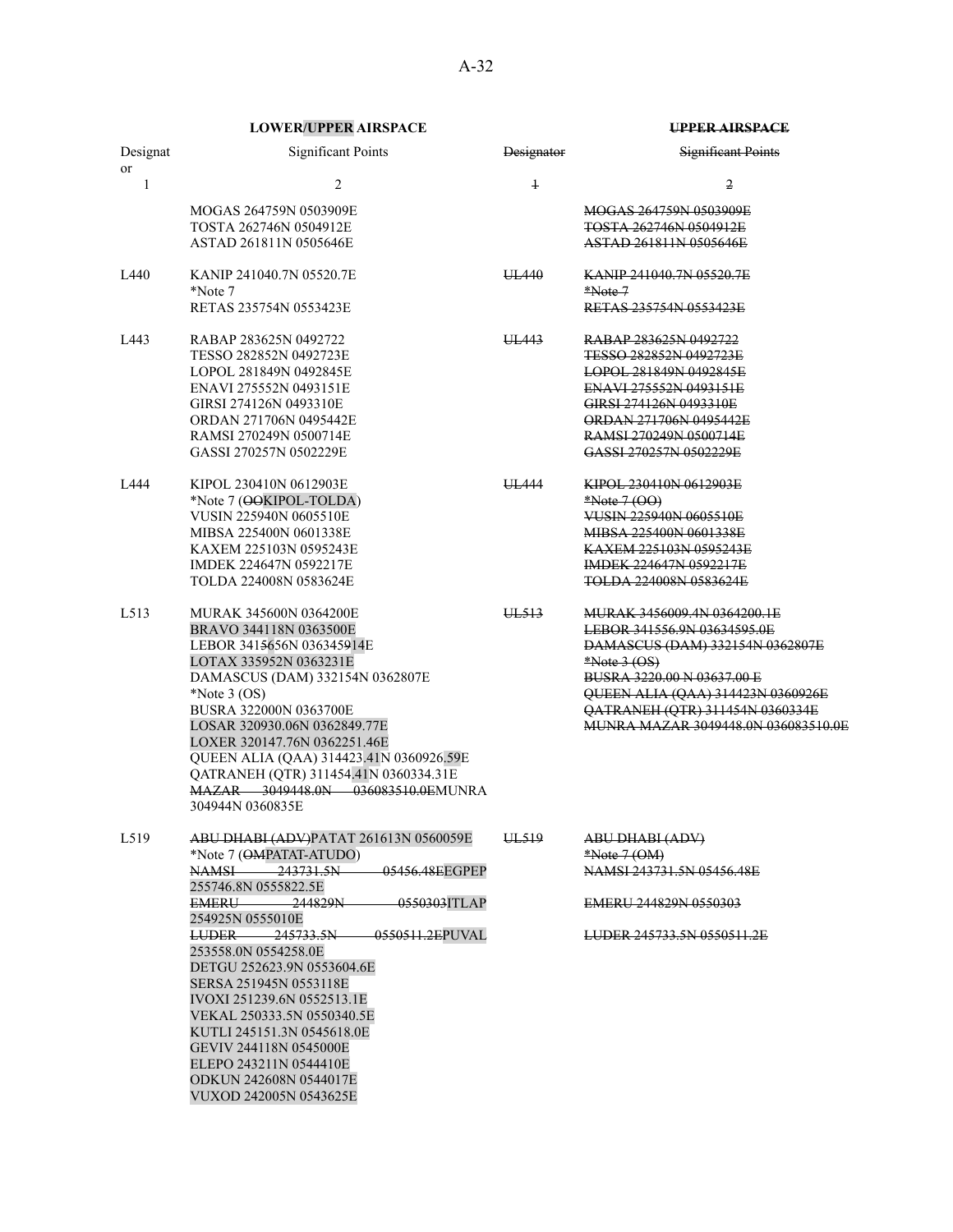|                  | <b>LOWER/UPPER AIRSPACE</b>                                                                                                                                                                                                                                                                                                                                                                                                                                                                                                                                                                                                                                                                                                                                            |                   | <b>UPPER AIRSPACE</b>                                                                                                                                                                                                                                                                                                                                                                                                                                                                     |
|------------------|------------------------------------------------------------------------------------------------------------------------------------------------------------------------------------------------------------------------------------------------------------------------------------------------------------------------------------------------------------------------------------------------------------------------------------------------------------------------------------------------------------------------------------------------------------------------------------------------------------------------------------------------------------------------------------------------------------------------------------------------------------------------|-------------------|-------------------------------------------------------------------------------------------------------------------------------------------------------------------------------------------------------------------------------------------------------------------------------------------------------------------------------------------------------------------------------------------------------------------------------------------------------------------------------------------|
| Designat<br>or   | <b>Significant Points</b>                                                                                                                                                                                                                                                                                                                                                                                                                                                                                                                                                                                                                                                                                                                                              | <b>Designator</b> | <b>Significant Points</b>                                                                                                                                                                                                                                                                                                                                                                                                                                                                 |
| 1                | $\overline{2}$                                                                                                                                                                                                                                                                                                                                                                                                                                                                                                                                                                                                                                                                                                                                                         | $\overline{1}$    | $\overline{2}$                                                                                                                                                                                                                                                                                                                                                                                                                                                                            |
|                  | ATUDO 241708.0N 0543432.0E                                                                                                                                                                                                                                                                                                                                                                                                                                                                                                                                                                                                                                                                                                                                             |                   |                                                                                                                                                                                                                                                                                                                                                                                                                                                                                           |
| L <sub>550</sub> | WAFRA (KFR) 283715N 0475729E<br>NIDAP 2838507N 0473656E<br>BOSID 2842 <del>27</del> 34N 0465401228E<br>SIBSA 284506N 0462006E<br>LAKSO 284751N 0454129E<br>VATIM 285136N 0444443E<br>RASMO 285713N 0433119E<br>ORSAL 290235N 0421107E<br>TOLDI 290329N 0415621E<br>NORGI 290515N 0412546E<br>ULAKO 290758N 0403440E<br>NIMAR 290635N 0395425E<br>ENABI 290639N 0385550E<br>ASTUM 290628N 0382237E<br>OBNAK 290554N 0373032E<br>EGSIS 290515N 0362850E<br>KITOT 290205N 0345050E<br>NUWEIBAA (NWB) 290156N 0344016E<br>TABA (TBA)<br>EL ARISH (ARH)<br>KARIK 292733N 0344641E<br>TAKSU 293625N 0343623E<br>DATOK 293624N 0341400E<br>SERMA 312200N 0330834E<br>GENIV 314831N 0330714E<br>PASOS 321300N 0330600E<br>(KAROL 3252.0N 03229.0E) (STEPA 324859N<br>0322349E) | UL <sub>550</sub> | <u> WAFRA (KFR) 283715N 0475729E</u><br>NIDAP 283850N 0473656E<br>BOSID 284227.4N 04654012.6E<br>VATIM 2851.36N 0444443.7E<br>RASMO 2857132N 0433119.3E<br>ORSAL290235.8N 04211070.8E<br>NIMAR 290635.6N 0395425.4E<br>KITOT 290205.1N 0345050.8E<br>NUWEIBAA (NWB) 290156N 0344016E<br>TABA (TBA)<br>EL-ARISH (ARH)<br>KARIK 292733N 0344641E<br><b>TAKSU 293625N 0343623E</b><br>DATOK 293624N 0341400E<br>SERMA 312200N 0330834E<br>PASOS 321300N 0330600E<br>(KAROL 3252.0N 03229.0E) |
| L551             | ANTAR 334800N 0281600E<br>EL DABA (DBA) 310041N 0282801E*Note 7<br>(NOZ-ANTAR)<br>GOMVA 320010N 0292615E<br>NOGLI 321249N 0291811E<br>ALEXANDRIA (NOZ) 311115N 0295703E                                                                                                                                                                                                                                                                                                                                                                                                                                                                                                                                                                                                | UL551             | <b>ANTAR 334800N 0281600E</b><br>EL DABA (DBA) 310041N 0282801E                                                                                                                                                                                                                                                                                                                                                                                                                           |
| L554             | NUBAR 220000N 0313824E<br>PASAB 184553N 0313836E<br>SISOR 124543N 0313859E<br>ITOXA 102401N 0313908E<br>MALAKAL (MLK) 093347.40N0313911.41E<br>KUNDI 083920N 0313819E<br>EGBIM 072916N 0313716E<br>JUBA (JUB) 045234N 0313559E                                                                                                                                                                                                                                                                                                                                                                                                                                                                                                                                         |                   |                                                                                                                                                                                                                                                                                                                                                                                                                                                                                           |
| L <sub>555</sub> | TOTOX 215030N 0622230E<br>TUMET 222307N 0595702E<br>TOLDA 224008N 0583624E                                                                                                                                                                                                                                                                                                                                                                                                                                                                                                                                                                                                                                                                                             | UL555             | <b>TOTOX 215030N 0622230E</b><br><del>TUMET 222307N 0595702E</del><br><b>TOLDA 224008N 0583624E</b>                                                                                                                                                                                                                                                                                                                                                                                       |
| L <sub>556</sub> | EGREN 202236N 0464422E<br>NONGA 205048N 0492014E<br>PURDA 210805N 0510329E<br>*Note: 7 (PURDA-KUTVI)<br>IVABO 204749N 0530058E                                                                                                                                                                                                                                                                                                                                                                                                                                                                                                                                                                                                                                         | UL <sub>556</sub> | EGREN 202236N 0464422E<br>NONGA 205048N 0492014E<br>PURDA 210805N 0510329E<br>*Note: $-7(00, 0B)$<br><b>IMDAM 202416N 0550801E</b>                                                                                                                                                                                                                                                                                                                                                        |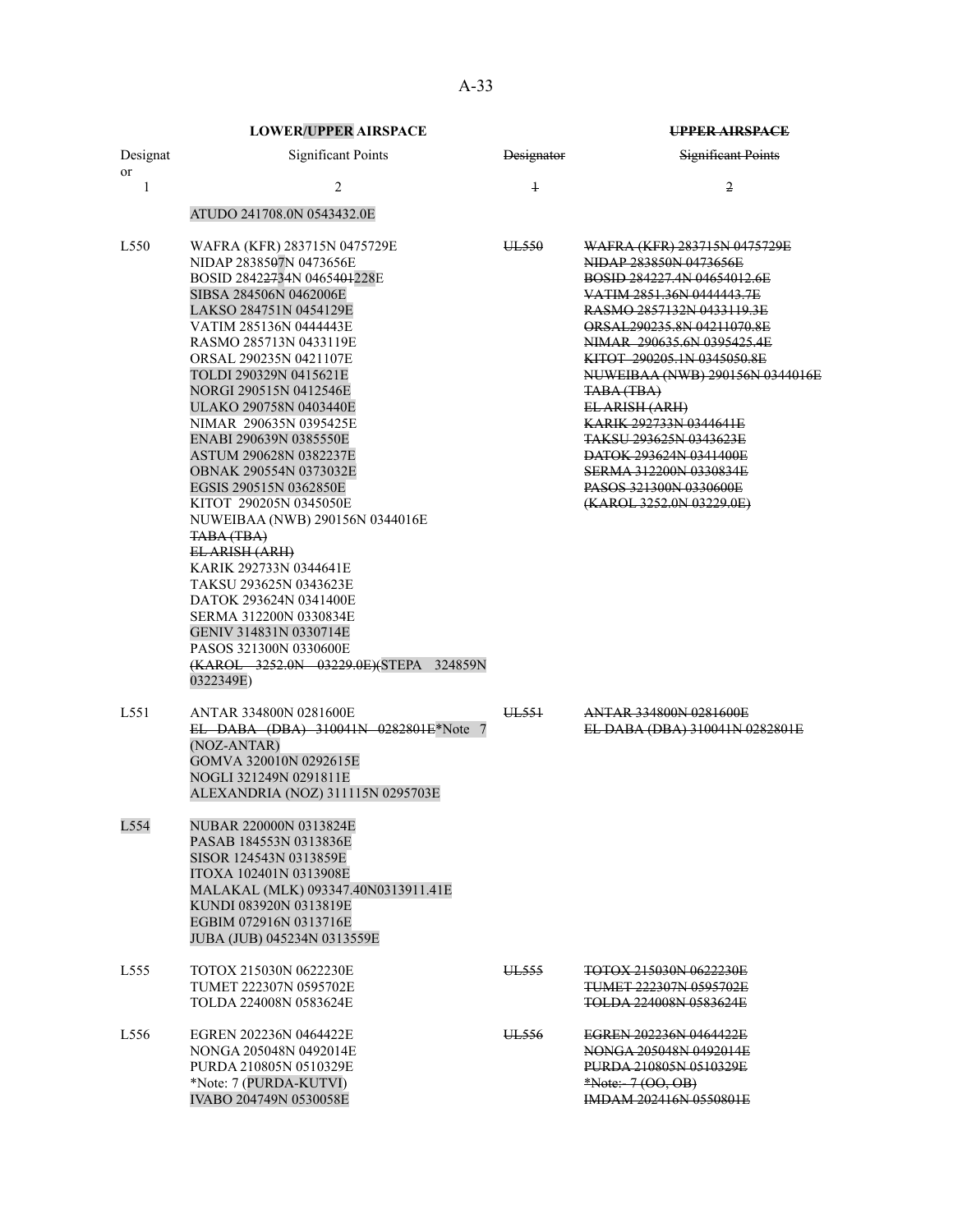|                         | LOWER/OI I ER AIRSI ACE                                                                                                                                                                                                                                                                                                 |                   |                                                                                                                                                                                                                                                                                        |
|-------------------------|-------------------------------------------------------------------------------------------------------------------------------------------------------------------------------------------------------------------------------------------------------------------------------------------------------------------------|-------------------|----------------------------------------------------------------------------------------------------------------------------------------------------------------------------------------------------------------------------------------------------------------------------------------|
| Designat<br><b>or</b>   | <b>Significant Points</b>                                                                                                                                                                                                                                                                                               | <b>Designator</b> | Significant Points                                                                                                                                                                                                                                                                     |
| 1                       | 2                                                                                                                                                                                                                                                                                                                       | $\ddagger$        | $\overline{2}$                                                                                                                                                                                                                                                                         |
|                         | SEMSI 204455N 0531724E<br><b>OBSUS 203905N 0534952E</b><br>IMDAM 202416N 0550801E<br>OTISA 201000N 0554556E<br>KEDON 200503N 0555901E<br>HAIMA (HAI) 195813.3N 05616510.82E<br>GIVNO 195011N 0563059E<br>KUTVI 184306N 0582642E                                                                                         |                   | OTISA 201000N 0554556E<br>HAIMA (HAI) 195813N 0561651E<br>GIVNO 195011N 0563059E<br>KUTVI 184306N 0582642E                                                                                                                                                                             |
| L558                    | DASTU 074921N 0330800E<br>IMDUR 074114N 0323107E<br>EGBIM 072916N 0313716E<br>DASAG 070454N 0294914E<br>ASKON 061745N 0262537E                                                                                                                                                                                          |                   |                                                                                                                                                                                                                                                                                        |
| <del>T557</del><br>L557 | TUMAK 255031N 0531108E                                                                                                                                                                                                                                                                                                  |                   |                                                                                                                                                                                                                                                                                        |
|                         | *Note 7 (TUMAK-RAGAS)<br>VEDOM 260109N 0524456E<br>ORLUP 260651N 0523216E<br>VELAK 261307N 0521821E<br>RAGAS 263537N 0521337E                                                                                                                                                                                           |                   |                                                                                                                                                                                                                                                                                        |
| <b>T509</b><br>L559     | DAPOK 235956N 0572959E                                                                                                                                                                                                                                                                                                  |                   |                                                                                                                                                                                                                                                                                        |
|                         | *Note 7 (DAPOK-FJV)<br>PASOV 243841N 0565037E<br>MENSA 245750N 0563249E<br>FUJAIRAH (FJV) 250603N 0562116E                                                                                                                                                                                                              |                   |                                                                                                                                                                                                                                                                                        |
| L560                    | LAKTO 323800N 0320500E<br>LOVEX 0320951.69N 0322847.72E<br>SERMA 312200N 0330834E<br>VUTAR 0293627.47N 0334901.26E<br>SIMSA 0291428.47N 0335715.76E<br>SHARM EL SHEIKH (SHM) 275953N 0342448E<br>SILKA 263400N 0352900E                                                                                                 |                   |                                                                                                                                                                                                                                                                                        |
| L561                    | MAHDI 202600N 0373918E<br>SUVRI 135436N 0321800E<br>NABUS 110003N 0295910E<br>ZENUB 094106N 0285841E<br>ASKON 061745N 0262537E                                                                                                                                                                                          |                   |                                                                                                                                                                                                                                                                                        |
| L564                    | DOHA/HAMAD<br>$H\!H\!H$<br>(DOH)<br>05136354.80E<br>(DOH) 251459N 0513635E<br>LADEM 245545N 0513714E<br>EMEXA 245052N 0513604E<br>DATRI 244239N 0513407E<br>DENSI 242519N 0512959E<br>*Note 8 (DOH-PURDA)<br>BATHA (BAT) 241257N 0512707E<br>SOMAL 232844N 0512716E<br>KUTNA 231341N 0512730E<br>MIGMA 225035N 0512749E | 251459.66N UL564  | DOHA/HAMAD INTL<br>(DOH) 251459N 0513635E<br>LADEM 245545N 0513714E<br>DATRI 244239N 0513407E<br>DENSI 242519N 0512959E<br>*Note 8 (DOH-PURDA)<br>BATHA (BAT) 241257N 0512707E<br>MIGMA 225035N 0512749E<br>LOTOS 220000N 0503912E<br>ALNUG 213009N 0500453E<br>NONGA 205048N 0492012E |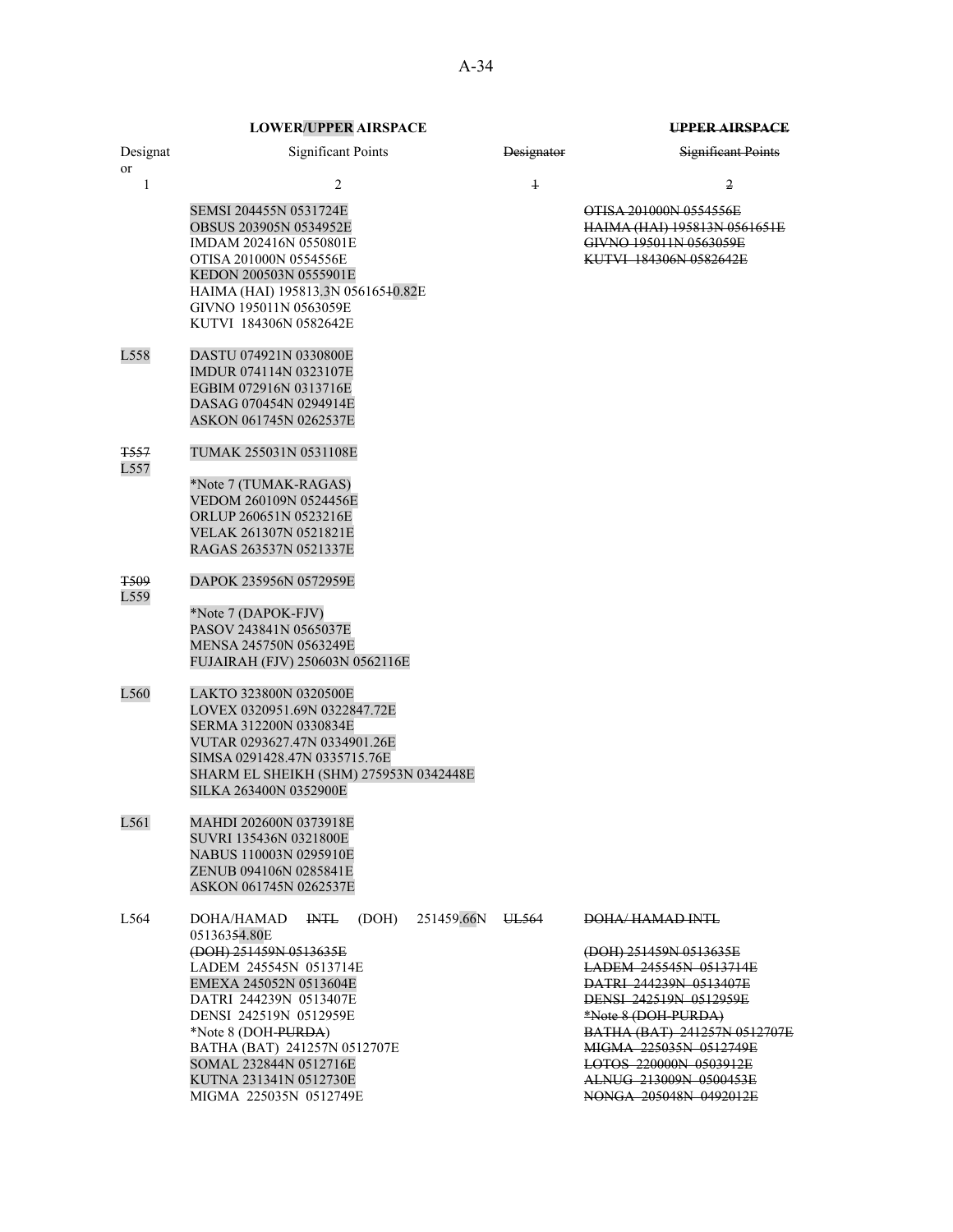| Designat<br>or    | <b>Significant Points</b>                                                                                                                                                                                                                                                                                                                                                                                                                                                                                                       | <b>Designator</b> | <b>Significant Points</b>                                                                                                                                                                                                                                                                                                                                                                                                                         |
|-------------------|---------------------------------------------------------------------------------------------------------------------------------------------------------------------------------------------------------------------------------------------------------------------------------------------------------------------------------------------------------------------------------------------------------------------------------------------------------------------------------------------------------------------------------|-------------------|---------------------------------------------------------------------------------------------------------------------------------------------------------------------------------------------------------------------------------------------------------------------------------------------------------------------------------------------------------------------------------------------------------------------------------------------------|
| 1                 | 2                                                                                                                                                                                                                                                                                                                                                                                                                                                                                                                               | $\ddagger$        | 2                                                                                                                                                                                                                                                                                                                                                                                                                                                 |
|                   | RAGPO 222759N 0510600E<br>LOTOS 220000N 0503912E<br>ALNUG 213009N 0500453E<br>NONGA 205048N 049201 <del>24</del> E<br>DENKU 201123N 0484331E<br>GERUG 185530N 0473402E<br>ASKET 181905N 0470113E<br>PATOG 180241N 0464631E<br>VUVOD 173941N 0463200E<br>TULIS 173033N 0462616E<br>ULBON 1714256N 04615152E<br>RAGNI 163454N 0454815E<br>LOPAD 161651N 0453738E<br>ITOLI 152825N 0450927E<br>OBNAM 144541N 0444448E<br>GEVEL 141229N 0442547E<br>NOPVO 135436N 0441536E<br>TAIZ (TAZ) 134150N 0440819E<br>PARIM 123142N 0432712E |                   | DENKU 201123N 0484331E<br>GERUG 185530N 0473402E<br>ASKET 181905N 0470113E<br><b>PATOG 180241N 0464631E</b><br>VUVOD 173941N 0463200E<br><b>TULIS 173033N 0462616E</b><br>ULBON 171425N 0461515E<br><b>RAGNI 163454N 0454815E</b><br>LOPAD 161651N 0453738E<br><b>ITOLI 152825N 0450927E</b><br><b>OBNAM 144541N 0444448E</b><br>GEVEL 141229N 0442547E<br>NOPVO 135436N 0441536E<br><b>TAZ 134150N 0440819E</b><br><b>PARIM 123142N 0432712E</b> |
| L566              | ASMAK 162327N 0524634E<br>UKNEN 160542N 0522012ETAKMI 160542N<br>0522012E<br>PURUG 151204N 0510142E<br>KUSOL 144009N 0501534E<br>NOTBO 142609N 0495530E<br>EMABI 141627N 0494139E<br>SOKEM 134235N 0485329E<br>DATEG 123549N 0471627E                                                                                                                                                                                                                                                                                           | UL <sub>566</sub> | ASMAK 162327N 0524634E<br>UKNEN 160542N 0522012E<br>PURUG 151204N 0510142E<br>KUSOL 144009N 0501534E<br>NOTBO 142609N 0495530E<br>EMABI 141627N 0494139E<br>SOKEM 134235N 0485329E<br>DATEG 123549N 0471627E                                                                                                                                                                                                                                      |
| L570              | ROTOX 283323N 0494809E<br>AGHAJARI (AJR) 304441.1N 0494049.3E<br>IMKEN 314407N 0493611E<br>ALTAX 323014N 0492142E<br>NOTSA 331745N 0490315E                                                                                                                                                                                                                                                                                                                                                                                     |                   |                                                                                                                                                                                                                                                                                                                                                                                                                                                   |
| L <sub>572</sub>  | KAMISHLY (KML)<br>LESRI 370420N 04113498E<br>KAMISHLY (KML) 3704200N 041442006E<br>HASSAKEH (HAS) 362900N 0404600E<br>DIER ZZOR (DRZ) 3517831N 040091102E<br>TANF (TAN) 332857900N 038391520E                                                                                                                                                                                                                                                                                                                                   | UL <sub>572</sub> | <b>KAMISHLY (KML)</b><br>LESRI 370420.3N 0411349.8E<br>KAMISHLY (KML) 370100N 0411106E<br><b>HASSAKEH (HAS) 3629N 04045.3E</b><br>DIER ZZOR (DRZ) 351731N 0400914E<br>TANE (TAN) 332857N 0383915E                                                                                                                                                                                                                                                 |
| L573              | DAFINAH (DFN) 231658N 0414310E<br>MADINAH (PMA) 243251N 0394219E<br>WEJH (WEJ) 261045N 0362917E                                                                                                                                                                                                                                                                                                                                                                                                                                 | UL573             | DAFINAH (DFN) 231658N 0414310E<br><b>MADINAH (PMA) 243251N 0394219E</b><br>WEJH (WEJ) 261045N 0362917E                                                                                                                                                                                                                                                                                                                                            |
| L601              | BAGLUM (BAG) 04004.12 0324838.6)<br>*Note 7 (BAG-KTN)<br>(ADANA (ADA) 365626.10N 0351237.40E)<br>*Note 7 (ADA-KTN)<br>TUNLA 355300N 0360200E<br>SALIM 352908N 0361847E<br>KARIATAIN (KTN) 341248N 0371551E                                                                                                                                                                                                                                                                                                                      | UL <sub>601</sub> | BAGLUM (BAG) 04004.12 0324838.6)<br>*Note 7 (BAG-KTN)<br>ADANA (ADA) 365626.4N 0351237.6E (ADA)<br><b>TUNLA 3553.00N 0360200E)</b><br>KARIATAIN 3412.48N 0371551.9E                                                                                                                                                                                                                                                                               |
| L <sub>6</sub> 02 | TUMAK 255031N 0531108E                                                                                                                                                                                                                                                                                                                                                                                                                                                                                                          | UL602             | TUMAK 255031N 0531108E                                                                                                                                                                                                                                                                                                                                                                                                                            |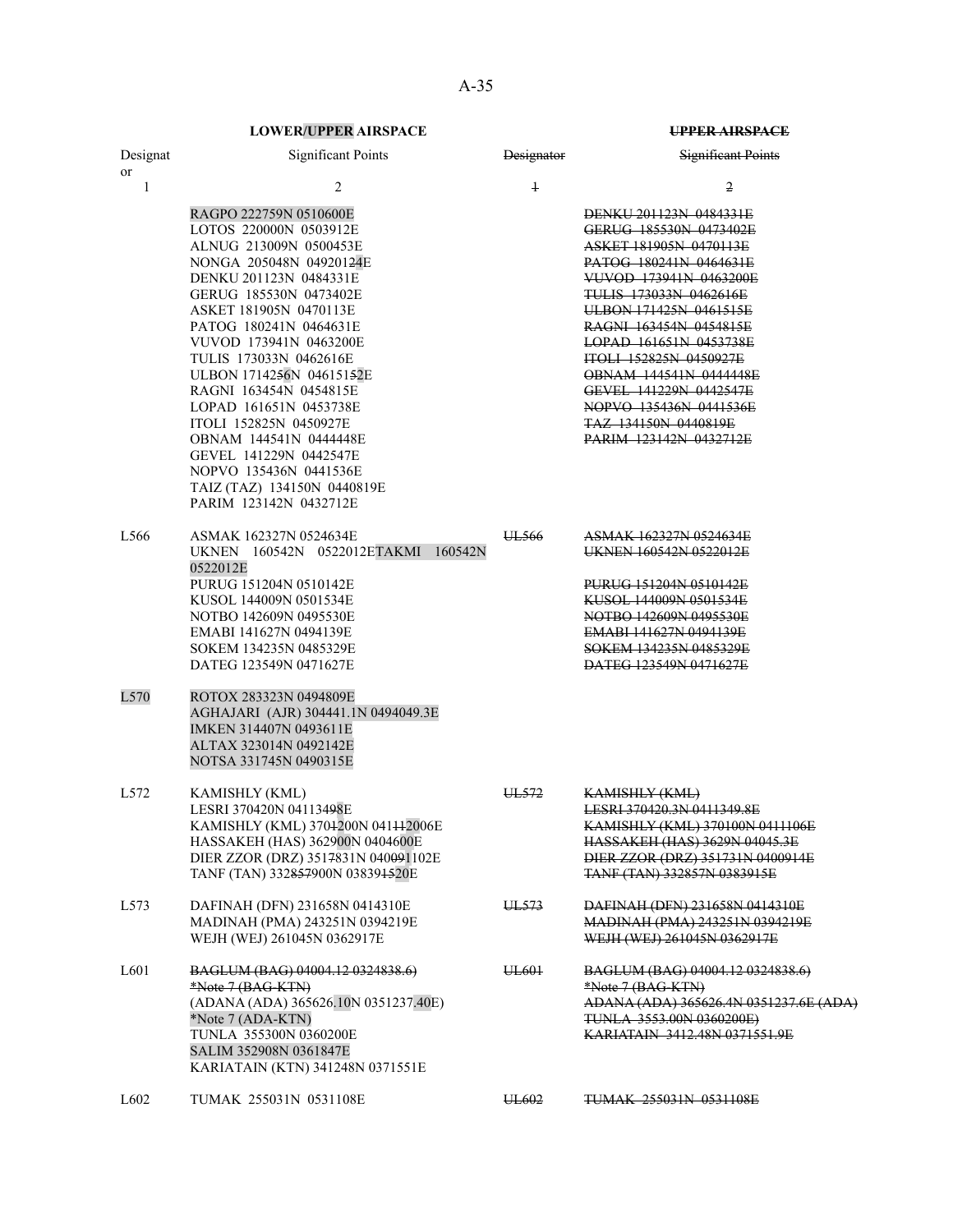| Designat     | <b>Significant Points</b>                                                                                                                                                                                                                                                                                                                                                                                                                                                                                                                                                                                                                   | <b>Designator</b> | <b>Significant Points</b>                                                                                                                                                                                                                                                                                                                                                                                                                                                                                                                                                                                            |
|--------------|---------------------------------------------------------------------------------------------------------------------------------------------------------------------------------------------------------------------------------------------------------------------------------------------------------------------------------------------------------------------------------------------------------------------------------------------------------------------------------------------------------------------------------------------------------------------------------------------------------------------------------------------|-------------------|----------------------------------------------------------------------------------------------------------------------------------------------------------------------------------------------------------------------------------------------------------------------------------------------------------------------------------------------------------------------------------------------------------------------------------------------------------------------------------------------------------------------------------------------------------------------------------------------------------------------|
| $\mathbf{1}$ | $\overline{c}$                                                                                                                                                                                                                                                                                                                                                                                                                                                                                                                                                                                                                              | $\mathbf{1}$      | $\overline{2}$                                                                                                                                                                                                                                                                                                                                                                                                                                                                                                                                                                                                       |
| or           | *Note 7 (TUMAK-KTN)<br>VEDOM 260109N 0524456E<br>ORLUP 260651N 0523216E<br>VELAK 261307N 0521821E<br>LABOP 261907N 0520429E<br>ALTOM 262230N 0515639E<br>DASOS 262429N 0515043EBOPOV 262430N<br>0515043E<br>ALMOK 262832N 0513840E<br>GITBO 263527N 0511750E<br>VEDOS 2641056N 05100445E<br><del>NABOS 264354N 0505145E</del><br><b>MEMKO 264611N 0504427E</b><br>MOGAS 264759800N 0503909E<br>TOLMO 265504N 0502927E<br>EGLIT 2702556N 05020056E<br>TOKMA 2709389N 0501159E<br>ORSOL 272135N 05002078E<br>ITNAS 2746434N 0493957E<br>ENAVI 275552N 0493151E<br>DAMUR 280137N 04926378E<br>ITEVO 281558N 0491332E<br>DAVUS 282346N 0490622E |                   | VEDOM 260109N 0524456E<br>VELAK 261307N 0521821E<br>LABOP 261907N 0520429E<br>ALTOM 262230N 0515639E<br>DASOS 262429N 0515043E<br>ALMOK 262832N 0513840E<br>VEDOS 264105N 0510044E<br>NABOS 264354N 0505145E<br><b>MEMKO 264611N 0504427E</b><br>MOGAS 264759N 0503909E<br><b>TOLMO 265504N 0502927E</b><br>EGLIT 270255N 0502005E<br>TOKMA 270938N 0501159E<br>ORSOL 272135N 0500207E<br><b>ITNAS 274643N 0493957E</b><br>ENAVI 275552N 0493151E<br>DAMUR 280137N 0492637E<br>DAVUS 282346N 0490622E<br>DARVA 284814N 0484734E<br>ALVIX 291918N0482412E<br>FRALKA 292611N 0481819E<br><b>TASMI 300120N 0475505E</b> |
|              | DARVA 284814N 0484734EBOXIK<br>284814N<br>0484734E<br>ALVIX 2919185N 04824120E<br>FRALKA 292611N 0481819E<br>TASMI 300120N 0475505E<br>GADSI 303358N 0471116E<br>ALPET 311219N 0461844E<br>UROKO 314735N 0452917E<br>MUTLO 321019N 0445703E<br>LOVEK 322208N 0444001E<br>DELMI 3319148N 0431734328E<br>ASNOT 333000N 0425717E<br>GEPAP 334906N 0422851E<br>35173124N<br>04009141124EELEXI<br>DRZ<br>344237130N 04110540900E<br>KUKSI 364508N 0374910E<br>GAZIANTEP (GAZ) 3657051N 03728234E                                                                                                                                                 |                   | LOVEK3222086N 04440010E<br>DELMI331911N 0431731E<br>ELEXI 344237N 0411054E<br>DRZ 35173124N 04009141124E<br><b>KUKSI 364508N 0374910E</b><br>GAZIANTEP (GAZ) 3657051N 03728234E                                                                                                                                                                                                                                                                                                                                                                                                                                      |
| L604         | (PALEOCHORA (PLH) 351339.49N 0234051.04E)<br>SALUN 340000N 0242700E<br>SIDI BARANI (BRN) 313432N 0260020E<br>DANAD 285106N 0280609E<br>ALTAT 263602N 0294618E<br>EGPAR 261448N 0300148E<br>EL KHARGA (KHG) 252654N 03035274E<br>KUNAK 252745N 0304112E<br>EMENA 253749N 0315147E<br>LUXOR (LXR) 254458 N 0324607E<br>ASRAB 254726N 0330619E<br>LORAS 255649N 0342714E<br>MOGAP 260055N 0350455E<br>IMRAD 260506N 0354444E<br>WEJH (WEJ) 2610486N 03629187E                                                                                                                                                                                  | UL <sub>604</sub> | PALEOCHORA (PLH) 351339N 0234051E<br><b>SALUN 340000N 0242700E</b><br>SIDI BARANI (BRN) 3134320N 026002018E<br>EL KHARGA (KHG) 252654N 03035274E<br>LUXOR (LXR) 254458 N 0324607E<br>IMRAD 260506N 0354444E<br>WEJH(WEJ) 261048N 0362918E<br>HALAIFA (HLF) 2626030N 03916.096E<br>GASSIM (GAS) 261754N 0434648E<br>*Note 7 (GAS-KFA)<br>PUSLA 261758N 0461706E<br>*Note 8 to TOSNA<br>MAGALA (MGA) 26172018N 0471225 4 E<br>ALMAL 261554N 0482106E<br>KING FAHD (KFA) 2621534N 04949102E                                                                                                                             |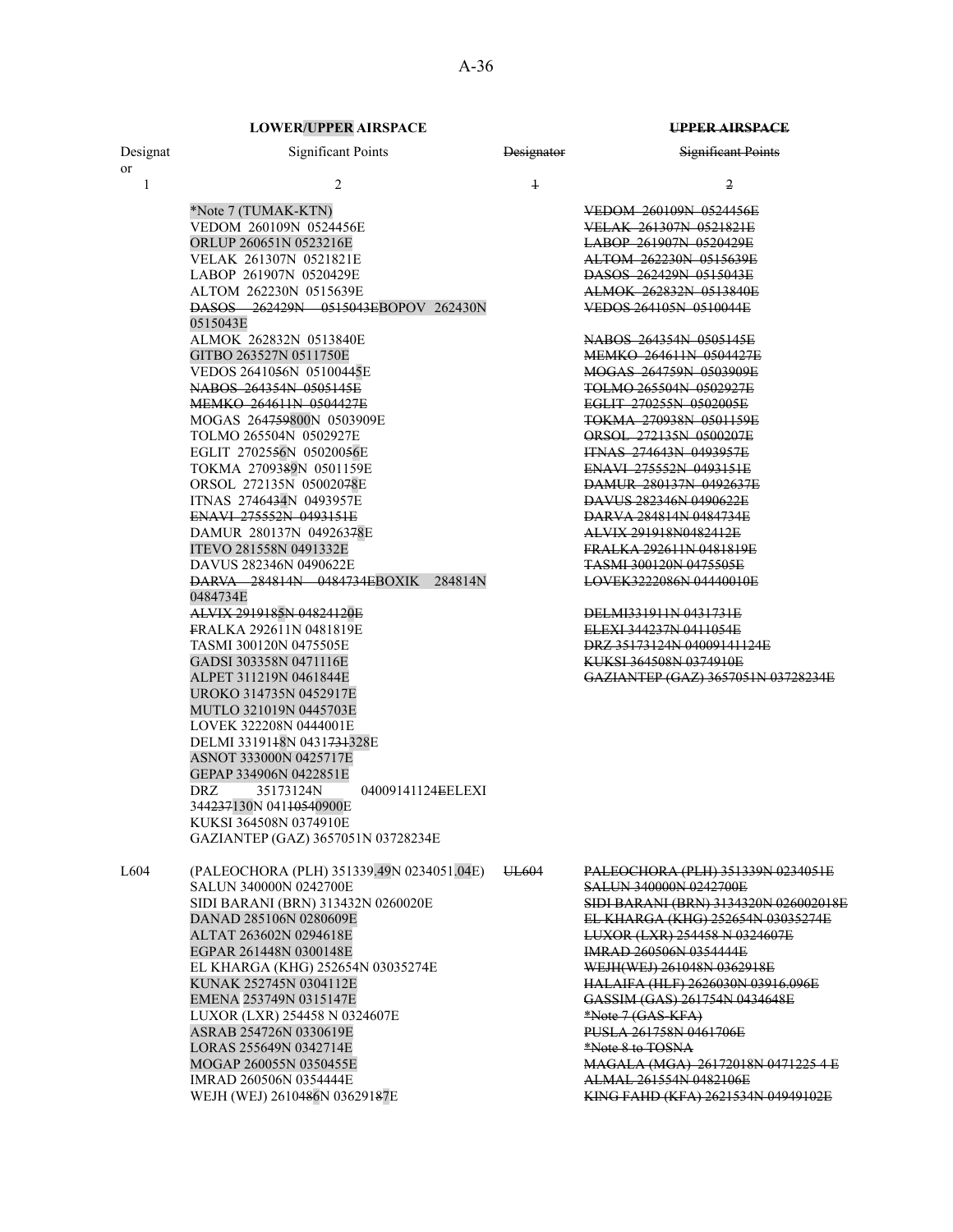| Designat          | <b>Significant Points</b>                                                                                                                                                                                                                                                                                                                                                                                                                                                                                                                                                                                                                                                                                                                                                                                               | Designator        | <b>Significant Points</b>                                                                                                                                                                                                                                    |
|-------------------|-------------------------------------------------------------------------------------------------------------------------------------------------------------------------------------------------------------------------------------------------------------------------------------------------------------------------------------------------------------------------------------------------------------------------------------------------------------------------------------------------------------------------------------------------------------------------------------------------------------------------------------------------------------------------------------------------------------------------------------------------------------------------------------------------------------------------|-------------------|--------------------------------------------------------------------------------------------------------------------------------------------------------------------------------------------------------------------------------------------------------------|
| or<br>1           | 2                                                                                                                                                                                                                                                                                                                                                                                                                                                                                                                                                                                                                                                                                                                                                                                                                       | $\ddagger$        | 2                                                                                                                                                                                                                                                            |
|                   | NADIK 261815N 0374637E<br>RABDA 262048N 0381440E<br>HALAIFA (HLF) 262603N 0391609E<br>MUPVI 262943N 0403437E<br>LAKRO 263051N 0410241E<br>DAXAP 262142N 0430228E<br>GASSIM (GAS) 2617543N 04346487E<br>*Note 7 (GAS-KFANARMI)<br>NAGSA 261811N 0443117E<br>LABIS 261815N 0451755E<br>PUSLA 261758N 0461706E<br>*Note 8 to TOSNA<br>LOROX 261751N 0463021E<br>MAGALA (MGA) 261720N 0471225E<br>ALMAL 261554N 0482106EMUSRI 261647N<br>0474137E<br>KASOM 262111N 0480312E<br>UMENA 262832N 0483952E<br>TABTA 262837N 0484325E<br>KING FAHD (KFA) 262453951N 0494910643E<br>NARMI 261802N 0501939E<br>BAHRAIN (BAH) 261551N 0503855E<br>DENVO 260452N 0510509E<br>PATOM 255821N 0511836E<br>EMISA 254658N 0514207E<br>KAPAX 254218N 0515118E<br>ORSIS 252801N 0521636E<br>ENANO 252348N 0522559E<br>TOSNA 251612N 0524116E |                   | NARMI 261802N 0501939E<br><b>BAHRAIN (BAH) 261551N 0503855E</b><br>DENVO 260452N 0510509E<br>PATOM 255821N 0511836E<br>EMISA 254658N 0514207E<br>KAPAX 254218N 0515118E<br>ORSIS 252801N 0521636E<br>ENANO 252348N 0522559E<br><b>TOSNA 251612N 0524116E</b> |
| L607              | (SITIA (SIT) 350406.32N 02611240.63E)<br>*Note 7 (SIT-NABSI)<br>PAXIS 335706N 0272000E<br>NABSI 314353N 0290419E<br>OTIKO 313421N 0293636E<br>ALEXANDRIA (NOZ) 3111135N 02957013E                                                                                                                                                                                                                                                                                                                                                                                                                                                                                                                                                                                                                                       | UL <sub>607</sub> | SITIA (SIT) 350406N 0261121E<br>$*Note.7$<br>PAXIS 335706.1N02720.00E<br>OTIKO 313421.3N 02936.36E<br>ALEXANDRIA (NOZ) 311113N 0295701E                                                                                                                      |
| L <sub>6</sub> 12 | (SITIA (SIT) 350406.32N 0261120.63E)                                                                                                                                                                                                                                                                                                                                                                                                                                                                                                                                                                                                                                                                                                                                                                                    | UL612             | <b>KUMBI 334250N 0284500E</b><br><b>LABNA 321956N 0301612E</b><br>BALTIM (BLT) 313144N 0310721E                                                                                                                                                              |
|                   | *Note 7 (SIT-BLT)<br>KUMBI 334250N 0284500E<br><b>LABNA 321956N 0301612EMIVOR 322922N</b><br>0300603E<br>BAL TIM (BLT) 313144N 0310721E                                                                                                                                                                                                                                                                                                                                                                                                                                                                                                                                                                                                                                                                                 |                   |                                                                                                                                                                                                                                                              |
| L <sub>6</sub> 13 | EL DABA (DBA)ABU SIMBEL (SML) 222118N<br>0313719E<br>*Note 7EL KHARGA (KHG) 252654N 0303527E<br>SOKAL 323601N 0273706EDEPNO 262438N<br>0301413E<br>BOPOS 264318N 0300722E<br>IMREK 290643N 291220E<br>KIVIL 293845N 0284415E<br>MERSA MATRUH (MMA) 311911N 0271320E<br>*Note 7 (MMA-AMAXI)                                                                                                                                                                                                                                                                                                                                                                                                                                                                                                                              | UL613             | EL DABA (DBA)<br>$*Note 7$<br>SOKAL 3236.01N 027370620.0E<br>TANSA 3400,00N 02649,00E                                                                                                                                                                        |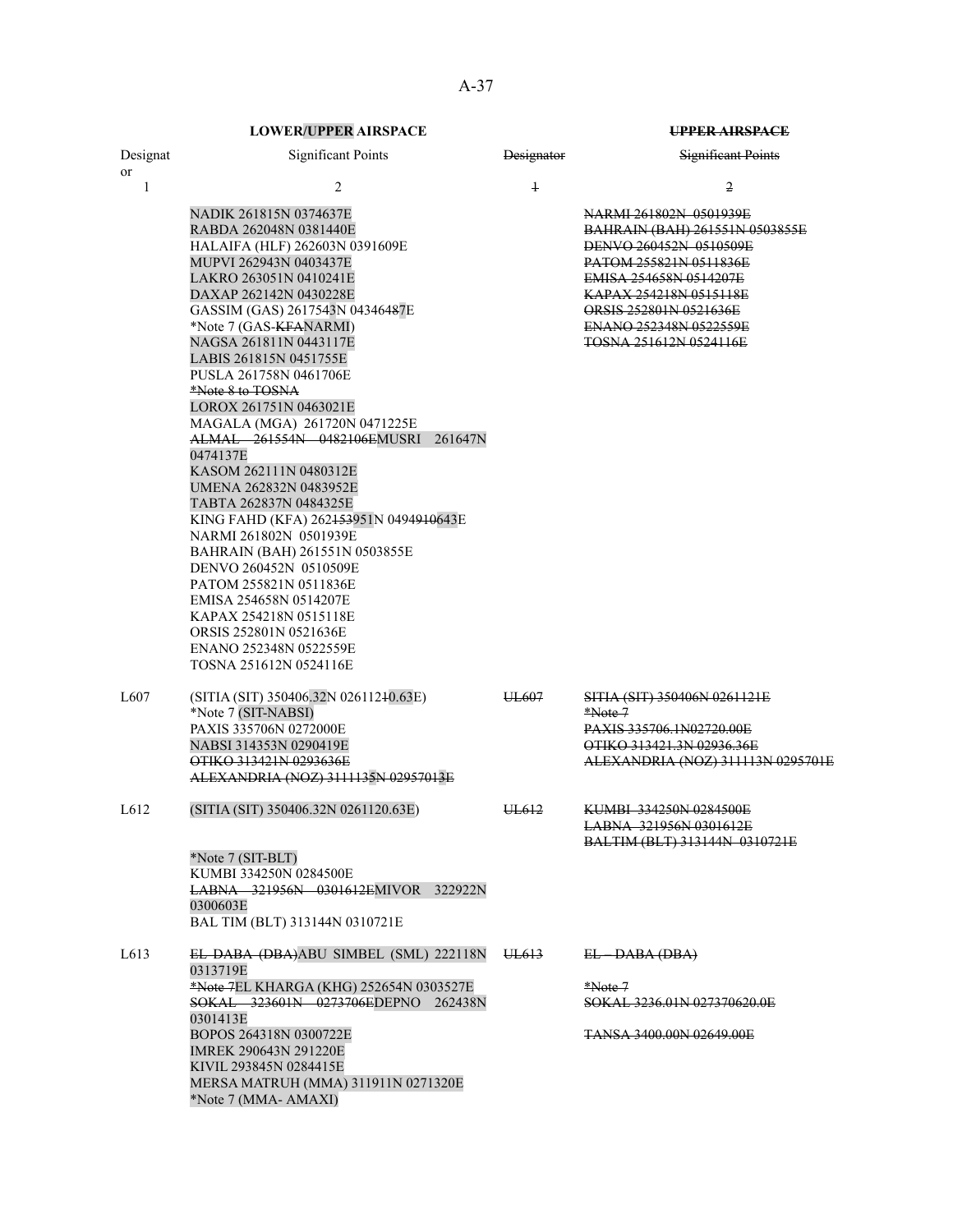|                  | <b>LOWER/UPPER AIRSPACE</b>                                                                                                                                                                                                                                                                                                                                                                                                                                                                                                                                                                                                                                                                                                                   |            | <b>UPPER AIRSPACE</b>                                                                                                                                                                                                                                                                                                                                                                                                                                                                                                                                             |  |
|------------------|-----------------------------------------------------------------------------------------------------------------------------------------------------------------------------------------------------------------------------------------------------------------------------------------------------------------------------------------------------------------------------------------------------------------------------------------------------------------------------------------------------------------------------------------------------------------------------------------------------------------------------------------------------------------------------------------------------------------------------------------------|------------|-------------------------------------------------------------------------------------------------------------------------------------------------------------------------------------------------------------------------------------------------------------------------------------------------------------------------------------------------------------------------------------------------------------------------------------------------------------------------------------------------------------------------------------------------------------------|--|
| Designat<br>or   | <b>Significant Points</b>                                                                                                                                                                                                                                                                                                                                                                                                                                                                                                                                                                                                                                                                                                                     | Designator | <b>Significant Points</b>                                                                                                                                                                                                                                                                                                                                                                                                                                                                                                                                         |  |
| $\mathbf{1}$     | 2<br>ITEXO 325832N 0265834E<br>TANSA 340000N 0264900E<br>(AMAXI 350552N 0254658E)                                                                                                                                                                                                                                                                                                                                                                                                                                                                                                                                                                                                                                                             | $\ddagger$ | 2                                                                                                                                                                                                                                                                                                                                                                                                                                                                                                                                                                 |  |
| L617             | CAIRO (CVO) 300532N 0312318E<br>*Note 7 (CVO-SIT)<br>MENKU 310531N 0301806E<br>ALEXANDRIA (NOZ) 3111135N 02957043E<br>IMRUT 313259N 0293346ESOBAX 313508N<br>0291835E<br>ASNIR 323849N 0282144ENABSI<br>314353N<br>0290419E<br><b>TANSA 340000N 0264900E</b><br>(SITIA (SIT) 350406.32N 0261120.63E)                                                                                                                                                                                                                                                                                                                                                                                                                                          | UL617      | ALEXANDRIA NOZ 311113N 0295701E<br>IMRUT 313259N 0293346E<br><b>ASNIR 323849N 0282144E</b><br><b>TANSA 340000N 0264900E</b>                                                                                                                                                                                                                                                                                                                                                                                                                                       |  |
| L <sub>620</sub> | (ALSUS 350206N 0343924E)<br>BALMA 342856.30N 0350302.30E<br>KALDE (KAD) 3348276.70N 035291009.53E                                                                                                                                                                                                                                                                                                                                                                                                                                                                                                                                                                                                                                             | UL620      | <b>BALMA 342856N 0350302E</b><br>KALDE (KAD) 334827N 0352910E                                                                                                                                                                                                                                                                                                                                                                                                                                                                                                     |  |
| L631             | TOTOX 215030N0622230E<br>*Note 7 (TOTOX-MCT)<br><b>IVOMA 223408N 0605430E</b><br>*Note 7 (OO)DEBDA 224327N 0603525E<br>MIBSA 225400N 0601338E<br>AMBOS 230324N 0595405E<br>ELIGO 232458N 0590848E<br>KARAR 233042N 0585438E<br>MUSCAT (MCT) 233528.04N 0581536.48E                                                                                                                                                                                                                                                                                                                                                                                                                                                                            | UL631      | <del>TOTOX 215030N0622230E</del><br><b>IVOMA 223408N 0605430E</b><br>*Note 7 (OO)<br>MIBSA 225400N 0601338E<br>AMBOS 230324N 0595405E<br>ELIGO 232458N 0590848E<br>KARAR 233042N 0585438E<br>MUSCAT (MCT) 233528.01N 0581536E.47                                                                                                                                                                                                                                                                                                                                  |  |
| L677             | CAIRO (CVO) 300532N 0312318E<br><b>MENLI 294700N 0315206E</b><br>KAPIT 291700N 0323606E<br>SHARM EL SHIEKH (SHM) 275953N 0342448E<br>*Note 7 (PASAM-SHM)<br>PASAM 273045N 0345542E<br>DARAX 264713N 0354703E<br>WEJH (WEJ) 261046N 0362917E<br>*Note 7 (PASAM-JDW)<br>RAGNO 251617N 0371123E<br>YENBO (YEN) 240858N 0380219E<br>RIDEP 233847N 0381558E<br>MIGDA 223829N 0384253E<br>JEDDAH/KING ABDULAZIZ (JDW) 214244N<br>0390723E<br>*Note 7 (JDW-ABKAR)<br>RIBAM 204231N 0390551E<br>PATUS 192945N 0393720E<br>ABKAR 190511N 0401612E<br>IMRAM 175604N 0413004E<br>LUBAL 171544N 0421228E<br>JAZAN (GIZ) 165428N 0423439E<br>*Note 7 (GIZ-IMSIL)<br>NABAN 163123N 0430150E<br>IMSIL 155738N 0434112E<br>SANAA (SAA) 152959.60N 0441310.60E | UL677      | CAIRO (CVAIRO) 300532.5N 0312318.3E<br><u>MENLI 2947.00N 0315206.1E</u><br>KAPIT 2917.0N 03236.1E<br><u>SHARM EL SHEIKH (SHM) 275953N 0342448E</u><br><b>PASAM 273045.8N 0345542.7E</b><br>*Note 7(OE)<br>WEJH (WEJ) 261046.8N 0362917.3E<br>MUVAT 253755.9N 0365446.8E<br>YENBO (YEN) 2408.58N 03802193.9E<br>KING ABDULAZIZ (JDW) 214244N 0390723E<br>QUNFIDAH (QUN) 192211.2N 0410429.5E<br>TALIB 183854.9N 0413114.2E<br>JAZAN (GIZ) 165428.5N 0423439.7E<br>NABAN 163124.4N 043014.8E<br><b>IMSIL 155738.6N 04313.12E</b><br>SANAA (SAA) 1530.00N 0441311.2E |  |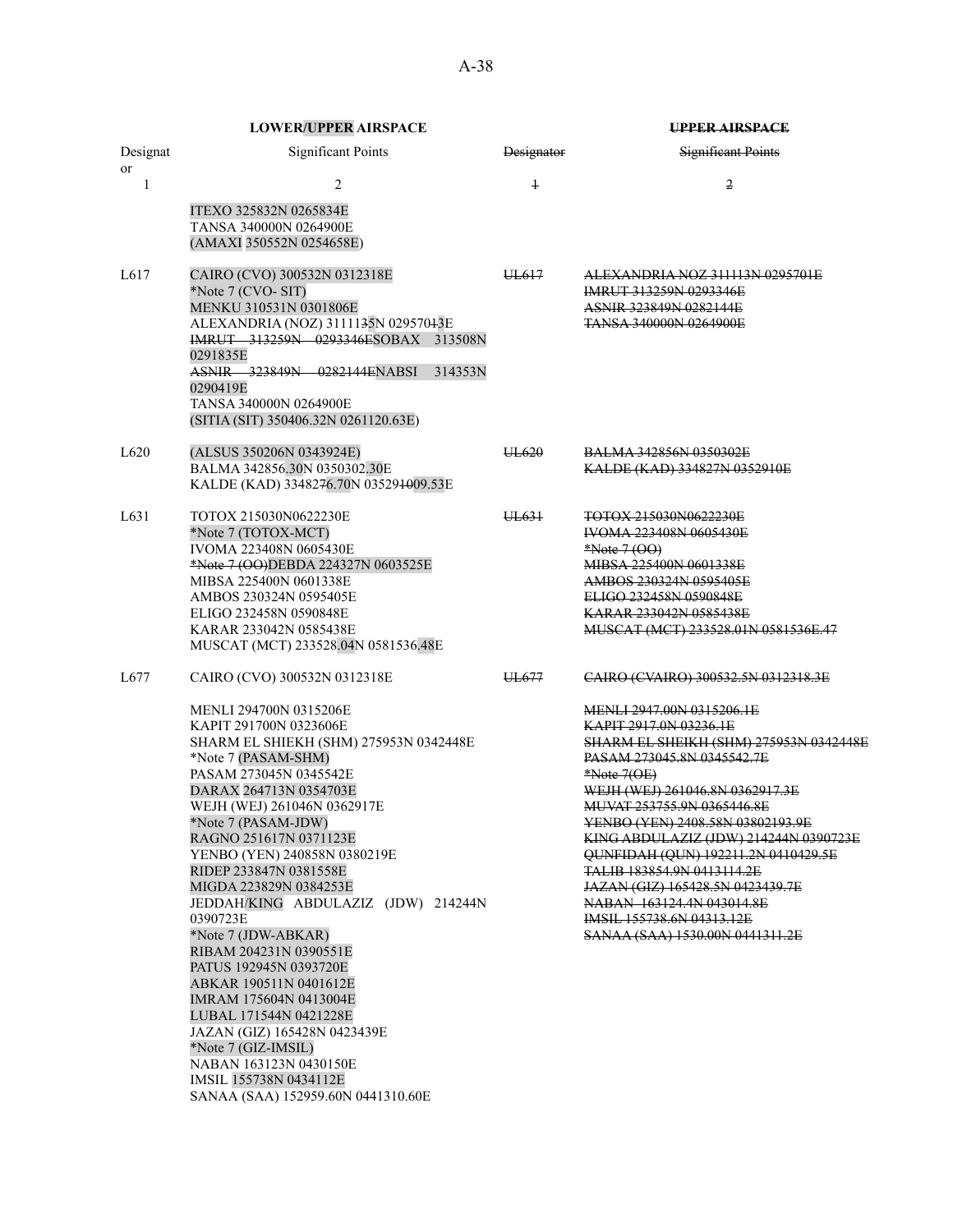|                | <b>LOWER/UPPER AIRSPACE</b>                                                                                                                                                                                                                                                                                         |              |                   | <b>UPPER AIRSPACE</b>                                                            |
|----------------|---------------------------------------------------------------------------------------------------------------------------------------------------------------------------------------------------------------------------------------------------------------------------------------------------------------------|--------------|-------------------|----------------------------------------------------------------------------------|
| Designat<br>or | <b>Significant Points</b>                                                                                                                                                                                                                                                                                           |              | <b>Designator</b> | <b>Significant Points</b>                                                        |
| $\mathbf{1}$   | 2                                                                                                                                                                                                                                                                                                                   |              | $\overline{1}$    | $\overline{2}$                                                                   |
| L681           | GESOR 270322N 0475751E<br>*Note 5 & 7<br>$& 8$ to<br><b>SALWAULIKA</b> )                                                                                                                                                                                                                                            | (EGNOVGESOR- | UL681             | EGNOV 270301N 0474713E<br>*Note 5 & 7 & 8 to (EGNOV-SALWA)                       |
|                | GEPAK 2633.00N 0484328.5ELABLI 264522N<br>0482100E                                                                                                                                                                                                                                                                  |              |                   | GEPAK 2633,00N 0484328.5E                                                        |
|                | RADMA 2623.0N 04857.5ERABSA<br>0483951E                                                                                                                                                                                                                                                                             | 263050N      |                   | RADMA 2623.0N 04857.5E                                                           |
|                | <b>DELMU 2618.9N 04903.4ETABTA</b><br>0484325E                                                                                                                                                                                                                                                                      | 262837N      |                   | DELMU 2618.9N 04903.4E                                                           |
|                | ROSEM 2607.7N 04919.0EEMOGA<br>0490230E                                                                                                                                                                                                                                                                             | 261647N      |                   | ROSEM 2607.7N 04919.0E                                                           |
|                | <b>SALWA 251538N 0503048EBOSIV</b><br>0490837E                                                                                                                                                                                                                                                                      | 261258N      |                   | <b>SALWA 251538N 0503048E</b>                                                    |
|                | DEMKA 261008N 0491310E<br>GISRA 253344N 0501047E<br>ULIKA 251545N 0503849E                                                                                                                                                                                                                                          |              |                   |                                                                                  |
| L692           | ALRIK 220631N 0482535E<br>*Note 7 (ALRIK-GISKA)<br>LOTOS 220000N 0503912E<br>DEBEP 215700N 0514434E<br>VATIX 215522N 0521638E<br>ALROK 215400N 0524217E<br>DEBIN 214716N 0543309E<br>KOBES 214504N 0550526E<br>DAPOL 214301N 0553416E<br>EMAVA 214208N 0554936E<br>ITSAG 213720N 0570640E<br>GISKA 213503N 0574014E |              |                   |                                                                                  |
| L695           | PAROK 231030N 0590245E<br>*Note 7 (OOPAROK-ITURA)<br><b>ITURA 232351N 0580720E</b>                                                                                                                                                                                                                                  |              | UL695             | <b>PAROK 231030N 0590245E</b><br>$*Note 7 (OO)$<br><b>ITURA 232351N 0580720E</b> |
| L703           | LONOS 283027N 0491713E<br>LOPOL 281850N 0492845E<br>GEPUT 281307N 0493423E<br>GODRI 280257N 0494308E<br>GOGRA 274918N 0495344E<br>OBNAX 272651N 0501103E<br>DEKTA 271605N 0501946E<br>VELOG 270215N 0503056E<br>KOBOK 265839N 0503349E<br>RIKET 261952N 0510954E<br>RASDI 260425N 0512407E                          |              |                   |                                                                                  |
| Y604<br>L704   | LONOS 283027N 0491713E                                                                                                                                                                                                                                                                                              |              |                   |                                                                                  |
|                | *Note 7 (LONOS-TOSNA)<br>LOPOL 281850N 0492845E<br>GEPUT 281307N 0493423E<br>GODRI 280257N 0494308E<br>GOGRA 274918N 0495344E<br>OBNAX 272651N 0501103E<br>DEKTA 271605N 0501946E                                                                                                                                   |              |                   |                                                                                  |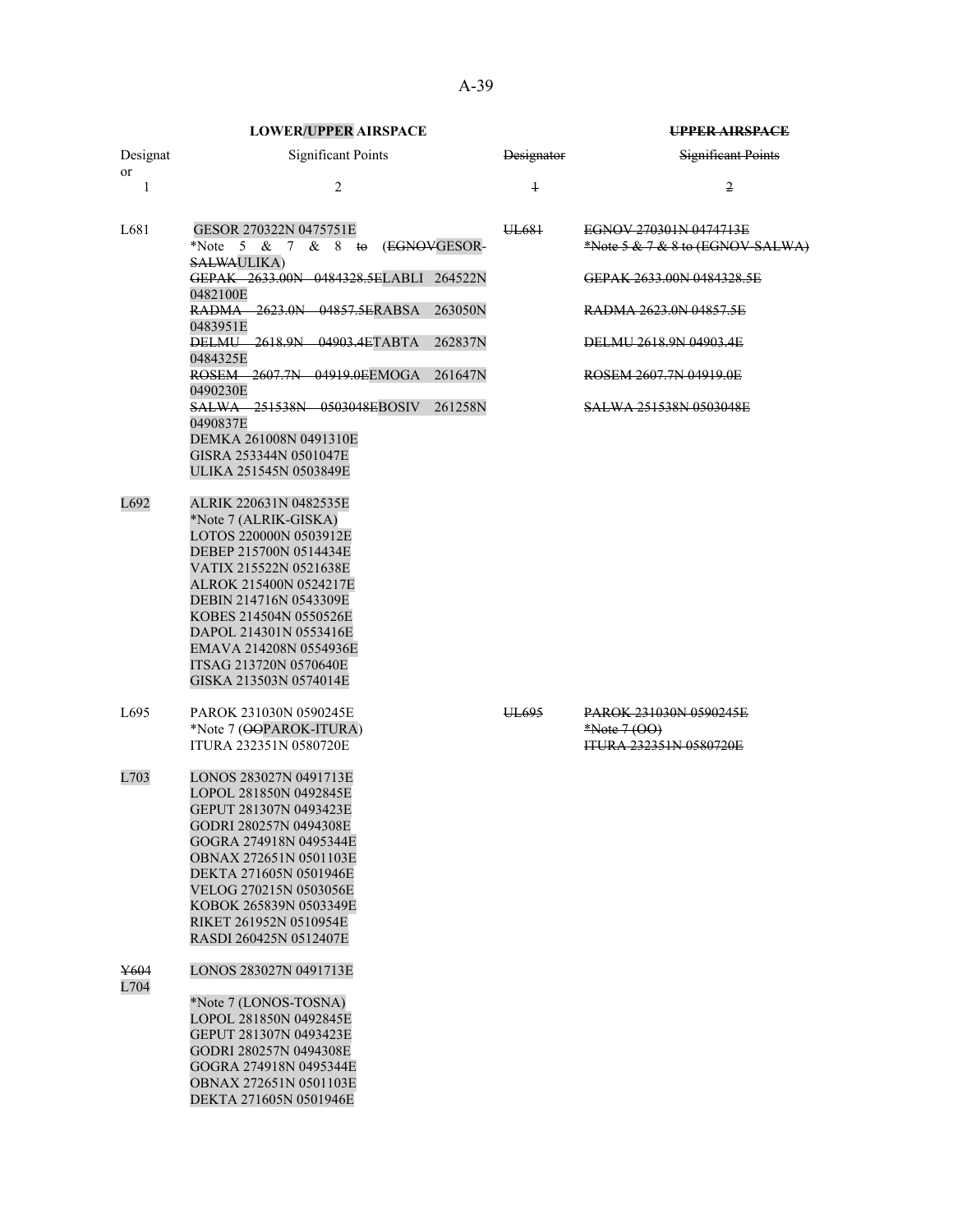|                | <b>LOWER/UPPER AIRSPACE</b>                             |            | UPPER AIRSPACE     |
|----------------|---------------------------------------------------------|------------|--------------------|
| Designat<br>or | <b>Significant Points</b>                               | Designator | Significant Points |
| $\mathbf{1}$   | $\overline{2}$                                          | $\ddagger$ | $\overline{2}$     |
|                | VELOG 270215N 0503056E                                  |            |                    |
|                | KOBOK 265839N 0503349E                                  |            |                    |
|                | DEBEN 265254N 0504856E                                  |            |                    |
|                | DAVRI 264936N 0505732E                                  |            |                    |
|                | SODAK 264634N 0510530E                                  |            |                    |
|                | DANOB 263946N 0512640E                                  |            |                    |
|                | BOTOB 263350N 0514505E                                  |            |                    |
|                | VEDED 260558N 0514628E<br>ORSIS 252801N 0521636E        |            |                    |
|                | ENANO 252348N 0522559E                                  |            |                    |
|                | TOSNA 251612N 0524116E                                  |            |                    |
| L710           | UKRAG 233056N 0552306E                                  |            |                    |
|                | *Note 7 (UKRAG to DEDSO)                                |            |                    |
|                | MEMTU 232517N 0552443E                                  |            |                    |
|                | GOGMI 230215N 0553159E<br><b>ITKUN 223731N 0553934E</b> |            |                    |
|                | DEBAV 221532N 0554617E                                  |            |                    |
|                | EMAVA 214208N 0554936E                                  |            |                    |
|                | ITETA 211618N 0555208E                                  |            |                    |
|                | <b>IVENI 205158N 0555430E</b>                           |            |                    |
|                | KASIN 201853N 0555742E                                  |            |                    |
|                | KEDON 200503N 0555901E<br>KUKDI 193022N 0555953E        |            |                    |
|                | DEDSO 185811N 0560041E                                  |            |                    |
| Q13<br>L713    | DASHT E NAZ (DNZ) 363853.6N 0531120.1E                  |            |                    |
|                | IMDUX 361511N 0534211E                                  |            |                    |
|                | GIBAB 353213N 0543656E                                  |            |                    |
|                | PAXER 350901N 0550000E                                  |            |                    |
|                | ULETA 342805N 0554002E<br>EMITI 335811N 0560845E        |            |                    |
|                | RIBEN 332902N 0563620E                                  |            |                    |
|                | OTISO 331451N 331451N                                   |            |                    |
|                | EGPOD 324901N 0571545E                                  |            |                    |
|                | NADSA 321438N 0575002E                                  |            |                    |
|                | TOVUS 300643N 0595235E                                  |            |                    |
|                | ULOVI 291948N 291948N<br>SODOK 281113N 0613652E         |            |                    |
|                | KEBUD 273552N 0625024E                                  |            |                    |
| L721           | LAVAN ISLAND (LVA) 264843.4N 0532121.1E                 |            |                    |
|                | EGMIT 263340N 0530825E                                  |            |                    |
|                | IMLUV 262936N 0530101E                                  |            |                    |
|                | ELIDU 262424N 0525133E<br>*Note 7 (ELIDU-BAYAN)         |            |                    |
|                | UKNEP 262127N 0524818E                                  |            |                    |
|                | UKUBU 261428N 0524039E                                  |            |                    |
|                | ORLUP 260651N 0523216E                                  |            |                    |
|                | ITMUB 255919N 0522402E                                  |            |                    |
|                | ALKAN 255214N 0521615E                                  |            |                    |
|                | SENKI 254637N 0520928E<br>LABOV 253412N 0515521E        |            |                    |
|                | BAYAN 252926N 0514849E                                  |            |                    |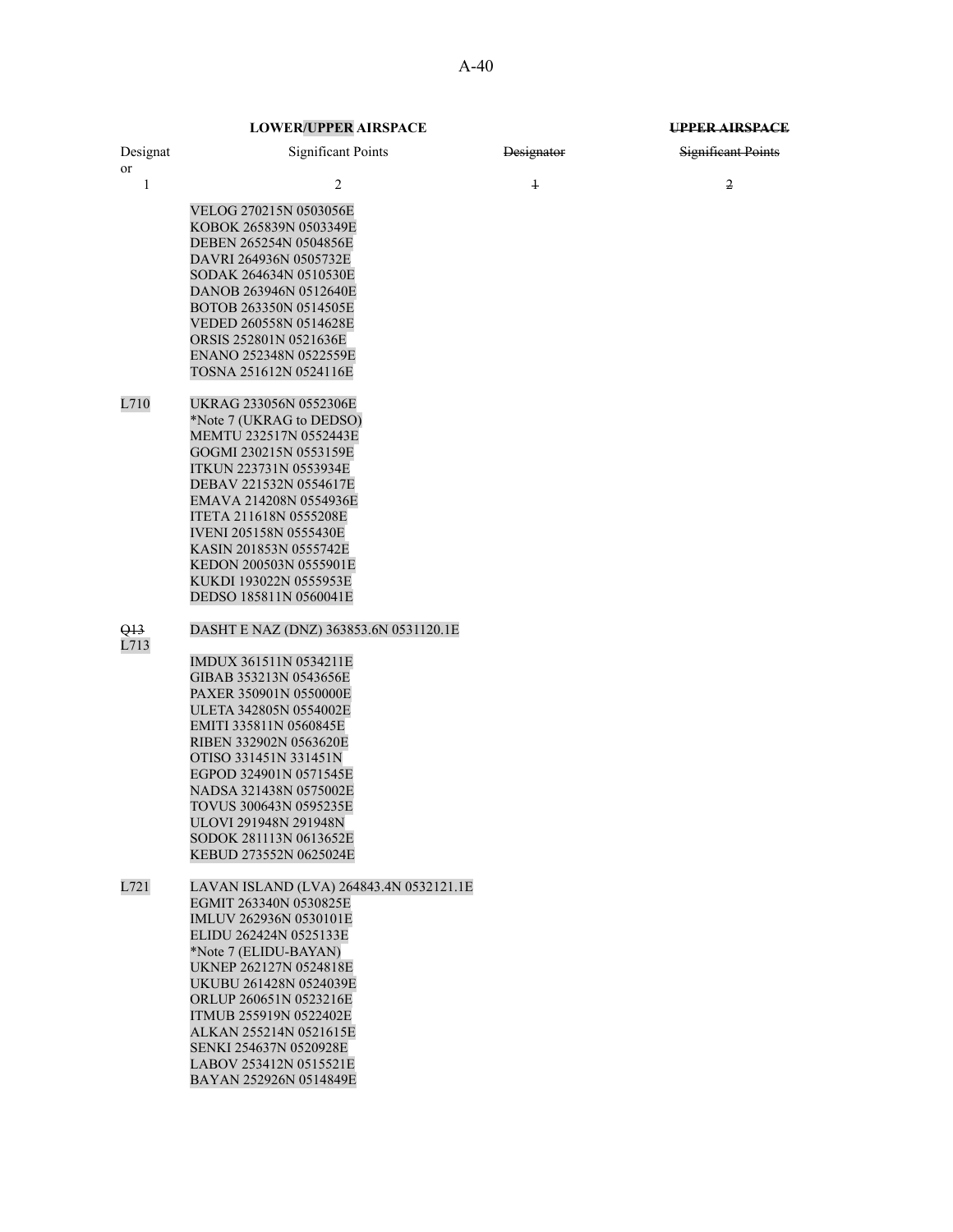| Designat<br>or | <b>Significant Points</b>                                                                                                                                                                                                                                                                                                                                                                                                                                                                                                                                                                                                                                                                                                                                                 |                             | <b>Designator</b> | Significant Points                                                                                                                                                                                                                                                                                                                                                                                                                                                                                                                                                                                                                                                          |
|----------------|---------------------------------------------------------------------------------------------------------------------------------------------------------------------------------------------------------------------------------------------------------------------------------------------------------------------------------------------------------------------------------------------------------------------------------------------------------------------------------------------------------------------------------------------------------------------------------------------------------------------------------------------------------------------------------------------------------------------------------------------------------------------------|-----------------------------|-------------------|-----------------------------------------------------------------------------------------------------------------------------------------------------------------------------------------------------------------------------------------------------------------------------------------------------------------------------------------------------------------------------------------------------------------------------------------------------------------------------------------------------------------------------------------------------------------------------------------------------------------------------------------------------------------------------|
| $\mathbf{1}$   | 2                                                                                                                                                                                                                                                                                                                                                                                                                                                                                                                                                                                                                                                                                                                                                                         |                             | $\ddagger$        | 2                                                                                                                                                                                                                                                                                                                                                                                                                                                                                                                                                                                                                                                                           |
| L764           | MUSCAT (MCT) 233528N 0581536E<br>ALMOG 233524N 0574940E<br>IVETO 233520N 0570704E<br>PAXIM 240245N 0561631E                                                                                                                                                                                                                                                                                                                                                                                                                                                                                                                                                                                                                                                               |                             | UL764             | MUSCAT (MCT) 233528N 0581536E<br>ALMOG 233524N 0574940E<br><b>IVETO 233520N 0570704E</b><br><b>PAXIM 240245N 0561631E</b>                                                                                                                                                                                                                                                                                                                                                                                                                                                                                                                                                   |
| L768           | ALPOB 254218N 0530055E<br>*Note 7 (ALPOB to FIRAS)<br>*Note 8 (ALPOB-COPPI)<br>ROTAG 255353N 0523621E<br>SOLEG 260159N 0521756EITMUB<br>0522402E<br>MODOG 261012N 0515935E<br>RAMKI 261138N 0515625E<br>RABLA 261506N 0514834E<br>SOLOB 262241N 0513132E<br>ALREP 262541N 0512209E<br>ORDIG 262738N 0511603E<br>MEDMA 263421N 0505454E<br><b>TOTLA 263806N 0504301EOBMON</b><br>0504125E<br>EGMOR 264211N 0502907E<br>ULADA 264527N 0501624E<br>ITESA 265016N 0500014E<br>JUBAIL (JBL) 270 <del>222</del> 043N 04924 <del>26</del> 43E<br>LAKSI 271306N 0490004E<br>ITUDA 273432N 0481647E<br>IVOBA 274138N 0480219E<br>COPPI 275033N 0474359E<br>DUSBO 280616N 0465254E<br>AL QAISUMAH/HAFR AL<br>BATIN<br>28 <del>1950</del> 2126N 046074603E<br>VATIM 285136N 0444443E | 255919N<br>263832N<br>(HFR) | UL768             | ALPOB 254218N 0530055E<br>*Note 7 to FIRAS<br>*Note 8 (ALPOB-COPPI)<br>ROTAG 255353N 0523621E<br>SOLEG 260159N 0521756E<br>MODOG 261012N 0515935E<br>RAMKI 261138N 0515625E<br><b>RABLA 261506N 0514834E</b><br>SOLOB 262241N 0513132E<br>MEDMA 263421N 0505454E<br>TOTLA 263806N 0504301E<br>EGMOR 264211N 0502907E<br>ULADA 264527N 0501624E<br>JUBAIL (JBL) 270222N 0492426E<br>COPPI 275033N 0474359E<br><b>HFR 281950N 0460746E</b><br>VATIM 285136N 04444432E<br>RAFHA (RAF) 281950N 0460746E<br>ARAR (AAR) 305429N 0410832E<br>OVANO 314801N 0390951E<br>OTILA 320131N 0390153E<br>MODAD 323542N 0384136E<br>SOKAN 330806N 0382206E<br><b>RAFIF 331248N 0381918E</b> |
|                | RAFHA (RAF) 28195093713N 046074632953E<br>ARAR (AAR) 305429N 0410832E<br>OVANO 314801N 0390951E<br>OTILA 320131N 0390153E<br>MODAD 323542N 0384136E<br>KUMLO 325811.82N 0384138.14E<br>SOKAN 330806N 0382206E<br>RAFIF 3312487N 03819189E<br>SULAF 332718N 03810247E<br>FIRAS 335218N 0375512E                                                                                                                                                                                                                                                                                                                                                                                                                                                                            |                             |                   | <b>SULAF 332718N 0381024E</b><br>FIRAS 335218N 0375512E                                                                                                                                                                                                                                                                                                                                                                                                                                                                                                                                                                                                                     |
| L852           | UROMIYEH (UMH) 374114.0N 0450503.7E<br>TESVA 381709N 0442947E<br>(ESENK 384441.40N 425616.80E)                                                                                                                                                                                                                                                                                                                                                                                                                                                                                                                                                                                                                                                                            |                             |                   |                                                                                                                                                                                                                                                                                                                                                                                                                                                                                                                                                                                                                                                                             |
| L883           | REXOD 211230N 0613830E<br>GADMA 211439N 0600938E<br>TAVKO 211519N 0593147E<br>UMILA 211555N 0584738E<br>*Note 7 (UMILA to ALNUG)<br>MEVLI 211632N 0565606E<br>KUROV 211627N 0561853E<br>ALNUN 211625N 0561041E<br>ITETA N211618 E0555208                                                                                                                                                                                                                                                                                                                                                                                                                                                                                                                                  |                             | UL883             | REXOD 211230N 0613830E<br>GADMA 211439N 0600938E<br><b>TAVKO 211519N 0593147E</b><br>UMILA 211555N 0584738E<br>MEVLI 211632N 0565606E<br>KUROV 211627N 0561853E<br>ALNUN 211625N 0561041E<br>SITOL 211604N 0552514E<br>PURDA 210805N 0510329E                                                                                                                                                                                                                                                                                                                                                                                                                               |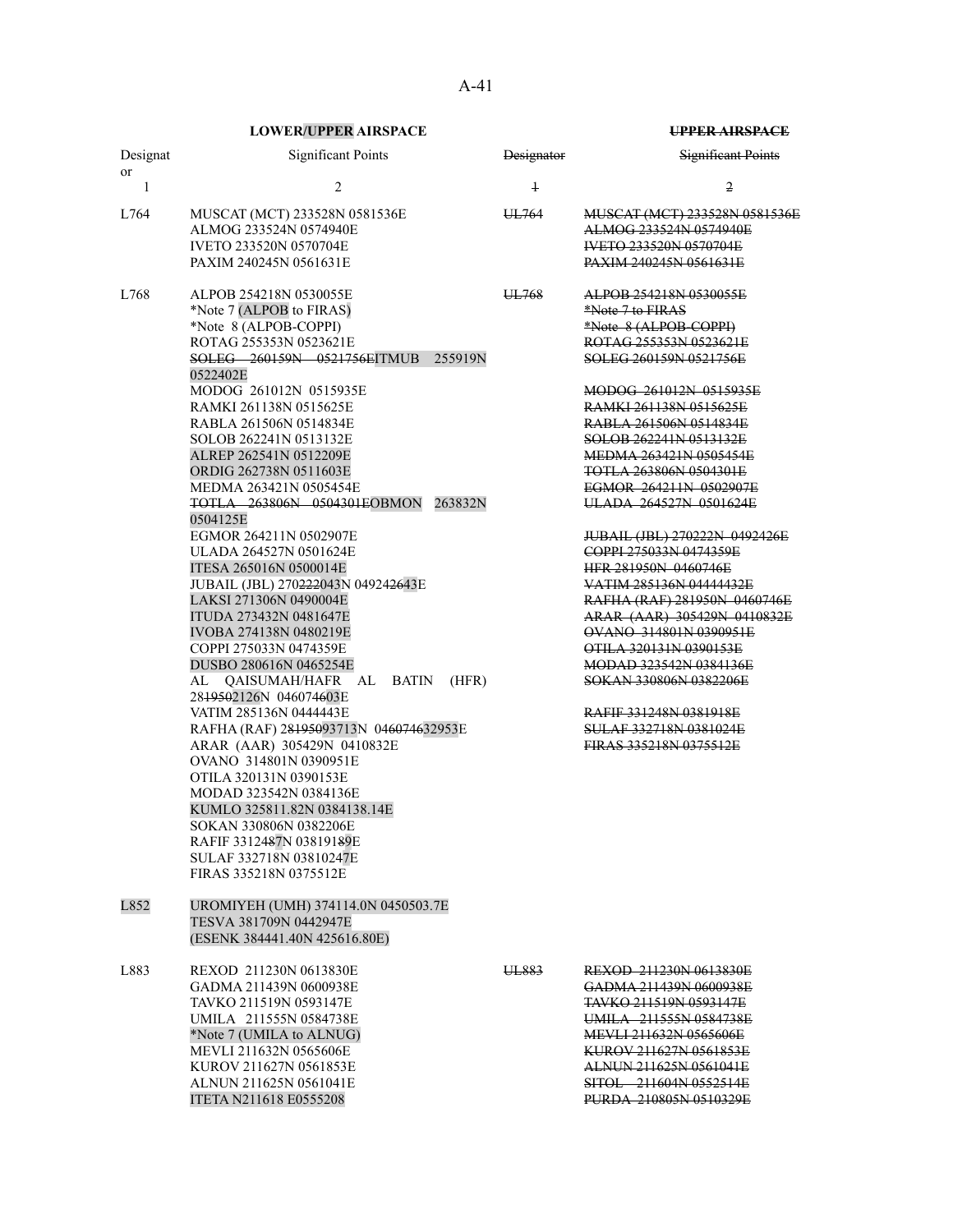| Designat<br><sub>or</sub> | <b>Significant Points</b>                                                                                                                                                                                                                                                                                                                                                                                                                                                                                                                                                        | <b>Designator</b> | Significant Points                                                                                                                                       |
|---------------------------|----------------------------------------------------------------------------------------------------------------------------------------------------------------------------------------------------------------------------------------------------------------------------------------------------------------------------------------------------------------------------------------------------------------------------------------------------------------------------------------------------------------------------------------------------------------------------------|-------------------|----------------------------------------------------------------------------------------------------------------------------------------------------------|
| $\mathbf{1}$              | $\overline{2}$                                                                                                                                                                                                                                                                                                                                                                                                                                                                                                                                                                   | $\ddagger$        | 2                                                                                                                                                        |
|                           | SITOL 211604N 0552514E<br>LONOV 211856N 0543516E<br>DASAP 212047N 0540045E<br>EGSAB 212446N 0523634E<br>PURDA 210805N 0510329EASNUR 212654N<br>0514335E<br>EGSIT 212746N 0511956E<br>ALNUG 213009N 0500453E<br>*Note 7 (ALRIK to ALNUG)<br>ALRIK 220631N 0482535E<br>KITUB 224922N 0462342E<br>UMRAN 231508N 0452023E<br>*Note 7 (PMA to URMAN)<br>DASTO 232236N 0445953E<br>NADLI 233725N 0441843E<br>TUKVU 234626N 0435319E<br>KODIS 240254N 0425312E<br>BIR DARB (BDB) 241951N 0414928E<br>GOKSA 242442N 0410403E<br>MEDRO 242730N 0403649E<br>MADINAH (PMA) 243251N 0394219E |                   | <del>ALRIK 220631N 0482535E</del><br><u>UMRAN 231508.1N 0452023.4E</u><br>TUKVU 234626.4N 0435319.3E<br>BIR DARB (BDB)<br>MADINAH (PMA) 243251N 0394219E |
| L934                      | PATOM 255821N 0511836E<br>LUBET 261441N 0510347E<br>EGPUD 262904N 0505019E<br>OBMON 263832N 0504125E<br>OVUPI 265320N 0502727E<br>TOKMA 270939N 0501159E<br>ORSOL 272135N 0500208E<br>ITNAS 274644N 0493957E<br>DAMUR 280137N 0492638E<br>ITEVO 281558N 0491332E<br>DAVUS 282346N 0490622E                                                                                                                                                                                                                                                                                       |                   |                                                                                                                                                          |
| M203                      | PUSTO 332100N 0424500E<br>*Note 7 (PUSTO to ILMAP)<br>SILBO 325900N 0432900E<br>LOVEK 322208N 0444001E<br>KODAV 314500N 0460400E<br>ILMAP 312133N 0465702E                                                                                                                                                                                                                                                                                                                                                                                                                       | UM <sub>203</sub> | PUSTO 3321.00N 04245.00E<br>LOVEK 322208.1N 04440.01E<br><b>ILMAP 312133N 0465702E</b>                                                                   |
| M300                      | (CALICUT) CLC 110806N 0755717E(KADOL<br>190003N 0633602E)<br>LOTAV 203700N 0605700E<br>GADMA 211439N 0600938E<br>GOLBA 213318N 0594600E<br>EMURU 221535357N 05849505338E                                                                                                                                                                                                                                                                                                                                                                                                         | UM300             | (CALICUT) CLC 110806N 0755717E<br>LOTAV 203700N 0605700E<br>EMURU 221535N 0584950E                                                                       |
| M301                      | (PURAD 145500N 0415354E)<br>KIPAM 150030N 0421526E<br>MIPIN 150608N 0423735E<br>LUDOX 152034N 0433524E<br><b>MUTEX 152524N 0435445E</b><br>SANAA (SAA) 153000295960N 04413140.60E<br>ITOLI 152825N 0450927E<br>PASAD 153634N 0460713E                                                                                                                                                                                                                                                                                                                                            | M301              | PURAD 145500N 0415354E<br>SANAA (SAA) 153000N 0441311E<br>ITOLI 152825N 0450927E<br><del>ASMAK162327N 0524634E</del>                                     |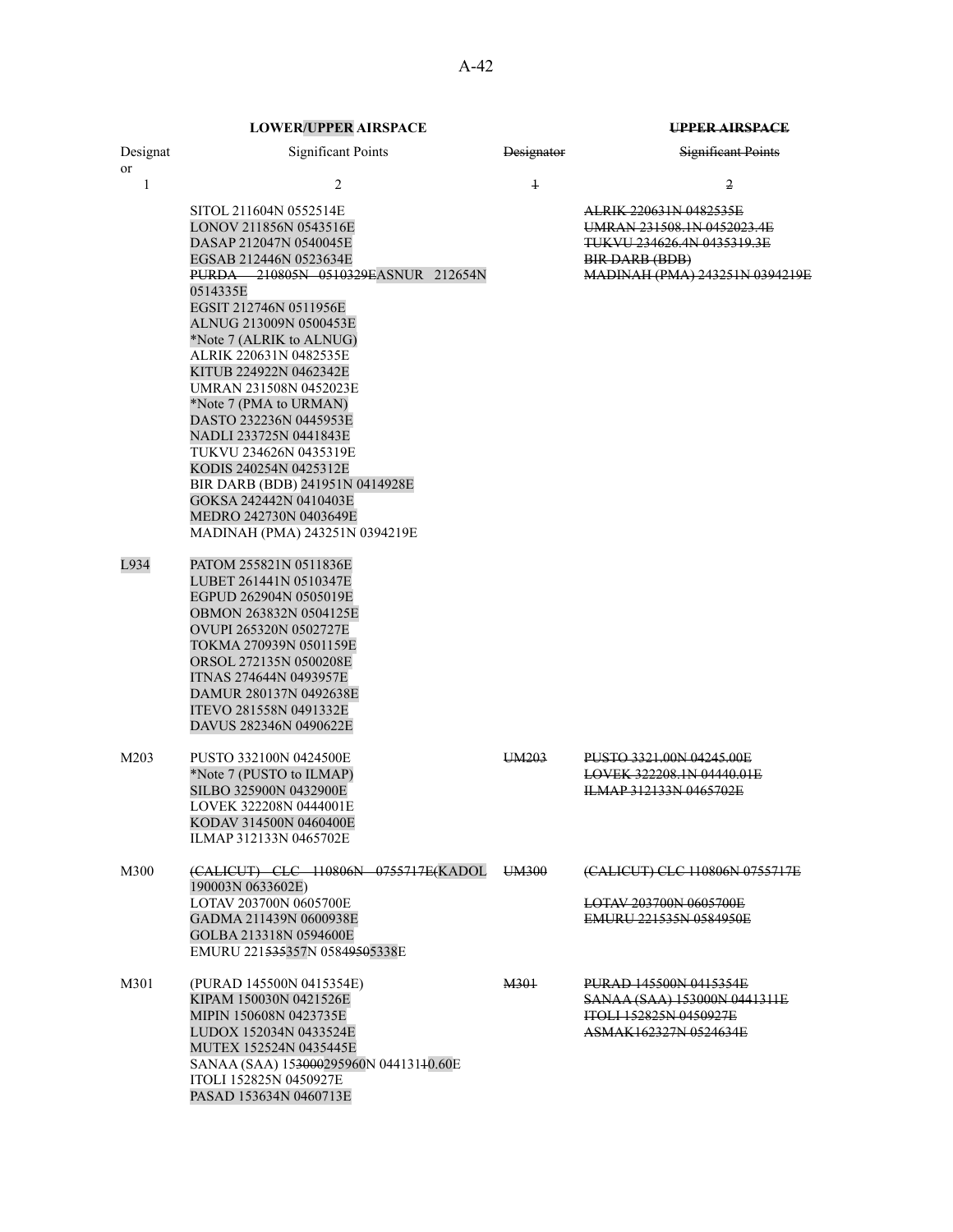|                           | <b>LOWER/UPPER AIRSPACE</b>                                                                                                                                                                                                                                                                                                                    |                   | <b>UPPER AIRSPACE</b>                                                                                                                           |
|---------------------------|------------------------------------------------------------------------------------------------------------------------------------------------------------------------------------------------------------------------------------------------------------------------------------------------------------------------------------------------|-------------------|-------------------------------------------------------------------------------------------------------------------------------------------------|
| Designat<br><sub>or</sub> | <b>Significant Points</b>                                                                                                                                                                                                                                                                                                                      | <b>Designator</b> | <b>Significant Points</b>                                                                                                                       |
| 1                         | $\overline{2}$<br>PAPOR 154322N 0465652E<br>GIBIT 154849N 0473804E<br>NABUP 155417N 0482143E<br>SAYUN (SYN) 155742.64N 0484710.18<br>XAGAG 160206N 0492722E<br>GINBO 160349N 0494017E<br>RARBA 161021N 0503920E<br>SIMKO 161821N 0515526E<br>ASMAK 162327N 0524634E                                                                            | $\ddagger$        | 2                                                                                                                                               |
| M303                      | MUSCAT (MCT) 233528.04N 0581536.48E<br>*Note 7 (OOMCT-KIPOL)<br>SEVLA 233321N 0591122E<br>KIPOL 230410N 0612903E                                                                                                                                                                                                                               | UM303             | MUSCAT (MCT) 233528.01N 0581536E.47<br>$*Note 7 (OO)$<br>SEVLA 233321N 0591122E<br>KIPOL230410N 0612903E                                        |
| M305                      | SIDI BARANI (BRN) 313432.5N 0260020.3E<br>ATMUL 200000N 290527.4E<br>*Note 3                                                                                                                                                                                                                                                                   | UM305             | SIDI BARANI (BRN) 313432.5N 0260020.3E<br>ATMUL 200000N 290527.4E<br>$*Note 3$                                                                  |
| M309                      | KING KHALED (KIA) 245310N 0464534E<br>*Note 1 (KIA-VEMEM)<br>DURMA 242710N 0454610E<br>RAGHBA (RGB) 235533N 0443547E<br>LAKMI 232424N 0430827E<br>DIPEX 231656N 0424758E<br>KUTOL 230718N 0422147E<br>ITOLO 224602N 0412244E<br>ALPUT 224019N 0410705E<br>VUTEX 223418N 0405044E<br>VEMEM 221554N 0400118E<br>RABTO 221608N 0400326E           | UM309             | KINGD KHALED (KIA) 245310N 0464534E<br>*Note 1 (KIA-VEMEM)<br>RAGHBA (RGB) 235533N 0443547E<br>VEMEM 221554N 0400118E<br>RABTO 221608N 0400326E |
| M312                      | EL DABA (DBA) 310041N 0282801E<br>AMIBO 345640N 213627E<br>$*Note 3 (HE)$                                                                                                                                                                                                                                                                      | UM312             | EL DABA (DBA) 310041.7N 0282801.0E<br>AMIBO 345640.7N 213627.4E<br>$*Note 3 (HE)$                                                               |
| M316                      | KANAS 251552N 0574700EKATUS 251600N<br>0574700E<br>SEVDA 260217N 0590549E<br>NAGES 262451N 0594514E<br>SOLUV 264157N 0601533E<br>GOKSO 265542N 0604012E                                                                                                                                                                                        | UM316             | KANAS 251552N 0574700E<br>GOKSO 265542N 0604012E                                                                                                |
| M317                      | GABKO 260404N 0554755E<br>RADEB 261140N 0554719E<br>NANPA 262301N 0553136E<br>ORPEN 263119N 0552008E<br>SERDU 264715N 0545757E<br>ROTAL 273241N 0535320E<br>KUPTO 282418N 0525432E<br>IMGOD 301419N 0513050E<br>RADID 302444N 0512613E<br>NOTSA 331745N 0490315E<br>KEBEP 350454N 0474014E<br>PAREX 360527N 0465154E<br>RABEM 374841N 0452949E |                   |                                                                                                                                                 |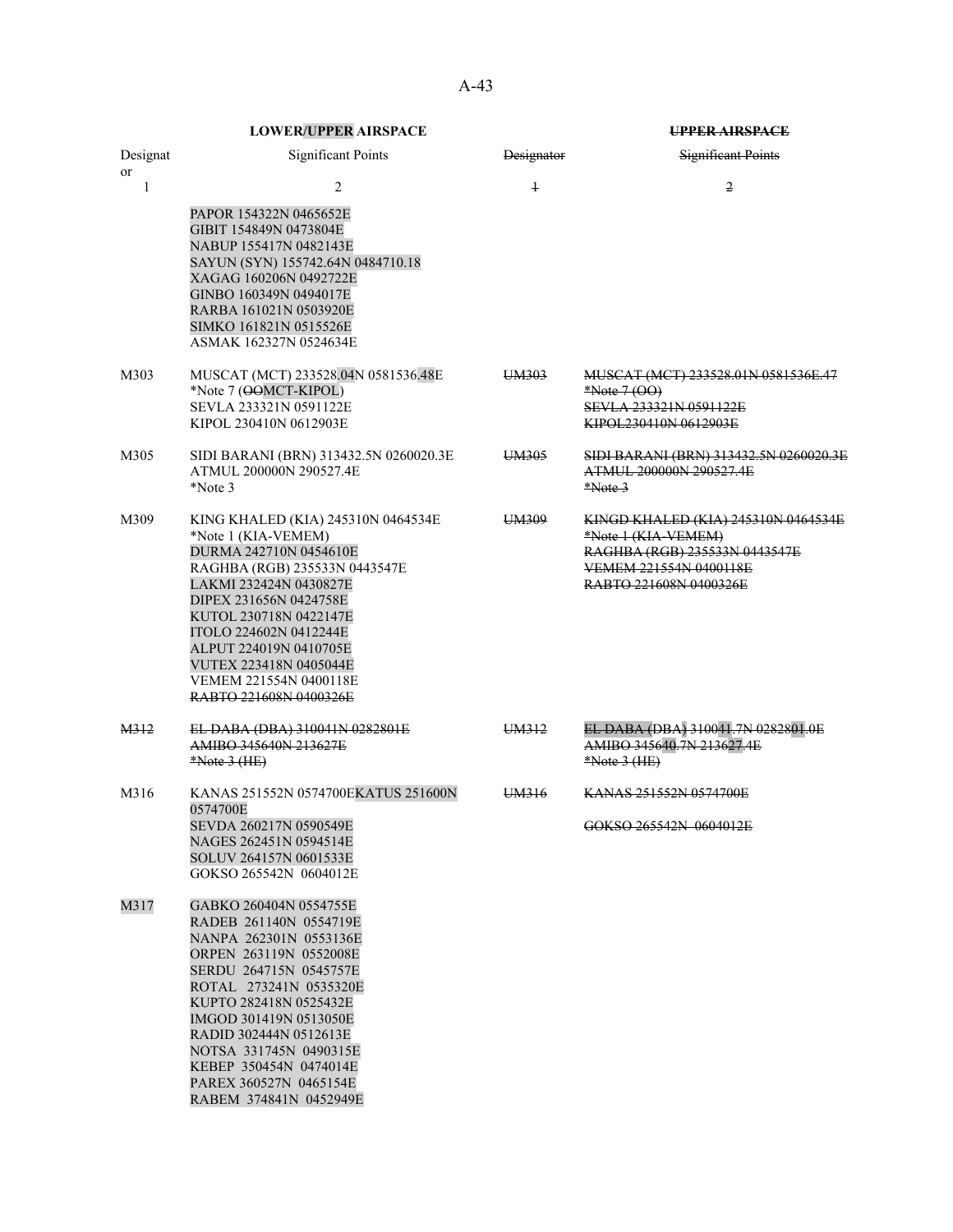| Designat  | Significant Points     | <b>Designator</b> | <b>Significant Points</b>               |
|-----------|------------------------|-------------------|-----------------------------------------|
| <b>or</b> |                        |                   |                                         |
|           |                        |                   | 2                                       |
|           |                        |                   |                                         |
| M318      | RIKOP 374026N 0581450E | UM318             | KITAD 224028N 0522023E                  |
|           | *Note 7 (ATUDO-RIKOP)  |                   | <b>PURDA 210805N 0510329E</b>           |
|           | SILPO 370806N 0580006E |                   | <b>CHA DURAH (CHA) 172813N 0470802E</b> |
|           | BONEM 363826N 0574647E |                   | NADKI 171418N 0464706E                  |

| SILPO 370806N 0580006E                              | <b>SHARURAH (SHA) 172813N 0470802E</b> |
|-----------------------------------------------------|----------------------------------------|
| BONEM 363826N 0574647E                              | NADKI 171418N 0464706E                 |
| SABZEVAR (SBZ) 361011.0N 0573414.9E                 | SANAA (SAA) 153100N 0441311E           |
| RABAM 355442N 0572955E                              | <u>HODEIDAH (HDH) 144622N 0425911E</u> |
| SITEL 351304N 0571825E                              |                                        |
| DAPIN 342034N 0570413E                              |                                        |
| TABAS (TBS) 334021.2N 0565330.9E                    |                                        |
| OTISO 331451N 0564936E                              |                                        |
| IMSOG 325636N 0564649E                              |                                        |
| NIVRA 315905N 0563810E                              |                                        |
| PARID 313041N 0563358E                              |                                        |
| MIRER 305943N 0562926E                              |                                        |
| GETIS 301145N 0562226E                              |                                        |
| ASMET 284758N 0561019E                              |                                        |
| ASMUK 280952N 0560453E                              |                                        |
| GHESHM ISLAND (KHM) 264547.1N                       |                                        |
| 0555427.6E                                          |                                        |
| RADEB 261140N 0554719E                              |                                        |
|                                                     |                                        |
| GABKO 260404N 0554755E                              |                                        |
| GITSA 254132N 0553926EDAVMO                         |                                        |
| 255127.0N 0553900.0E                                |                                        |
| *Note 7 (SERSA-GABKO) EastboundTOVIV                |                                        |
| 253302N 0551942E                                    |                                        |
| SERSA 251945N 0553118ELOVEM                         |                                        |
| 252645.4N 0551440.4E                                |                                        |
| MIADA 245112N 0545736EMITIX                         |                                        |
| 251746.4N 0550729.7E                                |                                        |
| ABU DHABI (ADV) 242508N 0544024EEGTAG               |                                        |
| 250856N 0545652E                                    |                                        |
| ATUDO 241708N<br><del>-0543532E</del> VEKOV         |                                        |
| 245750N 0544925E                                    |                                        |
| <b>MUSEN</b> 241429N<br>-0543336ETULON              |                                        |
| 245511.4N 0544739.1E                                |                                        |
| GOLGU 231051N 0523109EKUVDA                         |                                        |
| 244309N 0543909E                                    |                                        |
| <b>MUXIT</b><br><u>-230229N - </u><br>0523024EIMLIP |                                        |
| 243648N 0543549E                                    |                                        |
| <u>KITAP 224928N 0522923ERURAL</u>                  |                                        |
| 243045N 0543156E                                    |                                        |
| <b>PURDA 210805N 0510329EATUDO</b>                  |                                        |
| 241708.0N 0543432.0E                                |                                        |
| <b>SHARURAH (SHA) 172813N 0470802EMUSEN</b>         |                                        |
| 241429N 0543236E                                    |                                        |
| NADKI 171418N<br>0464706EBOPIT                      |                                        |
| 235947N 0540404E                                    |                                        |
| SANAA (SAA) 153100N 0441311EDANOK                   |                                        |
|                                                     |                                        |
| 234220N 0533111E                                    |                                        |
| HODEIDAH (HDH) 144622N 0425911EESROM                |                                        |
| 232424N 0525729E                                    |                                        |
| GOLGU 231051N 0523109E                              |                                        |
| MUXIT 230229N 0523024E                              |                                        |
| KATIT 224928N 0522923E                              |                                        |

MEDPO 222421N 0520751E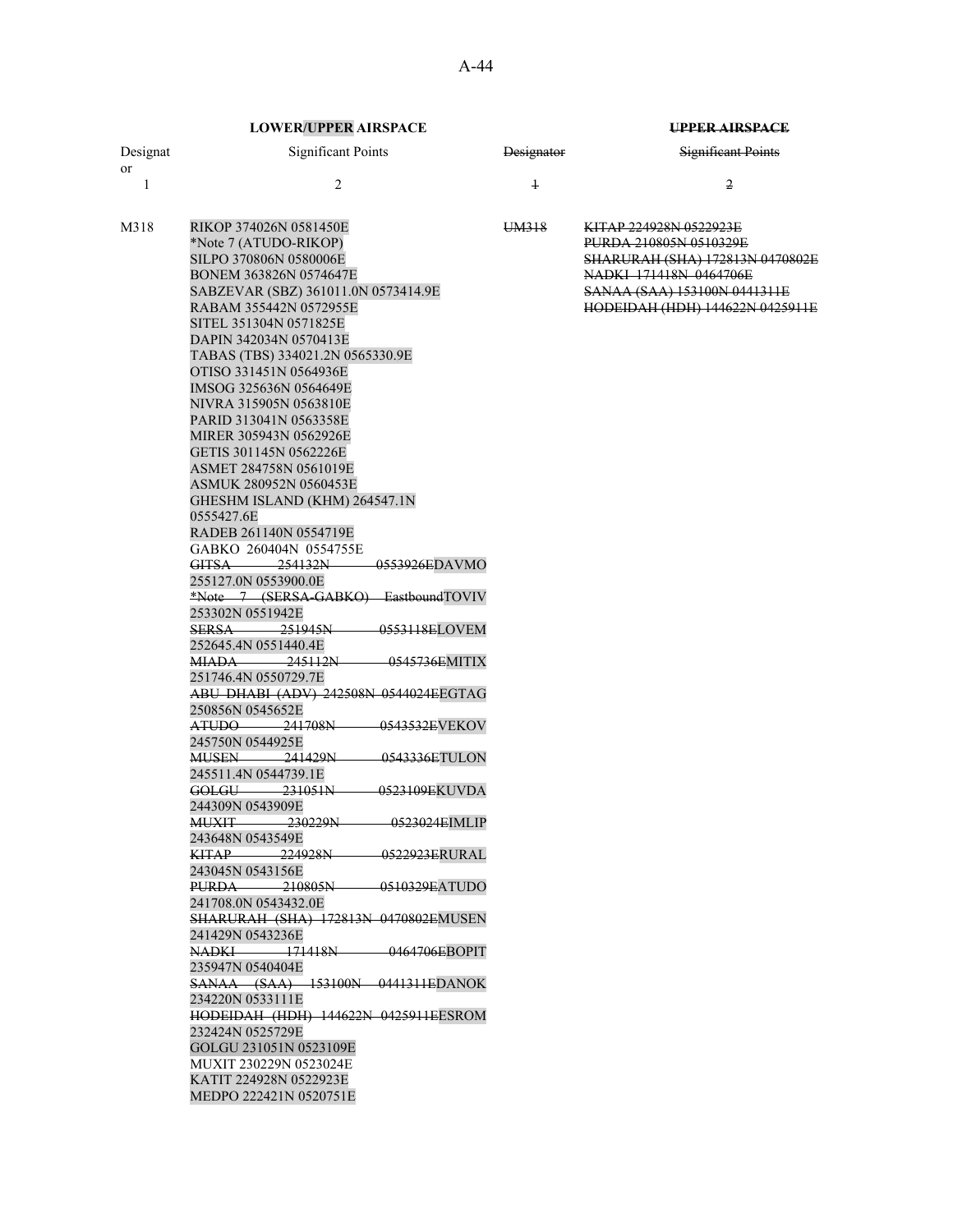A-45

|                           | <b>LOWER/UPPER AIRSPACE</b>                                                                                                                                                                                                                                                                                                                                                                                                                                                                                                                                                                                                                                                                                       | UPPER AIRSPACE    |                                                                                                                                                                                                                                                                                                                                                                                              |  |
|---------------------------|-------------------------------------------------------------------------------------------------------------------------------------------------------------------------------------------------------------------------------------------------------------------------------------------------------------------------------------------------------------------------------------------------------------------------------------------------------------------------------------------------------------------------------------------------------------------------------------------------------------------------------------------------------------------------------------------------------------------|-------------------|----------------------------------------------------------------------------------------------------------------------------------------------------------------------------------------------------------------------------------------------------------------------------------------------------------------------------------------------------------------------------------------------|--|
| Designat<br><sub>or</sub> | <b>Significant Points</b>                                                                                                                                                                                                                                                                                                                                                                                                                                                                                                                                                                                                                                                                                         | <b>Designator</b> | <b>Significant Points</b>                                                                                                                                                                                                                                                                                                                                                                    |  |
| 1                         | 2<br>DEGPA 221801N 0520227E<br>DEBEP 215700N 0514434E<br>EGSIT 212746N 0511956E<br>PURDA 210805N 0510329E<br><b>ASTIN 200410N 0495320E</b><br>KUTMA 182927N 0481202E<br>NITPO 174554N 0472624E<br>SHARURAH (SHA) 172813N 0470802E<br>NADKI 171417N 0464703E<br>RAGNI 163454N 0454815E<br>IMDEN 162101N 0452744E<br>MUTAB 155314N 0444700E<br>RAKID 154134N 0442959E<br>SANAA (SAA) 152959.60N 0441310.60<br>NAGIL 152024N 0435651E<br>RAMLO 151033N 0434007E<br>HODEIDEH (HDH) 144622.10N 0425911.10E                                                                                                                                                                                                             | $\overline{1}$    | 2                                                                                                                                                                                                                                                                                                                                                                                            |  |
| M319                      | ULINA 292451N 03458178E<br>SESMO 293458N 0351159E<br>LOXUS 301301N 0352601E<br>LOSIL 304951N 0354841E<br>OATRANEH (OTR) 311454N 0360334E<br>MOUAB 314758.00N 0353559.00E                                                                                                                                                                                                                                                                                                                                                                                                                                                                                                                                          | UM319             | ULINA 292451N 0345817E<br>SESMO 293458N 0351159E<br>LOXUS 301301N 0352601E<br>LOSIL 304951N 0354841E<br>QATRANEH (QTR) 311454N 0360334E                                                                                                                                                                                                                                                      |  |
| M320                      | KING FAHD (KFA) 262153N 0494910E<br>KODAG 2703.3N 04920.4E<br>JUBAIL (JBL) 270222N 0492426E<br>RAS MISHAB (RAS) 280441N 0483653E<br>KUWAIT (KUA) 291306457N 0475903717E                                                                                                                                                                                                                                                                                                                                                                                                                                                                                                                                           | UM320             | <u>KING FAHD (KFA) 262153N 0494910E</u><br>KODAG 2703.3N 04920.4E<br>JUBAIL (JBL) 270222N 0492426E<br>RAS MISHAB (RAS) 280441N 0483653E<br>KUWAIT (KUA) 291306N 0475803E                                                                                                                                                                                                                     |  |
| M321                      | HALAIFA (HLF) 2626023N 0391609E<br>*Note 7 (KIA-HLF)<br>IMROV 260936N 0402145E<br>ORMAD 260353N 0404401E<br>ROSUL 253945N 0421519E<br>KINOB 253146N 0430018E<br>MIRAS 251508N 0443001E<br>OVEKU 250955 0445701E<br><b>IVONU 250323N 0454030E</b><br>KING KHALED (KIA) 245310N 0464534E<br>RESAL 240649N 0470427E<br>AMBAG 230529N 0474611E<br>ALRIK 220631N 0482525E<br>NONGA 205048N 0492014E<br><b>ASTIN 200410N 0495320E</b><br>SILPA 184953N 0510158E<br><b>IMPOS</b> 183136N 0511848E<br>LOTEL 180926N 0514103E<br><b>PUTRA 165432N 0525631E</b><br>RESAL 240649N 0470427E<br>AMBAG 230529N 0474611E<br>BOSOB 224130N 0480218E<br>ALRIK 220631N 0482535E<br>DAXOK 213157N 0485041E<br>NONGA 205048N 0492014E | UM321-            | HALAIFA (HLF) 262602N 0391609E (HLF)<br>ROSUL 253945.7N 0421519.3E<br>OVEKU 250955.9 04457.01E<br><b>KING KHALED (KIA) 245310N 0464534E</b><br>RESAL 240649N 0470427E<br>AMBAG 230529N 0474611E<br>ALRIK 220631N 0482525E<br>NONGA 205048N 0492014E<br><b>ASTIN 200410N 0495320E</b><br>SILPA 184953N 0510158E<br>IMPOS 183136N 0511848E<br>LOTEL 180926N 0514103E<br>PUTRA 165432N 0525631E |  |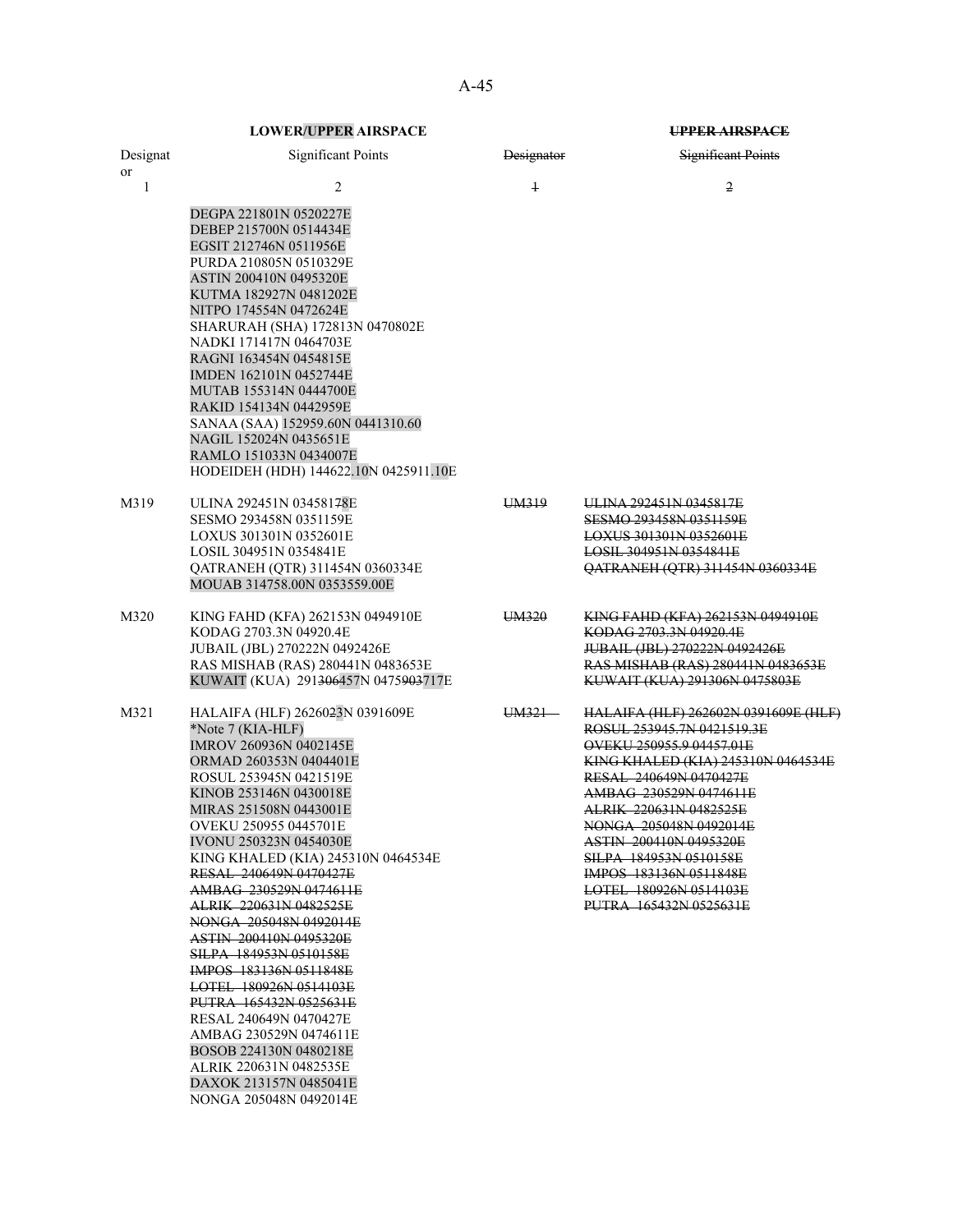| <b>LOWER/UPPER AIRSPACE</b> |
|-----------------------------|
|-----------------------------|

\*Note 7 (DOH-KISAG)PUTIB 251900N 0525755E

|                | <b>LOWER/UPPER AIRSPACE</b>                                                                                                                                                                                                                                                                                                                                                                                                                                                                    |                   | <b>UPPER AIRSPACE</b>                                                                                                                                                                                                                                                                                                                                                                                                                                     |
|----------------|------------------------------------------------------------------------------------------------------------------------------------------------------------------------------------------------------------------------------------------------------------------------------------------------------------------------------------------------------------------------------------------------------------------------------------------------------------------------------------------------|-------------------|-----------------------------------------------------------------------------------------------------------------------------------------------------------------------------------------------------------------------------------------------------------------------------------------------------------------------------------------------------------------------------------------------------------------------------------------------------------|
| Designat<br>or | <b>Significant Points</b>                                                                                                                                                                                                                                                                                                                                                                                                                                                                      | <b>Designator</b> | <b>Significant Points</b>                                                                                                                                                                                                                                                                                                                                                                                                                                 |
| $\mathbf{1}$   | 2<br><b>ASTIN 200410N 0495320E</b><br>SILPA 184953N 0510158E<br>IMPOS 1831367N 0511848<br>LOTEL 180926N 0514103<br>PUTRA 165432N 0525631E                                                                                                                                                                                                                                                                                                                                                      | $\ddagger$        | 2                                                                                                                                                                                                                                                                                                                                                                                                                                                         |
| M320<br>M323   | IMDUR 074114N 0323107E<br>BOTOK 102859N 0334548E<br>EGTOT 144511N 0353913E<br>MIPOL 203322N 0382145E                                                                                                                                                                                                                                                                                                                                                                                           |                   |                                                                                                                                                                                                                                                                                                                                                                                                                                                           |
| M324           | RIKOP 374026N 0581450E<br>LOXED 355854N 0580609E<br>TABNI 353052N 0575840E<br>TASLU 342531N 342531N<br>ROXEK 331123N 0572138E<br>EGPOD 324901N 324901N<br>DARBAND (DAR) 314659.4N 0565940.4E<br>PURBO 311346N 0565832E<br>KERMAN (KER) 301658.1N 0565632.3E<br>NANTO 284140N 0563831E<br>BANDAR ABBAS (BND) 271149.4N 0562200.3E<br>MOBET 264406N 0560908E<br>PATAT 261613N 0560059E                                                                                                           |                   |                                                                                                                                                                                                                                                                                                                                                                                                                                                           |
| M425           | ELIKA 334955N 0343500E<br>CHEKA (CAK) 3418021.81N 0354200159.64E                                                                                                                                                                                                                                                                                                                                                                                                                               | UM425             | SILKO ELIKA 3349557.9N 03435.00E<br>CHEKA (CAK) 341802N 0354200E                                                                                                                                                                                                                                                                                                                                                                                          |
| M428           | 251859N<br>-0560200EIVURO<br>RIKET——<br>251940N 0560915E<br>*Note 7/8 (OOIVURO/OMMUNGA)<br>SUTVO 251531N 0562153E<br>GOMTA 251115N 0563447E<br>TARBO 244351N 0574637E<br>MUNGA 242516N 0584533E                                                                                                                                                                                                                                                                                                | UM428             | RIKET 251859N 0560200E<br>*Note 7/8 (OO/OM)<br>GOMTA 251115N 0563447E<br><b>TARBO 244351N 0574637E</b><br><b>MUNGA 242516N 0584533E</b>                                                                                                                                                                                                                                                                                                                   |
| M430           | KING KHALID (KIA) 245310N 0464534E<br>*Note 5 (KIA-DOH)<br>*Note 7 (ULIKA-KIA)<br>DEGLA 250243N 0472847E<br>KOBOX 250716N 0475046E<br>GOLNO 251155N 0483658E<br>KIREN 251447N 0490724E<br>*Note 8 (KIREN-TOSNA)<br>AL AHSA (HASHSA) 251645N 0492903E<br>SALWA 251538N 0503048E<br>ULIKA 251545N 0503849E<br>GINTO 251606N 0510416E<br>LAGNO 251613N 0511518E<br>251459.66N<br>DOHA/HAMAD INTL (DOH)<br>05136354.80E<br>*Note 7 (OXARI-DOH)<br>BOVIP 251555N 0523135E<br>TOSNA 251612N 0524116E | UM430             | <u>*Note 5 (KIA-DOH)</u><br>KING KHALID (KIA) 245310N 0464534E<br>KOBOX 250716N 0475046E<br><b>KIREN 251447N 0490724E</b><br>*Note 8 (KIREN-TOSNA)<br>AL AHSA (HAS) 251645N 0492903E<br><b>SALWA 251538N 0503048E</b><br>ULIKA 251545N 0503849E<br>GINTO 251606N 0510416E<br><u>LAGNO 251613N 0511518E</u><br>DOHA HAMAD INTL (DOH) 251459N 0513635E<br>BOVIP 251555N 0523135E<br>TOSNA 251612N 0524116E<br>*Note 7 (DOH-KISAG)<br>KISAG 251834N 0541408E |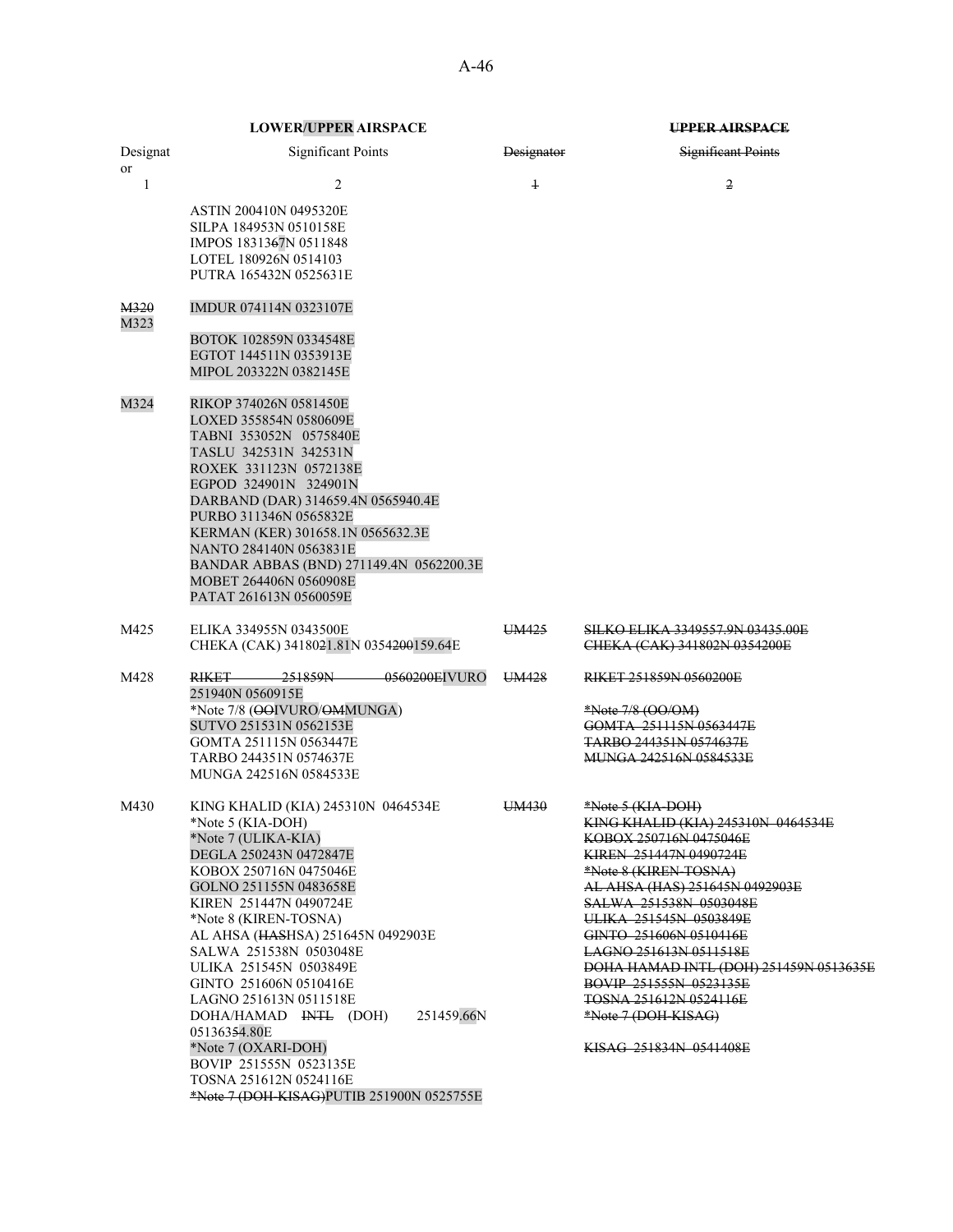A-47

|                | <b>LOWER/UPPER AIRSPACE</b> |                                                                                                                                                                                                                                                                                                                                                                                                                                                                   |                                                |            | <b>UPPER AIRSPACE</b>                                                                                                                                                                                                                                                                                                                                                                                |
|----------------|-----------------------------|-------------------------------------------------------------------------------------------------------------------------------------------------------------------------------------------------------------------------------------------------------------------------------------------------------------------------------------------------------------------------------------------------------------------------------------------------------------------|------------------------------------------------|------------|------------------------------------------------------------------------------------------------------------------------------------------------------------------------------------------------------------------------------------------------------------------------------------------------------------------------------------------------------------------------------------------------------|
| Designat<br>or |                             | <b>Significant Points</b>                                                                                                                                                                                                                                                                                                                                                                                                                                         |                                                | Designator | <b>Significant Points</b>                                                                                                                                                                                                                                                                                                                                                                            |
| $\mathbf{1}$   |                             | $\overline{c}$                                                                                                                                                                                                                                                                                                                                                                                                                                                    |                                                | $\ddagger$ | $\overline{2}$                                                                                                                                                                                                                                                                                                                                                                                       |
|                | 252053N 0530916E            | <del>KISAG 251834N</del><br>TAGDU 252258N 0532153E<br>OXARI 252535N 0533458E                                                                                                                                                                                                                                                                                                                                                                                      | <del>- 0541408E</del> RORON                    |            |                                                                                                                                                                                                                                                                                                                                                                                                      |
| M434           |                             | UMESA 351741N 0434307E<br>OTALO 351700N 0441900E<br>TOTAM 351601N 0444006E<br>DAVAS 351724N 0451235E<br>BOXIX 351724N 0460921E<br>ASLAX 351607N 0463118E<br>NOLTO 351435N 0465623E<br>SANANDAJ (SNJ) 351419.7N 0470029.2E<br>TUKLO 351014N 0471751E<br>LOVID 350740N 0472841E<br>KEBEP 350454N 0474014E<br>HAMADAN (HAM) 345200.8N 0483301.0E<br>ORLOG 345512N 0490915E<br>SAVEH (SAV) 350106.8N 0502216.9E                                                       |                                                | UM434      | UMESA 351741N 0434307E<br>OTALO 351700N 0441900E<br><b>IVANO 351724N 0451235E</b><br><b>BOXIX 351724N 0460921E</b><br>ALSAX 351607N 0463118E<br>SANANDAJ (SNJ) 351420N 0470028E<br>HAMDAN(HAM) 345201N 0483301E<br>SAVEH(SAV) 350107N 0502217E                                                                                                                                                       |
| M440           | 0474744E<br>0522923E        | KING KHALED (KIA) 245310N 0464534E<br>SITER 241107N 0485443E<br>KUTNA 231341N 0512730E<br>BOPEK 230059N 0520007E<br>KITAP 224928N 0522923EKATIT<br>*Note 7 (KATIT-TULBU)<br>DAVLU 224136N 0533310E<br>DANUX 223605N 0541558E<br>MIDGU 222706N 0552230E<br>DEMKI 224941N 0562308E<br>TULBU 230005N 0571827E                                                                                                                                                        | OTAMA 235148N 0494707EOTALI 243313N<br>224928N | UM440      | <b>KING KHALED (KIA) 245310N 0464534E</b><br>OTAMA 235148N 0494707E<br><del>KUTNA 231341N 0512730E</del><br>KITAP 224928N 0522923E<br>TOKRA 220925N 0553350E                                                                                                                                                                                                                                         |
| M444           | DOHA/HAMAD<br>05136354.80E  | $H\left($ DOH)<br>EMISA 254658N 0514207E<br>PATOM 255821N 0511836E<br>DENVO 260452N 0510509E<br>TULUB 260644N 0510041E<br>BAHRAIN (BAHR) 26155430N 0503855919E<br>ELOSO 262409N 05035501E<br>DESBU 263240N 0503241E<br>EGMOR 2642101N 05029067E<br>LOTOR 264854N 0502200E<br>*Note 7 (LOTOR- DAVUS)<br>RAMSI 270249N 0500714E<br>ORDAN 271706N 0495442E<br>GIRSI 274126N 04933101E<br>ENASO 2757067N 0491911E<br>EMORI 281434N 0491051E<br>DAVUS 282346N 0490622E | 251459.66N                                     | UM444      | DOHA HAMAD INTL<br><del>(DOH)</del><br>0513635E<br>EMISA 254658N 0514207E<br>PATOM 255821N 0511836E<br>DENVO 260452N 0510509E<br><b>BAHRAIN (BAH) 261551N 0503855E</b><br>ELOSO 262409N 0503550E<br>EGMOR 264210N 0502906E<br><b>LOTOR 264854N 0502200E</b><br>RAMSI 270249N 0500714E<br>ORDAN 271706N 0495442E<br>GIRSI 274126N 0493310E<br><b>ENASO 275706N 0491911E</b><br>DAVUS 282346N 0490622E |
| M449           |                             | BUSRA 322000N 0363700E                                                                                                                                                                                                                                                                                                                                                                                                                                            |                                                | UM449      | <b>BUSRA 322000N 0363700E</b>                                                                                                                                                                                                                                                                                                                                                                        |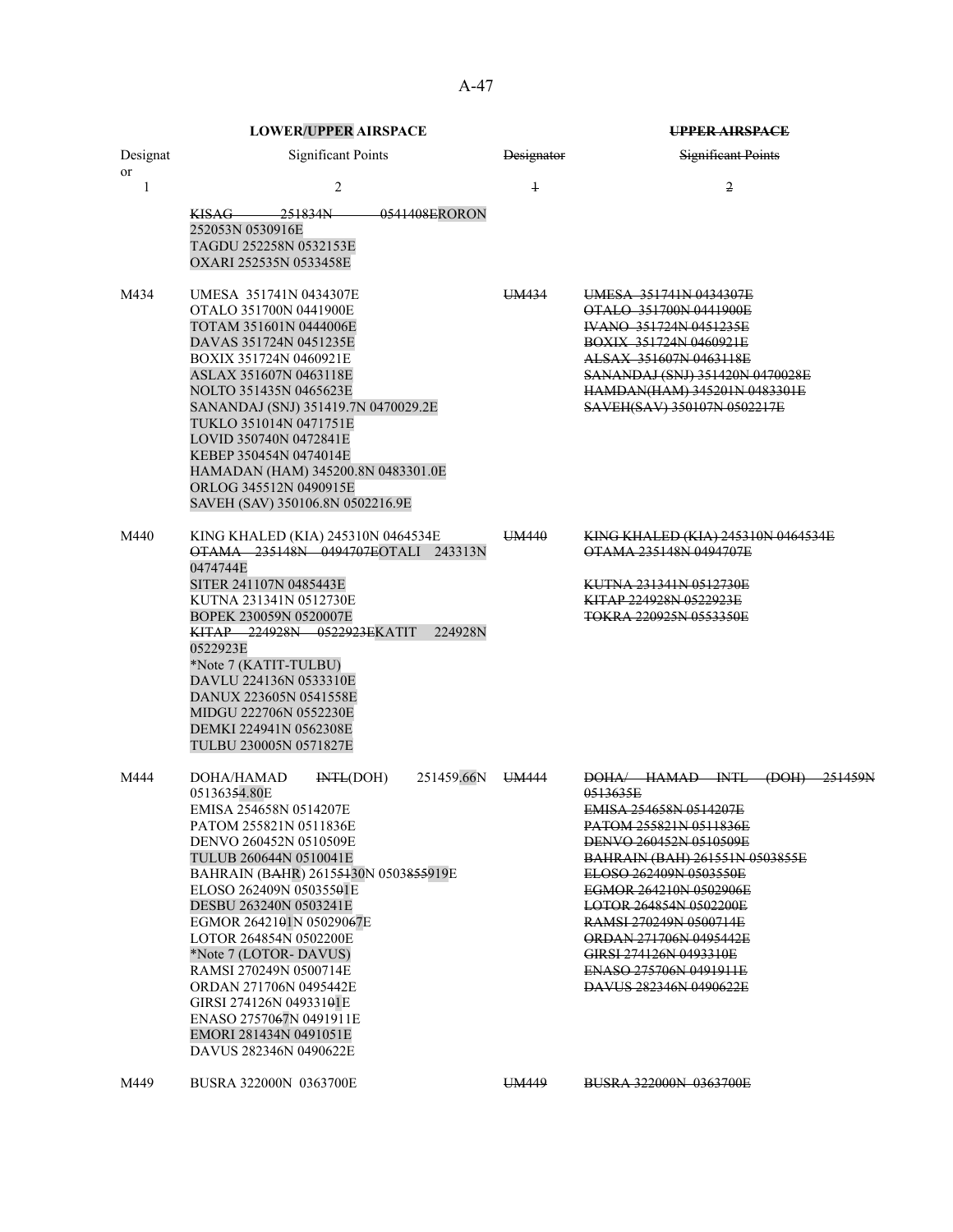| Significant Points<br><b>Significant Points</b><br><b>Designator</b><br>or<br>2<br>$\ddagger$<br>2<br>1<br><b>MAZAR</b><br>3049448.0N<br><b>MUNRA</b><br>MUNRA MAZAR 3049448.0N 036083510.0E<br>036083510.0EGIBOX 320700N 0363308E<br>GIBET 292620.3N 03625.01EMESLO 320231N<br>GIBET 292620.3N 03625.01E<br>0363148E<br>TABUK (TBK) 282153N 0363637EGETUP<br><b>TABUK (TBK) 282153N 0363637E</b><br>315833.47N 0363037.47E<br>WEJH (WEJ) 261046N 0362918EALNOR<br>WEJH (WEJ) 261046N 0362918E<br>313955.26N 0362507.52E<br>EGLOT 311656.94N 0361823.86E<br>MUNRA 304944.29N 036083 <del>54</del> .88E<br>KINOD 301200.30N 0361600.60E<br>PETRA 294206N 0362210E<br>GIBET 292620N0362501E<br>EGSIS 290515N 0362850E<br>RABUG 283622N 0363402E<br>TABUK (TBK) 282153N 0363637E<br>NETOL 270748N 0363226E<br>WEJH (WEJ) 261046N 0362917E<br>GOLGU 231051N 0523109E<br>UM <sub>550</sub><br>GOLGU 231051N 0523109E<br>RIBOT 230844N 0522428E<br>RIBOT 230844N 0522428E<br>BOPEK 230059N 0520007E<br><b>BOPEK 230059N 0520007E</b><br>MIGMA 225035N 0512749E<br>MIGMA 225035N 0512749E<br>*Note 7 (MIGMA-MEVDO)<br>MEVDO 223205N 0494616E<br>MEVDO 223205N 0494616E<br>KIVEL 165306N 0553633E(DONSA 143518N UM551<br>M551<br>DONSA143518.3N0651136344.0E<br>0651136E)<br>DAXAM 171612N 0544715EANGAL 161404N<br>ANGAL161404.1N 0600004.1E<br>0600004E<br>OTOTO 164004N 0570435E<br>OTOTO 164004N 0570435E<br>KIVEL 165306N 0553633E<br>KIVEL 165306N 0553633E<br>DAXAM 171612N 0544715E<br>DAXAM 171612N 0544715E<br>TOKAR 180624N 0374812E<br>MIPOL 203322N 0382145E<br>J <sub>5</sub> M <sub>555</sub><br>ALRAM 374230N 0443736E<br>KAPES 372520N 0452004E<br>ORMID 253354N 0525434E<br>M556<br>DASLO 254537N 0523029E<br>ALKAN 255214N 0521615E<br>RABLA 261506N 0514834E<br>SOLOB 262241N 0513132E<br>ALREP 262541N 0512209E<br>ORDIG 262738N 0511603E<br>MEDMA 263421N 0505454E<br>BAHRAIN (BHR) 261530N 0503919E<br>NARMI 261802N 0501939E<br>ATBOR 251007N<br>-0551947EIVOXI<br>M557<br>UM <sub>557</sub><br>ATBOR 251007N 0551947E<br>251239.6N 0552513.1E<br>*Note 7 & 8 (ATBOR-VUVOK) to MIDSIMITIX<br>*Note 7 & 8 (ATBOR-VUVOK) to MIDSI |          | LOWEIN 01 1 EN AINSI ACE | ----------------- |
|-------------------------------------------------------------------------------------------------------------------------------------------------------------------------------------------------------------------------------------------------------------------------------------------------------------------------------------------------------------------------------------------------------------------------------------------------------------------------------------------------------------------------------------------------------------------------------------------------------------------------------------------------------------------------------------------------------------------------------------------------------------------------------------------------------------------------------------------------------------------------------------------------------------------------------------------------------------------------------------------------------------------------------------------------------------------------------------------------------------------------------------------------------------------------------------------------------------------------------------------------------------------------------------------------------------------------------------------------------------------------------------------------------------------------------------------------------------------------------------------------------------------------------------------------------------------------------------------------------------------------------------------------------------------------------------------------------------------------------------------------------------------------------------------------------------------------------------------------------------------------------------------------------------------------------------------------------------------------------------------------------------------------------------------------------------------------------------------------------------------------------------------------|----------|--------------------------|-------------------|
|                                                                                                                                                                                                                                                                                                                                                                                                                                                                                                                                                                                                                                                                                                                                                                                                                                                                                                                                                                                                                                                                                                                                                                                                                                                                                                                                                                                                                                                                                                                                                                                                                                                                                                                                                                                                                                                                                                                                                                                                                                                                                                                                                 | Designat |                          |                   |
|                                                                                                                                                                                                                                                                                                                                                                                                                                                                                                                                                                                                                                                                                                                                                                                                                                                                                                                                                                                                                                                                                                                                                                                                                                                                                                                                                                                                                                                                                                                                                                                                                                                                                                                                                                                                                                                                                                                                                                                                                                                                                                                                                 |          |                          |                   |
|                                                                                                                                                                                                                                                                                                                                                                                                                                                                                                                                                                                                                                                                                                                                                                                                                                                                                                                                                                                                                                                                                                                                                                                                                                                                                                                                                                                                                                                                                                                                                                                                                                                                                                                                                                                                                                                                                                                                                                                                                                                                                                                                                 |          |                          |                   |
|                                                                                                                                                                                                                                                                                                                                                                                                                                                                                                                                                                                                                                                                                                                                                                                                                                                                                                                                                                                                                                                                                                                                                                                                                                                                                                                                                                                                                                                                                                                                                                                                                                                                                                                                                                                                                                                                                                                                                                                                                                                                                                                                                 |          |                          |                   |
|                                                                                                                                                                                                                                                                                                                                                                                                                                                                                                                                                                                                                                                                                                                                                                                                                                                                                                                                                                                                                                                                                                                                                                                                                                                                                                                                                                                                                                                                                                                                                                                                                                                                                                                                                                                                                                                                                                                                                                                                                                                                                                                                                 |          |                          |                   |
|                                                                                                                                                                                                                                                                                                                                                                                                                                                                                                                                                                                                                                                                                                                                                                                                                                                                                                                                                                                                                                                                                                                                                                                                                                                                                                                                                                                                                                                                                                                                                                                                                                                                                                                                                                                                                                                                                                                                                                                                                                                                                                                                                 |          |                          |                   |
|                                                                                                                                                                                                                                                                                                                                                                                                                                                                                                                                                                                                                                                                                                                                                                                                                                                                                                                                                                                                                                                                                                                                                                                                                                                                                                                                                                                                                                                                                                                                                                                                                                                                                                                                                                                                                                                                                                                                                                                                                                                                                                                                                 |          |                          |                   |
|                                                                                                                                                                                                                                                                                                                                                                                                                                                                                                                                                                                                                                                                                                                                                                                                                                                                                                                                                                                                                                                                                                                                                                                                                                                                                                                                                                                                                                                                                                                                                                                                                                                                                                                                                                                                                                                                                                                                                                                                                                                                                                                                                 |          |                          |                   |
|                                                                                                                                                                                                                                                                                                                                                                                                                                                                                                                                                                                                                                                                                                                                                                                                                                                                                                                                                                                                                                                                                                                                                                                                                                                                                                                                                                                                                                                                                                                                                                                                                                                                                                                                                                                                                                                                                                                                                                                                                                                                                                                                                 |          |                          |                   |
|                                                                                                                                                                                                                                                                                                                                                                                                                                                                                                                                                                                                                                                                                                                                                                                                                                                                                                                                                                                                                                                                                                                                                                                                                                                                                                                                                                                                                                                                                                                                                                                                                                                                                                                                                                                                                                                                                                                                                                                                                                                                                                                                                 |          |                          |                   |
|                                                                                                                                                                                                                                                                                                                                                                                                                                                                                                                                                                                                                                                                                                                                                                                                                                                                                                                                                                                                                                                                                                                                                                                                                                                                                                                                                                                                                                                                                                                                                                                                                                                                                                                                                                                                                                                                                                                                                                                                                                                                                                                                                 |          |                          |                   |
|                                                                                                                                                                                                                                                                                                                                                                                                                                                                                                                                                                                                                                                                                                                                                                                                                                                                                                                                                                                                                                                                                                                                                                                                                                                                                                                                                                                                                                                                                                                                                                                                                                                                                                                                                                                                                                                                                                                                                                                                                                                                                                                                                 |          |                          |                   |
|                                                                                                                                                                                                                                                                                                                                                                                                                                                                                                                                                                                                                                                                                                                                                                                                                                                                                                                                                                                                                                                                                                                                                                                                                                                                                                                                                                                                                                                                                                                                                                                                                                                                                                                                                                                                                                                                                                                                                                                                                                                                                                                                                 |          |                          |                   |
|                                                                                                                                                                                                                                                                                                                                                                                                                                                                                                                                                                                                                                                                                                                                                                                                                                                                                                                                                                                                                                                                                                                                                                                                                                                                                                                                                                                                                                                                                                                                                                                                                                                                                                                                                                                                                                                                                                                                                                                                                                                                                                                                                 |          |                          |                   |
|                                                                                                                                                                                                                                                                                                                                                                                                                                                                                                                                                                                                                                                                                                                                                                                                                                                                                                                                                                                                                                                                                                                                                                                                                                                                                                                                                                                                                                                                                                                                                                                                                                                                                                                                                                                                                                                                                                                                                                                                                                                                                                                                                 | M550     |                          |                   |
|                                                                                                                                                                                                                                                                                                                                                                                                                                                                                                                                                                                                                                                                                                                                                                                                                                                                                                                                                                                                                                                                                                                                                                                                                                                                                                                                                                                                                                                                                                                                                                                                                                                                                                                                                                                                                                                                                                                                                                                                                                                                                                                                                 |          |                          |                   |
|                                                                                                                                                                                                                                                                                                                                                                                                                                                                                                                                                                                                                                                                                                                                                                                                                                                                                                                                                                                                                                                                                                                                                                                                                                                                                                                                                                                                                                                                                                                                                                                                                                                                                                                                                                                                                                                                                                                                                                                                                                                                                                                                                 |          |                          |                   |
|                                                                                                                                                                                                                                                                                                                                                                                                                                                                                                                                                                                                                                                                                                                                                                                                                                                                                                                                                                                                                                                                                                                                                                                                                                                                                                                                                                                                                                                                                                                                                                                                                                                                                                                                                                                                                                                                                                                                                                                                                                                                                                                                                 |          |                          |                   |
|                                                                                                                                                                                                                                                                                                                                                                                                                                                                                                                                                                                                                                                                                                                                                                                                                                                                                                                                                                                                                                                                                                                                                                                                                                                                                                                                                                                                                                                                                                                                                                                                                                                                                                                                                                                                                                                                                                                                                                                                                                                                                                                                                 |          |                          |                   |
|                                                                                                                                                                                                                                                                                                                                                                                                                                                                                                                                                                                                                                                                                                                                                                                                                                                                                                                                                                                                                                                                                                                                                                                                                                                                                                                                                                                                                                                                                                                                                                                                                                                                                                                                                                                                                                                                                                                                                                                                                                                                                                                                                 |          |                          |                   |
|                                                                                                                                                                                                                                                                                                                                                                                                                                                                                                                                                                                                                                                                                                                                                                                                                                                                                                                                                                                                                                                                                                                                                                                                                                                                                                                                                                                                                                                                                                                                                                                                                                                                                                                                                                                                                                                                                                                                                                                                                                                                                                                                                 |          |                          |                   |
|                                                                                                                                                                                                                                                                                                                                                                                                                                                                                                                                                                                                                                                                                                                                                                                                                                                                                                                                                                                                                                                                                                                                                                                                                                                                                                                                                                                                                                                                                                                                                                                                                                                                                                                                                                                                                                                                                                                                                                                                                                                                                                                                                 |          |                          |                   |
|                                                                                                                                                                                                                                                                                                                                                                                                                                                                                                                                                                                                                                                                                                                                                                                                                                                                                                                                                                                                                                                                                                                                                                                                                                                                                                                                                                                                                                                                                                                                                                                                                                                                                                                                                                                                                                                                                                                                                                                                                                                                                                                                                 |          |                          |                   |
|                                                                                                                                                                                                                                                                                                                                                                                                                                                                                                                                                                                                                                                                                                                                                                                                                                                                                                                                                                                                                                                                                                                                                                                                                                                                                                                                                                                                                                                                                                                                                                                                                                                                                                                                                                                                                                                                                                                                                                                                                                                                                                                                                 |          |                          |                   |
|                                                                                                                                                                                                                                                                                                                                                                                                                                                                                                                                                                                                                                                                                                                                                                                                                                                                                                                                                                                                                                                                                                                                                                                                                                                                                                                                                                                                                                                                                                                                                                                                                                                                                                                                                                                                                                                                                                                                                                                                                                                                                                                                                 |          |                          |                   |
|                                                                                                                                                                                                                                                                                                                                                                                                                                                                                                                                                                                                                                                                                                                                                                                                                                                                                                                                                                                                                                                                                                                                                                                                                                                                                                                                                                                                                                                                                                                                                                                                                                                                                                                                                                                                                                                                                                                                                                                                                                                                                                                                                 | M554     |                          |                   |
|                                                                                                                                                                                                                                                                                                                                                                                                                                                                                                                                                                                                                                                                                                                                                                                                                                                                                                                                                                                                                                                                                                                                                                                                                                                                                                                                                                                                                                                                                                                                                                                                                                                                                                                                                                                                                                                                                                                                                                                                                                                                                                                                                 |          |                          |                   |
|                                                                                                                                                                                                                                                                                                                                                                                                                                                                                                                                                                                                                                                                                                                                                                                                                                                                                                                                                                                                                                                                                                                                                                                                                                                                                                                                                                                                                                                                                                                                                                                                                                                                                                                                                                                                                                                                                                                                                                                                                                                                                                                                                 |          |                          |                   |
|                                                                                                                                                                                                                                                                                                                                                                                                                                                                                                                                                                                                                                                                                                                                                                                                                                                                                                                                                                                                                                                                                                                                                                                                                                                                                                                                                                                                                                                                                                                                                                                                                                                                                                                                                                                                                                                                                                                                                                                                                                                                                                                                                 | ¥856     |                          |                   |
|                                                                                                                                                                                                                                                                                                                                                                                                                                                                                                                                                                                                                                                                                                                                                                                                                                                                                                                                                                                                                                                                                                                                                                                                                                                                                                                                                                                                                                                                                                                                                                                                                                                                                                                                                                                                                                                                                                                                                                                                                                                                                                                                                 |          |                          |                   |
|                                                                                                                                                                                                                                                                                                                                                                                                                                                                                                                                                                                                                                                                                                                                                                                                                                                                                                                                                                                                                                                                                                                                                                                                                                                                                                                                                                                                                                                                                                                                                                                                                                                                                                                                                                                                                                                                                                                                                                                                                                                                                                                                                 |          |                          |                   |
|                                                                                                                                                                                                                                                                                                                                                                                                                                                                                                                                                                                                                                                                                                                                                                                                                                                                                                                                                                                                                                                                                                                                                                                                                                                                                                                                                                                                                                                                                                                                                                                                                                                                                                                                                                                                                                                                                                                                                                                                                                                                                                                                                 |          |                          |                   |
|                                                                                                                                                                                                                                                                                                                                                                                                                                                                                                                                                                                                                                                                                                                                                                                                                                                                                                                                                                                                                                                                                                                                                                                                                                                                                                                                                                                                                                                                                                                                                                                                                                                                                                                                                                                                                                                                                                                                                                                                                                                                                                                                                 |          |                          |                   |
|                                                                                                                                                                                                                                                                                                                                                                                                                                                                                                                                                                                                                                                                                                                                                                                                                                                                                                                                                                                                                                                                                                                                                                                                                                                                                                                                                                                                                                                                                                                                                                                                                                                                                                                                                                                                                                                                                                                                                                                                                                                                                                                                                 |          |                          |                   |
|                                                                                                                                                                                                                                                                                                                                                                                                                                                                                                                                                                                                                                                                                                                                                                                                                                                                                                                                                                                                                                                                                                                                                                                                                                                                                                                                                                                                                                                                                                                                                                                                                                                                                                                                                                                                                                                                                                                                                                                                                                                                                                                                                 |          |                          |                   |
|                                                                                                                                                                                                                                                                                                                                                                                                                                                                                                                                                                                                                                                                                                                                                                                                                                                                                                                                                                                                                                                                                                                                                                                                                                                                                                                                                                                                                                                                                                                                                                                                                                                                                                                                                                                                                                                                                                                                                                                                                                                                                                                                                 |          |                          |                   |
|                                                                                                                                                                                                                                                                                                                                                                                                                                                                                                                                                                                                                                                                                                                                                                                                                                                                                                                                                                                                                                                                                                                                                                                                                                                                                                                                                                                                                                                                                                                                                                                                                                                                                                                                                                                                                                                                                                                                                                                                                                                                                                                                                 |          |                          |                   |
|                                                                                                                                                                                                                                                                                                                                                                                                                                                                                                                                                                                                                                                                                                                                                                                                                                                                                                                                                                                                                                                                                                                                                                                                                                                                                                                                                                                                                                                                                                                                                                                                                                                                                                                                                                                                                                                                                                                                                                                                                                                                                                                                                 |          |                          |                   |
|                                                                                                                                                                                                                                                                                                                                                                                                                                                                                                                                                                                                                                                                                                                                                                                                                                                                                                                                                                                                                                                                                                                                                                                                                                                                                                                                                                                                                                                                                                                                                                                                                                                                                                                                                                                                                                                                                                                                                                                                                                                                                                                                                 |          |                          |                   |
|                                                                                                                                                                                                                                                                                                                                                                                                                                                                                                                                                                                                                                                                                                                                                                                                                                                                                                                                                                                                                                                                                                                                                                                                                                                                                                                                                                                                                                                                                                                                                                                                                                                                                                                                                                                                                                                                                                                                                                                                                                                                                                                                                 |          | 251746.4N 0550729.7E     |                   |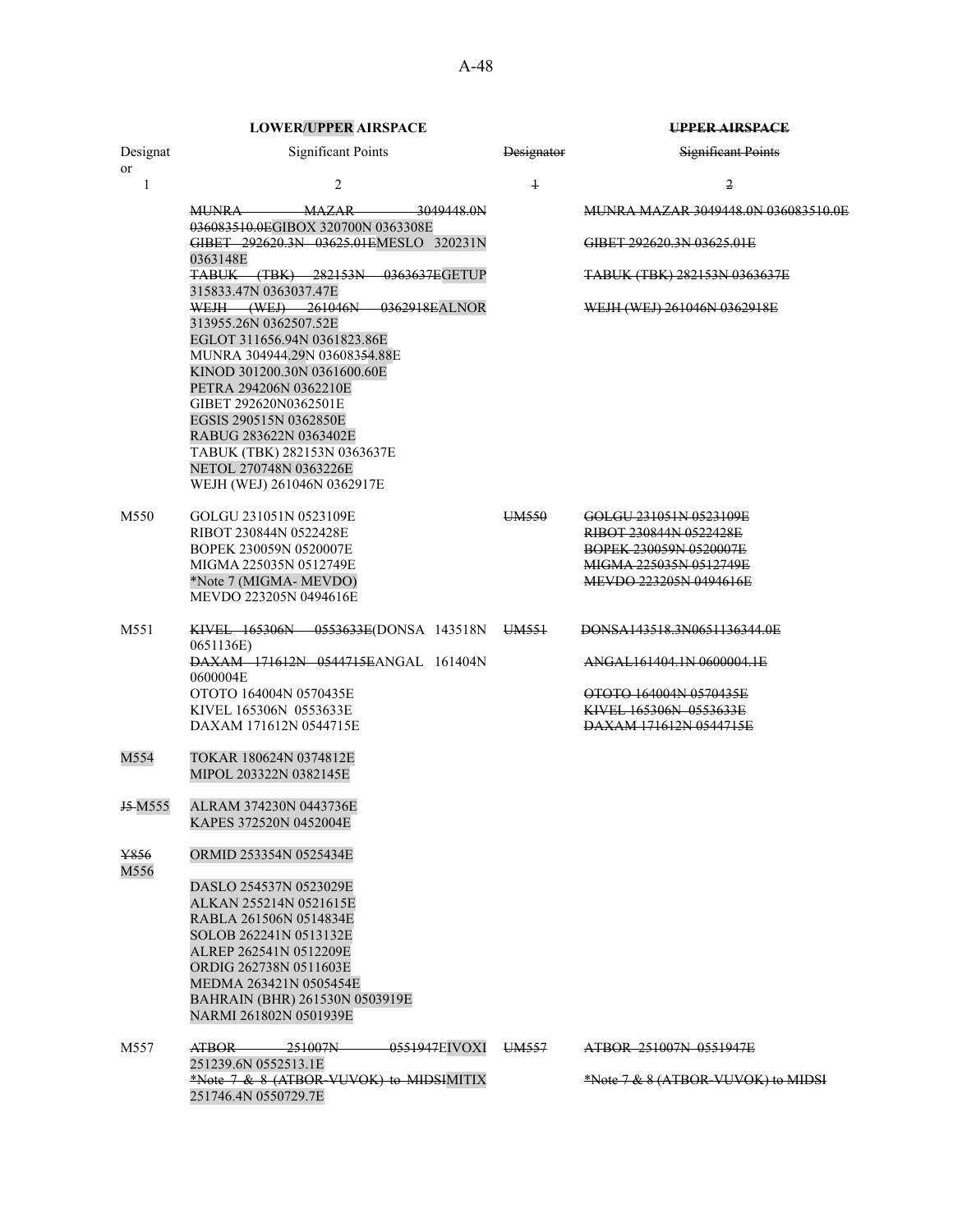|          | <b>LOWER/UPPER AIRSPACE</b>                                            |                   | <b>UPPER AIRSPACE</b>                                    |  |
|----------|------------------------------------------------------------------------|-------------------|----------------------------------------------------------|--|
| Designat | <b>Significant Points</b>                                              | <b>Designator</b> | Significant Points                                       |  |
| or<br>1  | $\overline{2}$                                                         | $\ddagger$        | 2                                                        |  |
|          | $-0.544717ERIDAP$<br>NADIL 252252N                                     |                   | NADIL 252252N 0544717E                                   |  |
|          | 252553.7N 0543701.2E<br>NABOP-<br>252607N<br><del>0540405E</del> OTIKI |                   | NABOP 252607N 0540405E                                   |  |
|          | 253229N 0541441E<br>EMAGO 253456N<br>0535751ETOTKU                     |                   | EMAGO 253456N 0535751E                                   |  |
|          | 253534N 0540410E<br>VUVOK——<br>254408N<br><del>- 0533024E</del> GODKI  |                   | VUVOK 254408N 0533024E                                   |  |
|          | 254122N 0534347E<br>RALMI 254505N 0533033E<br>TUMAK 255031N 0531108E   |                   |                                                          |  |
|          |                                                                        |                   |                                                          |  |
| M559     | JEDDAH/KING ABDULAZIZ (JDW) 214244N<br>0390723E                        | UM559             | LABNI 165620N 0410921E                                   |  |
|          | *Note 7 (JDW-LABNI)<br>RIBAM 204231N 0390551E                          |                   | NISMI 162415N 0421838E<br><b>ITOLL 152825N 0450927E</b>  |  |
|          | PATUS 192945N 0393720E<br>IMLIL 171949N 0403219E                       |                   | MUKALLA (RIN) 144015N 0492329E<br>VEDET 120134N 0512410E |  |
|          | LABNI 165620N 0410921E<br>NISMI 162415N 0421838E                       |                   |                                                          |  |
|          | DAROV 160637N 0431338E                                                 |                   |                                                          |  |
|          | IMSIL 155738N 0434112E<br>ASREM 154637N 0441443E                       |                   |                                                          |  |
|          | RAKID 154134N 0442959E                                                 |                   |                                                          |  |
|          | ITOLI 152825N 0450927E                                                 |                   |                                                          |  |
|          | LONIS 151910N 0460016E<br>MEMTA 150322N 0472434E                       |                   |                                                          |  |
|          | OBNIS 145840N 0474903E                                                 |                   |                                                          |  |
|          | BOSAX 144740N 0484553E                                                 |                   |                                                          |  |
|          | MUKALLA (RIN) 144015.30N 0492329.30E<br>EMABI 141627N 0494139E         |                   |                                                          |  |
|          | XANLO 135653N 0495628E                                                 |                   |                                                          |  |
|          | PURKA 131208N 0503042E                                                 |                   |                                                          |  |
|          | ODBEN 123747N 0505648E                                                 |                   |                                                          |  |
|          | VEDET 120134N 05124420E                                                |                   |                                                          |  |
| M561     | RAGAS 263537N 0521337E                                                 | UM <sub>561</sub> | KISH (KIS) 263131N 0535745E                              |  |
|          | *Note 7 (RAGAS-KIS)<br>EGMIT 263340N 0530825E                          |                   | MOBET 2645.3N 05609.8E<br>ASVIB 265724N 0631812E         |  |
|          | KISH ISLAND (KIS) 2631340.6N 05357454.7E                               |                   | (PANJGUR) (PG) 265710N 0640813E                          |  |
|          | MIVUN 263151N 0541953E                                                 |                   |                                                          |  |
|          | DENSA 263158N 0542920E<br>BANDAR LENGEH (LEN) 263210.1N 0545104.2E     |                   |                                                          |  |
|          | BOSOS 264325N 0554311E                                                 |                   |                                                          |  |
|          | GHESHM ISLAND (KHM) 264547.1N                                          |                   |                                                          |  |
|          | 0555427.6E<br>*Note 7 (KHM-ASVIB)                                      |                   |                                                          |  |
|          | MOBET 2645.3N 05609.8EPAVON 270206N                                    |                   |                                                          |  |
|          | 0561149E                                                               |                   |                                                          |  |
|          | RUKOT 265324N 0580339E                                                 |                   |                                                          |  |
|          | LADPA 265331N 0592514E<br>GOKSO 265542N 0604012E                       |                   |                                                          |  |
|          | ASVIB 265724N 0631812E                                                 |                   |                                                          |  |
|          | (PANJGUR (PG) 265710.21N 0640813.06E)                                  |                   |                                                          |  |
| M562     | VATEN 153358N 0323312E                                                 |                   |                                                          |  |

PASIL 161331N 0332010E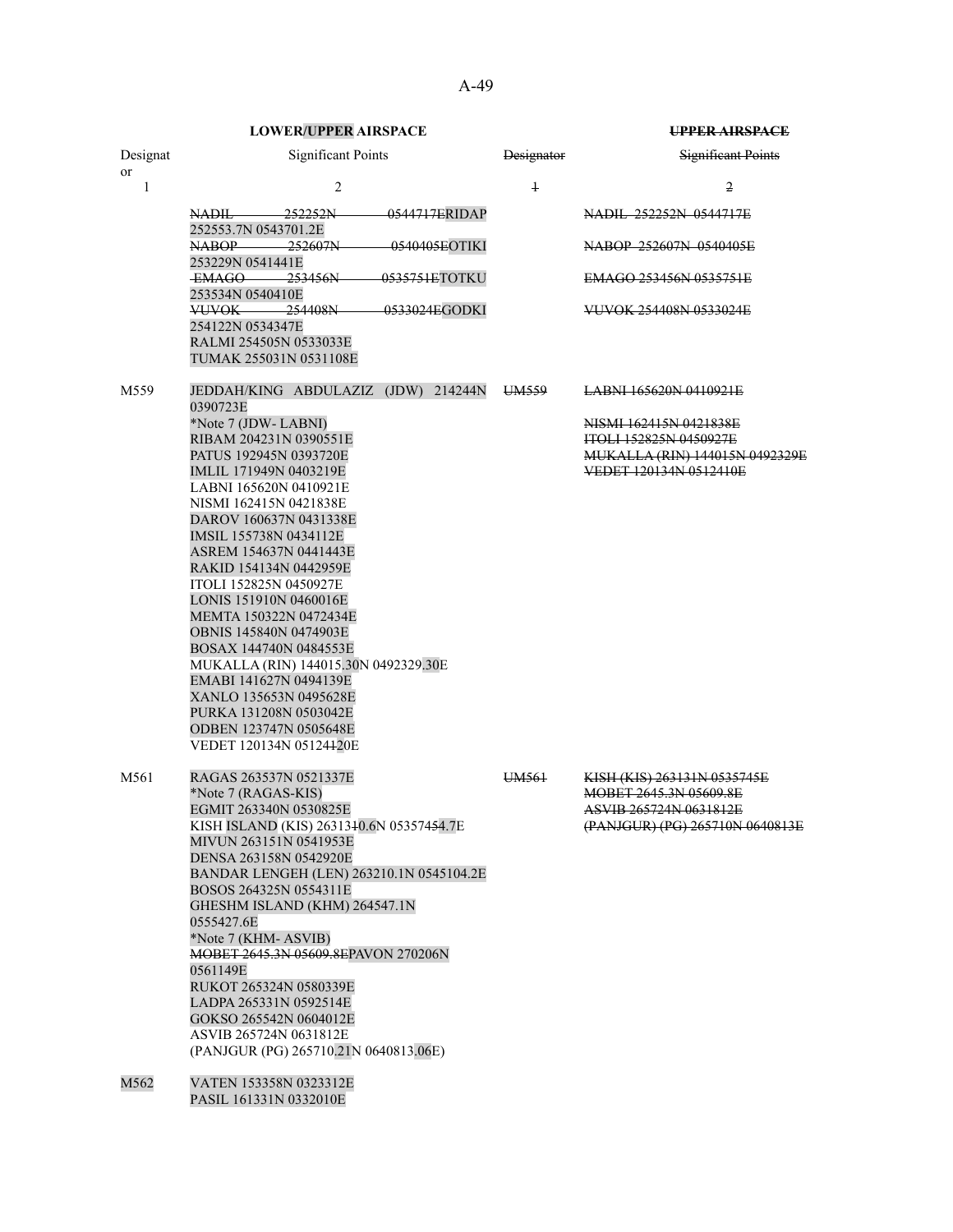| <b>LOWER/UPPER AIRSPACE</b> | <b>TIPPED AIDCDACE</b><br><del>unda airsmed</del> |
|-----------------------------|---------------------------------------------------|

| Designat<br>or | <b>Significant Points</b>                                                                                                                                                                                                                                                                                                                                                                                                                                                                          | <b>Designator</b> | <b>Significant Points</b>                                                                                                                 |
|----------------|----------------------------------------------------------------------------------------------------------------------------------------------------------------------------------------------------------------------------------------------------------------------------------------------------------------------------------------------------------------------------------------------------------------------------------------------------------------------------------------------------|-------------------|-------------------------------------------------------------------------------------------------------------------------------------------|
| 1              | 2                                                                                                                                                                                                                                                                                                                                                                                                                                                                                                  | $\ddagger$        | 2                                                                                                                                         |
|                | BOPID 163948N 0335142E<br>IMTAR 170609N 0342331E<br>PORT SUDAN (PSD) 19240412N 037143021E<br>BOGUM 200636N 0380300E<br>MIPOL 203322N 0382145E                                                                                                                                                                                                                                                                                                                                                      |                   |                                                                                                                                           |
| M564           | PASOV 243841N 0565037E<br>*Note 7 (PASOV-UMAMI)<br>PUXIL 244117N 0563145E<br>VAXAS 244308N 0561807E<br>NALNU 244737N 0560925E<br>UMAMI 245113.7N 0560223.3E                                                                                                                                                                                                                                                                                                                                        |                   |                                                                                                                                           |
| M565           | ALRAP 133945N 0361344E<br>*Note 7 (ALRAP-LUGAV)<br>EGTOT 144511N 0353913E<br>GIDAR 152731N 0351642E<br>ELONO 163635N 0343934E<br>IMTAR 170609N 0342331E<br>DARIB 193159N 0330252E<br>ENABU 220000N 0322927E<br>LUGAV 224205N 0313722E                                                                                                                                                                                                                                                              |                   |                                                                                                                                           |
| M568           | NUBAR 220000N 0313824E<br>UMIDA 185115N 0311704E<br>ASNON 150818N 0305312E<br>KASAB 134346N 0304233E<br>KINOV 093414N 0301149E<br>DEKUM 043742N 0293936E                                                                                                                                                                                                                                                                                                                                           |                   |                                                                                                                                           |
| M572           | NOLSU 251248.0N 0560737.8E<br>*Note 7 (NOLSU-GOMTA)<br>GOMTA 251115N 0563447E                                                                                                                                                                                                                                                                                                                                                                                                                      |                   |                                                                                                                                           |
| M573           | TEHERAN (TRN) 354149.10N 05117021.60E<br>DAMOS 372619N 0474521E<br>TABRIZ (TBZ) 380853.50N 04612473.95.70E                                                                                                                                                                                                                                                                                                                                                                                         | UM573             | TEHERAN (TRN) 354149N 0511702E<br><b>TABRIZ (TBZ) 3808.53N 04612473.9E</b>                                                                |
| M574           | <u>MALE) (MLE) 041223N 0733139E</u><br>(POPET) 071343.7N06813.36E<br>NABIL 122200EN 0600006E<br>BOTEM 135413N 0551418E<br>RIGAM 143932N 0530414E<br>UKSAB 145200N 0521800E<br>NODLI 150301N 0513549E<br>PURUG 151204N 0510142E<br>EGMIX 151811N 0503810E<br>UKORA 152407N 0501547E<br>TAVLI 153502N 0493430E<br>RALMO 153824N 0492155E<br>NABUP 155417N 0482143E<br>MUTOK 161005N 0472228E<br>LABRA 161813N 0465113E<br>OVABI 162442N 0462642E<br>RAGNI 163454N 0454815E<br>ELONA 165753N 0442124E | UM <sub>574</sub> | MALE) (MLE) 041223N 0733139E<br>(POPET) 071343.7N06813.36E<br>NABIL 1222.00E0600.006E<br>RIGAM 143932N 0530414E<br>NOBSU 171554N 0431318E |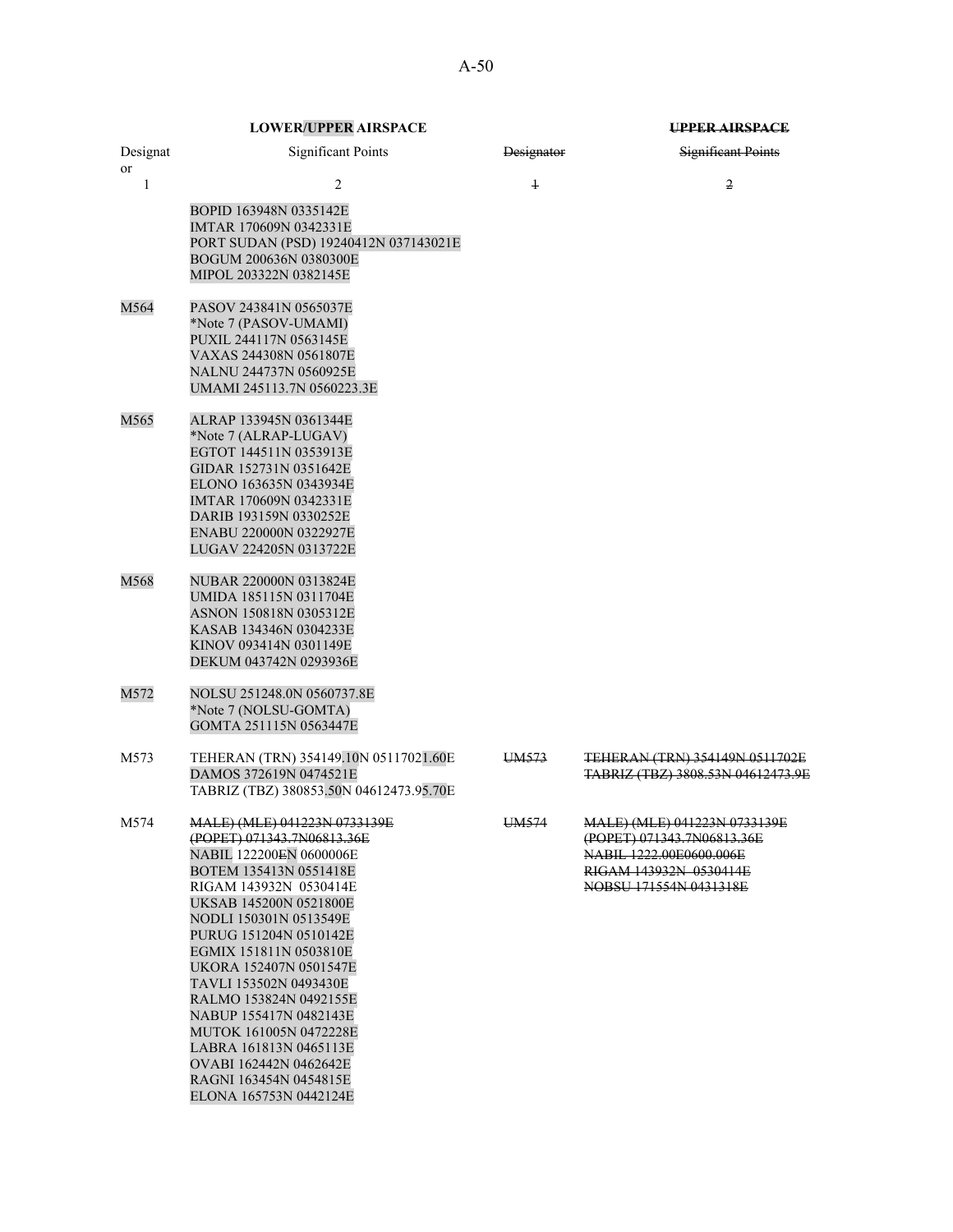|                | <b>LOWER/UPPER AIRSPACE</b>                                                                                                                                                                                                                                                                                                                                                                                                                                                                                                                                                                                                                                                                                                                                                          |                   | <b>UPPER AIRSPACE</b>                                                                                                                                                                                                                                                                                                                                                                                                                                                              |  |
|----------------|--------------------------------------------------------------------------------------------------------------------------------------------------------------------------------------------------------------------------------------------------------------------------------------------------------------------------------------------------------------------------------------------------------------------------------------------------------------------------------------------------------------------------------------------------------------------------------------------------------------------------------------------------------------------------------------------------------------------------------------------------------------------------------------|-------------------|------------------------------------------------------------------------------------------------------------------------------------------------------------------------------------------------------------------------------------------------------------------------------------------------------------------------------------------------------------------------------------------------------------------------------------------------------------------------------------|--|
| Designat<br>or | <b>Significant Points</b>                                                                                                                                                                                                                                                                                                                                                                                                                                                                                                                                                                                                                                                                                                                                                            | Designator        | <b>Significant Points</b>                                                                                                                                                                                                                                                                                                                                                                                                                                                          |  |
| 1              | 2                                                                                                                                                                                                                                                                                                                                                                                                                                                                                                                                                                                                                                                                                                                                                                                    | $\ddagger$        | 2                                                                                                                                                                                                                                                                                                                                                                                                                                                                                  |  |
|                | NOBSU 171554N 04313185E                                                                                                                                                                                                                                                                                                                                                                                                                                                                                                                                                                                                                                                                                                                                                              |                   |                                                                                                                                                                                                                                                                                                                                                                                                                                                                                    |  |
| M600           | RANBI 251908N 0544500E<br>KISAG 251834N 0541408E<br>TUMAK 255031N 0531108E<br>*Note 7 (TUMAK-KUMBO)<br>VEDOM 260109N 0524456E<br>ORLUP 260651N 0523216E<br>VELAK 261307N 0521821E<br>LABOP 261907N 0520429E<br>ALTOM 262230N 0515639E<br>DASOS 262429N 0515043EBOPOV<br>262430N<br>0515043E<br>ALMOK 262832N 0513840E<br>GITBO 263527N 0511750E<br>VEDOS 2641056N 05100445E<br>NABOS 264354N 0505145E<br>MOGAS 264759800N 0503909E<br>RAKAK 265221N 0502618E<br>RAMSI 270249N 0500714E                                                                                                                                                                                                                                                                                               | UM600             | <b>RANBI 251908N 0544500E</b><br>KISAG 251834N 0541408E<br><b>TUMAK 255031N 0531108E</b><br>VEDOM 260109N 0524456E<br>VELAK 261307N 0521821E<br><b>LABOP 261907N 0520429E</b><br>ALTOM 262230N 0515639E<br>DASOS 262429N 0515043E<br>ALMOK 262832N 0513840E<br>VEDOS 264105N 0510044E<br>NABOS 264354N 0505145E<br>MOGAS 264759N 0503909E<br>RAKAK 265221N 0502618E<br>RAMSI 270249N 0500714E<br><b>ORNAK 272853N 0493248E</b><br>SOLEM 275229N 0491136E<br>KUMBO 281705N 0485526E |  |
|                | ORNAK 2728534N 0493248E<br>SOLEM 275229N 0491136E<br>KUMBO 281705N 0485526E                                                                                                                                                                                                                                                                                                                                                                                                                                                                                                                                                                                                                                                                                                          |                   |                                                                                                                                                                                                                                                                                                                                                                                                                                                                                    |  |
| M628           | DAFINAH (DFN) 231700658N 04143120E<br>*Note 7 (UMRAN - DFN)<br>DIPEX 231656N 0424758E<br>NALBA 231639N 0433419E<br>DAXUR 231537N 0445436E<br>UMRAN 231508N 0452023E<br>*Note 7 (UMRAN - MIGMA)<br>DEBAS 231059N 0462728E<br>AMBAG 230529N 0474611E<br>DEGNO 225945N 0485954E<br>KIPOM 225316N 0501518E<br>MIGMA 225035N 0512749E<br>BOSAK 225021N 0514213E<br>224928N 0522923EKATIT<br>224928N<br>KITAP.<br>0522923E<br>ALPEK—<br>224648N<br>0535942EPEKEM<br>224648N 0535942E<br>RIGIL 230146N 0551430E<br>LUDID 230227N 0551800E<br>GOGMI 230215N 0553159E<br>*Note 7 (TULBU-LUDID)<br>LABSA 230153N 0555505<br>EGVAN 230127N 0561907<br>KUNGO 230034N 0565850E<br>TULBU 230005N 0571827<br>IZIKI (IZK) 2253198.60N 05745432.73<br>TOLDA 224008N 0583624E<br>*Note 7 (PARAR-TODLA) | UM <sub>628</sub> | DAFINAH (DFN) 231700N 0414312E<br>KIPOM 225316N 0501518E<br>MIGMA 225035N 0512749E<br>KITAP 224928N 0522923E<br>ALPEK 224648N 0535942E<br><b>LUDID 230227N 0551800E</b><br><b>LABSA 230153N 0555505E</b><br>EGVAN 230127N 0561907E<br><b>TULBU 230005N 0571827E</b><br>IZIKI (IZK) 2253198.60N 05745432.73E<br><b>TOLDA 224008N 0583624E</b><br>LOXOP 223722N 0594548E<br>LOSIM 223513N 0603238E<br><b>IVOMA 223408N 0605430E</b><br><b>PARAR 222630N 0630700E</b>                 |  |
|                | LOXOP 223722N 0594548E<br>LOSIM 223513N 0603238E<br>IVOMA 223408N 0605430E<br>PARAR 222630N 0630700E                                                                                                                                                                                                                                                                                                                                                                                                                                                                                                                                                                                                                                                                                 |                   |                                                                                                                                                                                                                                                                                                                                                                                                                                                                                    |  |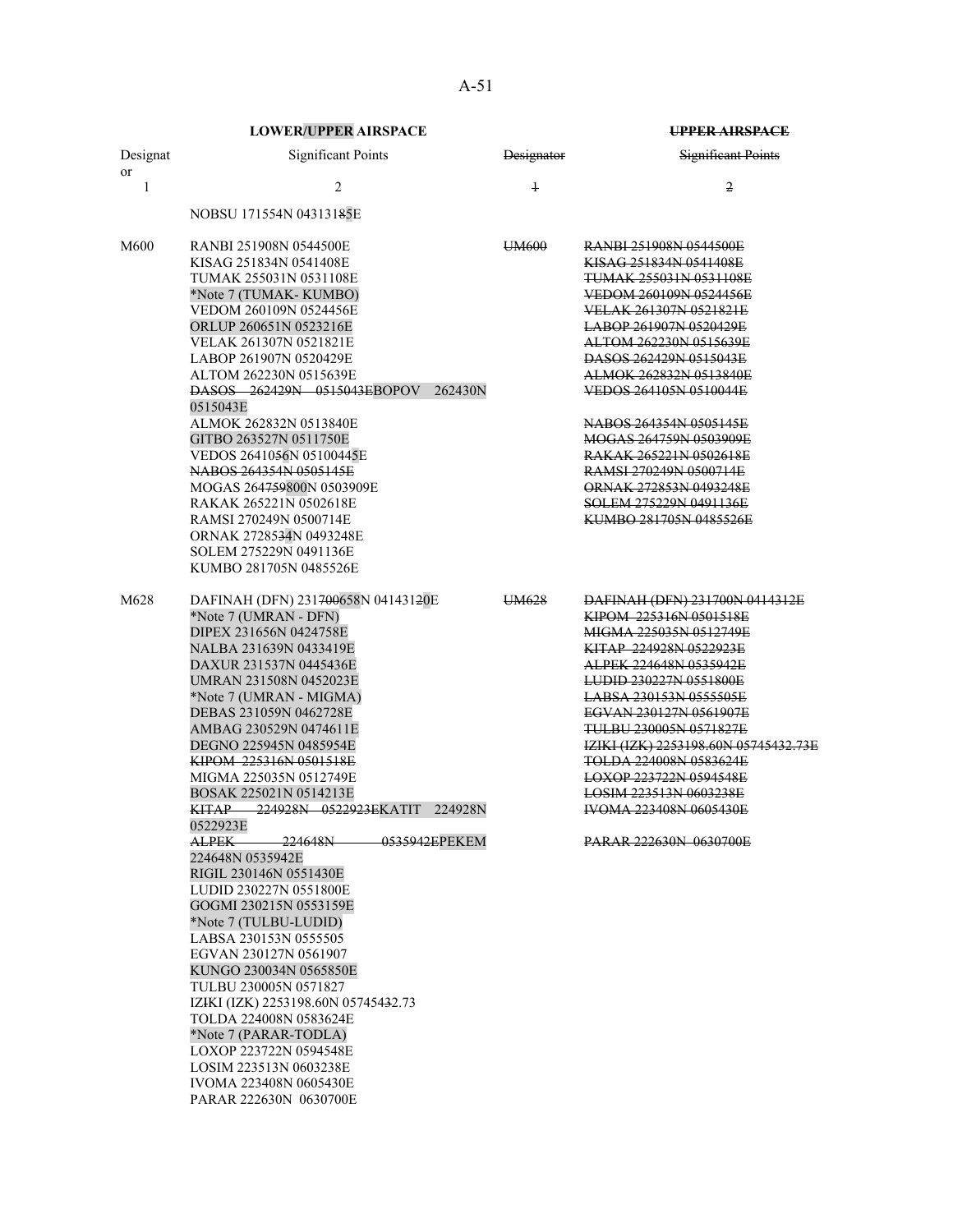|                | <b>LOWER/UPPER AIRSPACE</b>                                                                                                                                                                                                                                                                                                                                                                                                                                                                                                                                                                                                                                                                                                                                                                                                                                                                                             |            | <b>UPPER AIRSPACE</b>                                                                                                                                                                                                                                                                                                                                                                                              |  |
|----------------|-------------------------------------------------------------------------------------------------------------------------------------------------------------------------------------------------------------------------------------------------------------------------------------------------------------------------------------------------------------------------------------------------------------------------------------------------------------------------------------------------------------------------------------------------------------------------------------------------------------------------------------------------------------------------------------------------------------------------------------------------------------------------------------------------------------------------------------------------------------------------------------------------------------------------|------------|--------------------------------------------------------------------------------------------------------------------------------------------------------------------------------------------------------------------------------------------------------------------------------------------------------------------------------------------------------------------------------------------------------------------|--|
| Designat<br>or | <b>Significant Points</b>                                                                                                                                                                                                                                                                                                                                                                                                                                                                                                                                                                                                                                                                                                                                                                                                                                                                                               | Designator | <b>Significant Points</b>                                                                                                                                                                                                                                                                                                                                                                                          |  |
| 1              | $\overline{c}$                                                                                                                                                                                                                                                                                                                                                                                                                                                                                                                                                                                                                                                                                                                                                                                                                                                                                                          | $\ddagger$ | 2                                                                                                                                                                                                                                                                                                                                                                                                                  |  |
| M634           | ANGAL 161404N 0600004E<br>TOKPU 145122N 0571103E<br>BOTEM 135413N 0551418E<br>KEDAV 125553N 0531509E<br>VEDET 120134N 05124420E<br>DAROT 0911.4N 04721.2E(IMTIS<br>112506N<br>0502858E)                                                                                                                                                                                                                                                                                                                                                                                                                                                                                                                                                                                                                                                                                                                                 | UM634      | ANGAL 1614046N 06000046E<br>VEDET 120134N 0512410E<br>DAROT 0911.4N 04721.2E                                                                                                                                                                                                                                                                                                                                       |  |
| M651           | NADKI 171418N 0464706E<br>OVABI 162442N 0462642E<br>MEGPA 160017N 0461653E<br>PASAD 153634N 0460713E<br>LONIS 151910N 0460016E<br>PEBIX 144447N 0454637E<br>LADLI 132724N 0451604E<br>ATBOT 171418N 0464706E<br>ADEN (KRA) 124952.20N 0450125E<br>KORAB 121109N 0445028E<br>(HARGEISA) HARGA 093112N 0440530EOKTOB<br>114730N 0444348E<br>(IMVEB 112638N 0443753E)                                                                                                                                                                                                                                                                                                                                                                                                                                                                                                                                                      | UM651      | ATBOT 171418N 0464706E<br>ADEN (KRA) 124952N 0450125E<br>(HARGEISA) HARGA 093112N 0440530E                                                                                                                                                                                                                                                                                                                         |  |
| M677           | SESRAU 2908900N 04854540E<br>*Note 7 (SESRA-TUKSI)<br>RETEL 285236N 0491048E<br>RABAP 283625N 0492722E<br>PASAK 282459500N 04948467E<br>GOGMA 281421N 0495612E<br><b>IVIVI 273734N 0502437E</b><br>DEBGU 272648N 0503252E<br>VEDOR 270855N 0504630E<br>TOSDA 2700045N 0505629E<br>TORBO 2652223N 0511024E<br>SEVNI 264401N 0513815E<br>SOGAN 263915N 0515408E<br>MURUB 262455N 0523751E<br>UKNEP 262127N 0524818E<br>DEGSO 261054N 0531946E<br><b>OBNET 260032N 0534514E</b><br><b>ITITA</b><br>-254410N<br>0541839ELUDAM<br>255508N 0535859E<br>$-251945N$<br><del>0553118E</del> ITBUL<br><b>SERSA</b><br>254910N 0541227E<br>$\text{LALDO}$ 251806N<br>0563600EDIXAM<br>254151N 0543557E<br>VUTEB 253644.6N 0545149.4E<br>LOVEM 252645.4N 0551440.4E<br>KURTU 252211N 0554625E<br>MISEG 252134N 0555205E<br>TUKSI 252006N 0560525E<br>IVURO 251940N 0560915E<br>KUSEN 251828.0N 0562340.0E<br>LALDO 251806N 0563600E | UM677      | SESRA 290800N 0485454E<br>RABAP 283625N 0492722E<br><b>PASAK 282459N 0494846E</b><br>GOGMA 281421N 0495612E<br><b>IVIVI 273734N 0502437E</b><br>VEDOR 270855N 0504630E<br><b>TOSDA 270004N 0505629E</b><br><b>TORBO 265222N 0511024E</b><br>SOGAN 263915N 0515408E<br>DEGSO 261054N 0531946E<br>OBNET 260032N 0534514E<br><b>ITITA 254410N 0541839E</b><br><b>SERSA 251945N 0553118E</b><br>LALDO 251806N 0563600E |  |

M681 TARBO 244351N 0574637E UM681 TARBO 244351N 0574637E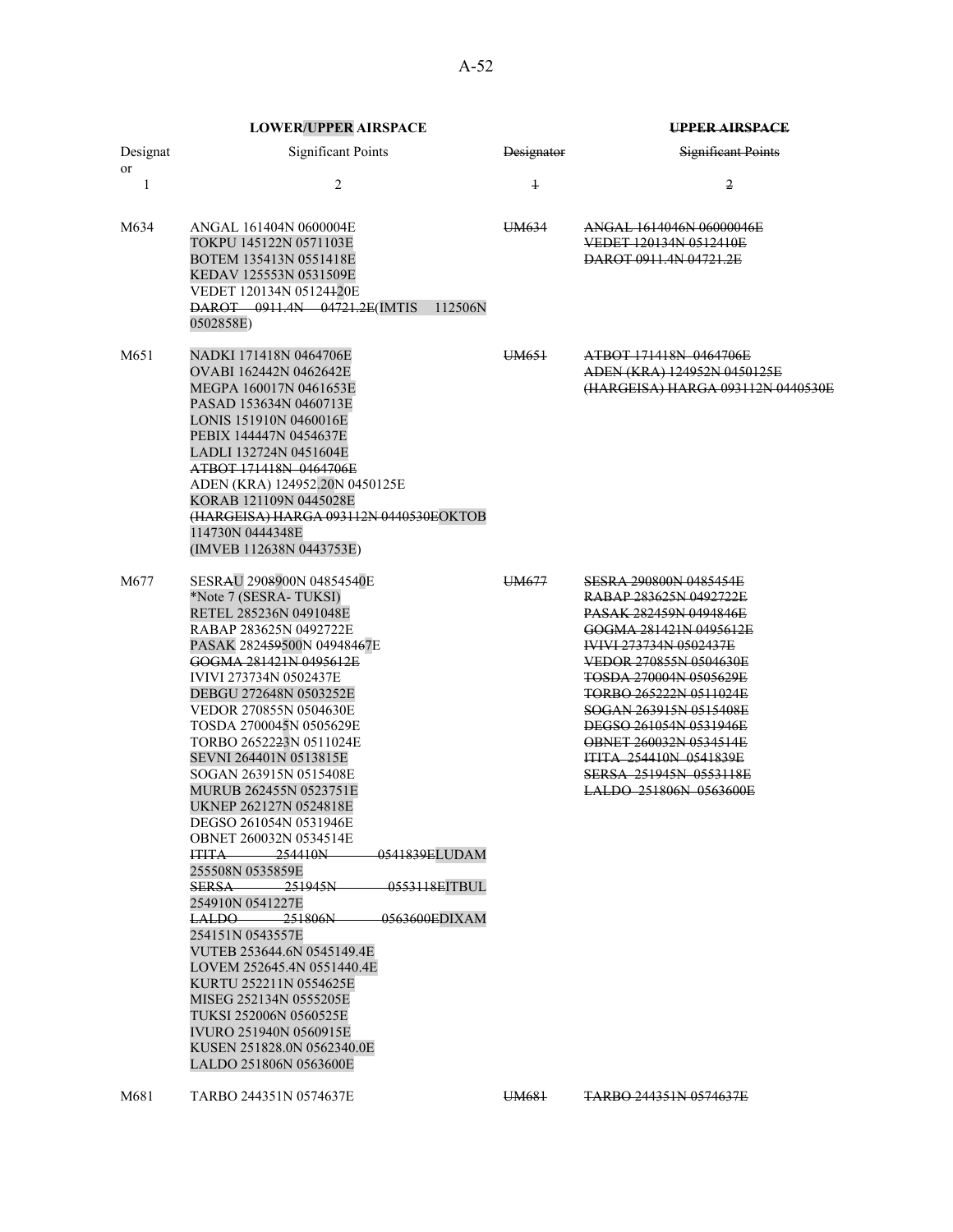| <b>LOWER/UPPER AIRSPACE</b>                                                                                                                                                                                                                                                                                                                                                                                                                                                                                                                                                                                                                                         |                                                                 | <b>UPPER AIRSPACE</b>                                                                                                                                                                                                                                                                                                                                                                                                                                                                                                                                                           |  |  |
|---------------------------------------------------------------------------------------------------------------------------------------------------------------------------------------------------------------------------------------------------------------------------------------------------------------------------------------------------------------------------------------------------------------------------------------------------------------------------------------------------------------------------------------------------------------------------------------------------------------------------------------------------------------------|-----------------------------------------------------------------|---------------------------------------------------------------------------------------------------------------------------------------------------------------------------------------------------------------------------------------------------------------------------------------------------------------------------------------------------------------------------------------------------------------------------------------------------------------------------------------------------------------------------------------------------------------------------------|--|--|
| <b>Significant Points</b>                                                                                                                                                                                                                                                                                                                                                                                                                                                                                                                                                                                                                                           | Designator                                                      | <b>Significant Points</b>                                                                                                                                                                                                                                                                                                                                                                                                                                                                                                                                                       |  |  |
| 2                                                                                                                                                                                                                                                                                                                                                                                                                                                                                                                                                                                                                                                                   | $\overline{1}$                                                  | 2                                                                                                                                                                                                                                                                                                                                                                                                                                                                                                                                                                               |  |  |
| *Note 7/8 (OOTARBO-DAMUM)<br>DAMUM 243236N 0591307E                                                                                                                                                                                                                                                                                                                                                                                                                                                                                                                                                                                                                 |                                                                 | $*Note 7/8 (OO)$<br>DAMUM 243236N 0591307E                                                                                                                                                                                                                                                                                                                                                                                                                                                                                                                                      |  |  |
| LUXOR (LXR) 254458N 0324607E<br>*Note 7 (JDW- LXR)<br>MEMPO 252518N 0335457E<br>OTEMO 250341N 0350810E<br>GIBAL 243713N 0363443E<br>ALPOV 232037N 0374252E<br>BOMOX 222949N 0382704E<br>0390723E                                                                                                                                                                                                                                                                                                                                                                                                                                                                    | UM <sub>686</sub>                                               | LUXOR (LXR) 254458N 0324607E<br>MEMPO 252518N 0335457E<br>GIBAL 2437132N 03634432E<br>KING ABDULAZIZ (JDW) 214244N 0390723E                                                                                                                                                                                                                                                                                                                                                                                                                                                     |  |  |
| CARSAMBA (CRM) 411556N 0363256E<br>GULRA 402247N 0381646E<br>ERZINCAN (ERN) 394230N 0393145E<br>EVSAS 391929N 0401119E<br><b>BAYIR 383541N 0412414 E</b><br>ULTED 382102N 0414934E<br>(OTKEP 375133N 0423936E)<br>*Note 7 (OTKEP- SIDAD)<br>NINVA 372100N 0431300ERATVO<br>0435604E<br>ROXOP 364917N 0433100EKEDIM<br>0440909E<br>VUSEB 361637N E0434800ESOBIL<br>0451008E<br><b>OTALO 351700N 0441900EVAXEN</b><br>0451500E<br>RIDIP 343012N 0444027ESISIN<br>0454113E<br>UKMUG 334300N 0450329EULDUR<br>0472958E<br>VAXEN 3318 00N 0451500E<br>PAPUS 325334N 0452706E<br>KATUT 323737N 0453439E<br>DENKI 322228.46N 04551221.58E<br><b>ILMAP 312133N 0465702E</b> | UM688                                                           | CARSAMBA (CRM) 411556N 0363256E<br>GULRA 402247N 0381646E<br>ERZINCAN (ERN) 394230N 0393145E<br>EVSAS 391929N 0401119E<br><b>BAYIR 383541N 0412414 E</b><br>ULTED 382102N 0414934E<br>OTKEP 375133N 0423936E<br>NINVA 372100N 0431300E<br>ROXOP 364917N 0433100E<br><b>VUSEB 361637N E0434800E</b><br>OTALO 351700N 0441900E<br>RIDIP 343012N 0444027E<br>UKMUG 334300N 0450329E<br><b>VAXEN 3318 00N 0451500E</b><br>PAPUS 325334N 0452706E<br><b>KATUT 323737N 0453439E</b><br>DENKI 322228.46N 04551221.58E<br><b>ILMAP 312133N 0465702E</b><br>PEBAD 305023,09N 0472958,49E |  |  |
| SIDAD 295231N 0482944E<br>ZELAF 325656N 03711215959E<br>ORNAL 324755N0375153E<br>KODER 323300N 0373800E<br>DESLI 314900N_0365901E<br>ELOXI 313401N 0364534E<br>KULDI 311847N 0363214E<br>304944N 0360835E<br>ROVAR 292438N0345711E<br>LONOL 300801N 0353500E<br>SESMO 293458N 0351159E<br>ULINA 292451N 03458178E                                                                                                                                                                                                                                                                                                                                                   | UM690                                                           | SIDAD 295231N 0482944E<br>ZELAF 325656N 0371121E<br>ORNAL 324755N0375153E<br>KODER 323300N 0373800E<br>DESLI 31492100N 03659019E<br>ELOXI 313401359N 03645346E<br>KULDI 311847N 0363214E<br><b>MUNRA MAZAR 3049448.0N 036083510.0E</b><br>ROVAR 292438N0345711E<br>LONOL 300801N 0353500E<br>SESMO 293458N 0351159E<br><b>ULINA 292451N 0345817E</b><br>NUWEIBAA (NWB) 290156N 0344016E                                                                                                                                                                                         |  |  |
|                                                                                                                                                                                                                                                                                                                                                                                                                                                                                                                                                                                                                                                                     | PEBAD 305023.09N 0472958.49E<br>NUWEIBAA (NWB) 290156N 0344016E | JEDDAH/KING ABDULAZIZ (JDW) 214244N<br>371426N<br>364617N<br>343000N<br>331800N<br>325006N<br>305023N<br>MAZAR 3049448.0N 036083510.0EMUNRA                                                                                                                                                                                                                                                                                                                                                                                                                                     |  |  |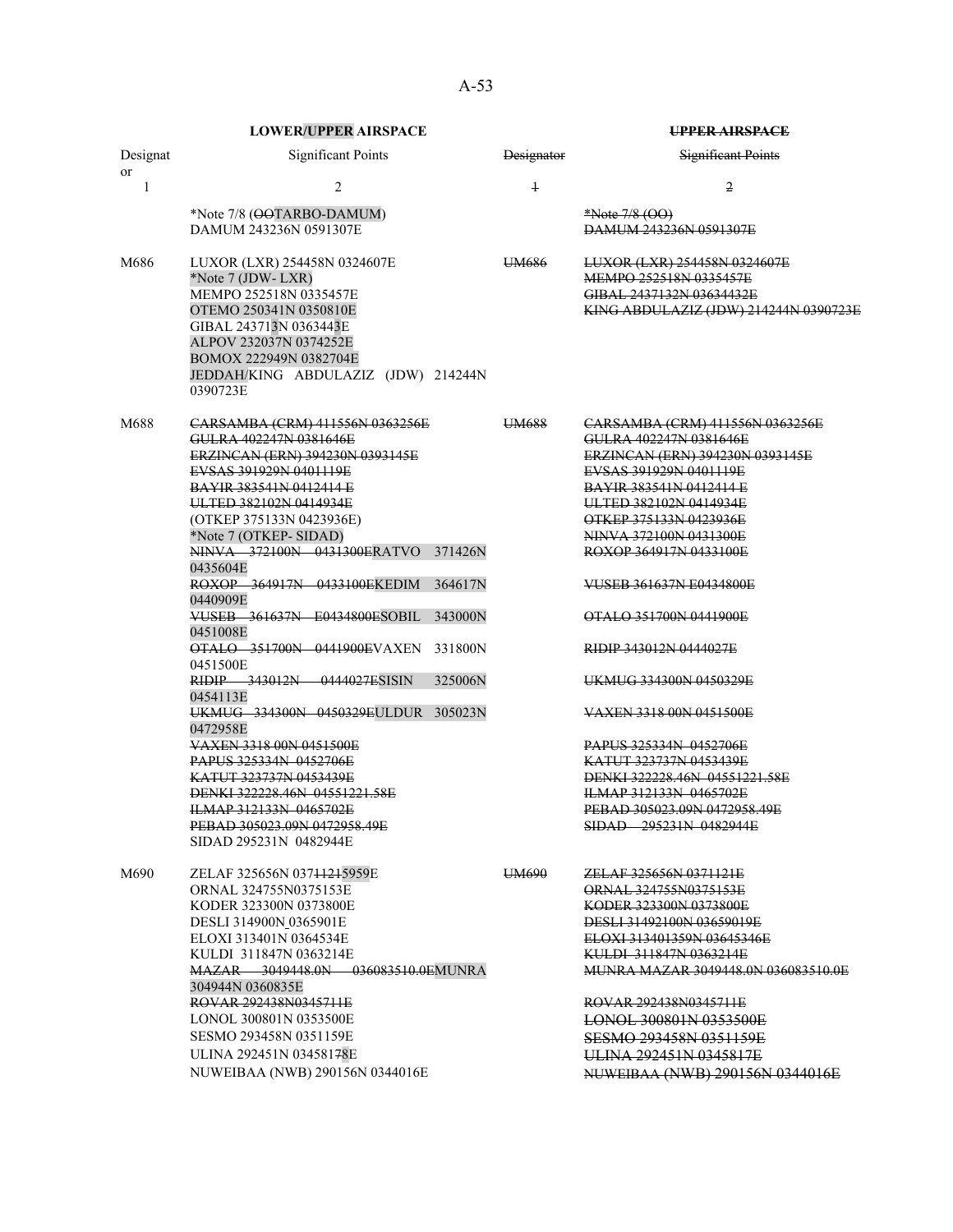| Designat                      |                                                                                                                                                                                                                                                                                                                                                                                                                           | <b>Significant Points</b> | <b>Designator</b> | Significant Points                                                                                                                                                                    |
|-------------------------------|---------------------------------------------------------------------------------------------------------------------------------------------------------------------------------------------------------------------------------------------------------------------------------------------------------------------------------------------------------------------------------------------------------------------------|---------------------------|-------------------|---------------------------------------------------------------------------------------------------------------------------------------------------------------------------------------|
| <sub>or</sub><br>$\mathbf{1}$ |                                                                                                                                                                                                                                                                                                                                                                                                                           | 2                         | $\ddagger$        | 2                                                                                                                                                                                     |
| M691                          | <b>DEDAS</b> 2630.2N 05014.4ELADNA 262749N<br>0502245E<br>*Note 7 (ALPOT-LADNA)<br>KING FAHD (KFA) 262453951N 0494910643E<br>DASVA 264551N 0492301E<br>SILBA 270554N 0485301E<br>ALPOT 271841N 0480511E<br>KUSAR 264741N 0490218E<br>KEDAT 2721,849N 04759,01E<br>EMENI 273234N 0473848E<br>ITIXI 275031N 0470435E                                                                                                        |                           | UM691             | <b>DEDAS 2630.2N 05014.4E</b><br><b>LADNA 262749N 0502245E</b><br>KING FAHAD 262153N 0494910E<br>KUSAR 264741N 0490218E<br>KEDAT 272149.8N 04759.01E<br><b>ITIXI 275031N 0470435E</b> |
| <del>T301</del><br>M701       | LUMOM 371612N 0444924E<br>PAVOD 370204N 0451834E<br>ENEDA 355211N 0462718E<br>NOLTO 351435N 0465623E<br>KHORAM ABAD (KRD) 332603.1N 0481730.7E<br>DAPEM 325126N 0484159E<br>NAGRO 321015N 0491549E<br>IMKEN 314407N 0493611E<br>MESVI 311057N 0500006E<br>BOTAS 295241N 0505515E<br><b>IVERA 292303N 0511540E</b><br>DEPSU 283409N 0515047E<br>DURSI 271219N 0520144E<br>KAVAM 265737N 0515818E<br>MIDSI 264142N 0515442E |                           |                   |                                                                                                                                                                                       |
| <b>T308</b><br>M708           | DAROR 270244N 0495815E<br>*Note 7 (DAROR-DASUT)<br>RAMSI 270249N 0500714E<br>GASSI 270257N 0502229E<br>VELOG 270215N 0503056E<br>TOSDA 270005N 0505629E<br>TORBO 265223N 0511024E<br>SEVNI 264401N 0513815E<br>SOGAN 263915N 0515408E<br>MURUB 262455N 0523751E<br>DASUT 261832N 0531108E                                                                                                                                 |                           |                   |                                                                                                                                                                                       |
| T <sub>215</sub><br>M715      | ASVIB 265724N 0631812E<br>SARAVAN (SRN) 272454.1N 0621931.5E<br>PEKES 285929N 0595221E<br>SILKO 295558N 0584138E<br>EGRES 304855N 0573144E<br>PURBO 311346N 0565832E<br>PARID 313041N 0563358E<br>DANEM 322854N 0550717E<br>MITET 325226N 0542850E<br>PURKI 331140N 0535657E<br>KAVEK 332249N 0533814E<br>RERET 333336N 0532651E<br>OXADU 350837N 0511226E                                                                |                           |                   |                                                                                                                                                                                       |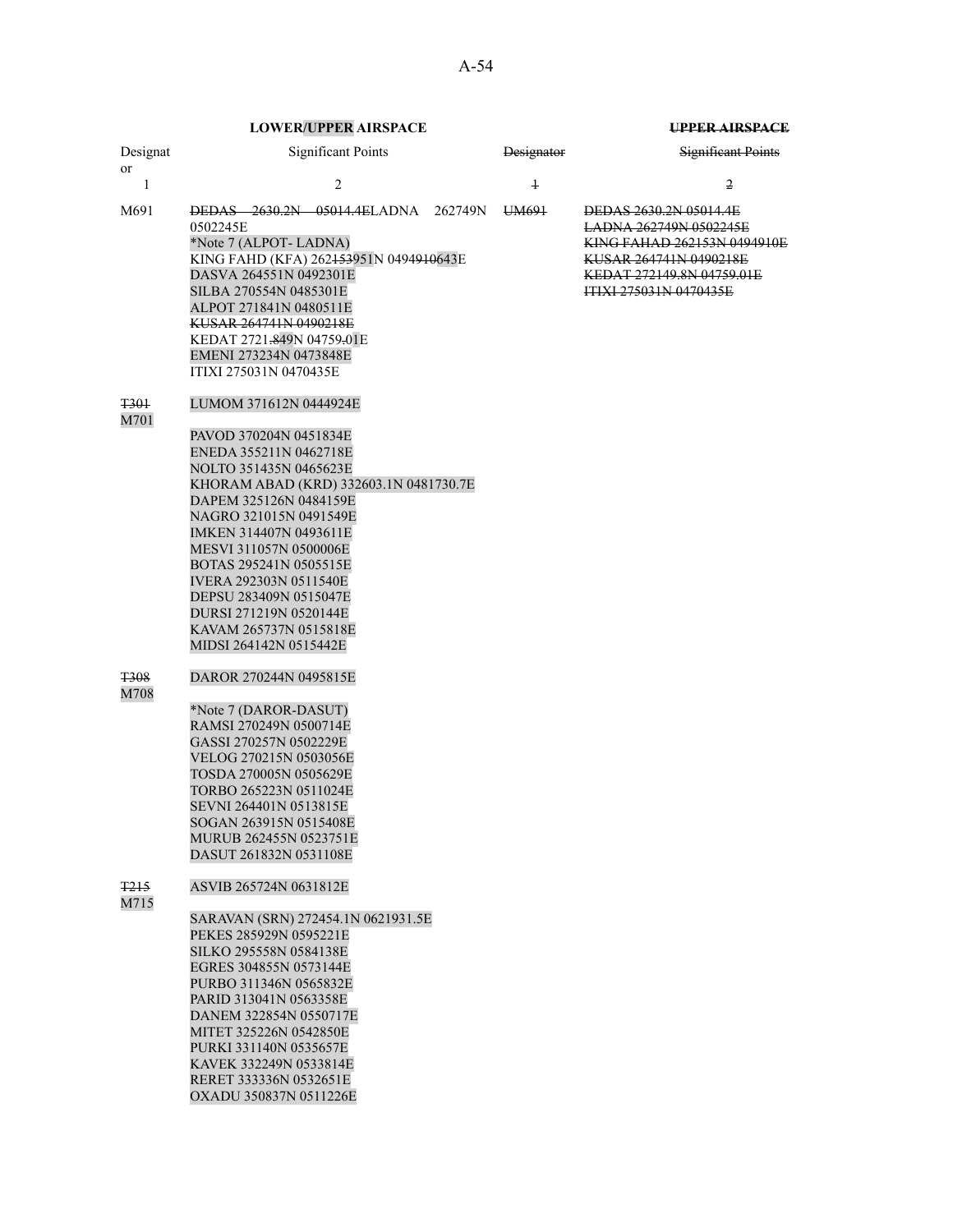|                | <b>LOWER/UPPER AIRSPACE</b>                                               |                   | UPPER AIRSPACE                                             |
|----------------|---------------------------------------------------------------------------|-------------------|------------------------------------------------------------|
| Designat<br>or | <b>Significant Points</b>                                                 | <b>Designator</b> | Significant Points                                         |
| 1              | 2                                                                         | $\overline{1}$    | 2                                                          |
|                | <b>IMLIM 351200N 0510400E</b>                                             |                   |                                                            |
|                | ELIPO 354046N 0502117E                                                    |                   |                                                            |
|                | ZANJAN (ZAJ) 364646.8N 0482111.9E                                         |                   |                                                            |
| <b>T218</b>    | <b>ULDUS 380000N 0510100E</b>                                             |                   |                                                            |
| M718           | LABKA 364142N 0504342E                                                    |                   |                                                            |
|                | GOPKA 361256N 0503724E                                                    |                   |                                                            |
|                | DAVMI 355657N 0503401E                                                    |                   |                                                            |
|                | SAVEH (SAV) 350106.8 0502216.9E                                           |                   |                                                            |
| Q19            | MESPO 244817N 0595040E                                                    |                   |                                                            |
| M719           | NAGES 262452N 0594514E                                                    |                   |                                                            |
| M720           | DITAR 265903N 0250000E                                                    |                   |                                                            |
|                | DANAD 285106N 0280609E                                                    |                   |                                                            |
|                | TAKRI 292503N 0290432E                                                    |                   |                                                            |
|                | FAYOUM (FYM) 292351N 0302335E                                             |                   |                                                            |
|                | CAIRO (CVO) 300532N 0312318E                                              |                   |                                                            |
| M762           | REXOD 211230N 0613830E                                                    |                   |                                                            |
|                | *Note 7 (REXOD - VAXAS)                                                   |                   |                                                            |
|                | SUR (SUR) 223159247.9N 05928929.70E<br>DELSO 225606N 0585233E             |                   |                                                            |
|                | ITURA 232351N 0580720E                                                    |                   |                                                            |
|                | ALMOG 233524N0574940E                                                     |                   |                                                            |
|                | VELOD 234611N 0573435E                                                    |                   |                                                            |
|                | GEXAN 241257N 0565649E                                                    |                   |                                                            |
|                | TAPRA 242607N 0563803E                                                    |                   |                                                            |
|                | VAXAS 244308N 0561807E<br>*Note 7 (OM, OO)RUDAT 244605.1N 0561714.1E      |                   |                                                            |
|                | MIVEK 245240N 0561516E                                                    |                   |                                                            |
| M855           | RASDA 330600N 0305700E                                                    |                   |                                                            |
|                | MIVOR 322922N 0300603E                                                    |                   |                                                            |
|                | GOMVA 320010N 0292615E                                                    |                   |                                                            |
|                | NABSI 314353N 0290419E                                                    |                   |                                                            |
|                | MERSA MATRUH (MMA) 311911N 0271320E<br>SIDI BARANI (BRN) 313432N 0260020E |                   |                                                            |
|                | <b>LOSUL 314100N 250800E</b>                                              |                   |                                                            |
| M860           | KUGOS 424650.8N 0340516.3E                                                | UM860             | KUGOS 424650.8N 0340516.3E                                 |
|                | SINOP (SIN) 420120N 0350436E                                              |                   | SINOP (SIN) 420120N 0350436E                               |
|                | CARSAMBA (CRM) 411556N 0363256E                                           |                   | CARSAMBA (CRM) 411556N 0363256E                            |
|                | (SIIRT (SRT) 375438.40N 0415255.10E)<br>*Note 7 (GADSI - SIIRT)           |                   | SHRT (SRT) 375438.6N 0415255.9E<br>KABAN N371456N 0423859E |
|                | EFFEZ 373518N 0423919E                                                    |                   | <b>EMIDO 364411.33N 0425600E</b>                           |
|                | KABAN N371456N 0423859ENINVA 372100N                                      |                   | SEVKU 360548.02N 04317165.84E                              |
|                | 0431300E                                                                  |                   |                                                            |
|                | EMIDO 364411.33N 0425600EROXOP 364445N<br>0433322E                        |                   | <b>UMESA 351741.49N 04343076.89E</b>                       |
|                | SEVKU 360548.02N 04317165.84EVUSEB<br>361637N 0434800E                    |                   | <del>TAGRU 342958.95N 0440816.67E</del>                    |
|                | UMESA 351741.49N 04343076.89ETOMSI<br>354858N 0440229E                    |                   | <b>PUTSI 333200N E0443700E</b>                             |
|                |                                                                           |                   |                                                            |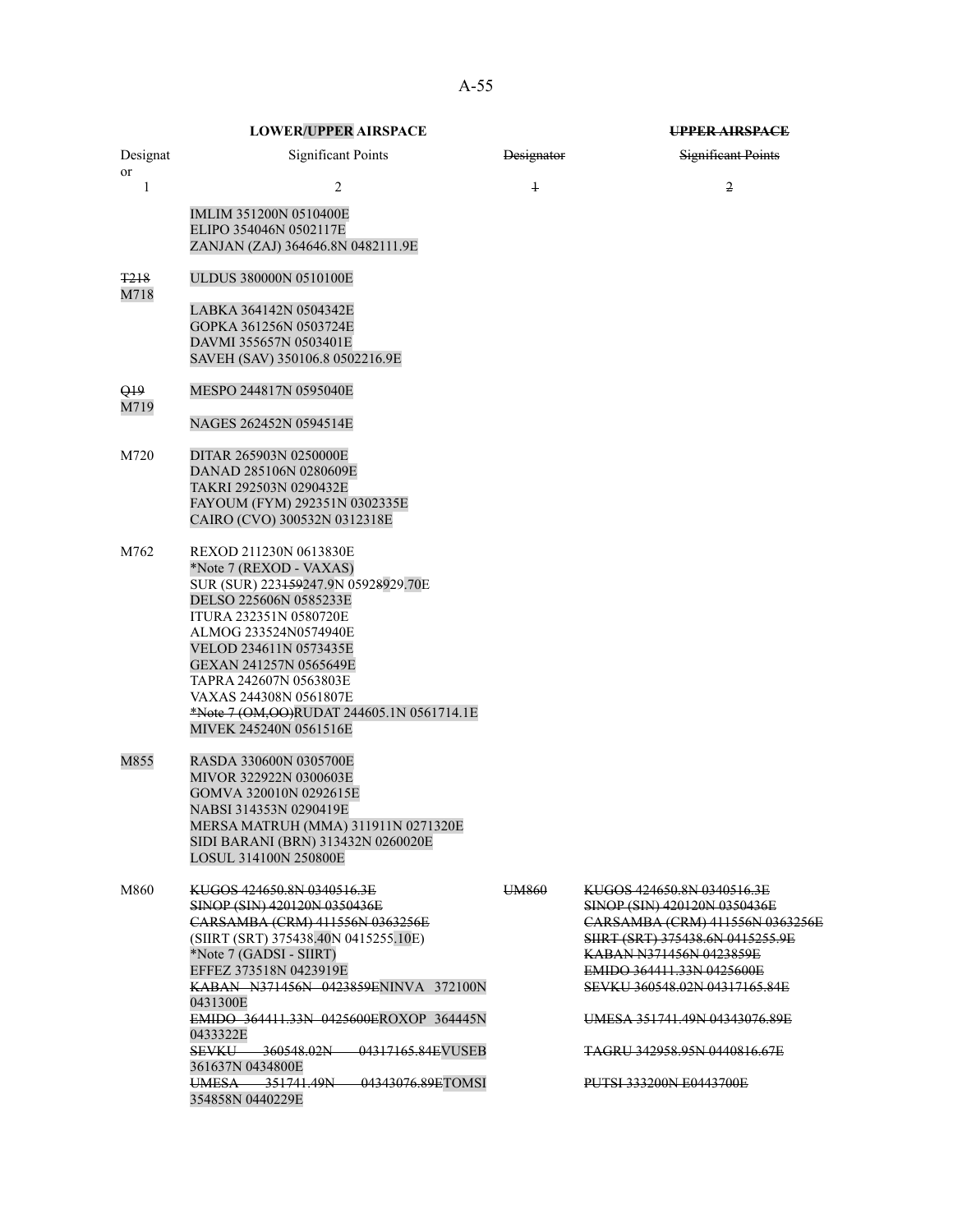|                           | <b>LOWER/UPPER AIRSPACE</b>                                             |            | <b>UPPER AIRSPACE</b>                                             |
|---------------------------|-------------------------------------------------------------------------|------------|-------------------------------------------------------------------|
| Designat<br><sub>or</sub> | <b>Significant Points</b>                                               | Designator | <b>Significant Points</b>                                         |
| 1                         | $\overline{2}$                                                          | $\ddagger$ | 2                                                                 |
|                           | <b>TAGRU 342958.95N 0440816.67EOTALO</b><br>351700N 0441900E            |            | <b>ITOVA 331950.91N 0444 28.97E</b>                               |
|                           | PUTSI 333200N E044 3700ENAMDI 343027N<br>0444133E                       |            | <b>SEPTU 331300N 0444400E</b>                                     |
|                           | ITOVA 331950.91N 0444 28.97E                                            |            | LONOR 3238398.63N 0450458.48E                                     |
|                           | <b>SEPTU 331300N 0444400E</b><br>LONOR 3238398.63N 0450458.48ERESAK     |            | ULIMA 321500N 0451600E<br><b>ITBIT 314735,20N 045 2916,57E</b>    |
|                           | 323305N 0451552E                                                        |            |                                                                   |
|                           | ULIMA 321500N 0451600EKODAV 314500N<br>0460400E                         |            | RUGIR 303219.06N 0460618.20E                                      |
|                           | ITBIT 314735.20N 045 2916.57EGADSI 303358N<br>0471116E                  |            | MOBIS 2951098.84N 0470457.39E                                     |
|                           | RUGIR 303219.06N 0460618.20E<br>MOBIS 2951098.84N 0470457.39E           |            |                                                                   |
| M861                      | ELEXI 3442371.105N 04110549.0E                                          | UM861      | ELEXI 3442371.5N 04110549.0E                                      |
|                           | DIER-ZZOR (DRZ) 3517831N 040091114E<br>TABQA 354704N 0383432E           |            | DIER-ZZOR (DRZ) 351731N 0400914E<br>ALEPPO (ALE) 361047N 0371234E |
|                           | ALEPPO (ALE) 361047N 0371234E                                           |            | NISAP 364724N 0363830E                                            |
|                           | NISAP 36472401N 03638305E<br>(MILBA 365705N 0362846E)                   |            |                                                                   |
|                           |                                                                         |            |                                                                   |
| M863                      | JEDDAH/KING ABDULAZIZ (JDW) 214244N UM863                               |            | <u>KING ABDULAZIZ (JDW)</u><br>21424437N                          |
|                           | 0390723E<br>GIBAP 212218N 03809340E                                     |            | 0390723948E<br>GIBAP 212218N 0380931E                             |
|                           | TOMRU 204411N 0361950E                                                  |            | TOMRU 204411N 0361950E                                            |
|                           | DARIB 193159N 0330252E                                                  |            | ASKOL 154854.9N 0240005.1E                                        |
|                           | SOMAK 190301N 0314717E<br>RAGSI 185526N 0312747E                        |            | KITOB 152143.7N 0225845.8E<br><b>IPONO</b> 150621 N 0222436 E     |
|                           | UMIDA 185115N 0311704E                                                  |            | N'DJAMENA (FL) 120830.5N 0150218.3E                               |
|                           | TAVNA 174808N 0283938E                                                  |            |                                                                   |
|                           | SOGIN 171145N 0271200E                                                  |            |                                                                   |
|                           | ASKOL 154854N 0240005E<br>KITOB 1521436N 02258458E                      |            |                                                                   |
|                           | (IPONO 1506244 N 0222436E)                                              |            |                                                                   |
|                           | N'DJAMENA (FL) 120830.5N 0150218.3E                                     |            |                                                                   |
| M872                      | PALEOCHORA (PLH) 351339.7N 0234051.9E UM872<br>(LINGI 343043N 0243244E) |            | PALEOCHORA (PLH) 351339.7N 0234051.9E                             |
|                           | *Note 7 (PLH-SEMRU DBA REXUM-LINGI)                                     |            | *Note 7 (PLH-SEMRU DBA)                                           |
|                           | METRU 340000N 0250900E<br><b>KANAR 322727N 0265330EITEXO 325832N</b>    |            | METRU 340000N 0250900E<br>KANAR 322727N 0265330E                  |
|                           | 0265834E                                                                |            |                                                                   |
|                           | EL DABA (DBA) 310041N 0282801ENABSI<br>314353N 0290419E                 |            | EL DABA (DBA) 310041N 0282801E                                    |
|                           | SOBAX 313508N 0291835E                                                  |            | FAYOUM (FYM) 292351.8N 0302335.6E                                 |
|                           | ORNAS 311838N 0291845E                                                  |            | *Note 7 (FYM-SEMRU)<br><b>SEMRU 280200N 0320306E</b>              |
|                           | REXUM 301822N 0291917E<br>FAYOUM (FYM) 292351N 0302335E                 |            | <u>HURGHADA (HGD) 271040N 0334747E</u>                            |
|                           | *Note 7 (FYM-SEMRU)LUBOS<br>284201N                                     |            | SILKA 263400N 0352900E                                            |
|                           | 0311306E<br>SEMRU 280200N 0320306E                                      |            | WEJH (WEJ) 261046N 0362917E                                       |
|                           | BOPOB 272253N 0332316E                                                  |            | KODIN 251753.9N 03836.12E                                         |
|                           | HURGHADA (HGD) 271040N 0334747E                                         |            | MADINAH (PMA) 243251N 0394219E                                    |
|                           | *Note 7 (HGD-KIA)                                                       |            | *Note 7 (PMA-MIDSI)                                               |
|                           | ALMOD 270123N 0341349E                                                  |            | BIR DARB (BDB) 241951N 0414928E                                   |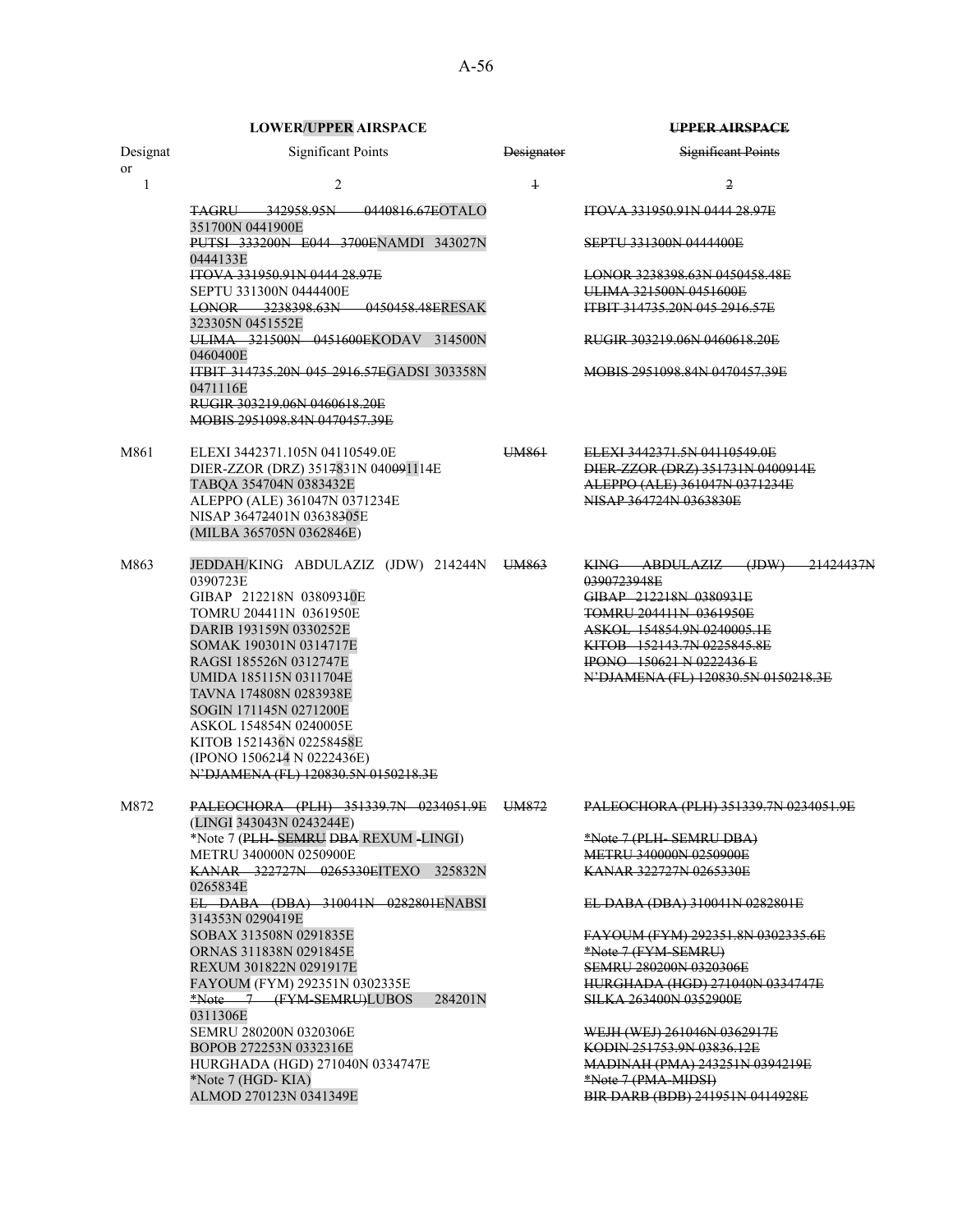|                | <b>LOWER/UPPER AIRSPACE</b>                                                                                                                                                                                                                                                                                                                                                                                                                                                                                                                                                                                                                                                              |                   | UPPER AIRSPACE                                                                                                                                                                                                                                                                                                                                           |
|----------------|------------------------------------------------------------------------------------------------------------------------------------------------------------------------------------------------------------------------------------------------------------------------------------------------------------------------------------------------------------------------------------------------------------------------------------------------------------------------------------------------------------------------------------------------------------------------------------------------------------------------------------------------------------------------------------------|-------------------|----------------------------------------------------------------------------------------------------------------------------------------------------------------------------------------------------------------------------------------------------------------------------------------------------------------------------------------------------------|
| Designat<br>or | <b>Significant Points</b>                                                                                                                                                                                                                                                                                                                                                                                                                                                                                                                                                                                                                                                                | <b>Designator</b> | <b>Significant Points</b>                                                                                                                                                                                                                                                                                                                                |
| 1              | 2                                                                                                                                                                                                                                                                                                                                                                                                                                                                                                                                                                                                                                                                                        | $\ddagger$        | 2                                                                                                                                                                                                                                                                                                                                                        |
|                | SILKA 263400N 0352900E<br>WEJH (WEJ) 261046N 0362917E<br>KODIN 251753.9N 03836.12EKULKI 254814N<br>0371445E                                                                                                                                                                                                                                                                                                                                                                                                                                                                                                                                                                              |                   | AL DAWADMI (DAW) 242656N 0440709E<br>KING KHALID (KIA) 245310N 0464534E<br>AKRAM 255036N 0475133E                                                                                                                                                                                                                                                        |
|                | TULOK 251001N 0383037E<br>BOVET 245742N 0385436E<br>EGVED 244857N 0391129E                                                                                                                                                                                                                                                                                                                                                                                                                                                                                                                                                                                                               |                   | *Note 8 (OB) to MIDSI<br>ALMAL 261553N 0482108E<br>DAVRI 264936N 0505732E                                                                                                                                                                                                                                                                                |
|                | MADINAH (PMA) 243251N 0394219E<br>*Note 7 (PMA-MIDSI)MEDRO 242730N 0403649E<br>GOKSA 242442N 0410403E<br>BIR DARB (BDB) 241951N 0414928E                                                                                                                                                                                                                                                                                                                                                                                                                                                                                                                                                 |                   | MIDSI 264142N0515442E                                                                                                                                                                                                                                                                                                                                    |
|                | AL DAWADMI (DAW) 242656N 0440709E<br>TASBA 243059N 0443028E<br>KAVUR 244246N 0454036E<br>KING KHALID (KIA) 245310N 0464534E                                                                                                                                                                                                                                                                                                                                                                                                                                                                                                                                                              |                   |                                                                                                                                                                                                                                                                                                                                                          |
|                | AKRAM 255036N 0475133E<br>*Note 8 (OB) to MIDSI<br>ALMAL 261553N 0482108E<br>DAVRI 264936N 0505732E                                                                                                                                                                                                                                                                                                                                                                                                                                                                                                                                                                                      |                   |                                                                                                                                                                                                                                                                                                                                                          |
|                | MIDSI 264142N0515442E                                                                                                                                                                                                                                                                                                                                                                                                                                                                                                                                                                                                                                                                    |                   |                                                                                                                                                                                                                                                                                                                                                          |
| M877           | VUSET 235540N 0590812E<br>ITILA 2340155N 0584817E<br>KUSRA 232426N 0582611E                                                                                                                                                                                                                                                                                                                                                                                                                                                                                                                                                                                                              | UM877             | VUSET 235540N 0590812E<br><b>ITILA 234015N 0584817E</b><br>KUSRA 232426N 0582611E                                                                                                                                                                                                                                                                        |
|                |                                                                                                                                                                                                                                                                                                                                                                                                                                                                                                                                                                                                                                                                                          |                   |                                                                                                                                                                                                                                                                                                                                                          |
| M999           | (ZARZAITINE (IMN) 280359.60N 0093939.30E)<br>BUHRA 272234N 0124717E<br>SEBHA (SEB) 265944N 0142735E<br>HORUJ 270906N 0161442E<br>KEPOS 272230N 0182810E<br>MASIT 272816N 0194016E<br>ARRIG 272930N 0200112E<br>KARUB 273524N 0211524E<br>SODOR 273747N 0220159E<br>SARIR (GS) 273900N 0223000E<br>DITAR 265903N 0250000E<br>NAKDO 260554N 0282101E<br>DAMPO 254707N 0292708E<br>IMLAX 252924N 0302707E<br>EL KHARGA (KHG) 252654N 0303527E<br>KUNAK 252745N 0304112E<br>EMENA 253749N 0315147E<br>LUXOR (LXR) 254458N 0324607E<br>ELELI 251854N 0332934E<br>SEDVA 235813N 0354006E<br>DASPA 230121N 0370841E<br>DEDLI 224232N 0373719E<br>*Note 7 (DEDLI- JDW)<br>MUVOL 221749N 0381452E | UM999             | <u>SARIR (GS) 273900N 0223000E</u><br>DITAR 265903N 0250000E<br>EL KHARGA (KHG) 252654N 0303527E<br>KUNAK 252745N 0304112E<br>(LUXOR) (LXR) 254458N 0324607E<br><b>DEDLI 224232N 0373719E</b><br>IMLER 221706N 0381653E<br>KING ABDULAZIZ (JDW) 214244N 0390723E<br>TOKTO 194421N 00395945E<br>DANAK 1608.00N 04129.00E<br>(ASSAB) (SB) 130400N 0423800E |
|                | IMLER 221706N 0381653E<br>JEDDAH/KING ABDULAZIZ (JDW) 214244N<br>0390723E<br>TOKTO 194421N 00395945E                                                                                                                                                                                                                                                                                                                                                                                                                                                                                                                                                                                     |                   |                                                                                                                                                                                                                                                                                                                                                          |
|                | DANAK 1608.00N 04129.00E<br>$(ASSAB)$ SB<br>*Note 7 (LABNI-JDW)                                                                                                                                                                                                                                                                                                                                                                                                                                                                                                                                                                                                                          |                   |                                                                                                                                                                                                                                                                                                                                                          |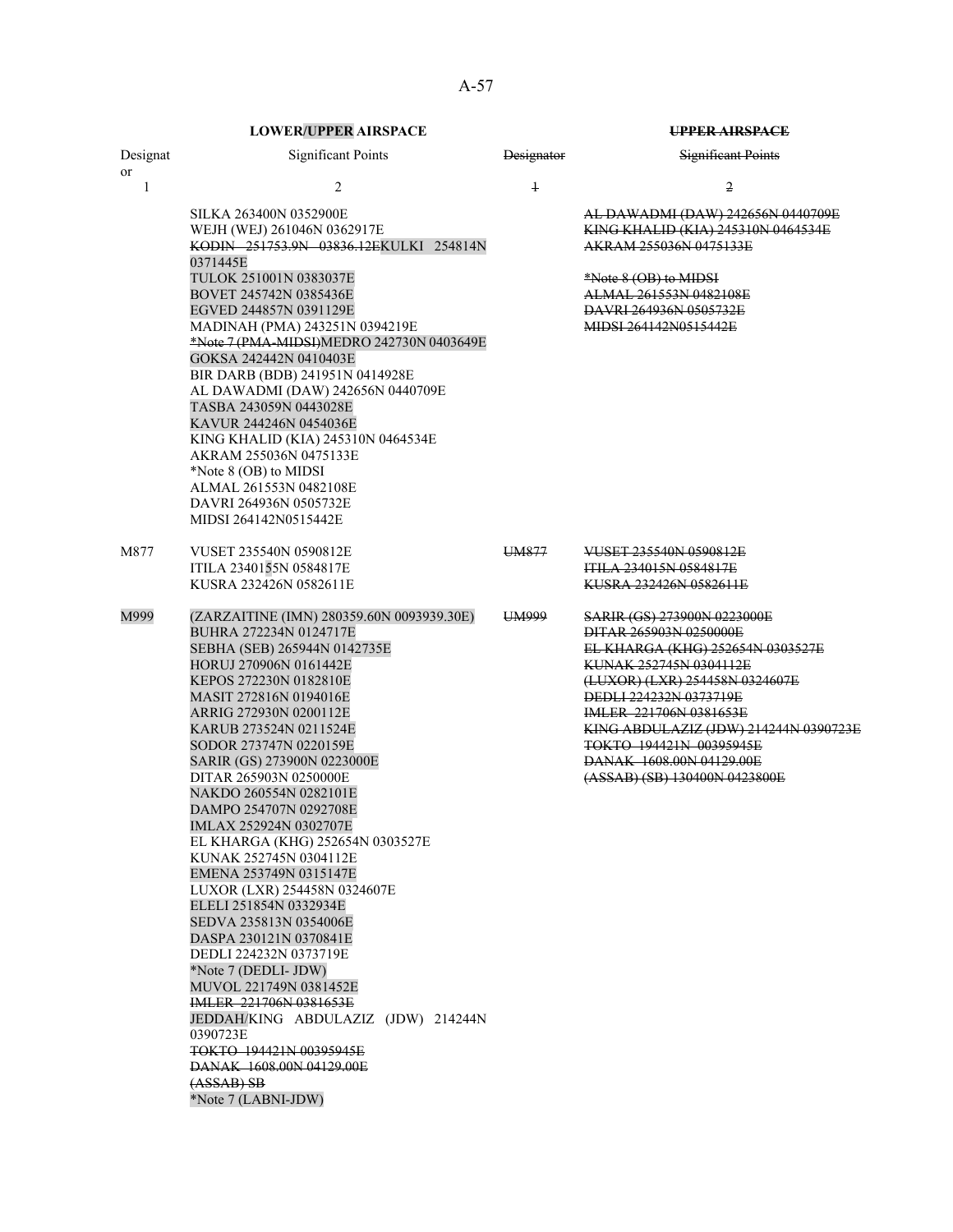| Designat<br>or | <b>Significant Points</b>                                                                                                                                                                                                                                                                                                                                                                                                                                                                                                                                                                                                                                                          | Designator | <b>Significant Points</b>                                                                                                                                                                                                                       |
|----------------|------------------------------------------------------------------------------------------------------------------------------------------------------------------------------------------------------------------------------------------------------------------------------------------------------------------------------------------------------------------------------------------------------------------------------------------------------------------------------------------------------------------------------------------------------------------------------------------------------------------------------------------------------------------------------------|------------|-------------------------------------------------------------------------------------------------------------------------------------------------------------------------------------------------------------------------------------------------|
| 1              | 2                                                                                                                                                                                                                                                                                                                                                                                                                                                                                                                                                                                                                                                                                  | $\ddagger$ | $\overline{2}$                                                                                                                                                                                                                                  |
|                | BOSUT 204705N 0393158E<br>LOVIL 201553N 0394537E<br>DAVUV 194408N 0395924E<br>ABKAR 190511N 0401612E<br>LABNI 165620N 0410921E<br>DANAK 160800N 0412900E<br>APDOS 153955N 0413947E<br>(PURAD 145500N 0415354E)                                                                                                                                                                                                                                                                                                                                                                                                                                                                     |            |                                                                                                                                                                                                                                                 |
| N39            | ULDUS 380000N 0510100E<br>ULEXI 374344N 0510631E<br>NOSHAHR (NSR) 363946.1N 0512751.4E<br>ELEDI 350136N 0520356E                                                                                                                                                                                                                                                                                                                                                                                                                                                                                                                                                                   |            |                                                                                                                                                                                                                                                 |
| N72            | BATEV 381005N 0501419E<br>UMERO 375524N 0501514E<br>GOLNU 355711N 0502052E<br>ELIPO 354046N 0502117E<br>SESBI 353154N 0502130E<br>PEDAR 350826N 0502206E<br>SAVEH (SAV) 350106.8N 0502216.9E<br>UKITA 330657N 0500041E<br>IMKEN 314407N 0493611E<br>BANDAR MAHSHAHR (MAH) 303322.8N<br>0490858.0E<br>UKNAR 295538N 0490450E<br>TULAX 293853N 0490301E                                                                                                                                                                                                                                                                                                                              |            |                                                                                                                                                                                                                                                 |
| N300           | 251459.66N<br>DOHA/HAMAD<br>$H\!N\!T\!L$<br>(DOH)<br>05136354.80E<br>(DOH) 251459N 0513635E<br>*Note 7 & 8 to (DOH-TONVOLALDO)<br>ELOBI 250753N 0521722E<br>NAMLA 250532N 0523318E<br>MIBRU 250321N 0524540E<br>0540032ERUGIS<br><b>BOXAK</b> 244536N<br>245916N 0530340E<br><del>-245112N</del><br><del>0545736E</del> KAXOB<br>MIADA —<br>245423N 0532450E<br>250500N<br>0563200EGIDOB<br><b>TONVO</b><br>244445.3N 0535952.6E<br>ORBOL 245134N 0542348E<br>LORID 245552.5N 0543904.1E<br>VEKOV 245750N 0544925E<br>OBREV 250200N 0551135E<br>LAGTA 250602N 0553315E<br>RUKOR 250823N 0554603E<br>NOLSU 251248.0N 0560737.8E<br>SUTVO 251531N 0562153E<br>LALDO 251806N 0563600E | UN300      | <b>DOHA HAMAD INTL 2514.0N 05134.6E</b><br>(DOH) 251459N 0513635E<br>*Note 7 & 8 to (DOH-TONVO)<br>ELOBI 250753N 0521722E<br>NAMLA 250532N 0523318E<br><b>BOXAK 244536N 0540032E</b><br>MIADA 245112N 0545736E<br><b>TONVO 250500N 0563200E</b> |
| N302           | SIDAD 295231N 0482944E<br>*Note 7 (SIDAD-ALVIX)<br>ALVIX 291915N 048294410EALVAX 292030N<br>0482422E                                                                                                                                                                                                                                                                                                                                                                                                                                                                                                                                                                               | UN302      | <b>SIDAD 295231N 0482944E</b><br><b>ALVIX 291915N 0482944E</b>                                                                                                                                                                                  |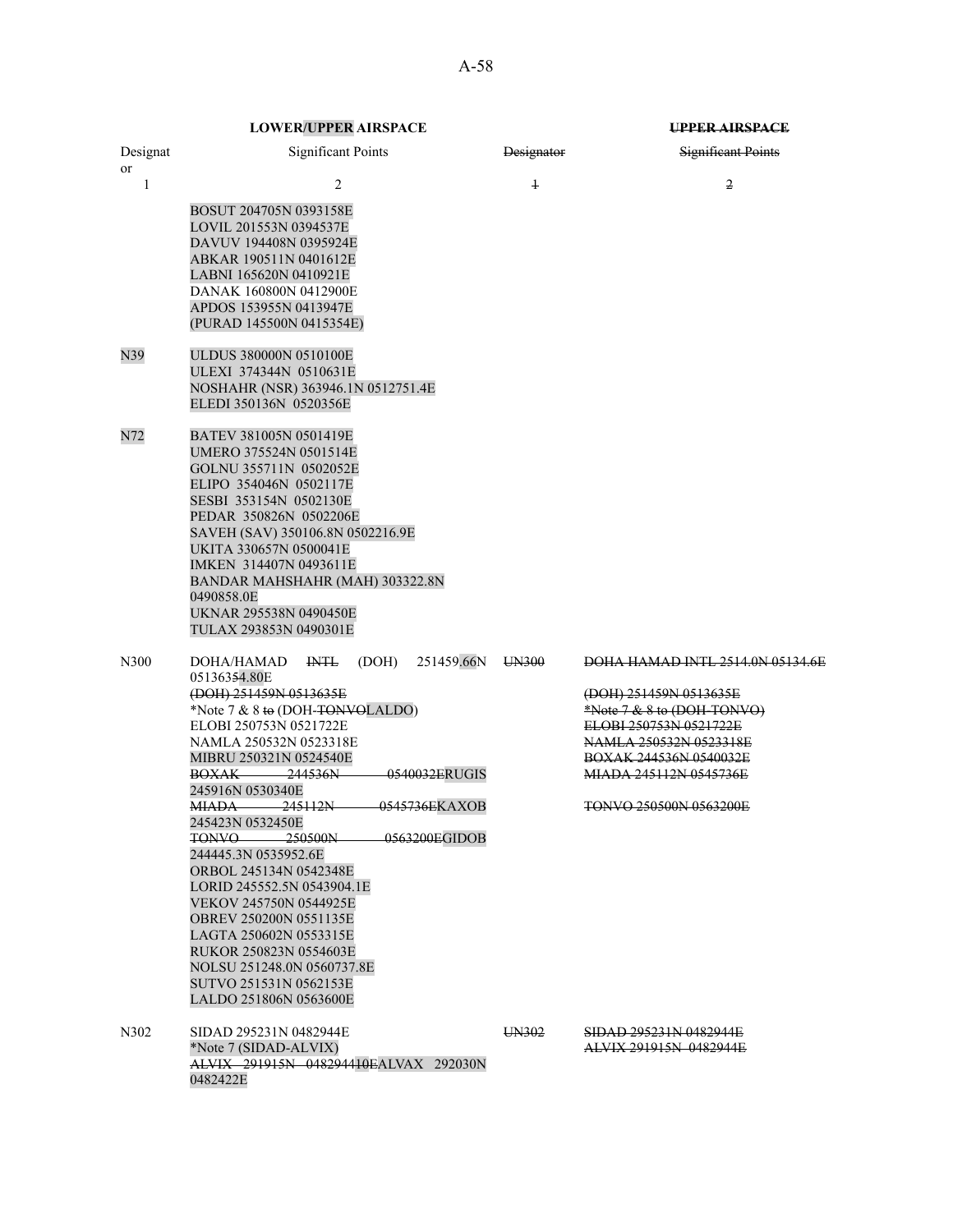|                       | <b>LOWER/UPPER AIRSPACE</b>                                                                                                                                                                                                                                                                                                                                |            | <b>UPPER AIRSPACE</b>                                                                                                                                                                                                     |
|-----------------------|------------------------------------------------------------------------------------------------------------------------------------------------------------------------------------------------------------------------------------------------------------------------------------------------------------------------------------------------------------|------------|---------------------------------------------------------------------------------------------------------------------------------------------------------------------------------------------------------------------------|
| Designat<br><b>or</b> | <b>Significant Points</b>                                                                                                                                                                                                                                                                                                                                  | Designator | <b>Significant Points</b>                                                                                                                                                                                                 |
| 1                     | $\overline{2}$                                                                                                                                                                                                                                                                                                                                             | $\ddagger$ | 2                                                                                                                                                                                                                         |
| N303                  | (HARGEISA) HARGA 093112N 0440530E<br>(KASOL 283147N 0531533E)<br>PARIM 123142N 0432712E<br>ORNIS 141615N 0423657E<br>KIPAM 150030N 0421526E<br>RIBOK 154700N 0415230E<br>LABNI 165620.3N 0410921.4E                                                                                                                                                        | UN303      | (HARGEISA) HARGA 093112N 0440530E<br>PARIM 123142.7N 04327.12E<br>RIBOK154700N 0415230.5E<br>LABNI 165620.3N 0410921.4E                                                                                                   |
| N307                  | MELDO 320201N 0310406E<br>LAKTO 323800N 0320500E                                                                                                                                                                                                                                                                                                           | UN307      | MELDO 320201N 0310406E<br>LAKTO 323800N 0320500E                                                                                                                                                                          |
| N310                  | BALMA 342856N 0350302E<br>CHEKA (CAK) 3418021.81N 0354200159.64E<br>*Note 7 (CAK-LATEB)<br>LATEB 340154N 03624043.60E<br>LOTAX 335952N 0363231E<br>BASEM 333337.6N 0373907.1E                                                                                                                                                                              | UN310      | <b>BALMA 342856N 0350302E</b><br>CHEKA (CAK) 341802N 0354200E<br><b>LATEB 340154.9N 0362404.1E</b><br>BASEM 333337.6N 0373907.1E                                                                                          |
| N311                  | NUBAR 220000N 0313824E<br>TOVIL 175557N 0304439E<br>DATIM 152833N 0301323E<br>JEBRA 125520N 0291349E<br>SIGNO 094716N 0275031E<br>ASKON 061745N 0262537E                                                                                                                                                                                                   |            |                                                                                                                                                                                                                           |
| N312                  | ASVIB 265724N 0631812E<br>GENEV 264247N 0603757E<br>NOVSU 263407N 0573849E<br>MOBET 264406N 0560908E<br>GHESHM ISLAND (KHM) 264547.1N 0555427.6E<br>SERDU 264715N 0545757E<br>ROSUM 264741N 0543637E<br>LAVAN ISLAND (LVA) 264843.4N 0532121.1E<br>MIDSI 264142N 0515442E                                                                                  |            |                                                                                                                                                                                                                           |
| N314                  | ATMUL 220000N 0290530E<br>UMIDA 185115N 0311704E<br>KUVTI 163152N 0325025E<br>TIKAT 122418N 0353812E                                                                                                                                                                                                                                                       |            |                                                                                                                                                                                                                           |
| N315                  | ASPUX 1744064N 0600006E<br>KUTVI 184306N 0582642E<br>*Note: 7 ( <del>OO/OB</del> KUTVI-SITOL)<br>MOBAB N201032 E0564415<br>ORSIT N202306 E0562915<br>VELIK 203322N 0561656E<br><b>IVENI 205158N 0555430E</b><br>SITOL 211604N 0552514E<br>LOTOS 220000N 0503912E<br>RAPMA 232256N 0482028E<br>RESAL 240649N 0470427E<br>KING KHALED (KIA) 245310N 0464534E | UN315      | ASPUX 174406N 0600006E<br>KUTVI 184306N 0582642E<br>*Note:-7 (OO/OB)<br>SITOL 211604N 0552514E<br>LOTOS 220000N 0503912E<br>RAPMA 232256N 0482028E<br>RESAL 240649N 0470427E<br><b>KING KHALED (KIA) 245310N 0464534E</b> |
| N316                  | HALAIFA (HLF) 262603N 0391609E<br>NETOL 270748N 0363226E<br>PASAM 273045N 0345542E                                                                                                                                                                                                                                                                         | UN316      | <b>HALAIFA (HLF) 262603N 0391609E</b><br><b>PASAM 273045N 0345542E</b>                                                                                                                                                    |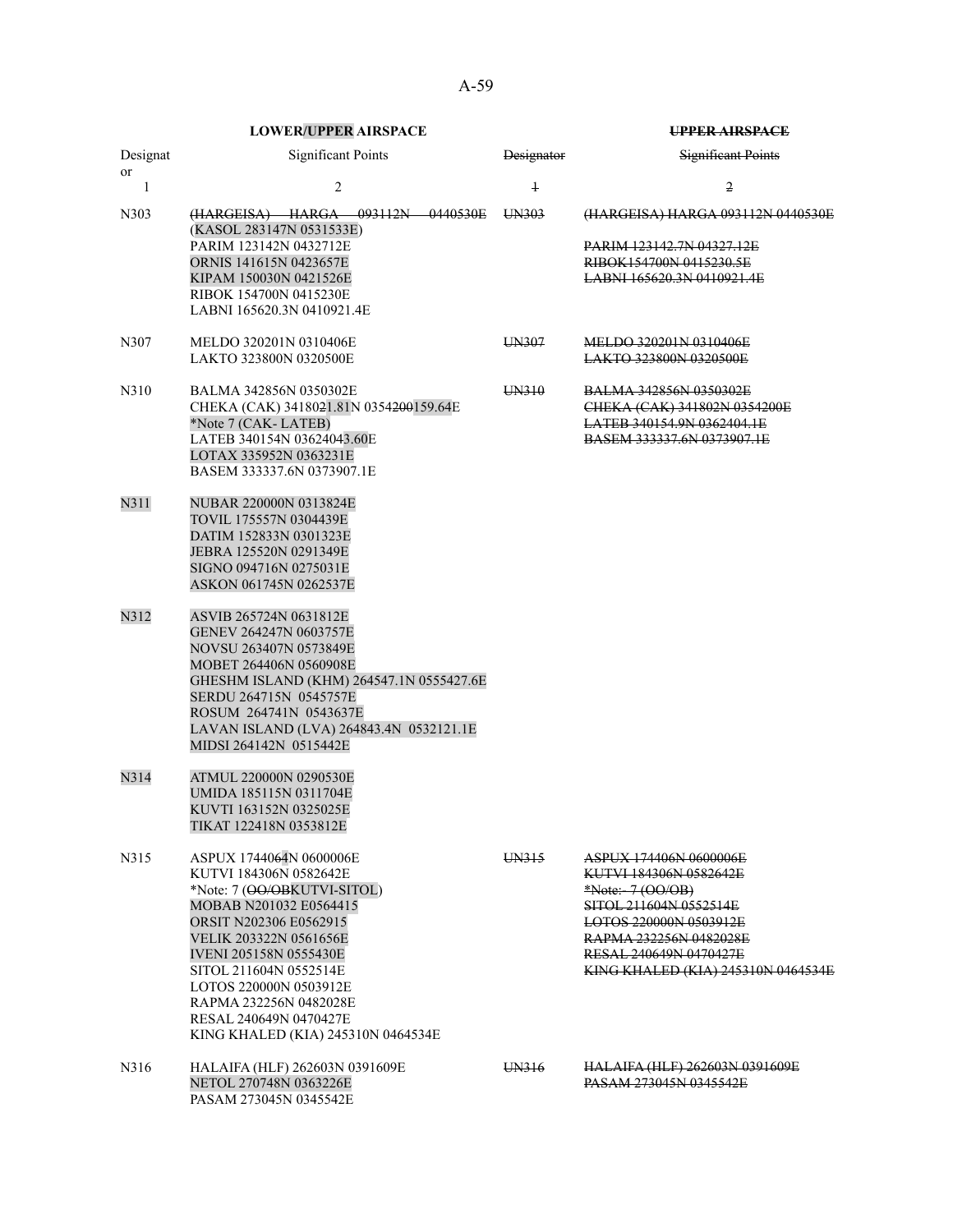A-60

|                | <b>LOWER/UPPER AIRSPACE</b>                                                                                                                                                                                                                                                                                                                                                                                                                                                                                                                                                                                                                                                                                                                                                                                                                                                                                                                                                                                                                                                                                                                                                                                                                                                                                                          |                   | UPPER AIRSPACE                                                                                                                                                                                                                                                                                                                                                                                                                                                                                                                                                                                                                                                                                                                                                                                                                                                                                                                                                                                                                                                                                             |  |
|----------------|--------------------------------------------------------------------------------------------------------------------------------------------------------------------------------------------------------------------------------------------------------------------------------------------------------------------------------------------------------------------------------------------------------------------------------------------------------------------------------------------------------------------------------------------------------------------------------------------------------------------------------------------------------------------------------------------------------------------------------------------------------------------------------------------------------------------------------------------------------------------------------------------------------------------------------------------------------------------------------------------------------------------------------------------------------------------------------------------------------------------------------------------------------------------------------------------------------------------------------------------------------------------------------------------------------------------------------------|-------------------|------------------------------------------------------------------------------------------------------------------------------------------------------------------------------------------------------------------------------------------------------------------------------------------------------------------------------------------------------------------------------------------------------------------------------------------------------------------------------------------------------------------------------------------------------------------------------------------------------------------------------------------------------------------------------------------------------------------------------------------------------------------------------------------------------------------------------------------------------------------------------------------------------------------------------------------------------------------------------------------------------------------------------------------------------------------------------------------------------------|--|
| Designat<br>or | <b>Significant Points</b>                                                                                                                                                                                                                                                                                                                                                                                                                                                                                                                                                                                                                                                                                                                                                                                                                                                                                                                                                                                                                                                                                                                                                                                                                                                                                                            | <b>Designator</b> | <b>Significant Points</b>                                                                                                                                                                                                                                                                                                                                                                                                                                                                                                                                                                                                                                                                                                                                                                                                                                                                                                                                                                                                                                                                                  |  |
| $\mathbf{1}$   | 2                                                                                                                                                                                                                                                                                                                                                                                                                                                                                                                                                                                                                                                                                                                                                                                                                                                                                                                                                                                                                                                                                                                                                                                                                                                                                                                                    | $\ddagger$        | 2                                                                                                                                                                                                                                                                                                                                                                                                                                                                                                                                                                                                                                                                                                                                                                                                                                                                                                                                                                                                                                                                                                          |  |
|                | *Note: 7 (PASAM-HDG)<br>HURGHADA (HDG) 271040N 0334747E                                                                                                                                                                                                                                                                                                                                                                                                                                                                                                                                                                                                                                                                                                                                                                                                                                                                                                                                                                                                                                                                                                                                                                                                                                                                              |                   |                                                                                                                                                                                                                                                                                                                                                                                                                                                                                                                                                                                                                                                                                                                                                                                                                                                                                                                                                                                                                                                                                                            |  |
| N317           | MENSA 245750N 0563249E<br>NOLSU 251248.0N 0560737.8E<br>REXEV 251502.3N 0560136.7E<br>NADNI 251915.2N 0555658.9E                                                                                                                                                                                                                                                                                                                                                                                                                                                                                                                                                                                                                                                                                                                                                                                                                                                                                                                                                                                                                                                                                                                                                                                                                     |                   |                                                                                                                                                                                                                                                                                                                                                                                                                                                                                                                                                                                                                                                                                                                                                                                                                                                                                                                                                                                                                                                                                                            |  |
| N318           | MOUAB 314758N 0353559E<br>QUEEN ALIA (QAA) 314423.41N 0360926.59E<br>ALNOR 313955N 0362507E<br>KINUR 313626N 0363714E<br>ELOXI 313359N 0364536E<br>GENEX 312935N 370052E<br>GURIAT (GRY) 312445N 0371712E<br>*Note: 7 (GRY-ORKAS)<br>ORKAS 304725N 0384617 E<br>NEVOL 302446N 0393841E<br>GIBAM 300018N 0401632E<br>VELAL 294602N 0403821E<br>SITOD 292143N 0412313E<br>TOLDI 290329N 0415621E<br>TAMRO 283838N 0424047E<br>$*Note7$ (OE, OB, OM, OO)NOTLI 281200N<br>0433714E<br>LOXOM 275648N 0440832E<br>MOGON 2738487N 0444554E<br>EMARO 273342N 0451330E<br>DEBOL 272116N 0461843E<br>*Note: 7 (DEBOL-REXOD)<br><b>TAGSO 272744N 0454510EMAANI</b><br>270812N<br>0473152E<br>*Note 8 (OB, OO)<br>EGNOV 270301N 0474713EGESOR<br>270322N<br>0475751E<br>KUSAR 264741N 0490218ENADEN<br>265250N<br>0484448E<br>ASPAN 263255N 0494903EDASVA<br>264551N<br>0492301E<br><b>DEDAS</b> 263011N 0501427EOTERA 264110N<br>0493841E<br>NAGTO 263717N 0495137E<br>RABKA 263531N 0495728E<br>SIBGA 263416N 0500134E<br>LADNA 262749N 0502245E<br>ELOSO 262409N 0503551E<br>DAVOV 262255N 0504013E<br>GOLKO 262149N 0504404E<br>ASTAD 261812N 0505646E<br>LUBET 261441N 0510347E<br>TOTIS 261119N 0511027E<br>RASDI 260425N 0512407E<br>VELAM 255426N 0514347E<br>VUTAN 255016N 0515218E<br>RESAR 253707N 0522328E<br>ALSEM 252703N 0524322E | UN318             | QUEEN ALIA (QAA) 314423N 0360926E<br>ALNOR 313955N 0362507E<br>KINUR 313626N 0363714E<br>ELOXI 313359N 0364536E<br>GENEX 312935N 370052E<br>GURIAT (GRY) 312445N 0371712E<br>ORKAS 3047254N 0384617E<br>NEVOL 302446N 0393841E<br>VELAL 294602N 04038214E<br><b>TAMRO 283838N 0424047E</b><br>*Note7 (OE, OB, OM, OO)<br>MOGON 273848N 0444554E<br><b>TAGSO 272744N 0454510E</b><br>$*Note 8 (OB, OO)$<br>EGNOV 270301N 0474713E<br>KUSAR 264741N 0490218E<br>ASPAN 263255N 0494903E<br>DEDAS 263011N 0501427E<br>LADNA 262749N 0502245E<br>ELOSO 262409N 0503551E<br>DAVOV 262255N 0504013E<br>GOLKO 262149N 0504404E<br>ASTAD 261812N 0505646E<br><b>TOTIS 261119N 0511027E</b><br>RASDI 260425N 0512407E<br><b>VELAM 255426N 0514347E</b><br>VUTAN 255016N 0515218E<br><b>RESAR 253707N 0522328E</b><br>ALSEM 252703N 0524322E<br>QVONA 252443N 0524739E<br>(LOXAT-REXOD)<br>KATIK 251709N 0531515E<br>KANIP 2410402N 0552042E<br>LABRI 240344N 0553842E<br>EGROK 235253N 0560126E<br><b>LAKLU 232235N 0570401E</b><br>GEVED 230105N 0575111E<br><b>TOLDA 223720N 0583503E</b><br>REXOD211230N 0613830E |  |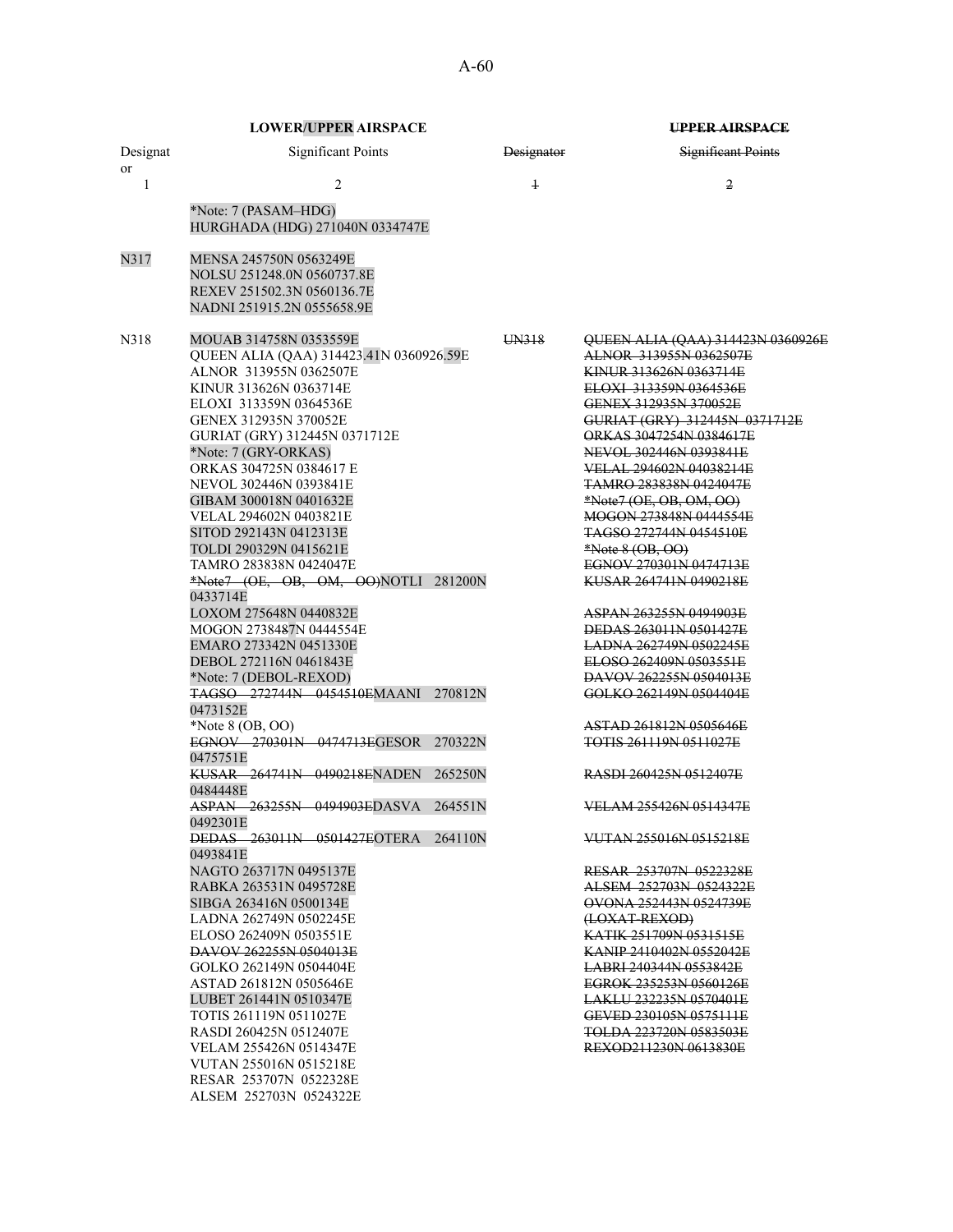|          | <b>LOWER/UPPER AIRSPACE</b>                                                                                                                                                                                                                                                                                                                                                                                                                                                                                                                                                                                                                                                                                                                                          |                   | UPPER AIRSPACE                                                                                                                                                                                                                                                                                                |
|----------|----------------------------------------------------------------------------------------------------------------------------------------------------------------------------------------------------------------------------------------------------------------------------------------------------------------------------------------------------------------------------------------------------------------------------------------------------------------------------------------------------------------------------------------------------------------------------------------------------------------------------------------------------------------------------------------------------------------------------------------------------------------------|-------------------|---------------------------------------------------------------------------------------------------------------------------------------------------------------------------------------------------------------------------------------------------------------------------------------------------------------|
| Designat | <b>Significant Points</b>                                                                                                                                                                                                                                                                                                                                                                                                                                                                                                                                                                                                                                                                                                                                            | <b>Designator</b> | <b>Significant Points</b>                                                                                                                                                                                                                                                                                     |
| or       |                                                                                                                                                                                                                                                                                                                                                                                                                                                                                                                                                                                                                                                                                                                                                                      |                   |                                                                                                                                                                                                                                                                                                               |
| 1        | $\overline{2}$                                                                                                                                                                                                                                                                                                                                                                                                                                                                                                                                                                                                                                                                                                                                                       | $\overline{1}$    | 2                                                                                                                                                                                                                                                                                                             |
| N319     | OVONA 252443N 0524739E<br>(LOXAT REXOD)<br><b>KATIK</b><br>251709N<br>-0531515EPUTIB<br>251900N 0525755E<br><b>KANIP</b> 2410402N<br>0552042EBOXOT<br>251039N 0531817E<br>–240344N–<br>0553842EKAPUM<br>LABRI —<br>245815N 0533450E<br>EGROK 235253N<br>0560126EBOSEV<br>245013.3N 0540448.8E<br>-232235N<br>0570401EMOGIM<br><del>LAKLU –</del><br>244053N 0542820E<br>GEVED 230105N<br>0575111EIMLIP<br>243648N 0543549E<br>223720N<br>0583503EELEPO<br>TOLDA<br>243211N 0544410E<br>REXOD<br>–211230N–<br>0613830ESIXIV<br>242009N 0550439E<br>KANIP 241040N 0552042<br>LABRI 240344N 0553842E<br>EGROK 235253N 0560126E<br>LAKLU 232235N 0570401E<br>GEVED 230105N 0575111E<br>TOLDA 2237204008N 0583503624E<br>REXOD 211230N 0613830E<br>DERBO 292542N 0611701E | UN319             | ZAHEDAN (ZDN) 292912N 0605406E                                                                                                                                                                                                                                                                                |
|          | ZAHEDAN (ZDN) 292912.3N 06054065.7E<br>KUVAV 313426N 0585747E<br>IMPAT 322451N 0580856E<br>ROXEK 331123N 0572138E<br>TABAS (TBS) 334021.2N 05653310.9E<br>RABER 343656N 0555902E<br>ITELO 353534N 0550052E<br>ODKAT 354650N 0544146E<br>DASHT-E-NAZ (DNZ) 3638553.6N 0531120.1E<br>DASEL 371113N 0522020E<br>RIGAN 373543N 0514052E<br>ULDUS 380000N 0510100E<br>LUSAL 4035.00N 04757.00E(NASIL 390100N<br>0495100E)<br>ADEKI 4117.48N 04645,00E<br>TBILIS (TBS) 414014N 0445649E<br><b>MUKHARANI (DF) 415500N 0443356E</b><br>A <sub>H</sub> (BT)<br>LOBIN 42042810.9N 04300156.4E<br><b>IBERI 4209.6N 04143.3E</b>                                                                                                                                                 |                   | TABAS (TBS) 334021N 0565331E<br>DASHT-E-NAZ (DNZ) 363855N 0531120E<br>ULDUS-3800.00N 05101.00E<br>LUSAL 4035.00N 04757.00E<br>ADEKI 4117.48N 04645 .00E<br>TBILIS (TBS) 414014N 0445649E<br>MUKHARANI (DF) 415500N 0443356E<br>A <sub>H</sub> (BT)<br>LOBIN 42042810.9N 04300156.4E<br>IBERI 4209.6N 04143.3E |
| N320     | KISAL 101811N 0232526E<br>GINKA 124701N 0250831E<br>BOXIG 155958N 0272606E<br>TAVNA 174808N 0283938E<br>LAMAB 182601N 0290548E<br>NUBAR 220000N 0313824E                                                                                                                                                                                                                                                                                                                                                                                                                                                                                                                                                                                                             |                   |                                                                                                                                                                                                                                                                                                               |
| N321     | TIKAT 122418N 0353812E                                                                                                                                                                                                                                                                                                                                                                                                                                                                                                                                                                                                                                                                                                                                               |                   |                                                                                                                                                                                                                                                                                                               |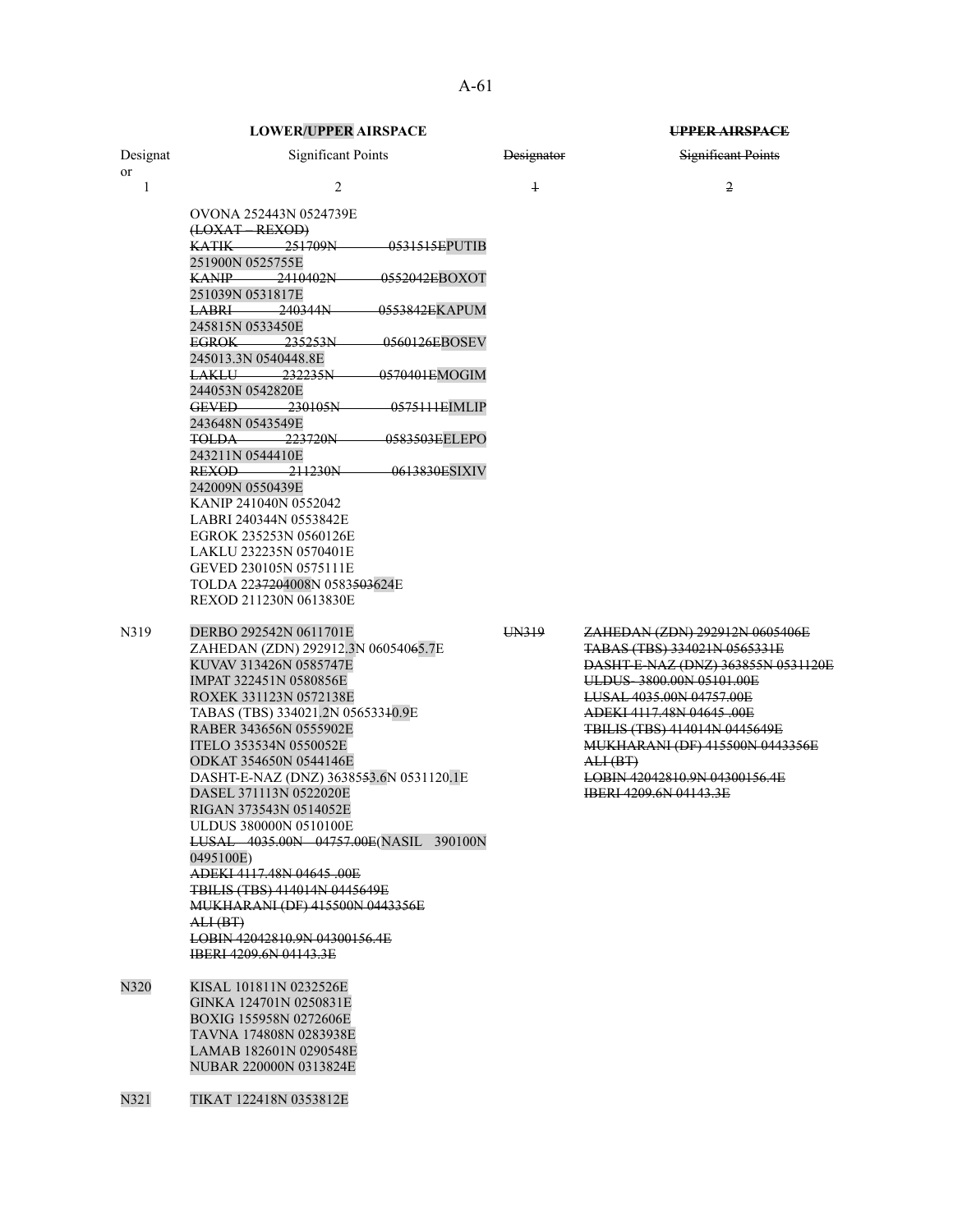|                  | <b>LOWER/UPPER AIRSPACE</b>                                                                                                                                                                                                                                                                                                                                                                                                                                                                                                                                                                                                                              |                       | <b>UPPER AIRSPACE</b>                                                                                                                                                                                                                                                                                                                                                                                                                                                                 |
|------------------|----------------------------------------------------------------------------------------------------------------------------------------------------------------------------------------------------------------------------------------------------------------------------------------------------------------------------------------------------------------------------------------------------------------------------------------------------------------------------------------------------------------------------------------------------------------------------------------------------------------------------------------------------------|-----------------------|---------------------------------------------------------------------------------------------------------------------------------------------------------------------------------------------------------------------------------------------------------------------------------------------------------------------------------------------------------------------------------------------------------------------------------------------------------------------------------------|
| Designat         | <b>Significant Points</b>                                                                                                                                                                                                                                                                                                                                                                                                                                                                                                                                                                                                                                | <del>Designator</del> | Significant Points                                                                                                                                                                                                                                                                                                                                                                                                                                                                    |
| or<br>1          | 2                                                                                                                                                                                                                                                                                                                                                                                                                                                                                                                                                                                                                                                        | $\ddagger$            | 2                                                                                                                                                                                                                                                                                                                                                                                                                                                                                     |
|                  | BOPID 163948N 0335142E<br>BILAL 184044N 0330227E<br>NUBAR 220000N 0313824E                                                                                                                                                                                                                                                                                                                                                                                                                                                                                                                                                                               |                       |                                                                                                                                                                                                                                                                                                                                                                                                                                                                                       |
| N324             | ALNUG 213009N 0500453E<br>PURDA 210805N 0510329E<br>METNO 201418N 0524050E<br>MIPUB 200004N 0530607E<br>GOBRO 193622N 0534741E<br>ASTUN 180832N 0551040E                                                                                                                                                                                                                                                                                                                                                                                                                                                                                                 | UN324                 | PURDA 210805N 0510329E<br>GOBRO 193622N 0534741E<br><b>ASTUN 180832N 0551040E</b>                                                                                                                                                                                                                                                                                                                                                                                                     |
| N430             | TARBO 244351N 0574637E<br>*Note 7/8 (OO)*Note: 7 (TARBO - ITLOB)<br>ITLOB 244325N 0590701E                                                                                                                                                                                                                                                                                                                                                                                                                                                                                                                                                               | UN430                 | <del>TARBO 244351N 0574637E</del><br>*Note 7/8 (OO)<br><b>ITLOB 244325N 0590701E</b>                                                                                                                                                                                                                                                                                                                                                                                                  |
| N438             | LITAN 333456.28N 0343758.80E<br>KALDE (KAD) 3348276.70N 035291009.53E<br>CHEKA (CAK) 3418021.81N 0354200159.64E<br>KLEYATE (RA) 343510N 0360010E                                                                                                                                                                                                                                                                                                                                                                                                                                                                                                         | UN438                 | <b>LITAN 333456N 0343758E</b><br>KALDE (KAD)334827N 0352910E<br>CHEKA (CAK) 341802N 0354200E<br>KLEYATE (RA) 343510N 0360010E                                                                                                                                                                                                                                                                                                                                                         |
| N440             | MOBON 274414N 0552513E<br>*Note: 7 (GABKO-MOBON)<br>BOSOS 264325N 0554311E<br>RADEB 261140N 0554719E<br><b>DARAX 260916N 0555307EGABKO 260404N</b><br>0554755E                                                                                                                                                                                                                                                                                                                                                                                                                                                                                           | UN440                 | <b>MOBON 274414N 0552513E</b><br>DARAX 260916N 0555307E                                                                                                                                                                                                                                                                                                                                                                                                                               |
| N558             | DEKUM 043742N 0293936E<br>LOROG 093551N 0295448E<br>NABUS 110003N 0295910E<br>DATIM 152833N 0301323E<br>ASRAV 172442N 0301943E                                                                                                                                                                                                                                                                                                                                                                                                                                                                                                                           |                       |                                                                                                                                                                                                                                                                                                                                                                                                                                                                                       |
| N <sub>563</sub> | (KATBI 193133N 065002E)<br>REXOD 211230N 0613830E<br>*Note $8$ (OB, OM)<br>*Note 7 (OB, OO, OMREXOD- ALPOB)<br>EMURU 221357N 0585338E<br>TULBU 230005N 0571827E<br>MEKNA 2233309N 0560815E<br>KURTA 234205N 0554900E<br>SODEX 234954N 0553202E<br>ELUDA 235107N 0552905E<br>NOBTO 235525N 0551840E<br>ADVSIGMO 240710N 0545837E<br>$MEMBI$ 243705N<br><del>0542631E</del> VUXOD<br>242005N 0543625E<br>UMIBU 242331N 0543027E<br>ATBEX<br>250739N<br>0535019EKUGTO<br>243231N 0542224E<br>$HROK$ 253557N<br><del>-0532751E</del> BOSEV<br>245013.3N 0540448.8E<br>ALPOB 254218N<br>-0530055EITKEV<br>250104N 0534526E<br>$ROTAG \longrightarrow 255353N$ | UN563                 | (BANGALORE) BBG<br>*Note 8 (OB, OM)<br>REXOD 211230N 0613830E<br>*Note 7 (OB, OO,OM)<br>EMURU 221357N 0585338E<br>TULBU 230005N 0571827E<br><b>MEKNA 223309N 0560815E</b><br>SODEX 234954N 0553202E<br>NOBTO 235525N 0551840E<br>MEMBI 243705N 0542631E<br>ATBEX 250739N 0535019E<br><b>ITROK 253557N 0532751E</b><br>ALPOB 254218N 0530055E<br>ROTAG 255353N 0523621E<br>SOLEG 260159N 0521756E<br>SOLOB 262241N 0513132E<br>MEDMA 263412N 0505454F<br><b>TOTLA 263806N 0504301E</b> |
|                  | 251634N 0532847E                                                                                                                                                                                                                                                                                                                                                                                                                                                                                                                                                                                                                                         |                       |                                                                                                                                                                                                                                                                                                                                                                                                                                                                                       |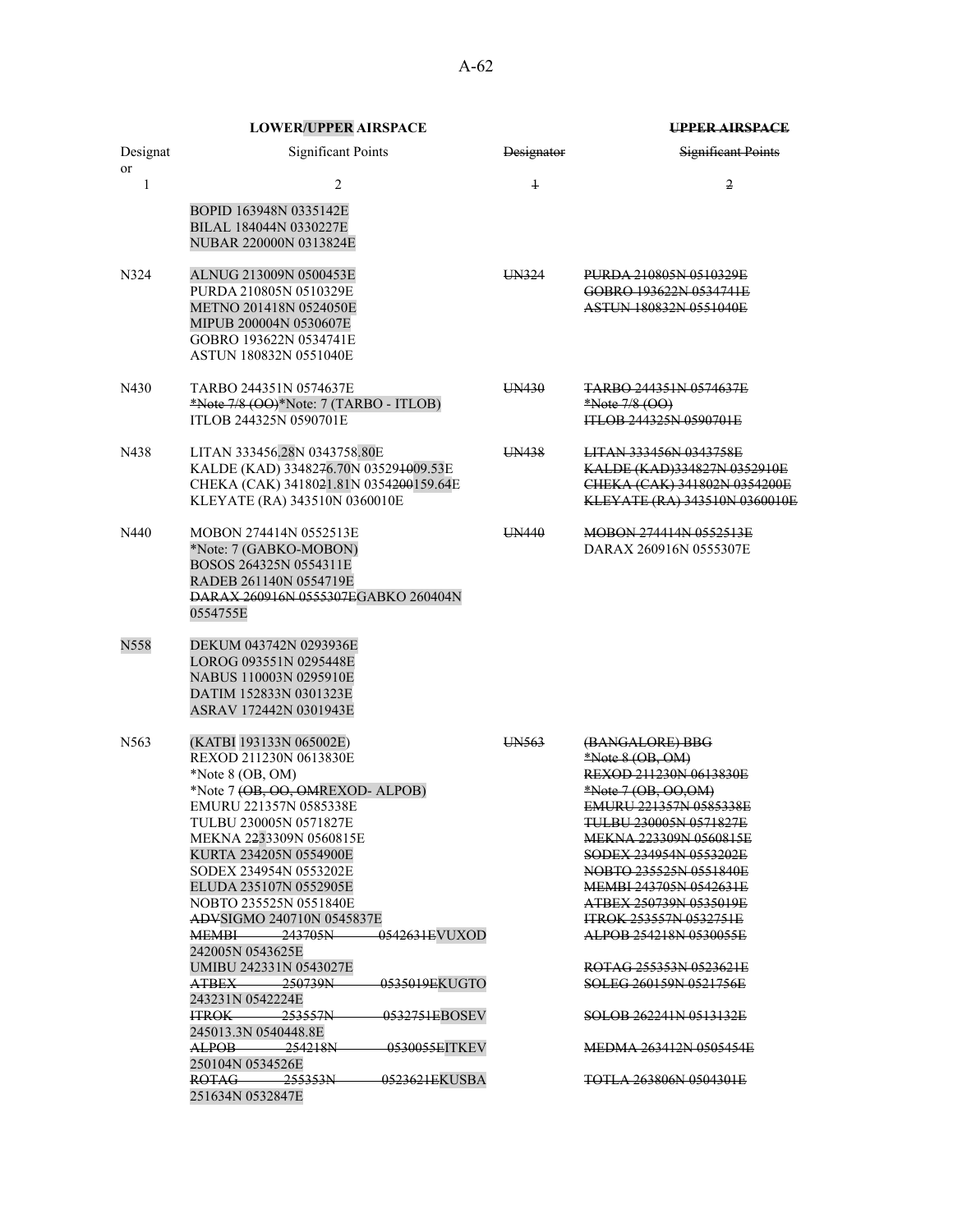Designat or

Q52 N565

0563249E

250223N 0561749E

AVAMI 250554N 0555647ELUBAT

|                         | <b>LOWER/UPPER AIRSPACE</b>                                     |                   | <b>UPPER AIRSPACE</b>            |
|-------------------------|-----------------------------------------------------------------|-------------------|----------------------------------|
| Designat<br>or          | <b>Significant Points</b>                                       | <b>Designator</b> | <b>Significant Points</b>        |
| $\mathbf{1}$            | $\overline{2}$                                                  | $\overline{1}$    | $\overline{2}$                   |
|                         | $-0521756ETAGDU$<br>SOLEG 260159N<br>252258N 0532153E           |                   | <b>RULEX 264529N 0501745E</b>    |
|                         | $-262241N$<br>0513132EIMGUX<br>SOLOB—                           |                   | <b>SILNO 264026N 0475745E</b>    |
|                         | 252950N 0531428E<br>$-0505454EALPOB$<br><b>MEDMA</b><br>263412N |                   | GIBUS 255724N 0472829E           |
|                         | 254218N 0530055E<br>TOTLA 263806N 0504301E                      |                   |                                  |
|                         | RULEX 264529N 0501745E                                          |                   |                                  |
|                         | SILNO 264026N 0475745E                                          |                   |                                  |
|                         | GIBUS 255724N 0472829E                                          |                   |                                  |
| Q52<br>N <sub>565</sub> | KAMEL 322000N 036440E                                           |                   |                                  |
|                         | ZELAF 325700N 0380000E                                          |                   |                                  |
| N568                    | AVONO 092606N 0335418E                                          |                   |                                  |
|                         | DEDVA 102746N 0333134E                                          |                   |                                  |
|                         | SUVRI 135436N 0321800E                                          |                   |                                  |
|                         | TOVIL 175557N 0304439E                                          |                   |                                  |
|                         | ATMUL 220000N 0290530E                                          |                   |                                  |
| N569                    | BONUM 221252N 0393805E                                          | UN569             | <b>BONUM 221252N 0393805E</b>    |
|                         | RABTO 221608N 0400326E                                          |                   | RABTO 221608N 0400326E           |
|                         | VEMEM 221554N 0400118E                                          |                   | VEMEM 221554N 0400118E           |
|                         | LOTOS 220000N 0503912E                                          |                   | LOTOS 220000N 0503912E           |
|                         | *Note:- 7 (LOTOS-GOLNI)                                         |                   | *Note:-7 (LOTOS-GOLNI)           |
|                         | TOKRA 220925N 0553350E                                          |                   | TOKRA 220925N 0553350E           |
|                         | *Note: 7 (GISKA-TOKRA)                                          |                   | <b>TOPSO 215653N 0562043E</b>    |
|                         | SUTLI 220121N 0560404E                                          |                   | MOGOK 215057N 0564236E           |
|                         | TOPSO 215653N 0562043E                                          |                   | <b>KEBAS 214330N 0570948E</b>    |
|                         | MOGOK 215057N 0564236E                                          |                   | GISKA 213503N 0574014E           |
|                         | KEBAS 214330N 0570948E                                          |                   | UMILA 211555N 0584738E           |
|                         | GISKA 213503N 0574014E                                          |                   | GOLNI 210014N 0594130E           |
|                         | UMILA 211555N 0584738E                                          |                   | <b>LOTAV 203700N 0605700E</b>    |
|                         | GOLNI 210014N 0594130E<br>LOTAV 203700N 0605700E                |                   |                                  |
|                         |                                                                 |                   |                                  |
| N571                    | (GUNIP 042954.9N 09931.48E)                                     | UN <sub>571</sub> | (GUNIP 042954.9N 09931.48E)      |
|                         | (VAMPI 061056.9N 0973508.1E)                                    |                   | (VAMPI 061056.9N 0973508.1E)     |
|                         | (MEKAR 063014.2N 0692928.5E)                                    |                   | (MEKAR 063014.2N 0692928.5E)     |
|                         | (SUGID-193303.1N 06921.00E)(DOGET 210703N                       |                   | (SUGID-193303.1N 06921.00E)      |
|                         | 0660001E)                                                       |                   |                                  |
|                         | PARAR 222630N 0630700E                                          |                   | <b>PARAR 222630.5 N 0630700E</b> |
|                         | *Note 7 & 8 (OB, OM, OOPARAR-ALPOB)                             |                   | *Note 7 & 8 $(OB, OM, OO)$       |
|                         | KIPOL 230410N 0612903E                                          |                   | KIPOL 230410N 0612903E           |
|                         | RAGMA 2306002301N 06 <del>10539</del> 03846E                    |                   | RAGMA 230600N 0610539E           |
|                         | SODEB 234747N 0593023E                                          |                   | SODEB 234747N 0593023E           |
|                         | VUSET 235540N 0590812E                                          |                   | VUSET 235540N 0590812E           |
|                         | TOVDI 240733N 0584021E                                          |                   | <b>KIROP 243000N 0574700E</b>    |
|                         | KIROP 243000N 0574700E                                          |                   | MENSA 245750N 0563249E           |
|                         | ASNIB 243949N 0572105E                                          |                   | AVAMI 250554N 0555647E           |
|                         | SENTO 251908N 0544500EMENSA 245750N                             |                   | ATBOR 251007N 0551947E           |

MUVLA 251716N 0544500E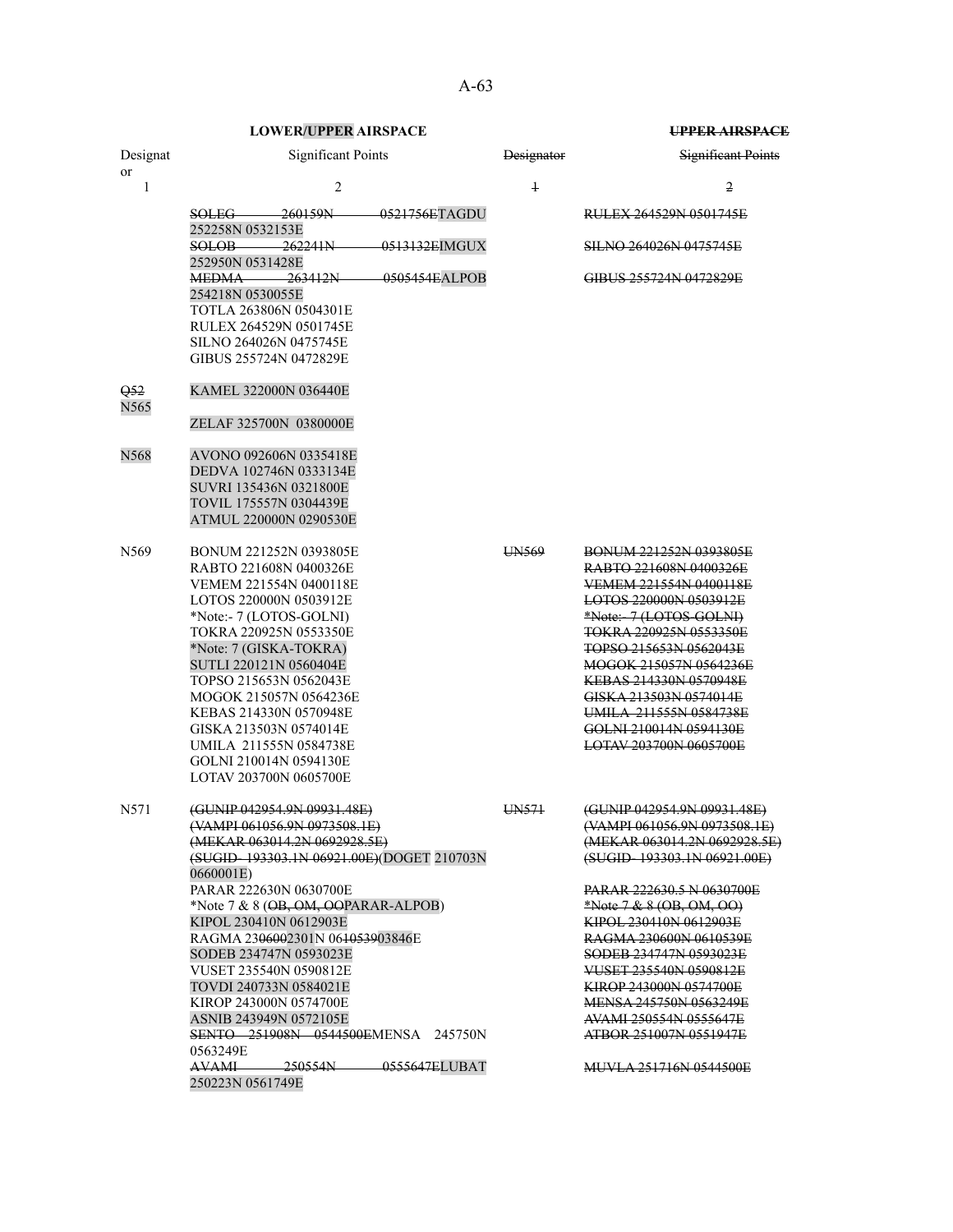| Designat<br><sub>or</sub> | <b>Significant Points</b>                                                                                                                                                                                                                                                                                            | <b>Designator</b> | <b>Significant Points</b>                                                                                                                                                                           |
|---------------------------|----------------------------------------------------------------------------------------------------------------------------------------------------------------------------------------------------------------------------------------------------------------------------------------------------------------------|-------------------|-----------------------------------------------------------------------------------------------------------------------------------------------------------------------------------------------------|
| 1                         | 2                                                                                                                                                                                                                                                                                                                    | $\ddagger$        | 2                                                                                                                                                                                                   |
|                           | 0551947EENEGA<br>ATBOR 251007N<br>250556N 0560601E                                                                                                                                                                                                                                                                   |                   | <b>SENTO 251908N 0544500E</b>                                                                                                                                                                       |
|                           | $MUVLA$ 251716N<br>0544500ERUKOR<br>250823N 0554603E                                                                                                                                                                                                                                                                 |                   | ELUKU 252910N 0535610E                                                                                                                                                                              |
|                           | SENTO<br>-251908N<br>0544500EIVOXI<br>251239.6N 0552513.1E                                                                                                                                                                                                                                                           |                   | <b>ITROK 253557N 0532751E</b>                                                                                                                                                                       |
|                           | TUDIS 251009N 0550825E<br>0535610ESENPA<br>ELUKU 252910N                                                                                                                                                                                                                                                             |                   | ALPOB 254218N 0530055E<br>SOLOB 262241N 0513132E                                                                                                                                                    |
|                           | 251959.6N 0543210.5E<br>$HROK - 253557N$<br>0532751ERUDUK                                                                                                                                                                                                                                                            |                   | <b>MEDMA 263412N 0505454E</b>                                                                                                                                                                       |
|                           | 252408N 0541650E<br>ULIVA 252647N 0540611E<br>SISOB 253150N 0534509E<br>PURLI 253644N 0532436E<br>ALPOB 254218N 0530055E<br>SOLOB 262241N 0513132E<br>MEDMA 263412N 0505454E<br>TOTLA 263806N 0504301E<br>RULEX 264529N 0501745E<br>SILNO 264026N 0475745E<br>KUTEM 264359N 0473521E<br>BOPAN (BPN) 270314N 0452642E |                   | <b>TOTLA 263806N 0504301E</b><br>RULEX 264529N 0501745E<br>SILNO 264026N 0475745E<br>KUTEM 264359N 0473521E<br>BOPAN (BPN) 270314N 0452642E                                                         |
| <b>T872</b><br>N572       | ROTEL 264015N 0502149E<br>*Note 7 (ROTEL-DASUT)<br>EGMOR 264211N 0502907E<br>DAVRI 264936N 0505732E<br>TORBO 265223N 0511024E<br>SEVNI 264401N 0513815E<br>SOGAN 263915N 0515408E<br>MURUB 262455N 0523751E<br>DASUT 261832N 0531108E                                                                                |                   |                                                                                                                                                                                                     |
| N574                      | ATMUL 220000N 0290530E<br>ASRAV 172442N 0301943E<br>KASAB 134346N 0304233E<br>KISOV 100955N 0310359E<br>JUBA (JUB) 045234N 0313559E                                                                                                                                                                                  |                   |                                                                                                                                                                                                     |
| N <sub>6</sub> 29         | TARDI 243418N 0560915E<br>*Note 7 (OOTARDI-TOTOX)<br>NOSMI 241757N 0563002E<br>BOTAM 240227N 0565320E<br>ELIVA 235335N 0570634E<br>MUSUK 234320N 0572148E<br><b>IVAKU 232919N 0574103E</b><br>GEPOT 231446N 0580053E<br>GIDAN 230104N 0582232E<br>LOXOP 223722N 0594548E<br>TOTOX 215030N 0622230E                   | HN629             | <del>TARDI 243418N 0560915E</del><br>$*Note 7 (OO)$<br>NOSMI 241757N 0563002E<br><b>MUSUK 234320N 0572148E</b><br>GEPOT 231446N 0580053E<br>GIDAN 230104N 0582232E<br><b>TOTOX 215030N 0622230E</b> |
| N636                      | MAGRI 385408N 0462300E<br>ARDABIL (ARB) 381856.5N 0482605.1E<br>UMERO 375524N 0501514E<br>ULEXI 374344N 0510631E                                                                                                                                                                                                     |                   |                                                                                                                                                                                                     |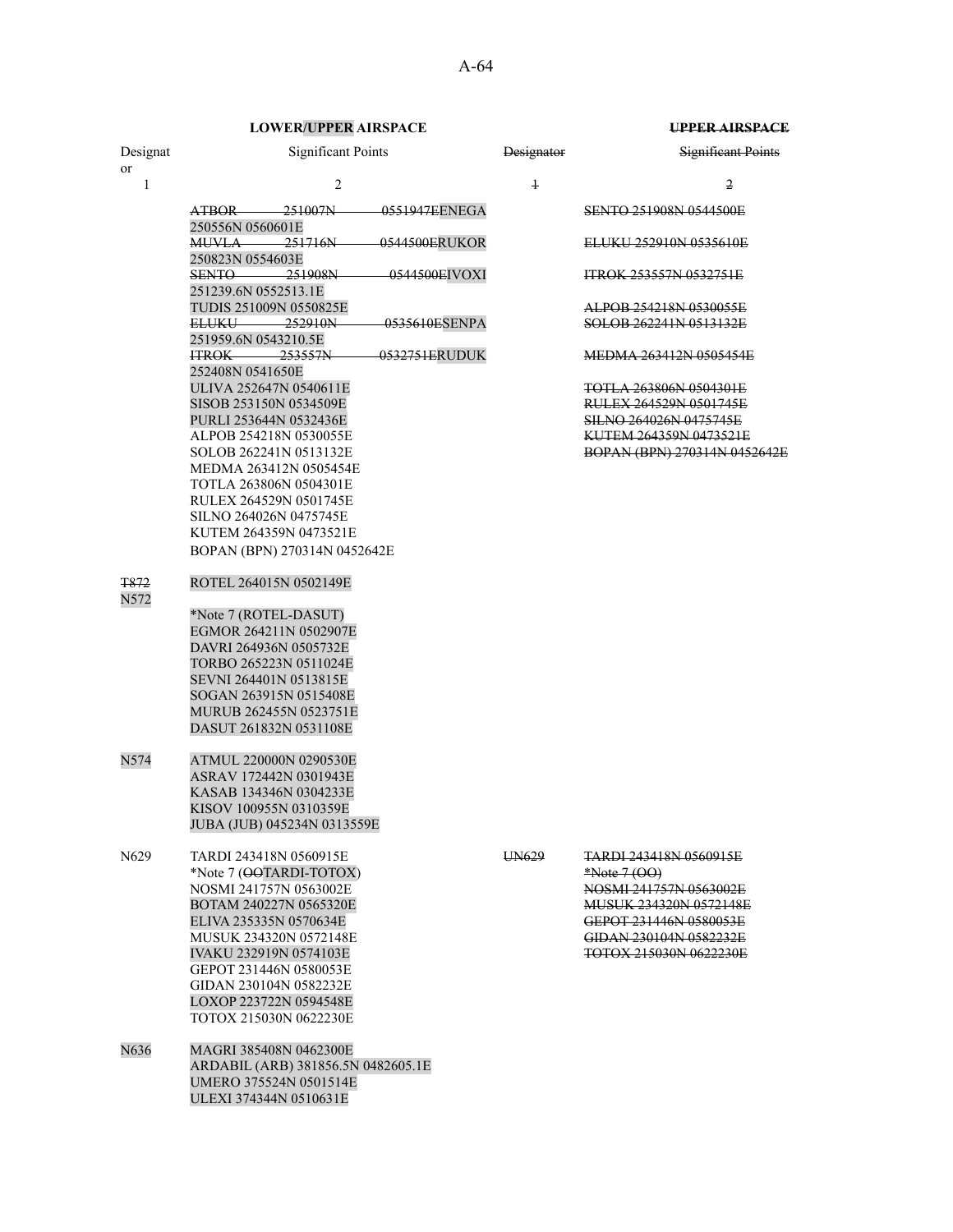|                       | <b>LOWER/UPPER AIRSPACE</b>                                                                                                                            |                   | <b>UPPER AIRSPACE</b>                                        |
|-----------------------|--------------------------------------------------------------------------------------------------------------------------------------------------------|-------------------|--------------------------------------------------------------|
| Designat<br><b>or</b> | <b>Significant Points</b>                                                                                                                              | <b>Designator</b> | <b>Significant Points</b>                                    |
| $\mathbf{1}$          | $\overline{2}$                                                                                                                                         | $\overline{1}$    | $\overline{2}$                                               |
|                       | RIGAN 373543N 0514052E<br>GORGAN (GGN) 365544.7N 0542233.3E<br>SABZEVAR (SBZ) 361011.0N 0573414.9E<br>LOXED 355854N 0580609E<br>PAMTU 351006N 0610806E |                   |                                                              |
| N <sub>6</sub> 38     | KING KHALED (KIA) 245310N 0464534E<br>OVEKU 250955N 0445701E                                                                                           | UN638             | KING KHALED (KIA) 245310N 0464534E<br>OVEKU 250955N 0445701E |
|                       | MADINAH (PMA) 243251N 0394219E                                                                                                                         |                   | MADINAH (PMA) 243251N 0394219E                               |
| N <sub>6</sub> 85     | TAGSO 272744N 0454510EDEBOL 272116N<br>0461843E                                                                                                        | UN685             | <del>TAGSO 272744N 0454510E</del>                            |
|                       | *Note 7 (TAGSODEBOL-KUSARLAKLU)                                                                                                                        |                   | *Note 7 (TAGSO-KUSAR)                                        |
|                       | *Note 8 (TAGSO-TOSNA)<br><b>DEBOL 272116N 0461843E</b>                                                                                                 |                   | *Note 8 (TAGSO-TOSNA)<br>DEBOL 272116N 0461843E              |
|                       | TORTA 271906N 0462911EMAANI 270812N                                                                                                                    |                   | <b>TORTA 271906N 0462911E</b>                                |
|                       | 0473152E                                                                                                                                               |                   |                                                              |
|                       | ALSAT 270611N 0473118EGESOR<br>270322N<br>0475751E                                                                                                     |                   | ALSAT 270611N 0473118E                                       |
|                       | EGNOV 270301N 0474713ENADEN<br>265250N<br>0484448E                                                                                                     |                   | EGNOV 270301N 0474713E                                       |
|                       | KUSAR 264741N 0490218EDASVA<br>264551N<br>0492301E                                                                                                     |                   | KUSAR 264741N 0490218E                                       |
|                       | DAMMAM/KING FAHD (KFA)<br>262153951N<br>0494 <del>910</del> 643E                                                                                       |                   | KING FAHAD (KFA) 262153N 0494910E                            |
|                       | NARMI 261802N 0501939E                                                                                                                                 |                   | NARMI 261802N 0501939E                                       |
|                       | BAHRAIN (BAHR) 26155430N 0503856919E                                                                                                                   |                   | BAHRAIN (BAH) 261551N 0503856E                               |
|                       | TULUB 260644N 0510041E<br>DENVO 260452N 0510509E                                                                                                       |                   | DENVO 260452N 0510509E<br><b>PATOM 255821N 0511836E</b>      |
|                       | PATOM 255821N 0511836E                                                                                                                                 |                   | EMISA 254658N 0514207E                                       |
|                       | EMISA 254658N 0514207E                                                                                                                                 |                   | <u>*Note 7 to LAKLU</u>                                      |
|                       | *Note 7 to LAKLU                                                                                                                                       |                   | KAPAX 254218N 0515118E                                       |
|                       | KAPAX 254218N 0515118E                                                                                                                                 |                   | ORSIS 252801N 0521636E                                       |
|                       | ORSIS 252801N 0521636E                                                                                                                                 |                   | ENANO 252348N 0522559E                                       |
|                       | ENANO 252348N 0522559E<br>TOSNA 251612N 0524116E                                                                                                       |                   | TOSNA 251612N 0524116E<br>TOPSI 250910N 0531200E             |
|                       | 0531200EUMEVU<br><b>TOPSI</b> 250910N                                                                                                                  |                   | BOXAK 244536N 0540032E                                       |
|                       | 250545N 0530653E                                                                                                                                       |                   |                                                              |
|                       | BOXAK 244536N 0540032EKAPUM<br>245815N 0533450E                                                                                                        |                   | ABU DHABI (ADV) 242508N 0544024                              |
|                       | ABU DHABI (ADV)242508N 0544024                                                                                                                         |                   | RETAS 235754N 0553423E                                       |
|                       | RETAS 235754N<br>0553423EGIDOB<br>244445.3N 0535952.6E                                                                                                 |                   | $*Note 8 (OO)$                                               |
|                       | *Note $8(00)$                                                                                                                                          |                   | PUTSO 232037N 0565322E                                       |
|                       | <b>PUTSO 232037N</b><br>0565322ESUVDU                                                                                                                  |                   | LAKLU 232235N 0570401E                                       |
|                       | 243501N 0542410E<br>LAKLU 232235N<br>$-0570401ERURAL$                                                                                                  |                   |                                                              |
|                       | 243045N 0543156E                                                                                                                                       |                   |                                                              |
|                       | <b>ODKUN 242608N 0544017E</b>                                                                                                                          |                   |                                                              |
|                       | NAPMA 241250N 0550312E                                                                                                                                 |                   |                                                              |
|                       | ORNEL 240311.7N 0551942.1E                                                                                                                             |                   |                                                              |
|                       | RETAS 235754N 0553423E                                                                                                                                 |                   |                                                              |
|                       | KOBIM 233309N 0562701E                                                                                                                                 |                   |                                                              |
|                       | PUTSO 232037N 0565322E                                                                                                                                 |                   |                                                              |
|                       | LAKLU 232235N 0570401E                                                                                                                                 |                   |                                                              |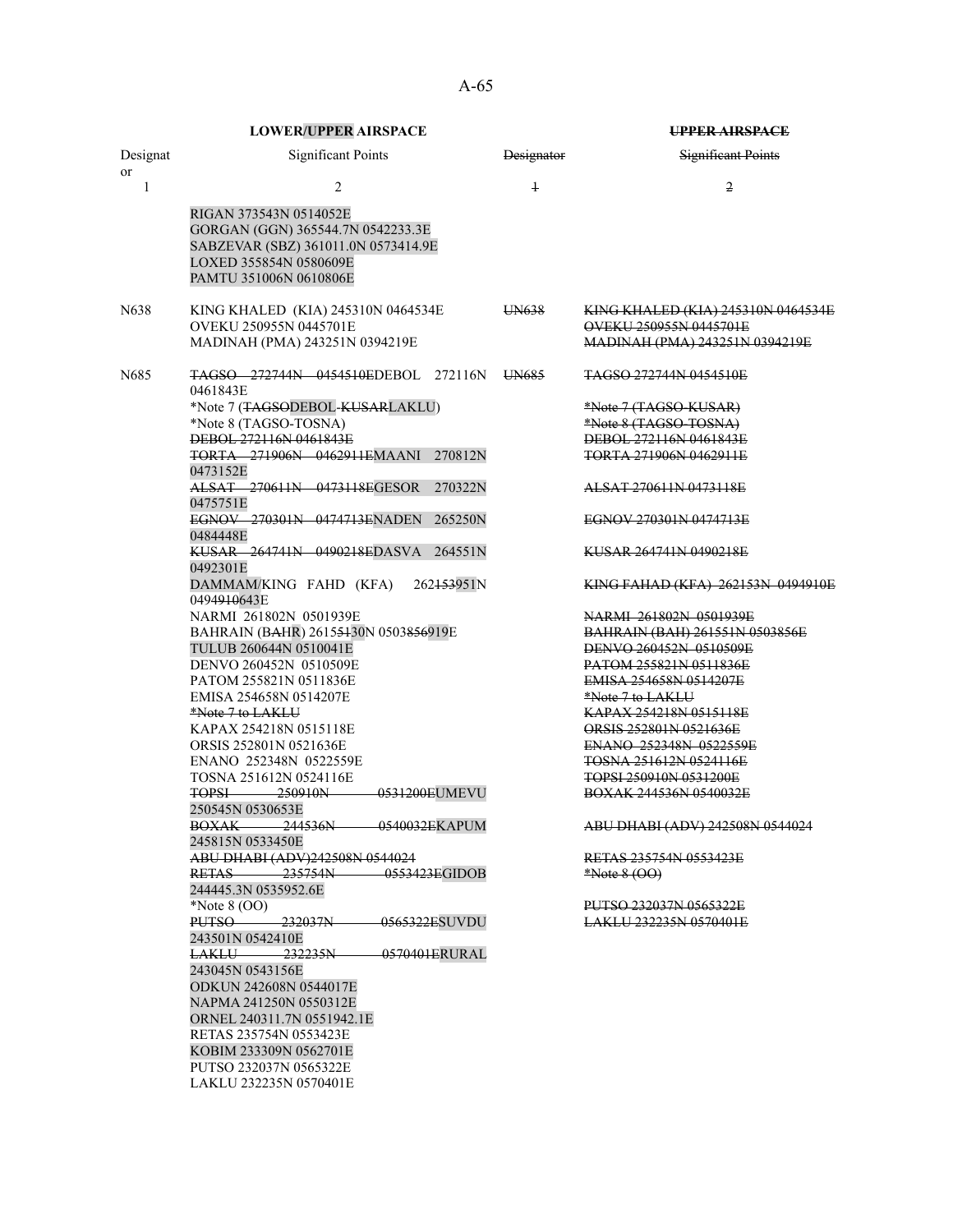| Designat<br>or | <b>Significant Points</b>                                                                                                                                                                                                                                                                                                                                                                                                                                                                                                                                                                                                                                                                                                                                                                                                                                                                                                                         | Designator | <b>Significant Points</b>                                                                                                                                                                                                                                                                                                                                                                                                                                                                                                                                          |
|----------------|---------------------------------------------------------------------------------------------------------------------------------------------------------------------------------------------------------------------------------------------------------------------------------------------------------------------------------------------------------------------------------------------------------------------------------------------------------------------------------------------------------------------------------------------------------------------------------------------------------------------------------------------------------------------------------------------------------------------------------------------------------------------------------------------------------------------------------------------------------------------------------------------------------------------------------------------------|------------|--------------------------------------------------------------------------------------------------------------------------------------------------------------------------------------------------------------------------------------------------------------------------------------------------------------------------------------------------------------------------------------------------------------------------------------------------------------------------------------------------------------------------------------------------------------------|
| 1              | $\overline{c}$                                                                                                                                                                                                                                                                                                                                                                                                                                                                                                                                                                                                                                                                                                                                                                                                                                                                                                                                    | $\ddagger$ | 2                                                                                                                                                                                                                                                                                                                                                                                                                                                                                                                                                                  |
| N687           | KING KHALID (KIA) 245310N 0464534E<br>TAKTI 252153N 0474340E<br>KINIB 254108N 0482317E<br>MIBRA 255654N 0485053E<br>DEMKA 261008N 0491310E<br>SETBA 261346N 0491921E<br>*Note 5 & 7 & 8<br>DAMMAM/KING FAHAD (KFA) 262 <del>153</del> 951N<br>0494 <del>910</del> 643E<br>EMOLO 263559N 0500526ESIBGA 263416N<br>0500134E<br>*Note 7 (SIBGA-TORBO)<br>ROTEL 264015N 0502149E<br>EGMOR 264210.81N 0502906.73E<br>DAVRI 264936.05N 05057321.88E<br>TORBO 2652232.68N 0511024.30E                                                                                                                                                                                                                                                                                                                                                                                                                                                                    | UN687      | KING KHALID (KIA) 245310N 0464534E<br>KINIB 254108N 0482317E<br>*Note 5 & 7 & 8<br>KING FAHAD (KFA) 262153N 0494910E<br>EMOLO 263559N 0500526E<br>ROTEL 264015N 0502149E<br>EGMOR 264210N 0502906E<br><b>DAVRI</b> 264936N 0505732E<br>TORBO 265223N 0511024E                                                                                                                                                                                                                                                                                                      |
| N694           | KING KHALD (KIA) 245310N 0464534E<br>TORKI 261400N 0463103E<br>SIBLI 265459N 0462334E<br>AKODI 275012N 0461320E<br>HAFR AL BATIN (HFR) 281949N 0460746E                                                                                                                                                                                                                                                                                                                                                                                                                                                                                                                                                                                                                                                                                                                                                                                           | UN694      | <b>KING KHALD (KIA) 245310N 0464534E</b><br>TORKI 261400N 0463103E<br>SIBLI 265459N 0462334E<br><b>AKODI 275012N 0461320E</b><br><b>HAFR AL BATIN 281949N 0460746E (HFR)</b>                                                                                                                                                                                                                                                                                                                                                                                       |
| N697           | MENLI 294700N 0315206E<br>SISIK 293600N 03241006E<br>*Note 7 (NWB-SISIK)<br>NUWEIBAA (NWB) 290156N 0344016E<br>*Note 7 (NWB-KITOT above FL350)<br>KITOT 290205N 0345050E<br>NAGIP 284206N 0361133E<br>RABUG 283622N 0363402E<br>DAXEM 283224N 0364923E<br>NABEK 283030N 0365643E<br>SOBAS 275600N 03904543E<br>REVAB 273424N 0405710E<br>HAIL (HIL) 272530N 04140589E<br>*Note 7 (HILNARMI-KFAHIL)<br>LOSEL 272135N 0422545E<br>NALBU 271420N 0434206E<br>PASIT 271011N 0442253E<br>ALKIR 270758N 0444343E<br>BOPAN (BPN) 2703124N 04526423E<br>ANTER 270212N 0453359E<br>*Note 8 (BPN-TORBO)<br>SIBLI 265459N 0462334E<br>LUGAL 264603N 0472235E<br>MEDGO 264433N 0475257E<br>LABLI 264522N 0482100E<br>TAYMA 264556N 0484212E<br>DAMMAM/KING FAHD (KFA)<br>262153951N<br>0494910643E<br>NARMI 261802N 0501939E<br>BAHRAIN (BAHR) 26155430N 0503855919E<br>*Note 7 (BAH-TORBO)<br>GOLKO 262149N 0504404E<br>TOSTA 262746N 050491 <del>2</del> 3E | UN687      | <b>MENLI 294700N 0315206E</b><br><b>SISIK 293600N 0324100E</b><br><b>NUWEIBAA</b><br>*Note 7 (NWB-KITOT above FL350)<br><b>KITOT 290205N 0345050E</b><br>SOBAS 275600N 0390454E<br>HAIL (HIL) 272530N 0414058E<br>*Note 7 (HIL KFA)<br>BPN 270312N 0452642E<br>*Note 8 (BPN-TORBO)<br>KING FAHD (KFA) 262153N 0494910E<br>NARMI 261802N 0501939E<br>BAHRAIN (BAH) 261551N 0503855E<br>$*Note.7$<br>GOLKO 262149N 0504404E<br><b>TOSTA 262746N 0504912E</b><br>MEDMA 263421N 0505454E<br>VEDOS 264105N 0510044E<br>SODAK 264634N 0510530E<br>TORBO 265223N 0511024E |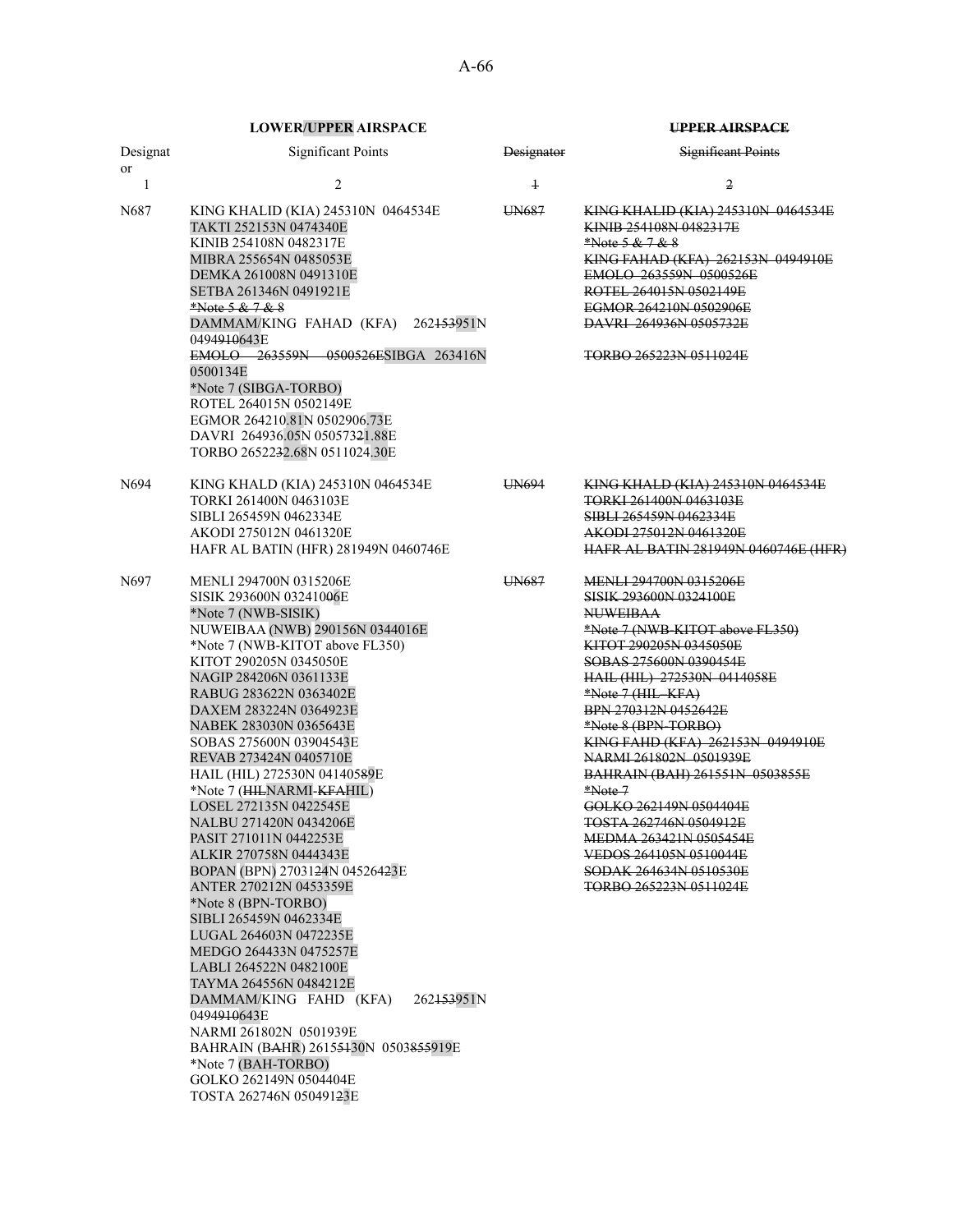A-67

|          | <b>LOWER/UPPER AIRSPACE</b>                                                                                                                                                                                                                                                                                                                                                                                                                                                                                                                                              |                   | <b>UPPER AIRSPACE</b>                                                                                                                                                                                                                                                                           |  |
|----------|--------------------------------------------------------------------------------------------------------------------------------------------------------------------------------------------------------------------------------------------------------------------------------------------------------------------------------------------------------------------------------------------------------------------------------------------------------------------------------------------------------------------------------------------------------------------------|-------------------|-------------------------------------------------------------------------------------------------------------------------------------------------------------------------------------------------------------------------------------------------------------------------------------------------|--|
| Designat | <b>Significant Points</b>                                                                                                                                                                                                                                                                                                                                                                                                                                                                                                                                                | <b>Designator</b> | <b>Significant Points</b>                                                                                                                                                                                                                                                                       |  |
| or<br>1  | $\overline{2}$<br>MEDMA 263421N 0505454E<br>VEDOS 2641056N 05100445E<br>SODAK 264634N 0510530E<br>TORBO 265223N 0511024E                                                                                                                                                                                                                                                                                                                                                                                                                                                 | $\overline{1}$    | 2                                                                                                                                                                                                                                                                                               |  |
| N705     | MISUK 290507N 0290621E<br>*Note 7 (MISUK -TORBO)<br>BOPIX 295154N 0282438E<br>MUPSO 310034N 0272139E<br>MERSA MATRUH (MMA) 311911N 0271320E<br><b>SALUN 340000N 0242700E</b>                                                                                                                                                                                                                                                                                                                                                                                             |                   |                                                                                                                                                                                                                                                                                                 |  |
| N710     | BOPIX 295154N 0282438E<br>KIVIL 293845N 0284415E<br>TAKRI 292503N 0290432E                                                                                                                                                                                                                                                                                                                                                                                                                                                                                               |                   |                                                                                                                                                                                                                                                                                                 |  |
| N764     | NOBSU 171554N 04313185E<br>LABDO 164842N 0442032E<br>IMDEN 162101N 0452744E<br>LOPAD 161651N 0453738E<br>MEGPA 160017N 0461653E<br>PAPOR 154322N 0465652E<br>DEKMA 152226N 0474553E<br>PAXUD 145436N 0485045E<br>MUKALLAH (RIN) 144015.30N 0492329.30E<br>XABIL 142924N 0494809E<br>NOTBO 142609N 0495530E<br>ORBAT 140638N 0503924E<br>GESIX 134440N 0512823E<br>KAVAN 133250N 0515431E<br>RAPDO 132317N 0521532E<br>KEDAV 125553N 0531509E<br>SOCOTRA (SOCSCT) 1237498.80N 05354298.70E<br>SUHIL 120000N 0550000E<br>NABAM 101112N 0581424E(AVELI 112201N<br>0560800E) | UN764             | NOBSU 171554N 0431318E<br>MUKALLAH (RIN) 144015N 0492329E<br>SOCOTRA (SOC) 123749N 0535429E<br>SUHIL 120000N 0550000E<br>NABAM 101112N 0581424E                                                                                                                                                 |  |
| N767     | PARAR 222630N 0630700E<br>*Note 7 (PARAR-ELIGO)<br>VUSIN 225940N 0605510E<br>$*Note 7 (OO)$<br>ATBED 230352N 0603752E<br>ELIGO 232458N 0590848E                                                                                                                                                                                                                                                                                                                                                                                                                          | UN767             | <b>PARAR 222630N 0630700E</b><br>VUSIN 225940N 0605510E<br>$*Note 7 (OO)$<br>ATBED 230352N 0603752E<br>ELIGO 232458N 0590848                                                                                                                                                                    |  |
| N881     | RASKI 230330N 0635200E<br>SETSI 230412N 0614410E<br>KIPOL 230410N 0612903E<br>*Note 7 (TULBU -KIPOL)<br>ATBED 230352N 0603752E<br>AMBOS 230324N 0595405<br>MUSRU 230256N 0592223E<br>$*Note 7 (OO)$<br>OBTIN 230216N 0585920E<br>GIDAN 230104N 0582232E<br>GEVED 230105N 0575111E<br>TULBU 230005N 0571827E                                                                                                                                                                                                                                                              | UN881             | RASKI 230330N 0635200E<br><b>SETSI 230412N 0614410E</b><br>KIPOL 230410N 0612903E<br>ATBED 230352N 0603752E<br>AMBOS 230324N 0595405<br>MUSRU 230256N 0592223E<br>$*Note 7 (OO)$<br>OBTIN 230216N 0585920E<br>GIDAN 230104N 0582232E<br>GEVED 230105N 0575111E<br><b>TULBU 230005N 0571827E</b> |  |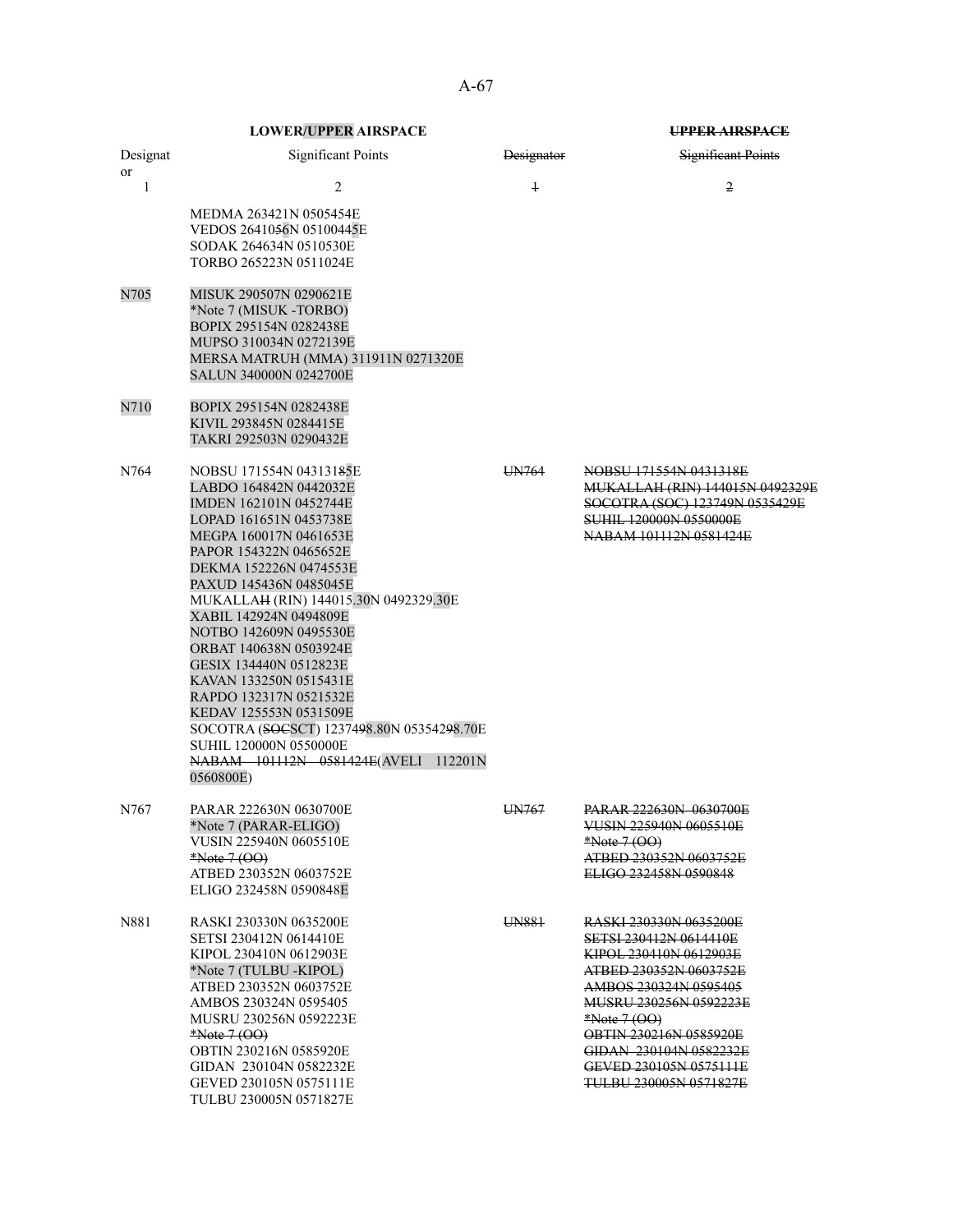| Designat<br>or      | <b>Significant Points</b>                                                                                                                                                                                                                                                                                                                                                                         | <b>Designator</b> | <b>Significant Points</b>                                                                                                                                                                                                                                                                                                                                                      |
|---------------------|---------------------------------------------------------------------------------------------------------------------------------------------------------------------------------------------------------------------------------------------------------------------------------------------------------------------------------------------------------------------------------------------------|-------------------|--------------------------------------------------------------------------------------------------------------------------------------------------------------------------------------------------------------------------------------------------------------------------------------------------------------------------------------------------------------------------------|
| 1                   | $\overline{c}$                                                                                                                                                                                                                                                                                                                                                                                    | $\ddagger$        | 2                                                                                                                                                                                                                                                                                                                                                                              |
| N929                | DASLO 254537N 0523029E<br>*Note $7 & 8$ to (DASLO-GIBUS)<br>NAGOG 255214N 0521615E<br>BONAN 260201N 0515505E<br>VEDED 260558N 0514628E<br>SOGAT 262029N 0511443E<br>TOSTA 262746N 0504913E<br>DANAG 264438N 0494856E<br>NADNA 264245N 0485309E<br>SILNO 264026N 0475745E<br>ASKOK 262623N 0474809E<br>MUSRI 261647.0N 0474137.0E<br>GIBUS 255724.0N 0472829.0E                                    | UN929             | DASLO 254537N 0523029E<br>*Note 7 & 8 to (DASLO-GIBUS)<br>NAGOG 255214N 0521615E<br>BONAN 260201N 0515505E<br>VEDED 260558N 0514628E<br>SOGAT 262029N 0511443E<br>TOSTA 262746N 0504913E<br>DANAG 264438N 0494856E<br>NADNA 264245N 0485309E<br><b>SILNO 264026N 0475745E</b><br><del>ASKOK 262623N 0474809E</del><br>MUSRI 261647.0N 0474137.0E<br>GIBUS 255724.0N 0472829.0E |
| P146                | RASHT (RST) 3719354.8N 0493657.1E<br>GODNA 382033N 0465457E<br>MURID 382744N 0463525E<br>SIBVU 384444N 0454657E<br>REXUS 385624N 0451332E<br>AGINA 391924N 0440512E<br>(AGRI (ARI) 3938454.90N 0430137.50E)<br>(YAVUZ 4002.7N 04226.0E)<br>(TRABZON (TBN)                                                                                                                                         | UP <sub>146</sub> | RASHT (RST) 371935N 0493657E<br>AGINA 3919.24N 04405.12E<br>(AGRI) (ARI) 393845N 0430137E<br>(YAVUZ 4002.7N 04226.0E)<br>(TRABZON (TBN)                                                                                                                                                                                                                                        |
| P300                | KALDE (KAD) 3348276.70N 035291009.53E<br>LATEB 340154N 03624043.60E                                                                                                                                                                                                                                                                                                                               | UP300             | KALDE (KAD) 334827N 0352910E<br>LATEB 340154.9N 0362404.1E                                                                                                                                                                                                                                                                                                                     |
| <b>T202</b><br>P302 | MIDSI 264142N 0515442E<br>DASDO 285401N 285401N                                                                                                                                                                                                                                                                                                                                                   |                   |                                                                                                                                                                                                                                                                                                                                                                                |
| P304                | EMISO 231734N 0562307E<br>EGROK 235253N 0560126E<br>$*Note 7 (OO)$<br>MEKNA 233309N 0560815E<br>EGVAN 230127N 0561907E<br><b>DEMKI 224941N 0562308E</b><br>NAMVA 223309N 0562223E<br>TOPSO 215653N 0562043E<br>KUROV 211627N 0561853E<br>VELIK 203322N 0561656E<br>DEMKI 224941N 0562308E<br>NAMVA 223309N 0562223E<br>TOPSO 215653N 0562043E<br>KUROV 211627N 0561853E<br>VELIK 203322N 0561656E | UP304             | EGROK 235253N 0560126E<br>$*Note 7 (OO)$<br><b>MEKNA 233309N 0560815E</b><br>EGVAN 230127N 0561907E<br>DEMKI 224941N 0562308E<br>NAMVA 223309N 0562223E<br>TOPSO 215653N 0562043E<br>KUROV 211627N 0561853E<br>VELIK 203322N 0561656E                                                                                                                                          |
| P307                | SHARJAH (SHJ) 2519454.9N 0553118.1ESERSA<br>251945N 0553118E<br>*Note 7 (SERSA-VAXIM)<br>PAVAG 251546N 0554042E<br><b>ITBON 251426N 0555257E</b><br>KULBA 251326N 0560153E<br>NOLSU 251248.0N 0560737.8E<br>*Note 7 (OM, OO)                                                                                                                                                                      | UP307             | SHARJAH (SHJ) 2519454.9N 0553118.1E<br>$*Note 7 (OM, OO)$<br><b>TONVO 250500N 0563200E</b><br><b>PURNI 243804N 0574354E</b><br>$*Note 8 (OO)$<br>KUNUS 241927N 0583226E<br>ALSAS 240054N 0591955E                                                                                                                                                                              |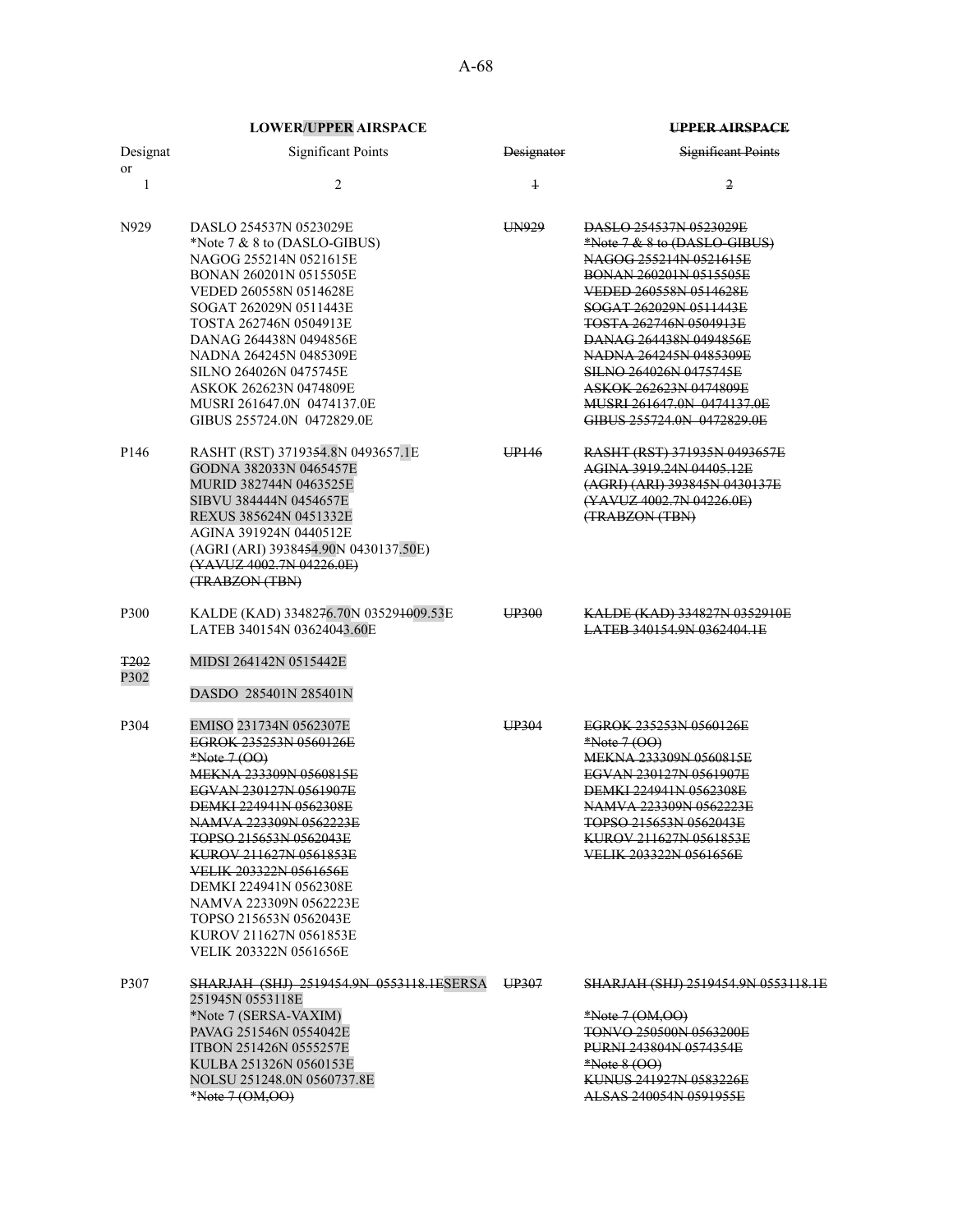| Designat<br>or | <b>Significant Points</b>                                                                                                                                                                                                                                                                                                                                       | Designator | <b>Significant Points</b>                                                                                                                                                                                                                      |
|----------------|-----------------------------------------------------------------------------------------------------------------------------------------------------------------------------------------------------------------------------------------------------------------------------------------------------------------------------------------------------------------|------------|------------------------------------------------------------------------------------------------------------------------------------------------------------------------------------------------------------------------------------------------|
| 1              | 2                                                                                                                                                                                                                                                                                                                                                               | $\ddagger$ | 2                                                                                                                                                                                                                                              |
|                | <b>TONVO 250500N 0563200E</b><br>PURNI 243804N 0574354E<br>*Note $8(00)$<br>KUNUS 241927N 0583226E<br>ALSAS 240054N 0591955E<br>DERTO 235033N 0594746E<br>VAXIM 231900N 0611100E<br>SETSI 230412N 0614410E<br>PARAR 222630N 0630700E                                                                                                                            |            | DERTO 235033N 0594746E<br>VAXIM 231900N 0611100E<br><b>SETSI 230412N 0614410E</b><br><b>PARAR 222630N 0630700E</b>                                                                                                                             |
| P309           | AVONO 092606N 0335418E<br>BOTOK 102859N 0334548E<br>SODIL 105401N 0334204E<br>ELULA 143253N 0330853E<br>KUVTI 163152N 0325025E<br>SOGAD 171404N 0324125E<br>NUBAR 220000N 0313824E                                                                                                                                                                              |            |                                                                                                                                                                                                                                                |
| P312           | MUKALLA (RIN) 144015.30N 0492329.30E<br>ULDIB 141148N 0485422E<br>AMBOD 133357N 0481527E<br>DATEG 123549N 0471627E<br>115500N<br>PAKER 1155.00N0463500ETIMAD<br>0463500<br>(HARGEISA) HARGA<br>093112N<br>0440530E(EGROV 112042N 0455900E)                                                                                                                      | UP312      | <u>MUKALLA (RIN) 144015N 0492329E</u><br>PAKER 1155,00N0463500E<br>(HARGEISA) HARGA 093112N 0440530E                                                                                                                                           |
| P313           | VATEN 153358N 0323312E<br>KAREP 151838N 0313308E<br>ASNON 150818N 0305312E<br>DELAM 144001N 0290644E<br>DEBOX 144424N 0281037E<br>GAMAR 150042N 0240843E<br>IPONO 150624N 0222436E                                                                                                                                                                              |            |                                                                                                                                                                                                                                                |
| P315           | NUBAR 220000N 0313824E<br>SOMAK 190301N 0314717E<br>MEROWE (MRW) 182448.81N 0314948.95E<br>ITOMO 102133N 0322108E<br>IMDUR 074114N 0323107E                                                                                                                                                                                                                     |            |                                                                                                                                                                                                                                                |
| P316           | SALALLAH (SLL) 170259.35N 05406576.91E<br>*Note $7(00)$<br>DAXAM 171612N 0544715E<br>*Note 7 (DAXAM-MCT)<br>KAPOP 174544N 0550930E<br>GAGLA 180505N 0552410E<br>NALTI 182012N 0553431E<br>DEDSO 185811N 0560041E<br>GIVNO 195011N 0563059E<br>MOBAB 201032N 0564415E<br>GISKA 213503N 0574014E<br>RADAX 220809N 0580230E<br>MUSCAT (MCT) 233528.04N 0581536.48E | UP316      | SALALLAH (SLL) 170259N 0540657E<br>$*Note 7 (OO)$<br>DAXAM 171612N 0544715E<br>GAGLA 180505N 0552410E<br>GIVNO 195011N 0563059E<br>MOBAB 201032N 0564415E<br>GISKA 213503N 0574014E<br>RADAX 220809N 0580230E<br>MUSCAT (MCT) 233528N 0581536E |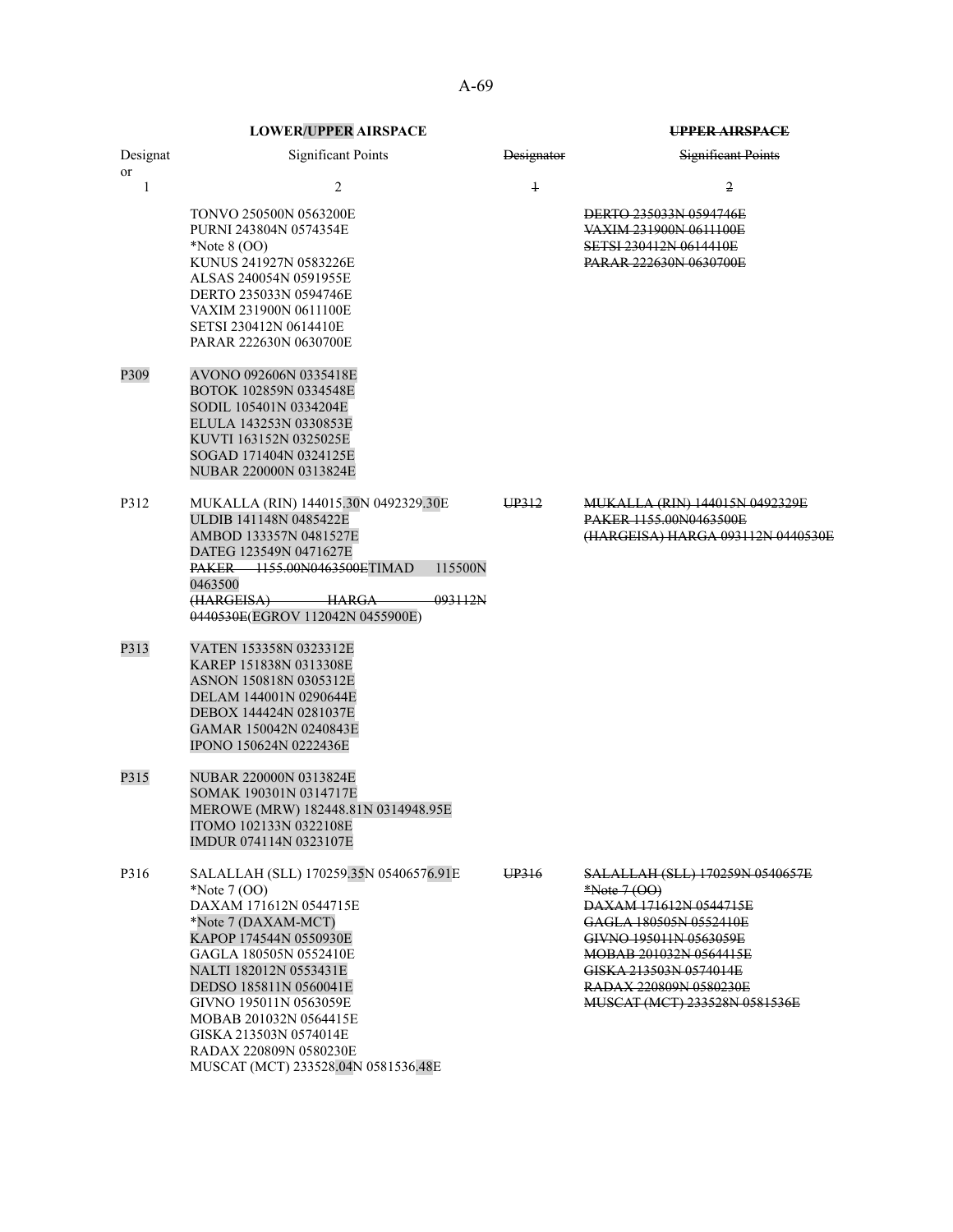|                         | <b>LOWER/UPPER AIRSPACE</b>                                                                                                                                                                                                                                                                                                                                                                                                                                                        |                   | <b>UPPER AIRSPACE</b>                                                                                                                                                                                                                                  |
|-------------------------|------------------------------------------------------------------------------------------------------------------------------------------------------------------------------------------------------------------------------------------------------------------------------------------------------------------------------------------------------------------------------------------------------------------------------------------------------------------------------------|-------------------|--------------------------------------------------------------------------------------------------------------------------------------------------------------------------------------------------------------------------------------------------------|
| Designat<br>or          | <b>Significant Points</b>                                                                                                                                                                                                                                                                                                                                                                                                                                                          | <b>Designator</b> | <b>Significant Points</b>                                                                                                                                                                                                                              |
| 1                       | 2                                                                                                                                                                                                                                                                                                                                                                                                                                                                                  | $\ddagger$        | $\overline{2}$                                                                                                                                                                                                                                         |
| <del>T319</del><br>P319 | DAROR 270244N 0495815E                                                                                                                                                                                                                                                                                                                                                                                                                                                             |                   |                                                                                                                                                                                                                                                        |
|                         | *Note 7 (DAROR-DASUT)<br>RAMSI 270249N 0500714E<br>GASSI 270257N 0502229E<br>VELOG 270215N 0503056E<br>TOSDA 270005N 0505629E<br>OBTAR 265934N 0510309E                                                                                                                                                                                                                                                                                                                            |                   |                                                                                                                                                                                                                                                        |
| P322                    | AVONO 092606N 0335418E<br>SITIK 092556N 0310809E<br>DEMTI 093203N 0264506E<br>ALMAM 093345N 0244451E<br>MONAN 093300N 0234000E                                                                                                                                                                                                                                                                                                                                                     |                   |                                                                                                                                                                                                                                                        |
| P323                    | (DONSA 143518N 0651136E)<br>GIDAS 142004N0600000E<br>TOKPU 145122N 0571103E<br>DAPAB 151115N 0552354E<br>NODMA 152600N 0533400E<br>ENADO 153333N 0532015E<br>DAVRA 155918N 0523209E<br>TAKMI 160542N 0522012E<br>AL GHAIDAH (GDA) 161117N 0520942E<br>SIMKO 161821N 0515526E<br>THAMD 171700N 0495500E<br>KANEM 173700N 0492655E<br>ALNES 181818N 0482811E<br>KUTMA 182927N 0481202E<br>GERUG 185530N 0473402E<br>DAVLO 192343N 0465227E<br>WADI AL DAWASIR (WDR) 203019N 0451219E | UP323             | DONSA143518.3N0651136344.0E<br>GIDAS 142004N0600000E<br>NODMA 1526.00N05334.00E<br>THAMD 1717.00N 04955.00E<br>WADI ALDAWASIR (WDR) 203019N 0451219E                                                                                                   |
| P425                    | DAHRAN (DHA) 261538N 0500824E<br>*Note 8 to ALSER<br>BAHRAIN (BAH) 261551N 0503855E<br>DAVOV 262255N 0504012E<br>DATGO 262957N 0504130E<br>TOTLA 263806N 0504301E<br>MEMKO 264611N 0504427E<br>BOXOG 265403N 0504553E<br>ALSER 271100N 0504900E                                                                                                                                                                                                                                    | UP425             | DAHRAN (DHA) 261538N 0500824E<br>*Note 8 to ALSER<br><b>BAHRAIN (BAH) 261551N 0503855E</b><br>DAVOV 262255N 0504012E<br>DATGO 262957N 0504130E<br>TOTLA 263806N 0504301E<br>MEMKO 264611N 0504427E<br>BOXOG 265403N 0504553E<br>ALSER 271100N 0504900E |
| P430                    | (DOH)<br>251459.66N<br>DOHA/HAMAD<br><b>INTL</b><br>05136354.80E<br>(DOH) 251459N 0513635E<br>*Note 7 & 8 (DOH-ALTOM) to MIDSI<br>BAYAN 252926N 0514849E<br>*Note 7 to MIDSI (BAYAN-ALTOM)<br>KAPAX 254218N 0515118E                                                                                                                                                                                                                                                               | UP430             | DOHA/HAMAD INTL<br>(DOH) 251459N 0513635E<br>*Note 7 & 8 (DOH-ALTOM) to MIDSI<br>BAYAN 252926N 0514849E<br>*Note 7 to MIDSI<br>KAPAX 254218N 0515118E                                                                                                  |
|                         | VUTAN 255016N 0515218E<br>ALVEN 255418N 0515315E<br>BONAN 260201N 0515505E<br>RAMKI 261138N 0515625E<br>ALTOM 262230N 0515639E                                                                                                                                                                                                                                                                                                                                                     |                   | VUTAN 255016N 0515218E<br>ALVEN 255418N 0515315E<br>BONAN 260201N 0515505E<br>RAMKI 261138N 0515625E<br>ALTOM 262230N 0515639E                                                                                                                         |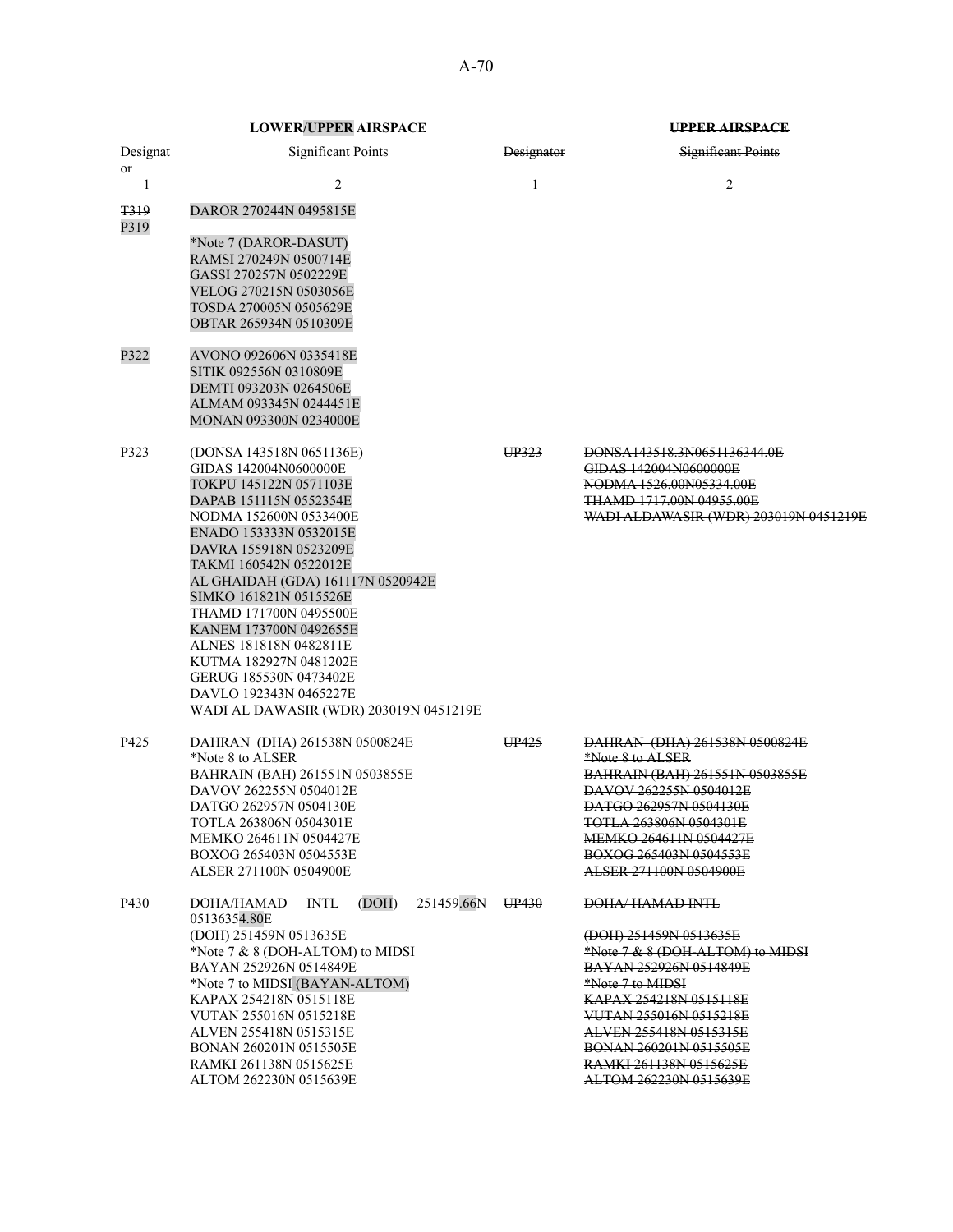|                     | <b>LOWER/UPPER AIRSPACE</b>                                                                                                                                                                                                                                                                                                                                                                                                                                                                                                                             |                   | UPPER AIRSPACE                                                                                              |
|---------------------|---------------------------------------------------------------------------------------------------------------------------------------------------------------------------------------------------------------------------------------------------------------------------------------------------------------------------------------------------------------------------------------------------------------------------------------------------------------------------------------------------------------------------------------------------------|-------------------|-------------------------------------------------------------------------------------------------------------|
| Designat<br>or      | <b>Significant Points</b>                                                                                                                                                                                                                                                                                                                                                                                                                                                                                                                               | <b>Designator</b> | <b>Significant Points</b>                                                                                   |
| 1                   | 2                                                                                                                                                                                                                                                                                                                                                                                                                                                                                                                                                       | $\overline{1}$    | 2                                                                                                           |
| P440                | EMIXI 242105N 0520019E<br>*Note 7 (ALGUX-EMIXI)<br>ELIGA 242121N 0530148E<br>ASRAT 242114N 0535944E<br>ALGUX 242247N 0541209E                                                                                                                                                                                                                                                                                                                                                                                                                           |                   |                                                                                                             |
| P <sub>5</sub> 13   | BUBAS 245938N 0570003E<br>GERAR 240600N 0573616E<br>MIXAM 234139N 0575523E<br>$*Note 7 (OO)$<br>MUSCAT (MCT) 233528.04N 0581536.48E                                                                                                                                                                                                                                                                                                                                                                                                                     |                   |                                                                                                             |
| P517                | WAFRA (KFR) 283715N 0475729E<br>DEKOB 283135N 0475106E<br>*Note 7 (DEKOB-EMARO)<br>GOVAL 281211N 0472908E<br>DUSBO 280616N 0465254E<br>KAPAG 280355N 0463845E<br>NONLU 275921N 0461137E<br>KING SAUD AIR BASE<br>(KMC) 275250N<br>04533201E<br>EMARO 273342N 0451330E                                                                                                                                                                                                                                                                                   | UP <sub>517</sub> | WAFRA (KFR) 283715N 0475729E<br>GOVAL 281211N 0472908E<br>KING SAUD AB (KMC) 275250N 0453320E               |
| <b>T430</b><br>P550 | ALVEN 255418N 0515315E                                                                                                                                                                                                                                                                                                                                                                                                                                                                                                                                  |                   |                                                                                                             |
|                     | BONAN 260201N 0515505E<br>*Note 7 (ALVEN-SYZ)<br>MODOG 261012N 0515935E<br>LABOP 261907N 0520429E<br>KUMLA 262609N 0520822E<br>RAGAS 263537N 0521337E<br>KAPIP 264322N 0521403E<br>PEGET 270434N 0521515E<br>MIXEM 271520N 0521556E<br>LAGSA 283306N 0522056E<br>SHIRAZ (SYZ) 293224.6N 0523519.6E<br>REXEB 295208N 0520923E<br>YASOUJ (YSJ) 304136.0N 0513324.1E<br>RASLA 331202N 0493409E<br>RIGOX 350618N 0475636E<br>TUGEL 361220N 0470444E<br>LAKLI 373730N 0455519E<br>VUVAG 382529N 0452926E<br>BORES 382829N 0452137E<br>DASIS 385435N 0441230E |                   |                                                                                                             |
| P <sub>552</sub>    | DATEG 123549N 0471627E<br>SEPRO 132824N 0475035E<br>ULAXI 141524N 0482317E<br>RASBA 144124N 0484128E<br>BOSAX 144740N 0484553E<br>PAXUD 145436N 0485045E<br>DEMNA 151652N 0490626E<br>RALMO 153824N 0492155E<br>GINBO 160349N 0494017E<br>KEBER 170444N 0502029E                                                                                                                                                                                                                                                                                        | UP <sub>552</sub> | DATEG 123549N 0471627E<br>ULAXI 141524N 0482317E<br>GINBO 160349N 0494017E<br><b>IMPOS 183137N 0511848E</b> |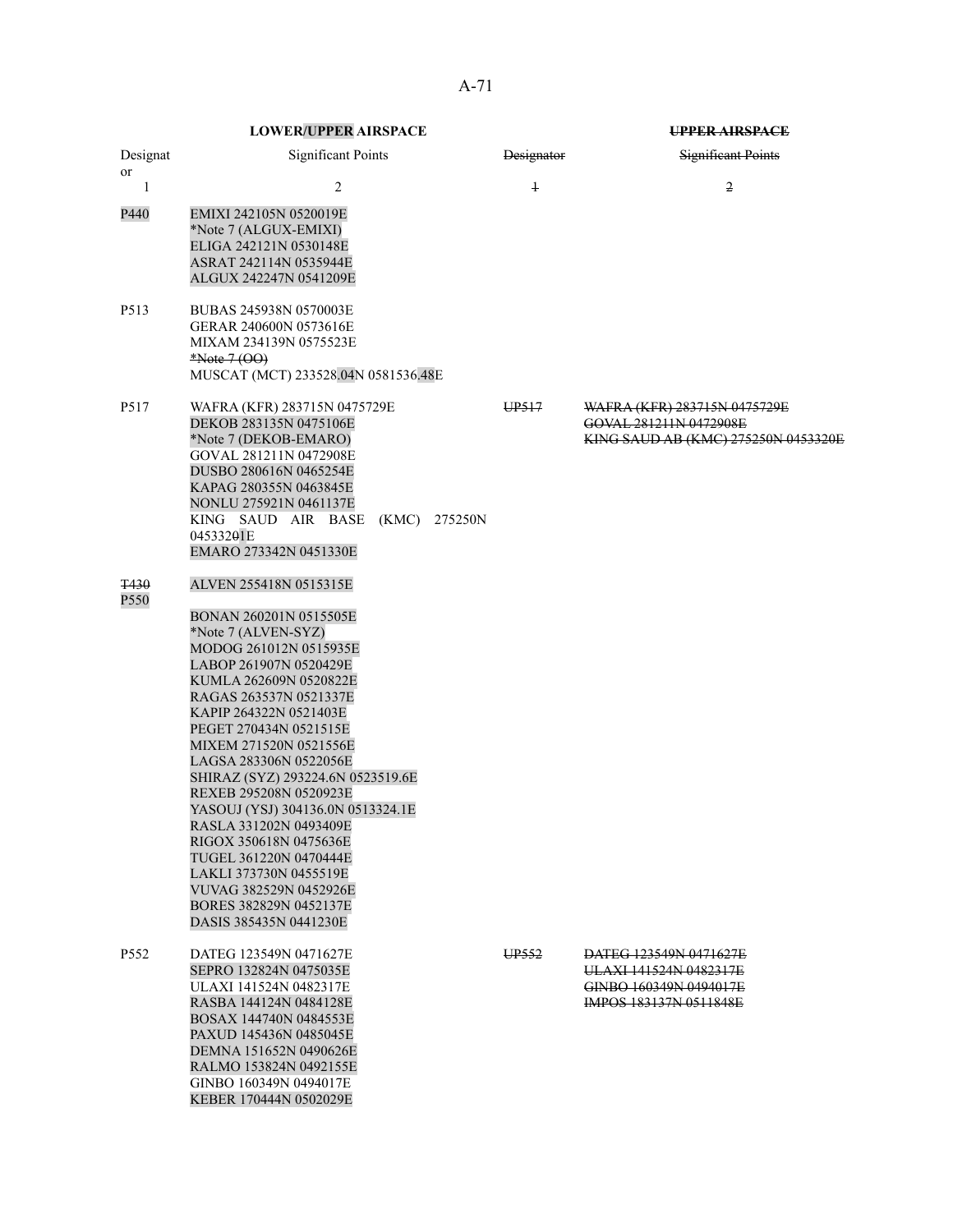|                  | <b>LOWER/UPPER AIRSPACE</b>                                                                                                                                                                                                                                                                                                                                                                                                                                                                              |         |                   | UPPER AIRSPACE                                                                                                                                                                                                                                                                                                                                                                                                                                                                |
|------------------|----------------------------------------------------------------------------------------------------------------------------------------------------------------------------------------------------------------------------------------------------------------------------------------------------------------------------------------------------------------------------------------------------------------------------------------------------------------------------------------------------------|---------|-------------------|-------------------------------------------------------------------------------------------------------------------------------------------------------------------------------------------------------------------------------------------------------------------------------------------------------------------------------------------------------------------------------------------------------------------------------------------------------------------------------|
| Designat<br>or   | <b>Significant Points</b>                                                                                                                                                                                                                                                                                                                                                                                                                                                                                |         | <b>Designator</b> | Significant Points                                                                                                                                                                                                                                                                                                                                                                                                                                                            |
| 1                | 2<br>ITELI 171310N 0502605E<br>IMPOS 183137N 0511848E                                                                                                                                                                                                                                                                                                                                                                                                                                                    |         | $\ddagger$        | 2                                                                                                                                                                                                                                                                                                                                                                                                                                                                             |
| P555             | OBVOM 241503N 0515552E<br>LONUT 241520N 0530149E<br>IMKUD 241513N 0535956E<br>RAPNO 241452N 0541559E<br>ATUDO 241708.0N 0543432.0E                                                                                                                                                                                                                                                                                                                                                                       |         |                   |                                                                                                                                                                                                                                                                                                                                                                                                                                                                               |
| P556             | ASKON 061745N 0262537E<br>PEDOS 094018N 0290715E<br>SISOR 124543N 0313859E<br>ELULA 143253N 0330853E<br>IMLAS 173413N 0354541E<br>BOGUM 200636N 0380300E                                                                                                                                                                                                                                                                                                                                                 |         |                   |                                                                                                                                                                                                                                                                                                                                                                                                                                                                               |
| P <sub>557</sub> | NUBAR 220000N 0313806E<br>*Note 7 (NABSI-NUBAR)<br>ALKED 222152N 0313052E<br>ORLEX 225732N 0311859E<br>DESDO 251932N 0303034E<br>VUTAB 252648N 0302802E<br>IMLAX 252924N 0302707E<br>MEVDA 254818N 0302029E<br>DAVIX 262034N 0300904E<br>TUDSI 264114N 0300128E<br>MISUK 290507N 0290621E<br>LOTOB 293510N 0290601E<br>KATAB 292501N0290506EOBRAN<br>0290522E<br>GOMGO 311152N 0290446E<br>NABSI 314353N 0290419E                                                                                        | 302957N | UP <sub>557</sub> | NUBAR 220000N 0313806E<br>$*$ Note 6&7<br>MISUK 290507N 0290621E<br>KATAB 292501N0290506E                                                                                                                                                                                                                                                                                                                                                                                     |
| P <sub>559</sub> | RASLI 315424N 0383648E<br>TURAIF (TRF) 314136N 03844058E<br>*Note 7 to (DESDITRF-VUTEB)<br>KAVID 303552N 0401147E<br>GADLI 302312N 0403821E<br>DELNI 300448N 0411627E<br>TOKLU 294213N 0420220E<br>LUDEP 290948N 0430646E<br>RASMO 285713N 0433119E<br>LOTOK 280834N 0450402E<br>KING SAUD AIR BASE (KMC) 275250N<br>0453321E<br>BOTEP 274420N 0461425E<br>RADGI 272640N 0473708E<br>ULOVO 274830N 0455420EALPOT 271841N<br>0480511E<br>*Note 8 (ULOVO-NAPLO)<br>MUSKO 272640N 0473708ESILBA<br>0485301E | 270554N | UP559             | RASLI 315424N 0383648E<br>TURAIF (TRF) 314136N 0384405E<br>*Note 7 to (TRF-DESDI)<br><b>KAVID 303552N 0401147E</b><br><del>TOKLU 294213N 04202204E</del><br>RASMO 285713N 0433119E<br>KING SAUD AB (KMC) 275250N 0453321E<br>ULOVO 274830N 0455420E<br>*Note 8 (ULOVO-NAPLO)<br>MUSKO 272640N 0473708E<br>KEDAT 272149N 0475901E<br>JUBAIL (JBL) 270222N 0492426E<br>DAROR 270244N 0495815E<br>RAMSI 270249N 0500714E<br>GASSI 270257.9N 0502229.5E<br>KOBOK 265839N 0503349E |
|                  | KURKA 270449N 0491636E<br>KEDAT 272149N 0475901EEGREX 270433N<br>0492158E<br>JUBAIL (JBL) 270222N 0492426E                                                                                                                                                                                                                                                                                                                                                                                               |         |                   | BOXOG 265403N 0504553E<br>DAVRI 264936N 0505731E<br><del>SODAK 264634N 0510530E</del>                                                                                                                                                                                                                                                                                                                                                                                         |
|                  |                                                                                                                                                                                                                                                                                                                                                                                                                                                                                                          |         |                   |                                                                                                                                                                                                                                                                                                                                                                                                                                                                               |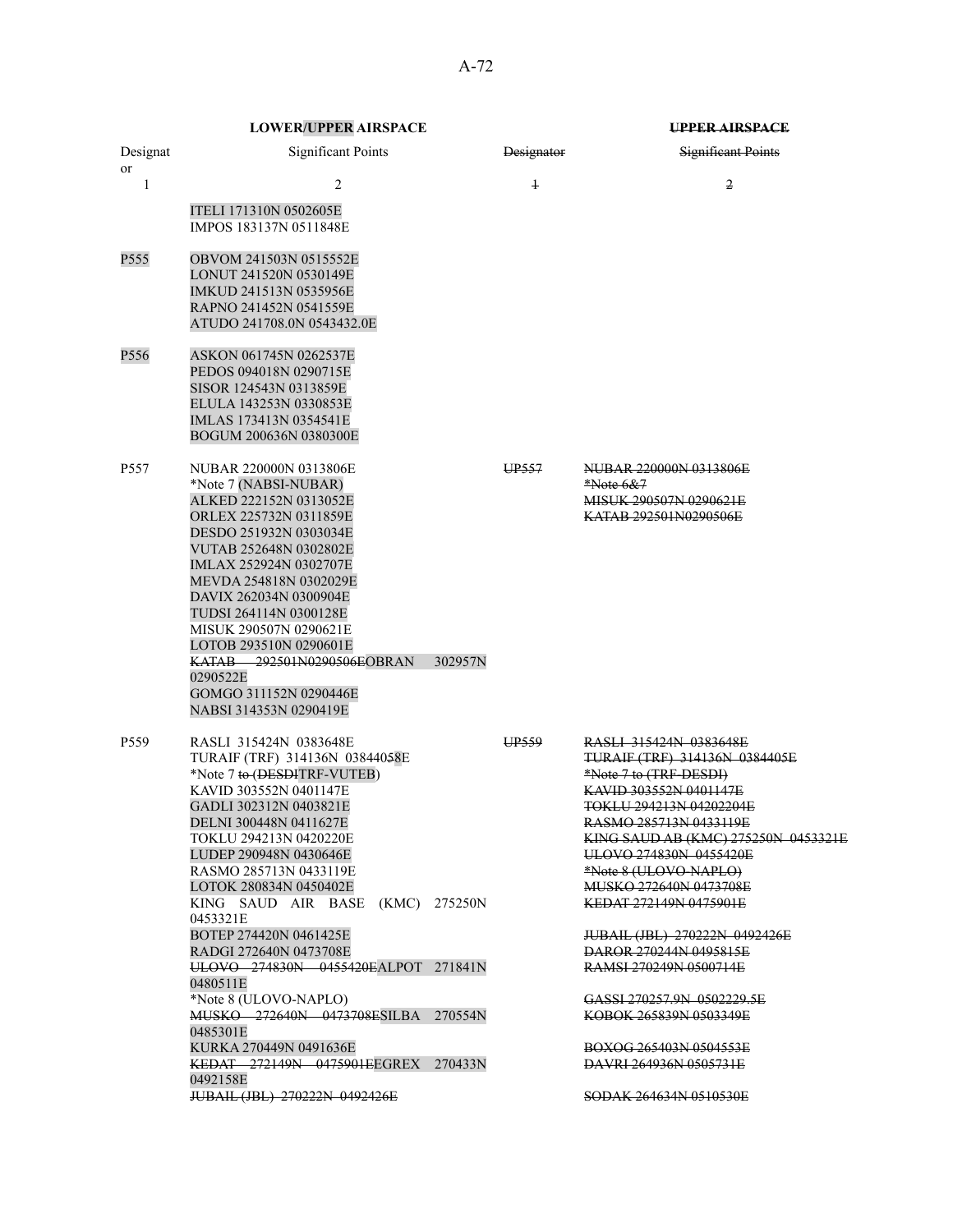| Designat<br>or   | <b>Significant Points</b>                                                                                                                                                                                                                                                                                                                                                                                                                                                                                                                                                                                                                    | <b>Designator</b> | <b>Significant Points</b>                                                                                                                                                                                                                                                          |
|------------------|----------------------------------------------------------------------------------------------------------------------------------------------------------------------------------------------------------------------------------------------------------------------------------------------------------------------------------------------------------------------------------------------------------------------------------------------------------------------------------------------------------------------------------------------------------------------------------------------------------------------------------------------|-------------------|------------------------------------------------------------------------------------------------------------------------------------------------------------------------------------------------------------------------------------------------------------------------------------|
| $\mathbf{1}$     | 2                                                                                                                                                                                                                                                                                                                                                                                                                                                                                                                                                                                                                                            | $\overline{1}$    | 2                                                                                                                                                                                                                                                                                  |
|                  | DAROR 270244N 0495815E<br>RAMSI 270249N 0500714E<br>GASSI 270257N 0502229E<br>KOBOK 265839N 0503349E<br>BOXOG 265403N 0504553EDEBEN<br>265254N<br>0504856E<br>DAVRI 264936N 05057342E<br>SODAK 264634N 0510530E<br>DANOB 263946N 0512640E<br>BOTOB 263350N 0514505E<br>ROSAN 263129N 0515220E<br>KUMLA 262609N 0520822E<br>ASPAK 262115N 0522257E<br>UKUBU 261428N 0524039E<br>TOMSO 260611N 0530214E<br>NALPO 255602N 0532945E<br>$RAPSA$ 253700N<br>0541700ESOKAK<br>255131N 0534251E<br>$-253603N$<br>0544230EKIVUS<br><b>DESDI</b><br>254522N 0540032E<br>PUSOT 253919N 0542011E<br>AMBOV 253439N 0543512E<br>VUTEB 253644.6N 0545149.4E |                   | DANOB 263946N 0512640E<br>BOTOB 263350N 0514505E<br>ROSAN 263129N 0515220E<br>KUMLA 262609N 0520822E<br><del>ASPAK 262115N 0522257E</del><br>DAVRI 264936N 0505731E<br>TOMSO 260611N 0530214E<br>NALPO 255602N 0532945E<br>RAPSA 253700N 0541700E<br><b>DESDI 253603N 0544230E</b> |
| P560             | PORT SUDAN (PSD) 311743N 0321416E<br>BOGUM 200736N 0380360E<br>AL BAHA (BHA) 2017833N 04137845E<br>KITAP 224928N 0522923E<br>PORT SUDAN (PSD) 311743N 0321416E                                                                                                                                                                                                                                                                                                                                                                                                                                                                               | UP <sub>560</sub> | PORT SUDAN (PSD) 311743N 0321416E<br><b>BOGUM 200736N 0380360E</b><br>AL BAHA (BHA) 2017833N 04137845E<br>KITAP 224928N 0522923E<br>PORT SUDAN (PSD) 311743N 0321416E                                                                                                              |
| P561             | BENINA (BNA) 320728N 0201513E<br>KATAB 292501N 0290506E                                                                                                                                                                                                                                                                                                                                                                                                                                                                                                                                                                                      | UP <sub>561</sub> | BENINA (BNA) 320728N 0201513E<br>KATAB 292501N 0290506E                                                                                                                                                                                                                            |
| P <sub>562</sub> | DEESA 294509N 0364102E<br>ENABI 290739N 0385650E<br>TAMRO 283938N 0424147E<br>LOTOK 280857N 0450512E                                                                                                                                                                                                                                                                                                                                                                                                                                                                                                                                         | UP <sub>562</sub> | DEESA 294509N 0364102E<br>ENABI 290739N 0385650E<br><b>TAMRO 283938N 0424147E</b><br>LOTOK 280857N 0450512E                                                                                                                                                                        |
| P <sub>563</sub> | HAIL (HIL) 272530N 04140589E<br>PASAM 273145N 0345642E<br>HURGHADA (HGD) 271140N 0334847E                                                                                                                                                                                                                                                                                                                                                                                                                                                                                                                                                    | UP <sub>563</sub> | HAIL (HIL) 272630N 0414158E<br>PASAM 273145N 0345642E<br>HURGHADA (HGD) 271140N 0334847E                                                                                                                                                                                           |
| P <sub>565</sub> | KAFIA 084400N 0233100E<br>LOPON 100606N 0240338E<br>GINKA 124701N 0250831E<br>HAMID 140400N 0254023E<br>EGSUM 185726N 0274545E<br>ATMUL 220000N 0290530E                                                                                                                                                                                                                                                                                                                                                                                                                                                                                     |                   |                                                                                                                                                                                                                                                                                    |
| P566             | VATEN 153358N 0323312E<br>KAREP 151838N 0313308E<br>ASNON 150818N 0305312E<br>DELAM 144001N 0290644E<br>ELFASHER (FSR) 133554.09N 0251810.66E<br>ILBIB 123242N 0222700E                                                                                                                                                                                                                                                                                                                                                                                                                                                                      |                   |                                                                                                                                                                                                                                                                                    |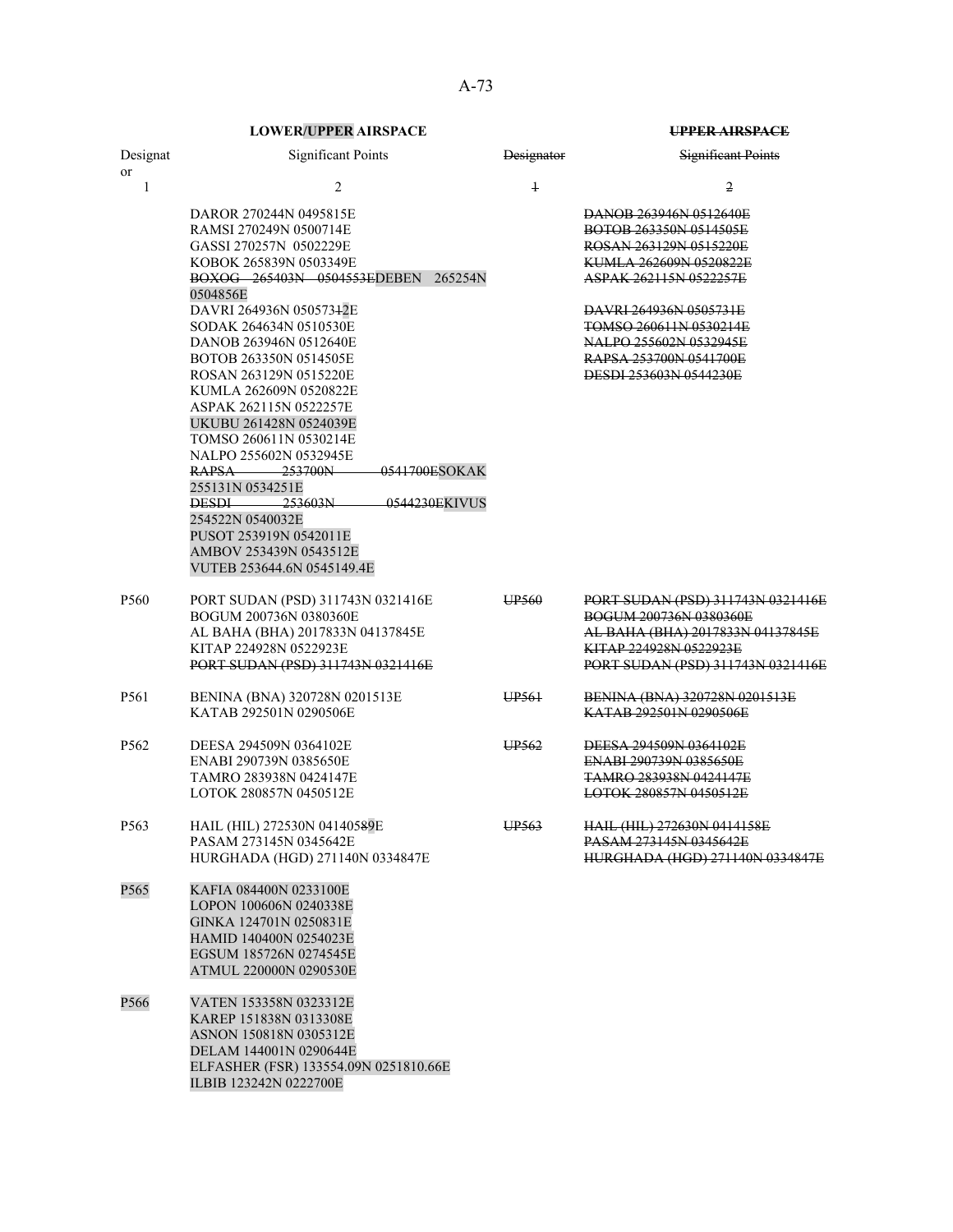| Designat<br>or           | <b>Significant Points</b>                                                                                                                                                                                                                                                                                                                                                                       | <b>Designator</b> | <b>Significant Points</b>                                                                                                                                                                                                                                                                                                       |
|--------------------------|-------------------------------------------------------------------------------------------------------------------------------------------------------------------------------------------------------------------------------------------------------------------------------------------------------------------------------------------------------------------------------------------------|-------------------|---------------------------------------------------------------------------------------------------------------------------------------------------------------------------------------------------------------------------------------------------------------------------------------------------------------------------------|
| 1                        | 2                                                                                                                                                                                                                                                                                                                                                                                               | $\ddagger$        | 2                                                                                                                                                                                                                                                                                                                               |
| P567                     | KAMAR 323900N 0604400E<br>BIRJAND (BJD) 3258240.7N 0591200.5E<br>PATEN 340825N 0572334E<br>DAPIN 342034N 0570413<br>ALROT 351116N 0554136E<br>ITELO 353534N 0550052E<br>ODKAT 3540.6650N 05457.24146E<br>DASHT-E-NAZ (DNZ) 3638553.6N 0531120.1E<br>DASEL 371113N 0522020E<br>RIGAN 373543N 0514052E<br>ULDUS 380000N 0510100E<br>(NETON 394542N 0481142E)<br><b>BARUS 415414.2N 0425030.5E</b> | UP <sub>567</sub> | BIRJAND (BJD) 325821N 0591200E<br>ODKAT 3540.6N 05457.2E<br>DASHT-E-NAZ (DNZ) 363855.7N 0531120.4E<br>(ULDUS-3800.00N 05101.00E)<br>NETON 394542.7N 0481142.7E<br><b>BARUS 415414.2N 0425030.5E</b>                                                                                                                             |
| P568                     | EPLAS 040000N 0341148E<br>KUNDI 083920N 0313819E<br>PEBOR 095738N 0305437E<br>RAMKO 102439N 0303926E<br>JEBRA 125520N 0291349E<br>DEBOX 144424N 0281037E<br>BOXIG 155958N 0272606E<br>ELUXO 182038N 0260126E<br>EMAMU 191646N 0252654E<br>ORNAT 200000N 0250000E                                                                                                                                |                   |                                                                                                                                                                                                                                                                                                                                 |
| P <sub>570</sub>         | <b>TRIVENDRUM (TVM) 082831N 0765531E</b><br>POMAN 115605.1N 0715958200.0E<br>LATEB 171704.1N 06422.02E(TEGOR 183503.30N<br>0623002.70E)<br>KITAL 200300N 0601800E<br>GOLNI 210014N 0594130E<br>TAVKO 211519N 0593147E<br>BONOM 213636N 0591800E<br>EMURU 221357N 0585338E<br>TOLDA 224008N 0583624E<br>GIDAN 230104N 0582232E<br><b>ITURA 232351N 0580720E</b><br>MIXAM 234139N 0575523E        | UP <sub>570</sub> | <del>TRIVENDRUM (TVM) 082831N 0765531E</del><br>POMAN 115605.1N 0715958200.0E<br><b>LATEB 171704.1N 06422.02E</b><br>KITAL 2003.00N 06018.00E<br><u>MIXAM 234139N 0575523E</u>                                                                                                                                                  |
| P <sub>562</sub><br>P572 | KISAL 101811N 0232526E<br>GAILY 123030N 0270639E<br>VATEN 153358N 0323312E                                                                                                                                                                                                                                                                                                                      |                   |                                                                                                                                                                                                                                                                                                                                 |
| P <sub>574</sub>         | (BELGAUM) BBM(BOLIS 203333N 0650002)<br>(BISET-1823.4N 06918.1E)<br>TOTOX 215030N 0622230E<br>LOSIM 223513N 0603238E<br>KAXEM 225103N 0595243E<br>MUSRU 230256N 0592223E<br>PAROK 231030N 0590245E<br>*Note 7 (OM, OOPAROK-SERSA)<br>KUSRA 231726N 05851022611E<br>MIXAM 2341389N 05755253E<br>DAPOK 235956N 0572959E<br>EMATA 242309N 0565721E                                                 | UP <sub>574</sub> | (BELGAUM) BBM<br>(BISET-1823.4N 06918.1E)<br>TOTOX 215030N 0622230E<br>*Note 7 (OM, OO)<br>KUSRA 231726N 0585102E<br>MIXAM 234138N 0575525E<br>SOLUD 243223N 0564421E<br>GISMO 244743N 0562236E<br><b>BUBIN 245742N 0560642E</b><br><b>TUKLA 2519.36N 0554010.2E</b><br>KUMUN 254000N 0551512E<br><b>PAPAR 264000N 0542700E</b> |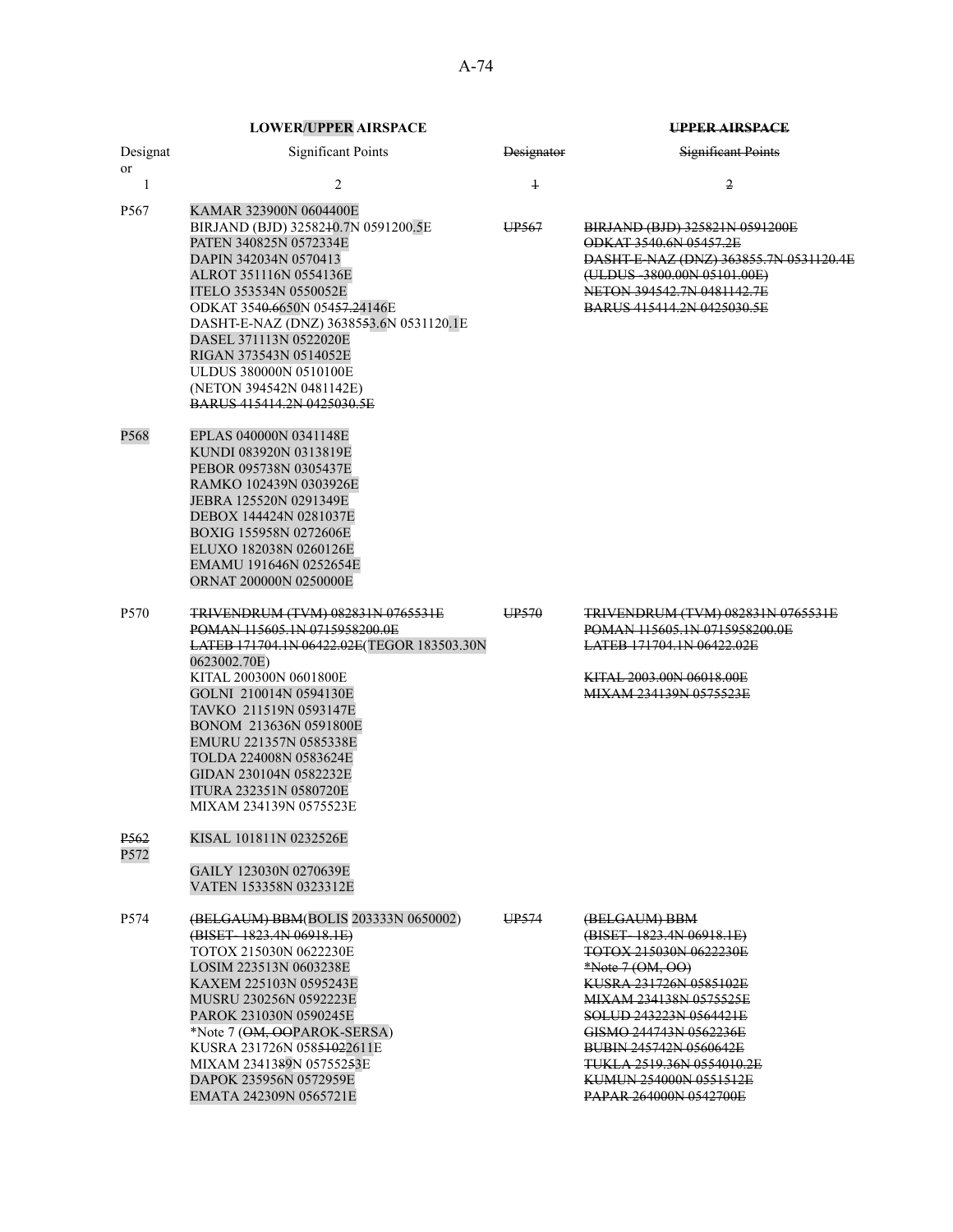| Designat           | <b>Significant Points</b>                                                                                                                                                                                                                                                                                                                                                                                                                                                                                                                                                                                                                                                                                                                                                                                                                                                                                                                               | <b>Designator</b> | Significant Points                                                                                                                                                                                               |
|--------------------|---------------------------------------------------------------------------------------------------------------------------------------------------------------------------------------------------------------------------------------------------------------------------------------------------------------------------------------------------------------------------------------------------------------------------------------------------------------------------------------------------------------------------------------------------------------------------------------------------------------------------------------------------------------------------------------------------------------------------------------------------------------------------------------------------------------------------------------------------------------------------------------------------------------------------------------------------------|-------------------|------------------------------------------------------------------------------------------------------------------------------------------------------------------------------------------------------------------|
| <sub>or</sub><br>1 | 2                                                                                                                                                                                                                                                                                                                                                                                                                                                                                                                                                                                                                                                                                                                                                                                                                                                                                                                                                       | $\ddagger$        | 2                                                                                                                                                                                                                |
|                    | SOLUD 243223N 0564421E<br>PUXIL 244117N 0563145E<br>GISMO 244743N 0562236E<br>245742N<br><del>0560642E</del> MIVEK<br><b>BUBIN</b><br>245240N 0561516E<br>2519.36N<br>0554010.2EIMPED<br><del>TUKLA</del><br>245824.5N 0560406.2E<br>NORGA 250352N 0555415E<br>RUKOR 250823N 0554603E<br>SERSA 251945N 0553118E<br>TOVIV 253302N 0551942E<br>KUMUN 254000N 0551512E<br>PAPAR 264000N 0542700E<br>SHIRAZ (SYZ) 293224.6N 052352019.6E<br>ASNIT 303854N 0520948E<br>OBTUX 312223N 0515242E<br>LOXAK 314454N 0514344E<br>EGPAT 323330N 0512409E<br>IMRAG 325142N 0511643E<br>PEKAM 332904N 0510118E<br>EGVEL 344258N 0503005E<br>SAVEH (SAV) 3501076.8N 05022176.9E<br>SOGOL 350829N 0503128E<br>RUDESHUR (RUS) 352643.7N 0505419.3E<br>TEHRAN (TRN) 354149.1N 0511701.6E<br>NAGMO 360214N 0512055E<br>DANEB 362001N 0512408E<br>NOSHAHR (NSR) 363946.1N 0512751.4E<br>ULEXI 374344N 0510631E<br><b>ULDUS 380000N 0510100E</b><br>(IBRUT 413524N 0510354E) |                   | <b>SHIRAZ (SYZ) 293224N 0523520E</b><br>SAVEH (SAV) 350107N 0502217E<br>ULDUS 380000N 0510100E                                                                                                                   |
| P634               | LALDO 251806N 0563600E<br>*Note 7<br>ATBOR 251007N 0551947E                                                                                                                                                                                                                                                                                                                                                                                                                                                                                                                                                                                                                                                                                                                                                                                                                                                                                             | UP <sub>634</sub> | <b>LALDO 251806N 0563600E</b><br>$*Note 7$<br>ATBOR 251007N 0551947E                                                                                                                                             |
| P693               | AL AHSA (HSA) 2516445N 049290 <del>2</del> 3E<br>LADBO 242004N 0511411E<br>*Note 8 to BUNDU<br>BATHA (BAT) 241257N 0512707E<br>DEMTA 241926N 0513533E<br>BUNDU 250024N 0522924E                                                                                                                                                                                                                                                                                                                                                                                                                                                                                                                                                                                                                                                                                                                                                                         | UP <sub>693</sub> | <del>AL AHSA (HSA) 251644N 0492902E</del><br>*Note 8 to BUNDU<br>BATHA (BAT) 241257N 0512707E<br>BUNDU 250024N 0522924E                                                                                          |
| P699               | <del>- 0551947E</del> TUKSI<br>ATBOR 251007N<br>252006N 0560525E<br>*Note 7 (ATBORTUKSI-BAH)<br>PAVAG 251546N 0554042E<br><b>IVOXI 251239.6N 0552513.1E</b><br>TUDIS 251009N 0550825E<br>EGTAG 250856N 0545652E<br>NABIX 251241.1N 0543147.3E<br>$SITAT$ 251105N<br><del>- 0544500E</del> MOBUL<br>251559N 0541841E                                                                                                                                                                                                                                                                                                                                                                                                                                                                                                                                                                                                                                     | UP <sub>699</sub> | ATBOR 251007N 0551947E<br>*Note 7 (ATBOR-BAH)<br>SITAT 251105N 0544500E<br>KISAG 251834N 0541408E<br><b>ITMUS 252322N 0535429E</b><br>ALSOK 252607N 0533904E<br>RUBAL 252957N 0531723E<br>ORMID 253354N 0525434E |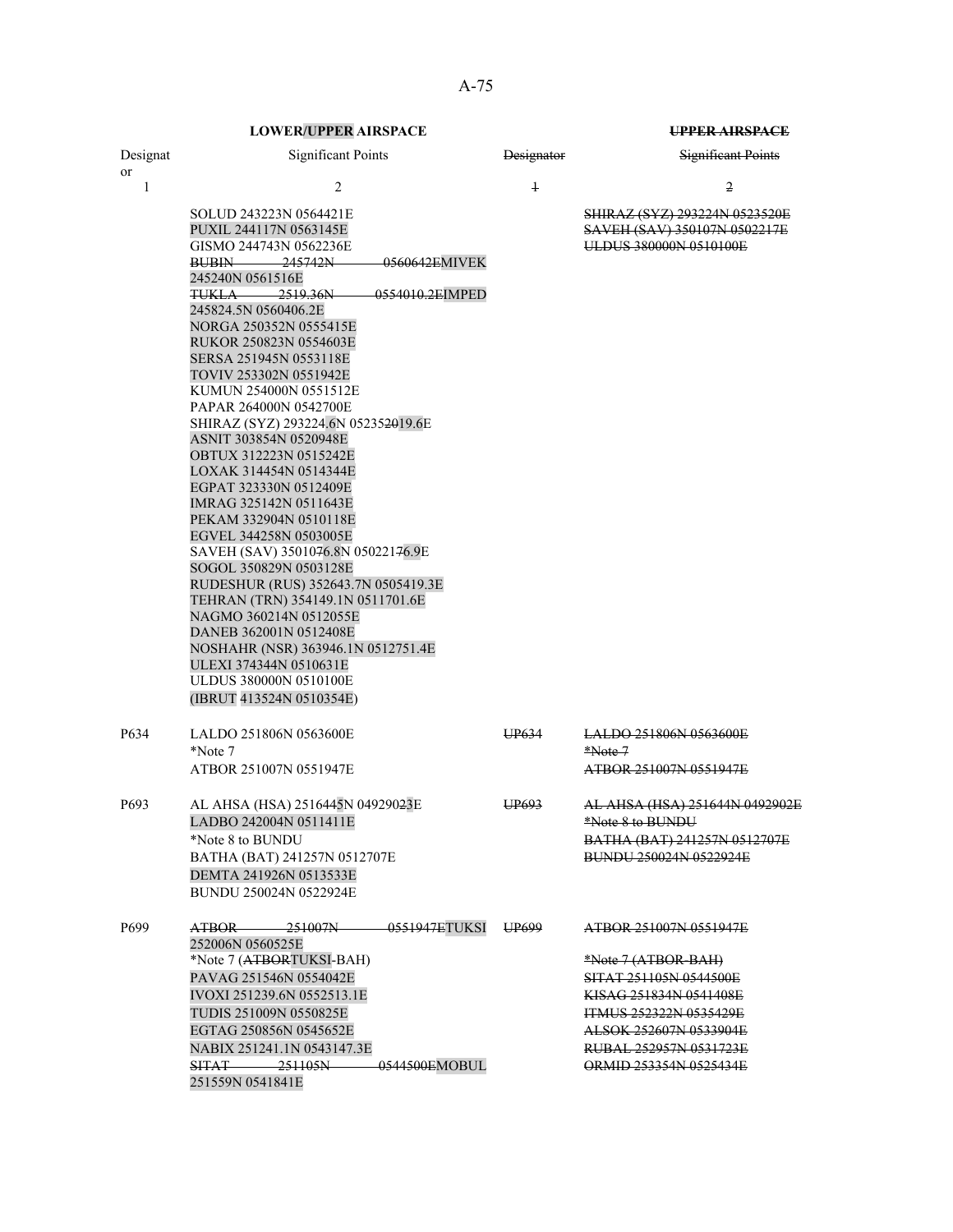|                | <b>LOWER/UPPER AIRSPACE</b>                                                      |                   | UPPER AIRSPACE                                                |
|----------------|----------------------------------------------------------------------------------|-------------------|---------------------------------------------------------------|
| Designat<br>or | <b>Significant Points</b>                                                        | <b>Designator</b> | <b>Significant Points</b>                                     |
| 1              | 2                                                                                | $\ddagger$        | $\overline{2}$                                                |
|                | $KISAG \longrightarrow 251834N$<br><del>0541408E</del> VEGEK<br>251837N 0540803E |                   | *Note 8 (ORMID-KFA)                                           |
|                | 252322N<br>0535429ERAGDO<br><b>ITMUS</b><br>252212N 0535106E                     |                   | DASLO 254537N 0523029E                                        |
|                | ALSOK 252607N<br>0533904EOXARI<br>252535N 0533458E                               |                   | NAGOG 255214N 0521614E                                        |
|                | 252957N<br>0531723EIMGUX<br>RUBAL.<br>252950N 0531428E                           |                   | BONAN 260200N 0515505E                                        |
|                | ORMID 253354N 0525434E                                                           |                   | VEDED 260558N 0514627E                                        |
|                | *Note 8 (ORMID-KFA)                                                              |                   | <del>KUNDO 261631N 0512325E</del>                             |
|                | DASLO 254537N 0523029E                                                           |                   | SOGAT 262029N 0511443E                                        |
|                | NAGOG 255214N 0521614EALKAN 255214N<br>0521615E                                  |                   | ASTAD 261812N 0505646E                                        |
|                | BONAN 2602001N 0515505E                                                          |                   | <b>BAHRAIN (BAH) 261551N 0503856E</b>                         |
|                | VEDED 260558N 05146278E                                                          |                   | NARMI 261802N 0501939E                                        |
|                | KUNDO 261631N 0512325E                                                           |                   | KING FHAD (KFA) 262153N 0494910E                              |
|                | SOGAT 262029N 0511443E<br>RIKET 261952N 0510954E                                 |                   |                                                               |
|                | ASTAD 261812N 0505646E                                                           |                   |                                                               |
|                | BAHRAIN (BAHR) 26155430N 0503856919E                                             |                   |                                                               |
|                | NARMI 261802N 0501939E<br>KING FHAD (KFA) 262153N 0494910E                       |                   |                                                               |
|                |                                                                                  |                   |                                                               |
| P708           | LONOS 283027N 0491713E                                                           |                   |                                                               |
|                | ORGEL 281312N 0494614E<br>DATEN 273118N 0501832E                                 |                   |                                                               |
|                | REVAX 272026N 0502651E                                                           |                   |                                                               |
|                | GETAL 270410N 0504040E                                                           |                   |                                                               |
|                | DEBEN 265254N 0504856E                                                           |                   |                                                               |
|                | RASDI 260425N 0512407E                                                           |                   |                                                               |
|                | VELAM 255426N 0514347E                                                           |                   |                                                               |
|                | VUTAN 255016N 0515218E                                                           |                   |                                                               |
|                | RESAR 253707N 0522328E                                                           |                   |                                                               |
|                | ALSEM 252703N 0524322E                                                           |                   |                                                               |
|                | OVONA 252443N 0524739E                                                           |                   |                                                               |
| T975<br>P715   | KUVER 280925N 0500600E                                                           |                   |                                                               |
|                | *Note 7 (MESVI-KUVER)                                                            |                   |                                                               |
|                | ALNIN 283306N 0501036E                                                           |                   |                                                               |
|                | KHARK ISLAND (KHG) 291550.0N 0501900.7E<br>MESVI 311057N 0500006E                |                   |                                                               |
|                |                                                                                  |                   |                                                               |
| P751           | (ARLOS 343731N 0225959.40E)                                                      | UP751             | AMIBO 3456.7N 2136.4E                                         |
|                | AMIBO 3456.7N 2136.4E                                                            |                   | SIDI BARANI (BRN) 313432.5N 0260020.3E                        |
|                | SIDI BARANI (BRN) 313432N 0260020EMETRU<br>340000N 0250900E                      |                   | KATAB 2925.01N 290506.1E                                      |
|                | *Note 7 (KUNKI-METRU)                                                            |                   | ASYUT (AST) 270152.9N 0310157.9E                              |
|                | KATAB 292501N 290506EMERSA MATRUH                                                |                   | LUXOR (LXR) 254458N 0324607E                                  |
|                | (MMA) 311911N 0271320E                                                           |                   |                                                               |
|                | DASUM 310802N 0273234E<br>TAKRI 292503N 0290432E                                 |                   | ALEBA 2200.00N 03527.00E<br>PORT SUDAN (PSD) 192404N 0371430E |
|                | KUNKI 290726N 0291949E                                                           |                   | [ASMARA] *Note 1 151704N 0385403E                             |
|                | ASYUT (AST) 270152N 0310157E                                                     |                   | TOKAR 180624304.0N 03748124238.8E                             |
|                | LUXOR (LXR) 254458N 0324607E                                                     |                   | PARIM 123142.7N 04327.12E                                     |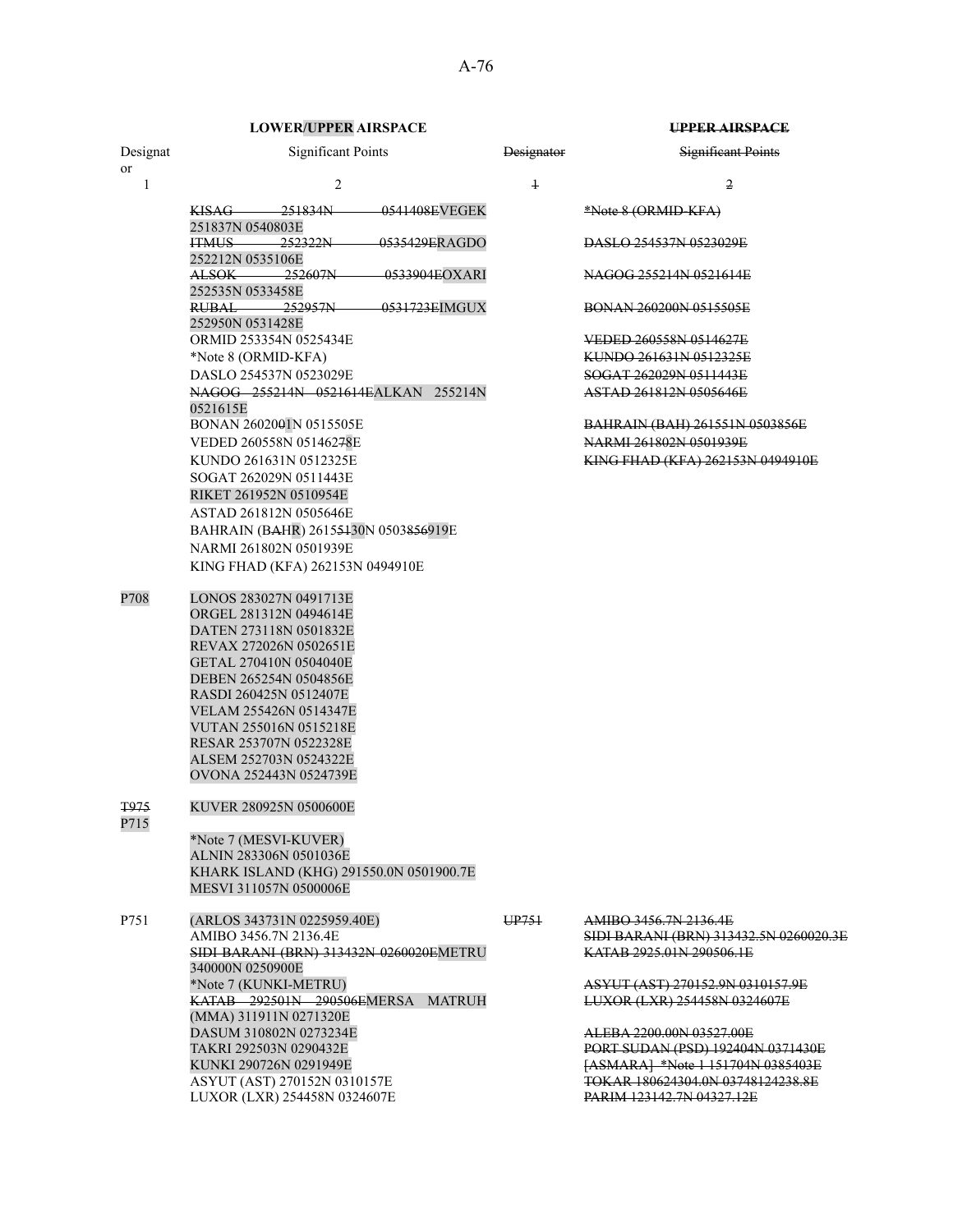|                | <b>LOWER/UPPER AIRSPACE</b>                                                                                                                                                                                                                                                                                                                                                                                                                                                                                                                                                                                                                                                                                               |                   | UPPER AIRSPACE                                                                                                                                                                                  |
|----------------|---------------------------------------------------------------------------------------------------------------------------------------------------------------------------------------------------------------------------------------------------------------------------------------------------------------------------------------------------------------------------------------------------------------------------------------------------------------------------------------------------------------------------------------------------------------------------------------------------------------------------------------------------------------------------------------------------------------------------|-------------------|-------------------------------------------------------------------------------------------------------------------------------------------------------------------------------------------------|
| Designat<br>or | <b>Significant Points</b>                                                                                                                                                                                                                                                                                                                                                                                                                                                                                                                                                                                                                                                                                                 | <b>Designator</b> | <b>Significant Points</b>                                                                                                                                                                       |
| 1              | 2                                                                                                                                                                                                                                                                                                                                                                                                                                                                                                                                                                                                                                                                                                                         | $\overline{1}$    | 2                                                                                                                                                                                               |
|                | DANOG 251341N 0330905E<br>UMINI 234900N 0341006E<br>ALEBA 220000N 0352700E<br>TOMRU 204411N 0361950E<br>PORT SUDAN (PSD) 192404.12N 0371430.21E<br>[ASMARA] *Note 1 151704N 0385403E<br>TOKAR 180624N 0374812E<br>DEKRA 123924N 0431544E<br>PARIM 123142N 0432712E<br>ARABO 123852N 0440401E<br>DIRAK 124211N 0442113E<br>ADEN (KRA) 124952.20N 0450125E<br>RABOL 125856N 0454119E<br>MIXAN 132222N 0472427E<br>SEPRO 132824N 0475035E<br>AMBOD 133357N 0481527E<br>SOKEM 134235N 0485329E<br>PAXED 135027N 0492759E<br>XANLO 135653N 0495628E<br><b>ORBAT 140638N 0503924E</b><br>RIGAM 143932N 0530414E<br>DAPAB 151115N 0552354E<br>ANGAL 161404N 0600004E<br>MUMBAI (BBB) 190511N 0725229E(MAMIG<br>161404N 0600004E) |                   | ADEN (KRA) 124952N 0450125E<br>ANGAL 161404.1N 0600004.1E<br>MUMBAI (BBB) 190511N 0725229E                                                                                                      |
| P752           | ALSIR 165804N 0471248E<br>UKPAD 165415N 0471848.60E<br>ALSOD 164203.60N 0473753.40E<br>NADAK 161935.40N 0481259.40E<br>DANIN 160543.80N 0483437.80E<br>SAYUN (SYN) 155742.64N 0484710.18                                                                                                                                                                                                                                                                                                                                                                                                                                                                                                                                  |                   |                                                                                                                                                                                                 |
| P753           | PADUR 172958N 0473825E<br>TASBI 165853N 0481118E<br>XALTA 163546.20N 0483545E<br>GIBAX 162047N 0485137E                                                                                                                                                                                                                                                                                                                                                                                                                                                                                                                                                                                                                   |                   |                                                                                                                                                                                                 |
| P891           | MAGALA (MGA) 261720N 0471225EMUSRI UP891<br>261647N 0474137E<br>*Note 7 (MUSRIto-KUA)<br>MEDGO 264433N 0475257E<br>GESOR 270322N 0475751E<br>KEDAT 272149N 0475901E<br><b>KUTEM 264359N 0473521EJVOBA</b><br>274138N<br>0480219E<br>EGNOV 270301N 0474713EKEBOK<br>274951N<br>0480341E<br>EMILU275031N 0475943E<br>KUNRU 283220N 0481050E<br>KUWAIT (KUA) 291306457N 0475903717E                                                                                                                                                                                                                                                                                                                                          |                   | MAGALA (MGA) 261720N 0471225E<br>*Note 7 to KUA<br>KUTEM 264359N 0473521E<br>EGNOV 270301N 0474713E<br><b>EMILU 275031N 0475943E</b><br>KUNRU 283220N 0481050E<br>KUWAIT (KUA) 291306N 0475803E |
| P899           | MIXAM 234139N 0575523E<br>*Note 7 (MIXAM-KUPSA)<br>VELOD 234611N 0573435E<br>PAXIM 240245N 0561631E                                                                                                                                                                                                                                                                                                                                                                                                                                                                                                                                                                                                                       | UP899             | <b>MIXAM 234139N 0575523E</b><br>*Note 7 to KUPSA<br><b>PAXIM 240245N 05617631E</b><br><b>ITRAX 241248N 0554749E</b>                                                                            |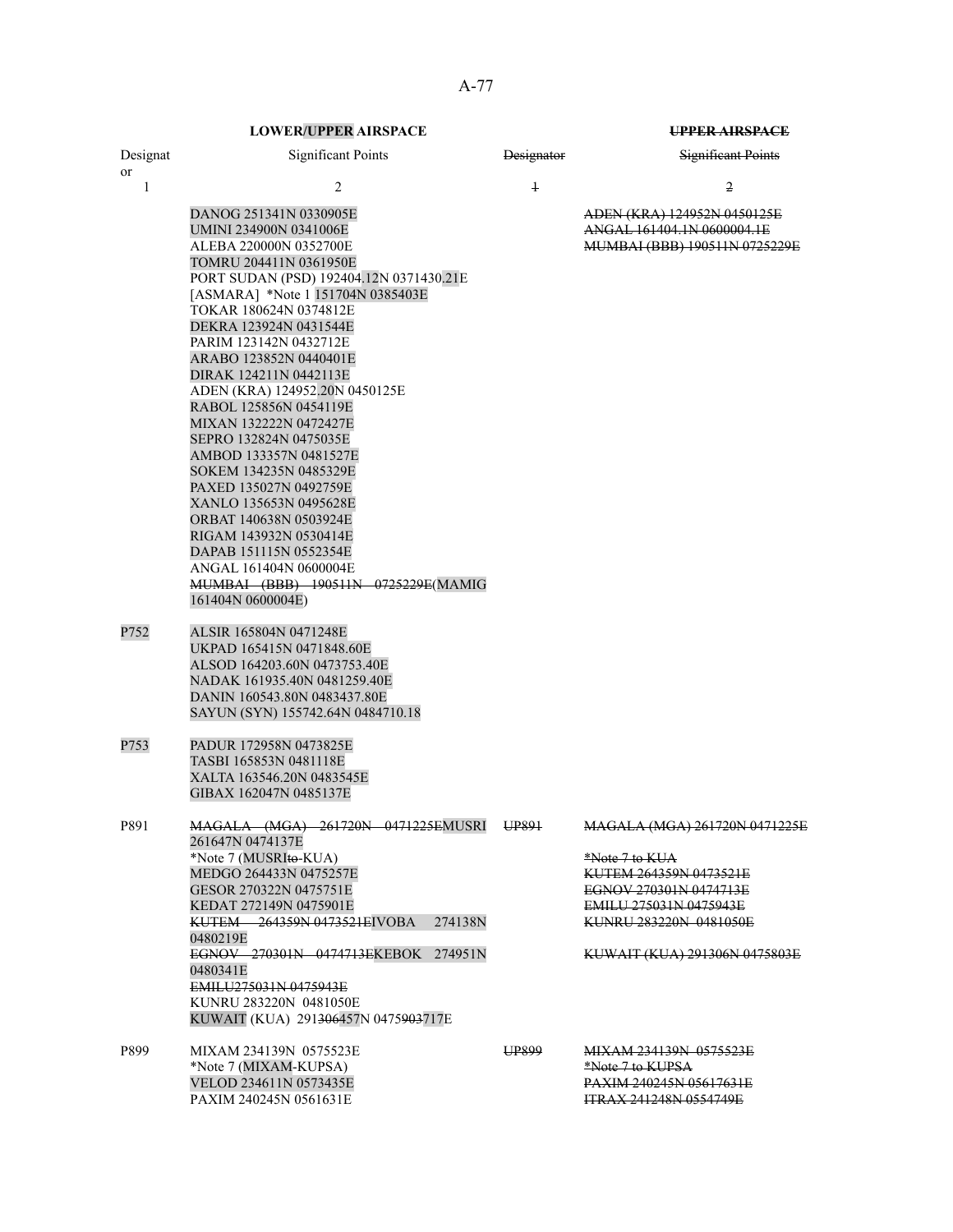|                | <b>LOWER/UPPER AIRSPACE</b>                                                                                                                |                   | <b>UPPER AIRSPACE</b>                                                                                    |
|----------------|--------------------------------------------------------------------------------------------------------------------------------------------|-------------------|----------------------------------------------------------------------------------------------------------|
| Designat<br>or | <b>Significant Points</b>                                                                                                                  | <b>Designator</b> | <b>Significant Points</b>                                                                                |
| 1              | $\overline{2}$                                                                                                                             | $\ddagger$        | 2                                                                                                        |
|                | <b>ITRAX 241248N 0554749E</b><br>AL AIN (ALN) VAVIM 241535.1N 05536232.9E<br>ABU DHABI (ADV) 242508N 0544024EROVOS<br>241825.0N 0552143.0E |                   | AL AIN (ALN) 241535N 0553623E<br>ABU DHABI (ADV) 242508N 0544024E<br><b>DASLA N243747N.8 E0533248E.8</b> |
|                | <b>DASLA N243747N.8 E0533248E.8SIXIV</b><br>242009N 0550439E                                                                               |                   | VEBAT N244830N.5 E05251.00E                                                                              |
|                | VEBAT N244830N.5<br>E05251.00EUMIBU<br>242331N 0543027E                                                                                    |                   | MEKMA N245430N E0522506E                                                                                 |
|                | <b>MEKMA</b> N245430<br>E0522506MEKRI<br>243122.8N 0535500.0E                                                                              |                   | $*Note 8 (OB)$                                                                                           |
|                | *Note $8$ (OB)<br>KUPSA N250445<br><del>- E0521151</del> KUMSI<br>245050N 0523619E<br>MEKMA 245430N 05225056E                              |                   | KUPSA N250445N E0521151E                                                                                 |
|                | KUPSA 250445N 0521151E                                                                                                                     |                   |                                                                                                          |
| P975           | (ELAZIG) EZS 384230N 0391327E<br>*Note7                                                                                                    | UP975             | (ELAZIG) EZS 384230N 0391327E<br>*Note7                                                                  |
|                | DIYARBAKIR (DYB) 384225N 0391328E (LEKRO<br>371638.80N 0405817.30)                                                                         |                   | DIYARBAKIR (DYB) 384225N 0391328E                                                                        |
|                | LESRI 370420N 0411348E                                                                                                                     |                   | <u>LESRI 370420N 0411348E</u>                                                                            |
|                | SIDNA 3633458N 0414159E                                                                                                                    |                   | SIDNA 3633584.0N 0414159.0E<br><b>TUBEN 351724N 0425434E</b>                                             |
|                | TUBEN 351724N 0425434E<br>MUTAG 343003N 0433834E                                                                                           |                   | MUTAG 343003N 0433834E                                                                                   |
|                | *Note 7 (MUTAG-LONOS)                                                                                                                      |                   | SOGUM 341212N 0435454E                                                                                   |
|                | SOGUM 341212N 0435454E<br>PUTSI 333200N 0443700E                                                                                           |                   | SINKA 332137N 0444753E<br>NOLDO 324932N 0452129E                                                         |
|                | SINKA 332137N 0444753E<br>NOLDO 324932N 0452129E                                                                                           |                   | *Note 7<br><del>KATUT 323737N 0453439E</del>                                                             |
|                | $*Note 7$                                                                                                                                  |                   | <b>DENKI 322228N 0455122E</b>                                                                            |
|                | KATUT 323737N 0453439E                                                                                                                     |                   | <b>ILMAP 312133N 0465702E</b>                                                                            |
|                | DENKI 322228N 0455122E                                                                                                                     |                   | PEBAD 305023N 0472958E                                                                                   |
|                | ILMAP 312133N 0465702E351724N 0460921E<br>PEBAD 305023N 0472958EULDUR 305023N                                                              |                   | SIDAD 295231N 0482944E<br>LOVAR 292424N 0484606E                                                         |
|                | 0472958E<br>SIDAD 295231N 0482944E                                                                                                         |                   |                                                                                                          |
|                | LOVAR 292424N 04846069EEGVAL 292448N<br>0484545E                                                                                           |                   |                                                                                                          |
|                | SESRA 2908003N 04854543ESESRU 290900N<br>0485450E                                                                                          |                   | SESRA 290800N 00485454E                                                                                  |
|                | DANAL 28513028N 049044850E                                                                                                                 |                   | DANAL 285130N 0490448E                                                                                   |
|                | IMDOX 2834545N 04914368E<br>LONOS 283027N 0491713E                                                                                         |                   | <b>IMDOX 283454N 0491436E</b><br>LONOS 283027N 0491713E                                                  |
|                | ORGEL 281312N 0494614E                                                                                                                     |                   | ORGEL 281312N 0494614E                                                                                   |
|                | DATEN 273118N 0501832E                                                                                                                     |                   | <b>DATEN 273118N 0501832E</b>                                                                            |
|                | REVAX 272026N 0502651E                                                                                                                     |                   | REVAX 272026N 0502651E                                                                                   |
|                | GETAL 270409N 0504039E                                                                                                                     |                   | GETAL 270409N 0504039E                                                                                   |
|                | LOSIS 270118N 0504208E<br>BOXOG 265403N 0504553E                                                                                           |                   | LOSIS 270118N 0504208E<br>BOXOG 265403N 0504553E                                                         |
|                | NABOS 264354N 0505145E                                                                                                                     |                   | NABOS 264354N 0505145E                                                                                   |
|                | TOTIS 261119N 0511026E                                                                                                                     |                   | TOTIS 261119N 0511026E                                                                                   |
| R <sub>2</sub> | ATMUL 220000N 0290527E                                                                                                                     | UR2               | <del>ATMUL 220000N 0290527E</del>                                                                        |
|                | TULOP 252209N 0262226E                                                                                                                     |                   | TULOP 252209N 0262226E                                                                                   |
|                | DITAR 265903N 0250000E<br>ARADA 304636N 0213348E                                                                                           |                   | DITAR 265903N 0250000E                                                                                   |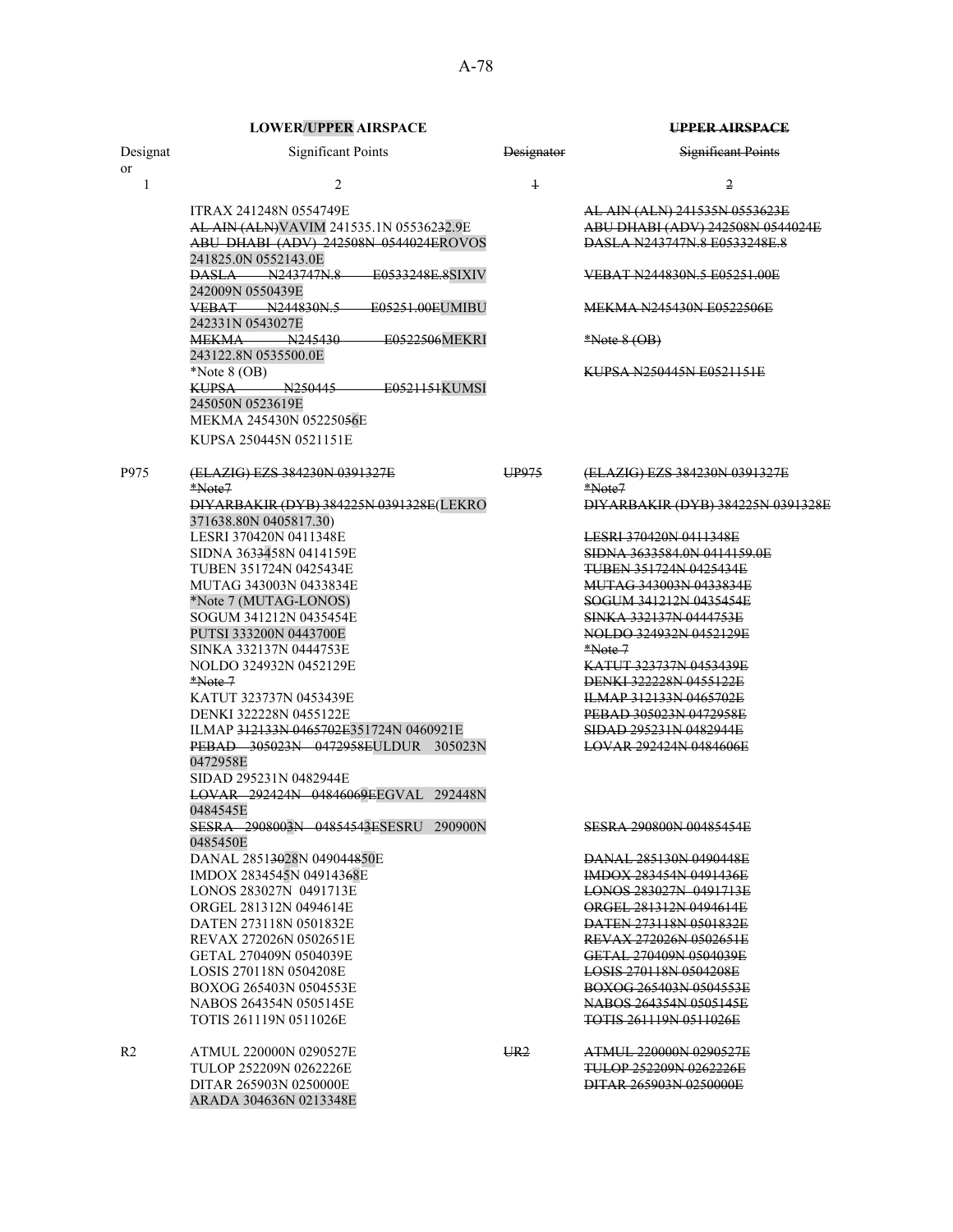|                       | <b>LOWER/UPPER AIRSPACE</b>                                                                                                                                                                                                                                                                                                                                                                                                                                                                                                                                                                                                                                                                                                                           |                   | <b>UPPER AIRSPACE</b>                                                                                                                                                                                                                                                                                                                                                                                                                                           |
|-----------------------|-------------------------------------------------------------------------------------------------------------------------------------------------------------------------------------------------------------------------------------------------------------------------------------------------------------------------------------------------------------------------------------------------------------------------------------------------------------------------------------------------------------------------------------------------------------------------------------------------------------------------------------------------------------------------------------------------------------------------------------------------------|-------------------|-----------------------------------------------------------------------------------------------------------------------------------------------------------------------------------------------------------------------------------------------------------------------------------------------------------------------------------------------------------------------------------------------------------------------------------------------------------------|
| Designat<br><b>or</b> | <b>Significant Points</b>                                                                                                                                                                                                                                                                                                                                                                                                                                                                                                                                                                                                                                                                                                                             | <b>Designator</b> | <b>Significant Points</b>                                                                                                                                                                                                                                                                                                                                                                                                                                       |
| 1                     | $\overline{2}$                                                                                                                                                                                                                                                                                                                                                                                                                                                                                                                                                                                                                                                                                                                                        | $\ddagger$        | 2                                                                                                                                                                                                                                                                                                                                                                                                                                                               |
|                       | BENGHAZI BENINA (BNA) 320728N 0201513E                                                                                                                                                                                                                                                                                                                                                                                                                                                                                                                                                                                                                                                                                                                |                   |                                                                                                                                                                                                                                                                                                                                                                                                                                                                 |
| R <sub>205</sub>      | ANARAK (ANK) 333215N 0534347E<br>BIRJAND (BJD) 325821N 0591200E                                                                                                                                                                                                                                                                                                                                                                                                                                                                                                                                                                                                                                                                                       | UR <sub>205</sub> | ANARAK (ANK) 333215N 0534347E<br>BIRJAND (BJD) 325821N 0591200E                                                                                                                                                                                                                                                                                                                                                                                                 |
| R <sub>2</sub> 19     | KUKLA 341438.34N 03444476.8E<br>KALDE (KAD) 3348276.70N 03529409.53E                                                                                                                                                                                                                                                                                                                                                                                                                                                                                                                                                                                                                                                                                  | UR <sub>219</sub> | KUKLA 341438.6N 0344447.8E<br>KALDE (KAD) 334827N 0352910E                                                                                                                                                                                                                                                                                                                                                                                                      |
| R401                  | AMPEX 08 1000N 055 0000E(EKBEL 112256N<br>0550000E)<br>SUHIL 120000N 0550000E<br>BOTEM 135413N 0551418E<br>DAPAP 151115N 0552354EDAPAB<br>151115N<br>0552354E<br>KIVEL 165306N 0553633E<br>ERDAX 175903N 0554458E<br>DEDSO 185811N 0560041E<br>HAIMA (HAI) 195813.3N 05616540.82E<br>VELIK 203322N 0561656E<br>*Note 7 (VELIK-GABKO)<br>ALNUN 211625N 0561041E<br>SUTLI 220121N 0560404E<br>DATBU 222243N 0560054E<br><b>DEMKI</b> 224941N 0562308EKATAK 224811N<br>0555708E<br>MUSAP 241754N 0555245ELABSA<br>230153N<br>0555505E<br>GIDIS 243600N 0555600EDOLFI<br>233253N<br>0555024E<br>ANVIX 244655N 0555616EKURTA<br>234205N<br>0554900E<br><b>AVAMI</b><br>–250554N<br>0555647EMUSAP<br>241754N 0555245E<br>254925N<br>0555010EPEDOG<br>ULUSA- | UR <sub>401</sub> | AMPEX 08 1000N 055 0000E<br><b>SUHIL 120000N 0550000E</b><br>DAPAP 151115N 0552354E<br>KIVEL 165306N 0553633E<br>ERDAX 175903N 0554458E<br>HAIMA (HAI) 195813N 0561651E<br>DEMKI 224941N 0562308E<br>MUSAP 241754N 0555245E<br>GIDIS 243600N 0555600E<br><b>ANVIX 244655N 0555616E</b><br>AVAMI 250554N 0555647E<br>ULUSA 254925N 0555010E<br>SOGUR 255221N 0554943E<br>*Note7 Eastbound (SOGUR-KHM)<br>GABKO 260404N 0554755E<br>GHESHM (KHM) 264547N 0555428E |
|                       | 242225.4N 0555333.7E<br>GIDIS 243600.0N 0555600.0E<br>ANVIX 244655.0N 0555616.0E<br>NORGA 250352N 0555415E<br>SOGUR 255221N 0554943EITBON<br>251426N 0555257E                                                                                                                                                                                                                                                                                                                                                                                                                                                                                                                                                                                         |                   |                                                                                                                                                                                                                                                                                                                                                                                                                                                                 |
|                       | *Note7 Eastbound (SOGUR-KHM)MISEG<br>252134N 0555205E<br>ITLAP 254925N 0555010E<br>ASNEK 255630.7N 0554904.7E<br>GABKO 260404N 0554755E<br>GHESHM (KHM) 264547N 0555428E                                                                                                                                                                                                                                                                                                                                                                                                                                                                                                                                                                              |                   |                                                                                                                                                                                                                                                                                                                                                                                                                                                                 |
| R402                  | LAKLU 232235N 0570401E<br>KUNGO 230034N 0565850E<br>NALKI 224928N 0565614E<br>*Note 7 (OONALKI-HAI)                                                                                                                                                                                                                                                                                                                                                                                                                                                                                                                                                                                                                                                   | UR402             | LAKLU 232235N 0570401E<br>$*Note 7 (OO)$<br><b>HAIMA (HAI) 195813N 0561651E</b>                                                                                                                                                                                                                                                                                                                                                                                 |

MOGOK 215057N 0564236E TUBSA 204029N 0562626E

HAIMA (HAI) 195813.31N 05616510.82E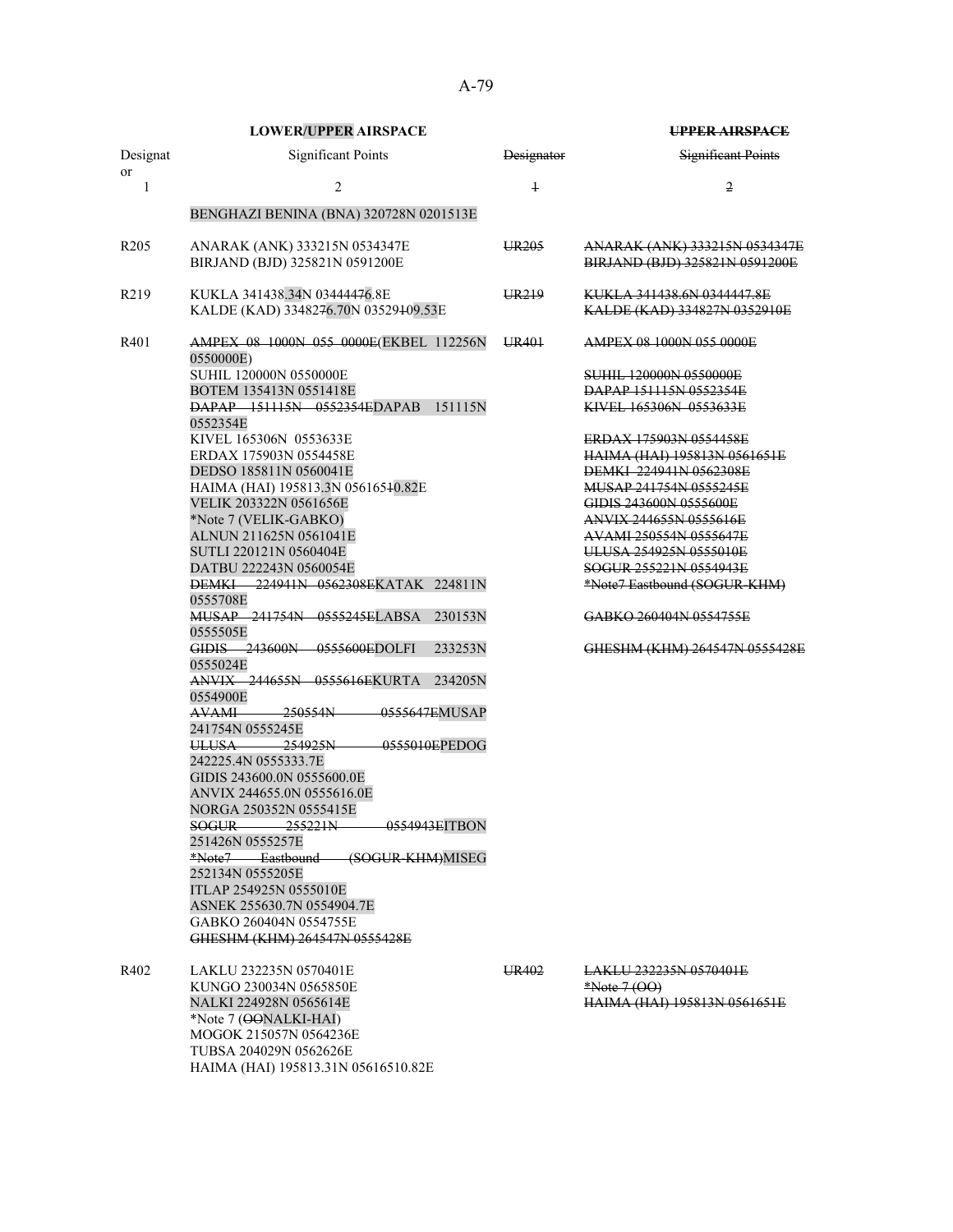**LOWER/UPPER AIRSPACE UPPER AIRSPACE** Significant Points

|       | -------------------------                                                                                   |                       | .                                                                                                                                                  |
|-------|-------------------------------------------------------------------------------------------------------------|-----------------------|----------------------------------------------------------------------------------------------------------------------------------------------------|
| ıgnat | Significant Points                                                                                          | <del>Designator</del> | <del>Significant Points</del>                                                                                                                      |
|       |                                                                                                             |                       |                                                                                                                                                    |
|       | <b>HWANI (JI) 250350N 0614744E (BIVIN 250350N</b><br>0614744E)                                              | UR462                 | (JIWANI) (JI) 250350N 0614744E                                                                                                                     |
|       | METBI 245556N 0612816E<br>DENDA 24423024N 0605451E<br>EGTAL 243458N 0603724E<br>ASLOM 242113N 0600552E<br>, |                       | <b>DENDA 244230.5N 0605451.8E</b><br>VUSET 235540N 0590812E<br>$*Note 7 (00)$<br>MIY AM 224120N 0575522E<br>11/3/33 12/2 12/2 13 32/2 12/2 12/2 12 |

R611 KHARTOUM (KTM) 153357.93N 0323312.16E EMITA 142130N 0334444E TIKAT 122418N 0353812E

R462 **JIWANI (JI) 250350N 0614744E(BIVIN** 

METBI 245556N 0612816E DENDA 24423024N 0605451E EGTAL 243458N 0603724E ASLOM 242113N 0600552E MIXOL 240523N 0592959E ALSAS 240054N 0591955E VUSET 235540N 0590812E \*Note 7 (OOVUSET-MIXAM) MIXAM 234139N 0575523E

- R650 ASRAB 254726N 0330619E UR650 ASRAB 254726.4N 0330619.3E KUSAT 264748N 0333617E HURGHADA (HGD) 271040N 0334747E HURGHADA (HGD) 271040N 0334747E SHARM EL SHEIKH (SHM) IMLUX 273131N 0340323E<br>SHARM EL SHEIKH (SHM) 275953N 0342448E<br>NALSO 2932.10N 03452503.0E SHARM EL SHEIKH (SHM) 275953N 0342448E DELNA 283040N 0343212E NUWEIBAA (NWB) 290156N 0344016E NALSO 293210N 034525042E
- Z151 DASUT 261832N 0531108E

Designat or

- R651 VEKEL 261929N 0535738E MIRIT 262013N 0545411E ORPEN 263119N 0552008E GHESHM ISLAND (KHM) 264547.1N 0555427.6E
- R652 ULINA 292451N 03458178E UR652 ROVAR 292438N0345711E<br>METSA 292707N 0345903E QATRANEH (QTR) METSA 292707N 0345903E QATRANEH (QTR) BAKIR 294053N 0350708E<br>QATIM 295600N 0351600E KIPAS 312320N GURIAT (GRY) QATIM 295600N 0351600E GURIAT (GRY) LOXUS 301300.90N 0352600E ROVAR 292438N0345711ELOSIL 304851.20N 0354741.31E QATRANEH (QTR) 311454.41N 0360334.31E OVANO 3148.01N 0390951.8E EGLOT 311656.94N 0363214.16E KULDI 311847.07N 0363214.16E KIPAS 3123204N 0370641E GURIAT (GRY) 312445N 371712E \*Note 7(OE) TURAIF (TRF) 314136N 03844058E OVANO 314801N 0390951E \*Note 7 (OVANO- GIBUX ) DAXAN 320512N 0393719E KASIR 323954N 0403112E GIBUX 330500N 0411100E RAPLU 332300N 0414530E GEPAP 334906N 0422851E MUTAG 343003N 0433834E IVANODAVAS 351724N 0451235E
- TURAIF (TRF)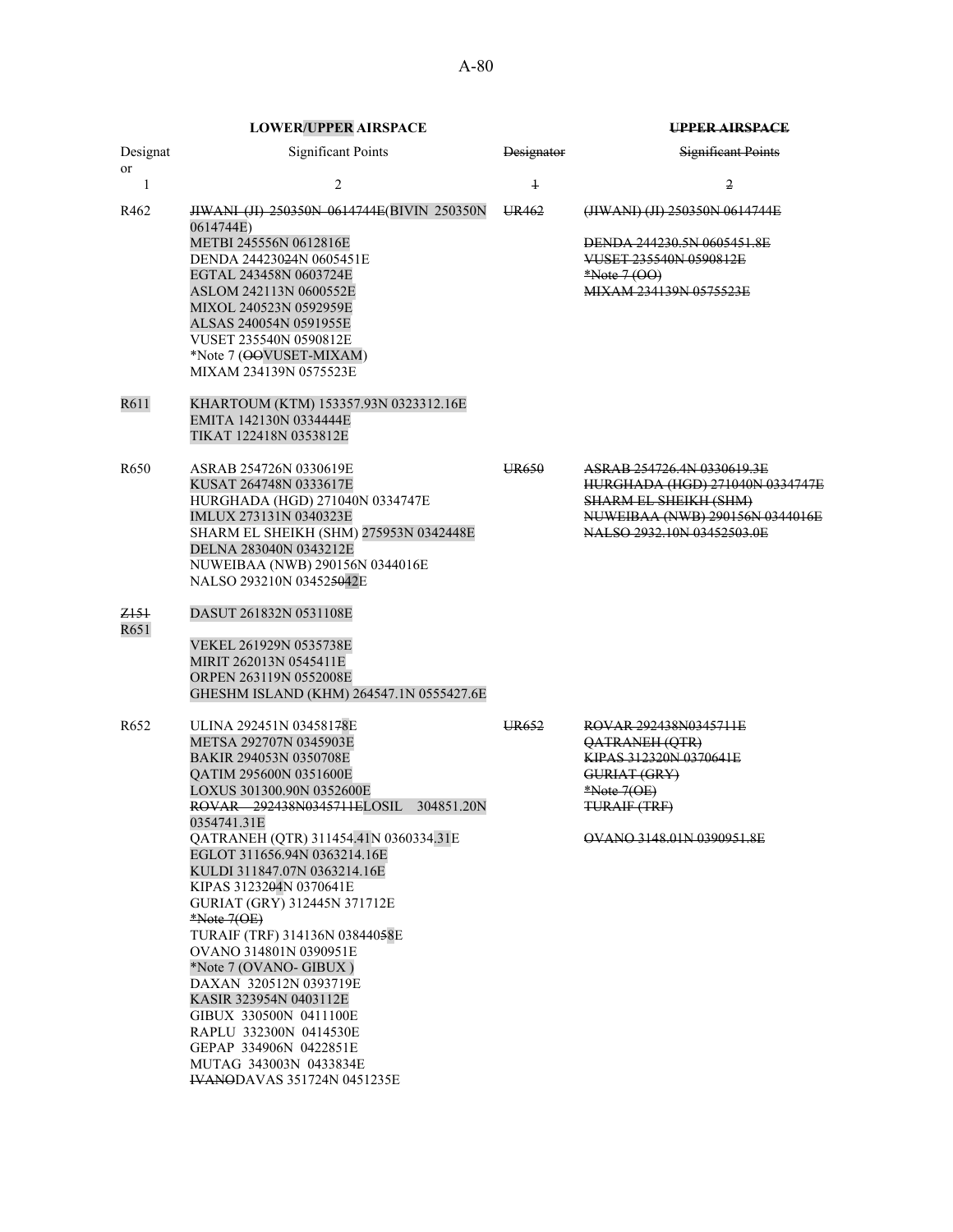or

## Designat Significant Points **Designator** Designator Significant Points 1  $2$   $1$   $2$ R654 MAGRI 385408N 0462300E UR654 MAGRI 385408N 0462300E DARUN 383339N 0464235E ZANJAN (ZAJ) 364647N 0482112E GODNA 382033N 0465457E SAVEH (SAV) 350107N 0502217E BUDED 375313N 0472032E **ESFAHAN (ISN) 334449N 0514941E** DAMOS 372619N 0474521E YAZD (YZD) 315352N 0541658E ZANJAN (ZAJ) 3646476.8N 048211<del>21.9E</del> KERMAN (KER) 301706N-8<br>TULGU 362836N 0484235E TULGU 362836N 0484235E NABOD 2816.1N 05825.3E SAVEH (SAV) 3501076.8N 05022176.9E EGPIC 2508.6N 06029.5E EGVEL 344258N 0503005E 2020 2021 2022 DENDA DENDA 244230N 0605451E PEKAM 332904N 0510118E 2816.1N 05825.3E ESFAHAN (ISN) 334449.1N 05149410.8E LADAL 322226N 0525543E TOVTA 320528N 0534421E YAZD (YZD) 3153521.6N 05416587.7E BOMUN 313648N 0544555E UKVEV 310557N 0553718E ALMOB 303434N 0562824E KERMAN (KER) 301706658.1N 045656372.3E ALKUL 295152N 0571535E PEDUK 285920N 0575447E NABOD 2816.1N 05825.3ENABOX 281630N 0582601E LADPA 265331N 0592514E DUGLI 264014N 0593431E NAGES 262451N 0594514E EGPER 255210N 0600737E CHAH BAHAR (CBH) 252641.9N 0602451.7E EGPIC 2508.611N 06029.53730E DENDA 24423024N 0605451E R655 (LARNACA) (LCA) 345222N 0333732E(KOBER 344437N 0340624E) UR655 (LARNACA) (LCA) 345222N 0333732E BALMA 342856.30N 0350302.30E CHEKA (CAK) 341802N 0354200E CHEKA (CAK) 3418021.81N 0354200159.64E CEDAR 341713.20N 0360004.30E LEBOR 341556N 0363514E KARIATAIN (KTN) 341248N 0371551E R659 TEHRAN (TRN) 354149.1N 05117021.6E UR659 TEHRAN(TRN) 354149N 0511702E \*Note 7 (ISN-TRN)  $*$ Note 7 (ISN-TRN) BOXAM 343749N 0515147E BOXAM 343749N 0515147E VAVIN 341709N 0520247E<br>DAPOG 333744N 0522331E<br>BAPOG 333744N 0522331E DAPOG 333744N 0522331E \*Note 3 (DAPOG-SYZ) SHIRAZ (SYZ) 293224N 0523520E ESFAHAN (ISN) 324449.1N 0514940.8E MIDSI 264142N 0515442E GIDEN 320039N 0520026E \*Note 8 (MIDSI-DOH) GESIP 314556N 0520359E \*Note 7 (MIDSI-VELAM) KAVOT 304111N 0521922E SOGAN 263915N 0515408E SHIRAZ (SYZ) 293224.6N 05235<del>20</del>19.6E ROSAN 263129N 0515220E LAGSA 283306N 0522056E DASOS 262430N 0515043E KATAG 282346N 0521841E RABLA 261506N 0514834E \*Note 7 (KATAG- EMISA) VEDED 260558N 0514628E DURSI 271219N 0520144E 2010 2020 2020 2020 2020 2020 2020 2031 271219N 0520144E KAVAM 265737N 0515818E **EMISA 254658N 0514207E**

MIDSI 264142N 0515442E **DOHA HAMAD INTL (DOH) 251459N 0513635E**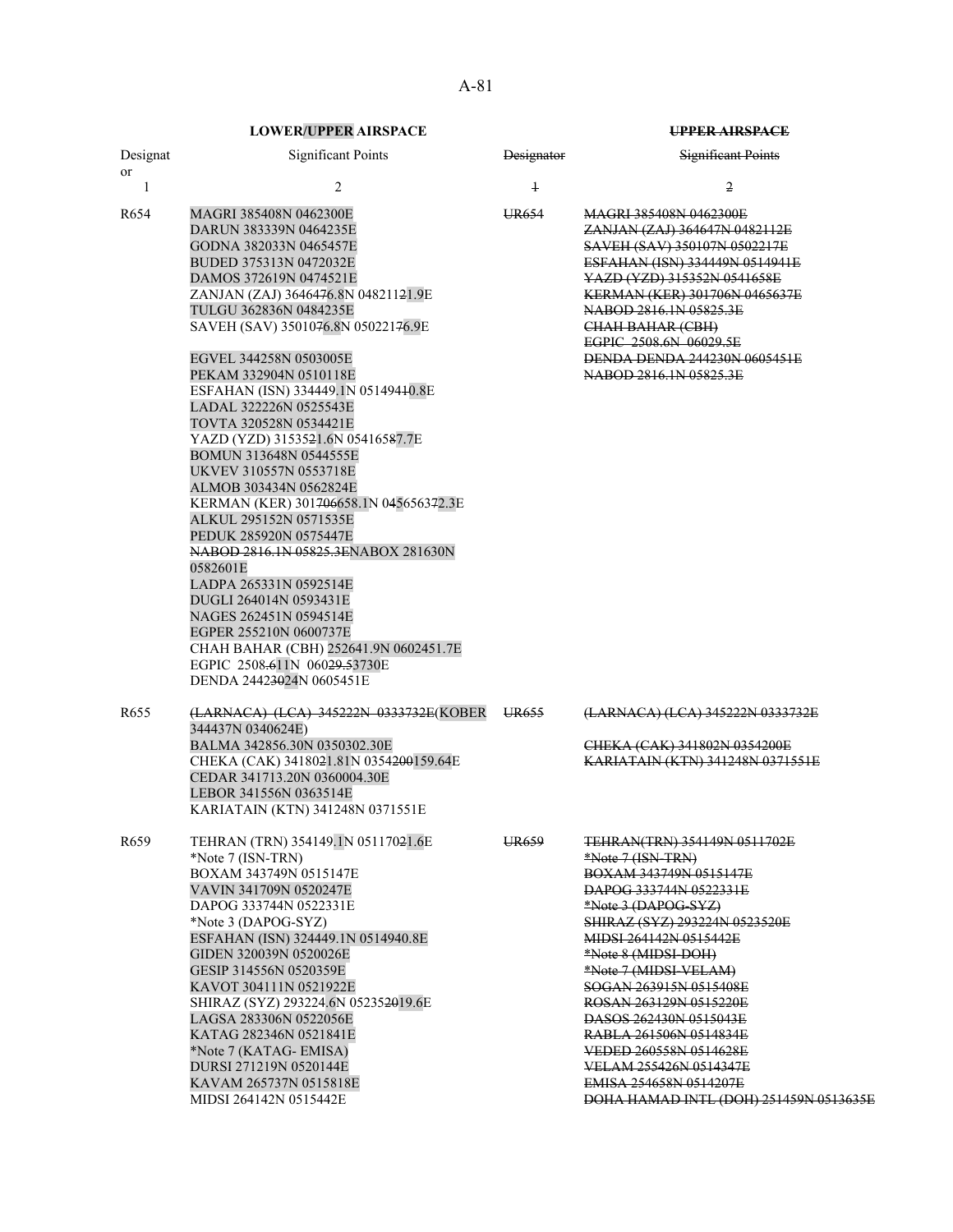|--|

|                         | <b>LOWER/UPPER AIRSPACE</b>                                                                                                                                                                                                                                                                                                                                                                               |                   | UPPER AIRSPACE                                                                                                                                                                                  |  |
|-------------------------|-----------------------------------------------------------------------------------------------------------------------------------------------------------------------------------------------------------------------------------------------------------------------------------------------------------------------------------------------------------------------------------------------------------|-------------------|-------------------------------------------------------------------------------------------------------------------------------------------------------------------------------------------------|--|
| Designat<br>or          | <b>Significant Points</b>                                                                                                                                                                                                                                                                                                                                                                                 | <b>Designator</b> | <b>Significant Points</b>                                                                                                                                                                       |  |
| $\mathbf{1}$            | $\overline{c}$<br>*Note 8 (MIDSI-DOH)<br>*Note 7 (MIDSI-VELAM)<br>SOGAN 263915N 0515408E<br>ROSAN 263129N 0515220E<br><b>DASOS 262430N 0515043EBOPOV</b><br>262430N<br>0515043E<br>RABLA 261506N 0514834E<br>VEDED 260558N 0514628E<br>VELAM 255426N 0514347E<br>EMISA 254658N 0514207E<br>$I\!\!N\!T\!L$<br>251459.66N<br>DOHA/HAMAD<br>(DOH)<br>05136354.80E                                            | $\ddagger$        | $\overline{2}$                                                                                                                                                                                  |  |
| R660                    | (ERZURUM (ERZ) 395724N 04112265.70E)<br>DASIS 3854315N 044122930E<br>BORES 382829N 0452137E<br>VUVAG 382529N 0452926E<br>TABRIZ (TBZ) 380853.5N 04612476.6E<br>RAKED 375621N 0470712E<br>BUDED 375313N 0472032E<br>RALGO 372840N 0490112E<br>RASHT (RST) 3719354.8N 0493657.1E<br>DEDLA 365620N 0500044E<br>NABAX 360955N 0504816E<br>TEHRAN (TRN) 354149N 0511702E                                       | UR <sub>660</sub> | (ERZURUM) (ERZ) 395724N 0411226E<br>RASHT (RST) 371935N 0493657E<br>TEHRAN (TRN) 354149N 0511702E                                                                                               |  |
| R661                    | DULAV 3857.000N 04537.9800E<br>RABDI 384804N 0454431E<br>SIBVU 384444N 0454657E<br>TABRIZ (TBZ) 380853.5N 04612476.6E<br>RUDAD 374045N 0465741E<br>ZANJAN (ZAJ) 3646476.8N 04821121.9E<br>SUTBU 363324N 0484732<br>MIVAK 355915N 0495324E<br>RUDESHUR (RUS) 3526443.7N 0505419.3E<br>IMAM KHOMAINI (IKA) 352434.8N 0511042.5E<br>VARAMIN (VR) 3520343.6N 05138143.8E<br>DEHNAMAK (DHN) 3515145N 05243132E | UR <sub>661</sub> | DULAV 3857.0N 04537.9E<br>TABRIZ (TBZ) 380853N 0461247E<br>ZANJAN (ZAJ) 364647N 0482112E<br>RUDESHUR (RUS) 352644N 0505419E<br>VARAMIN (VR) 352034N 0513814E<br>DEHNAMAK (DHN) 351514N 0524313E |  |
| <del>Z675</del><br>R665 | SOMAD 372645N 0543255E<br>LOVEN 363926N 0553355E<br><b>IBRAV 362041N 0555430E</b><br>MUSEG 354656N 0562631E<br>IMKUK 345602N 0571346E<br>TASLU 342531N 0574131E<br>BIRJAND (BJD) 325820.7N 0591200.5E                                                                                                                                                                                                     |                   |                                                                                                                                                                                                 |  |
| Z670<br>R670            | DASIS 385435N 0441230E<br>REXUS 385624N 0451332E<br>DULAV 385700N 0453800E                                                                                                                                                                                                                                                                                                                                |                   |                                                                                                                                                                                                 |  |
| R674                    | SABEL 185158N 0520339E<br>LOTEL 180926N 0514103E<br>PASUL 180341N 0513803E                                                                                                                                                                                                                                                                                                                                | UR674             | SABEL 185158N 0520339E<br><b>LOTEL 180926N 0514103E</b><br>PASUL 180341N 0513803E                                                                                                               |  |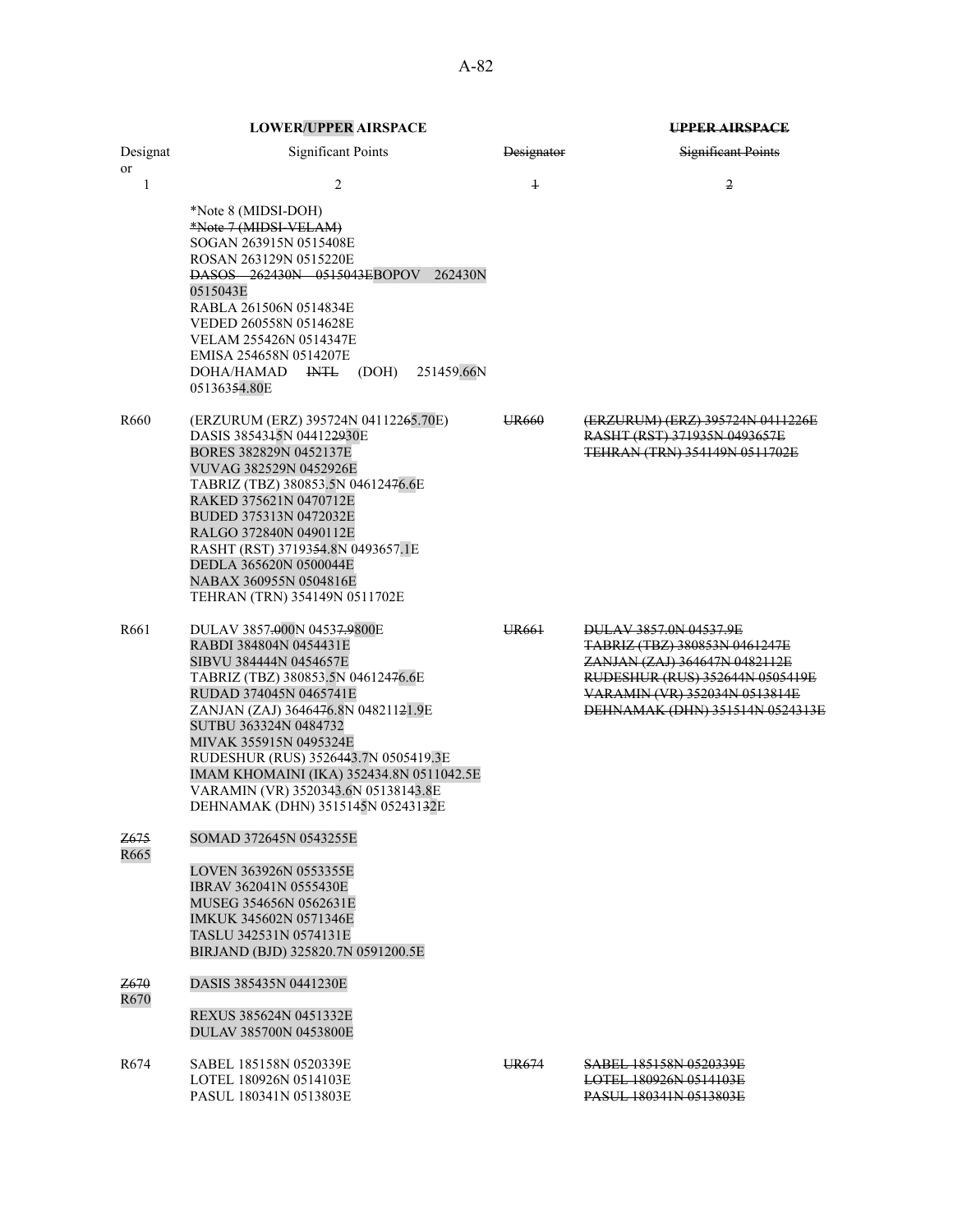| Designat<br><b>or</b> | <b>Significant Points</b>                                                                                                                                                                                                                                                                                                                                                                                                                                                                                                                                                                                                             | Designator        | <b>Significant Points</b>                                                                                                                                                                                                                                                      |
|-----------------------|---------------------------------------------------------------------------------------------------------------------------------------------------------------------------------------------------------------------------------------------------------------------------------------------------------------------------------------------------------------------------------------------------------------------------------------------------------------------------------------------------------------------------------------------------------------------------------------------------------------------------------------|-------------------|--------------------------------------------------------------------------------------------------------------------------------------------------------------------------------------------------------------------------------------------------------------------------------|
| $\mathbf{1}$          | 2                                                                                                                                                                                                                                                                                                                                                                                                                                                                                                                                                                                                                                     | $\boldsymbol{1}$  | $\overline{2}$                                                                                                                                                                                                                                                                 |
|                       | GOGRI 170752N 0510857E<br>OBTAS 164633N 0505756E<br>RARBA 161021N 0503920E<br><b>UKORA 152407N 0501547E</b><br>NAKAD 150056N 0500402E<br>DANAN 144010N 0495334E<br>XABIL 142924N 0494809E<br>EMABI 141627N 0494139E<br>PAXED 135027N 0492759E<br>DEMGO 120258N 0483040E                                                                                                                                                                                                                                                                                                                                                               |                   | GOGRI 170752N 0510857E<br>OBTAS 164633N 0505756E<br>RARBA 161021N 0503920E<br>UKORA 152407N 0501547E<br>NAKAD 150056N 0500402E<br><b>DANAN 144010N 0495334E</b><br>XABIL 142924N 0494809E<br>EMABI 141627N 0494139E<br><b>PAXED 135027N 0492759E</b><br>DEMGO 120258N 0483040E |
| R775                  | DEDLI 224232N 0373719E<br>DASPA 230121N 0370841E<br>SEDVA 235813N 0354006E<br>ELELI 251854N 0332934E<br>LUXOR (LXR) 254458N 0324607E                                                                                                                                                                                                                                                                                                                                                                                                                                                                                                  |                   |                                                                                                                                                                                                                                                                                |
| R777                  | DANAK 160800N 0412900E<br>LAKNA 160000N 0420000E<br>GOBLO 154050N 0432550E<br>IMKAR 153511N 0435039E<br>SANAA (SAA) 1530002959.60N 04413140.60E<br>PAVEN 144602N 0441112E<br>EGNOL 140745N 0440929E<br>TAIZ (TAZ) 134150N 0440819E<br>ARABO 123852N 0440401E<br>TORBA 121036N 0440206E                                                                                                                                                                                                                                                                                                                                                | UR <sub>777</sub> | DANAK 1608,00N 04129,00E<br>SANA'A (SAA) 153000N 0441311E<br>TAIZ (TAZ) 134150N 0440819E<br>ARABO 123852.8N 04404.01E<br>TORBA 1210.36N 0440206.1E                                                                                                                             |
| R784                  | SHARJAH (SHJ) 251945N 0553118EKUSEN<br>251828.0N 0562340.0E<br>*Note 7 (ORSAR-KUSEN)<br>EMOPI 252620.0N 0560900.0E<br>ALSIL 252911.1N 0554639.4E<br>TOVIV 253302N 0551942E<br>ALRAR 254058.2N 0550149.4E<br>GONVI 254239.8N 0545630.5E<br>TATLA 254753N 0544008E<br>EMOTA 255254N 0542414E<br>GIBIB 255507N 0541712E<br>ORSAR 260430N 0535730E<br>LEVNA 261535N 0533857E<br>EGMIT 263340N 0530825E<br>$*$ Note 8 (OM)<br>PEGET 270434N 0521515E<br>DURSI 271219N 0520144E<br>IMDAT 274100N 0511100E<br>ALNIN 2833056N 0501036E<br>NANPI 290457N 0493157E<br>*Note 7 (SIDAD-NANPI)<br>DESLU 292800N 0490150E<br>SIDAD 295231N 0482944E | UR784             | <b>SHARJAH (SHJ) 251945N 0553118E</b><br>ORSAR 260430 .5N 0535730.5E<br>$*Note 8 (OM)$<br>DURSI 271219.3N 0520144.7 E<br>IMDAT 27410.0N 05111003.0E<br>ALNIN 28330540.9N 050103601.6E<br>NANPI 290457N 0493157E<br>SIDAD 295231N 0482944E                                      |
| R785                  | TURAIF (TRF) 314146N 0384408.10<br>RASLI 315424N 0383648E<br>KAREM 325110.40N 0380324.38E<br>ZELAF 325700N 0380000E                                                                                                                                                                                                                                                                                                                                                                                                                                                                                                                   | UR785             | TURAIF (TRF)<br>ZELAF 3256567.0N 0371121800.0E<br><b>KARIATAIN (KTN) 341248N 0371551E</b><br><b>BANIAS (BAN) 351342N 0355729E</b>                                                                                                                                              |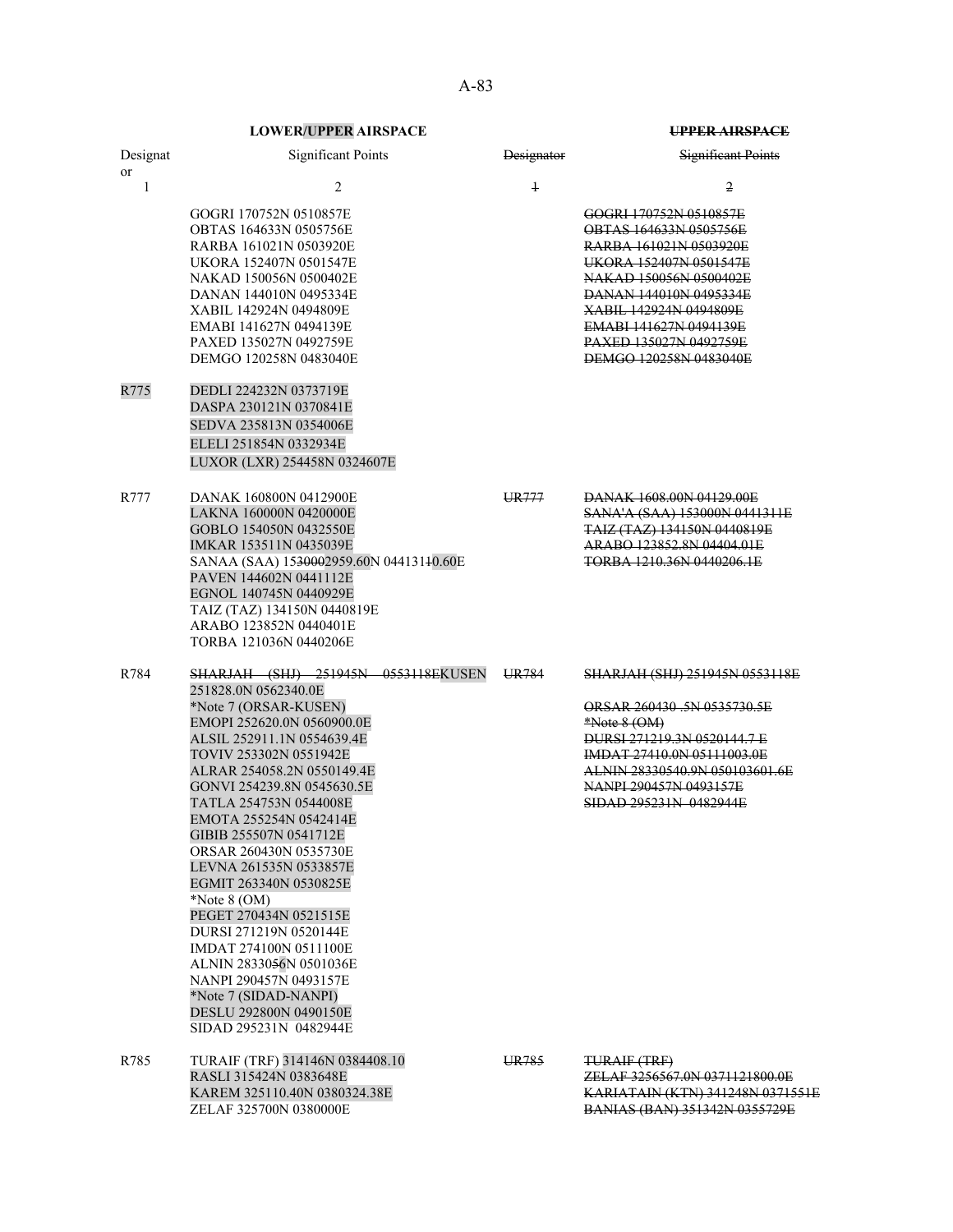|                           | <b>LOWER/UPPER AIRSPACE</b>                                                                                                                                                                                                                                                                                                                                                                                                                                      |                   | <b>UPPER AIRSPACE</b>                                                                                                                                                             |
|---------------------------|------------------------------------------------------------------------------------------------------------------------------------------------------------------------------------------------------------------------------------------------------------------------------------------------------------------------------------------------------------------------------------------------------------------------------------------------------------------|-------------------|-----------------------------------------------------------------------------------------------------------------------------------------------------------------------------------|
| Designat<br><sub>or</sub> | <b>Significant Points</b>                                                                                                                                                                                                                                                                                                                                                                                                                                        | <b>Designator</b> | <b>Significant Points</b>                                                                                                                                                         |
| 1                         | 2                                                                                                                                                                                                                                                                                                                                                                                                                                                                | $\ddagger$        | 2                                                                                                                                                                                 |
|                           | ABBAS 332610N 0374320E<br>BASEM 333352N 0373938E<br>KARIATAIN (KTN) 341248N 0371551E<br>BRAVO 344118N 0363500E<br>BANIAS (BAN) 35134262N 0355729E<br>DELTA 351228N 0354916E<br>NIKAS 351136N 0354300E                                                                                                                                                                                                                                                            |                   | NIKAS 3511.36N 03543.00E                                                                                                                                                          |
| R794                      | ULDUS 380000N 0510100E<br>ULEXI 374344N 0510631E<br>NOSHAHR (NSR) 36393546.1N 0512805751.4E<br>DEHNAMAK (DHN) 3515145N 05243132E<br>TABAS (TBS) 334021N 0565331E<br>BIRJAND (BJD) 325821N 0591200E<br>$*Note 5 (OH)$                                                                                                                                                                                                                                             | UR <sub>794</sub> | ULDUS 3800.00N 05101.00E<br>NOSHAHR (NSR) 363935N 0512805E<br>DEHNAMAK (DHN) 351514N 0524313E<br>TABAS (TBS) 334021N 0565331E<br>BIRJAND (BJD) 325821N 0591200E<br>$*Note 5 (OP)$ |
| R799                      | IMPOS 1831367N 0511848 E<br>PASUL 180341N 0513803E<br>TONRO 165850N 0522235E<br>ASMAK 162327N 0524634E<br>ENADO 153333N 0532015E                                                                                                                                                                                                                                                                                                                                 | UR799             | <b>IMPOS 183136N 0511848 E</b><br><b>PASUL 180341N 0513803E</b><br>TONRO 165850N 0522235E<br>ASMAK 162327N 0524634E<br>ENADO 153333N 0532015E                                     |
| T444                      | *Note 9<br>ROTOX 283323N 0494809E<br>*Note 7 (DENVO-ROTOX)<br>GEPUT 281307N 0493423E<br>DAMUR 280137N 0492638E<br>GIRSI 274126N 0493311E<br>ORDAN 271706N 0495442E<br>RAMSI 270249N 0500714E<br>LOTOR 264854N 0502200E<br>EGMOR 264211N 0502907E<br>DESBU 263240N 0503241E<br>ELOSO 262409N 0503551E<br>BAHRAIN (BHR) 261530N 0503919E<br>TULUB 260644N 0510041E<br>DENVO 260452N 0510509E                                                                       |                   |                                                                                                                                                                                   |
| T602                      | *Note 9<br>TUMAK 255031N 0531108E<br>*Note 7 (TUMAK-RAGAS)<br>VEDOM 260109N 0524456E<br>ORLUP 260651N 0523216E<br>VELAK 261307N 0521821E<br>LABOP 261907N 0520429E<br>ALTOM 262230N 0515639E<br>BOPOV 262430N 0515043E<br>ALMOK 262832N 0513840E<br>GITBO 263527N 0511750E<br>VEDOS 264106N 0510045E<br>MOGAS 264800N 0503909E<br>TOLMO 265504N 0502927E<br>EGLIT 270256N 0502006E<br>TOKMA 270939N 0501159E<br>ORSOL 272135N 0500208E<br>ITNAS 274644N 0493957E |                   |                                                                                                                                                                                   |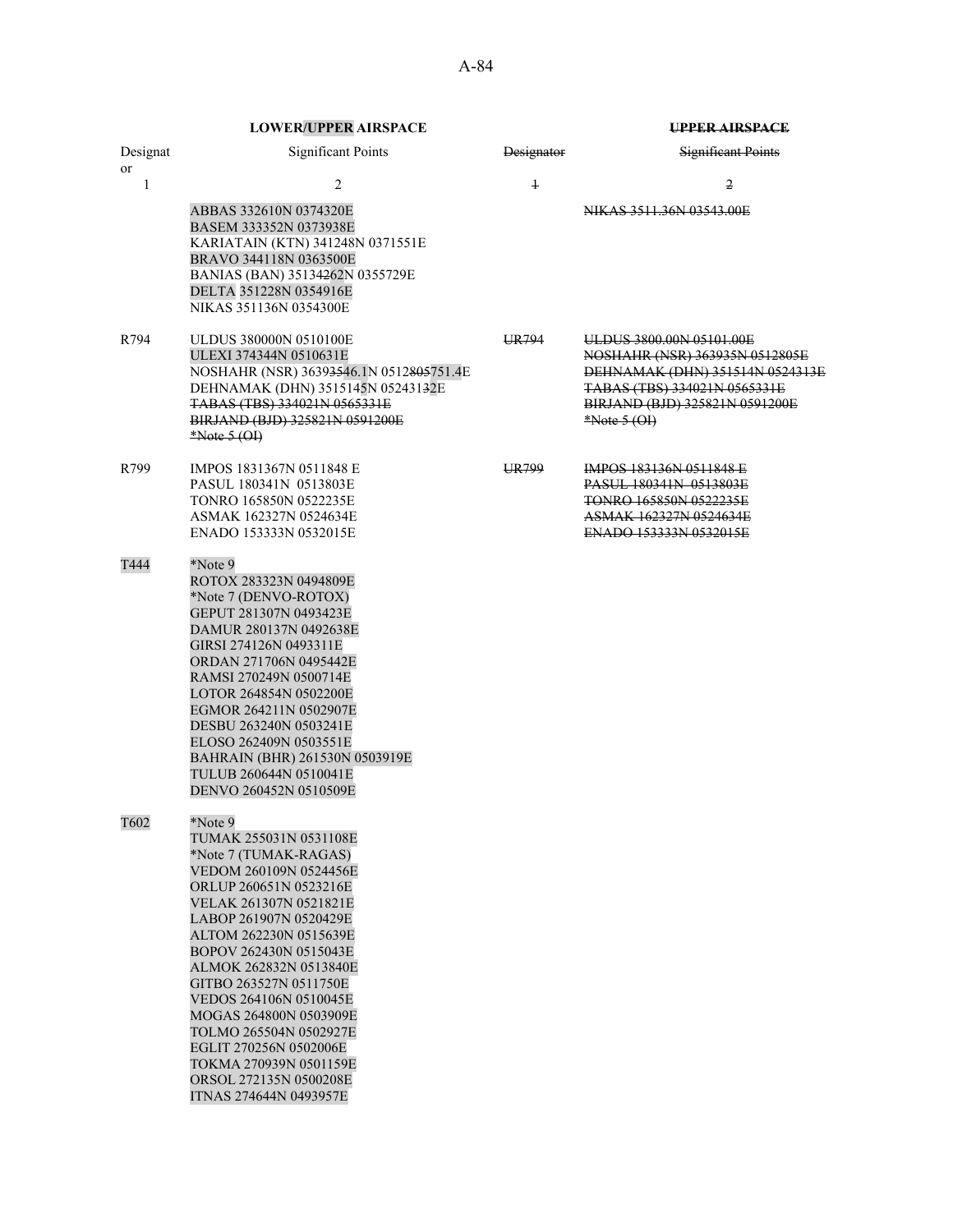|                                     | <b>LOWER/UPPER AIRSPACE</b>                                                                                                                                                                                                                                                       |                                                     | UPPER AIRSPACE            |
|-------------------------------------|-----------------------------------------------------------------------------------------------------------------------------------------------------------------------------------------------------------------------------------------------------------------------------------|-----------------------------------------------------|---------------------------|
| Designat                            | <b>Significant Points</b>                                                                                                                                                                                                                                                         | <b>Designator</b>                                   | <b>Significant Points</b> |
| or<br>$\mathbf{1}$                  | 2                                                                                                                                                                                                                                                                                 | $\overline{1}$                                      | 2                         |
|                                     | GODRI 280257N 0494308E<br>ROTOX 283323N 0494809E                                                                                                                                                                                                                                  |                                                     |                           |
| T665                                | *Note 9<br>ULDUN 262429N 0560924E<br>KAVEG 261608N 0552434E<br>MENDI 254955N 0550522E<br>DAPER 254522N 0545731E<br>*Note 7 (DOH-DAPER)<br>KUSBA 251633.60N 0532847.40E<br>RORON 252052.80N 0530915.60E<br>OVONA 252443.20N 0524739.60E<br>DOHA/HAMAD (DOH) 251459.66N 0513634.80E |                                                     |                           |
| Z350<br>T970                        | *Note 9<br>ITURA 232351N 0580720E<br>*Note 7 (ITURA-IVIVA)<br>IVIVA 245945N 0574958E<br>KATUS 251600N 0574700E<br>GIGAB 253708N 0573231E<br>NOVSU 263407N 0573849E                                                                                                                |                                                     |                           |
|                                     | BONIK 264444N 0562651E<br>MOBET 264406N 0560908E<br>GHESHM ISLAND (KHM) 264547.1N 0555427.6E<br>SERDU 264715N 0545757E<br>ROSUM 264741N 0543637E<br>LAVAN ISLAND (LVA) 264843.4N 0532121.1E<br>DURSI 271219N 0520144E<br>KAVAM 265737N 0515818E<br>MIDSI 264142N 0515442E         |                                                     |                           |
| <del>Z151</del><br>T980             | *Note 9                                                                                                                                                                                                                                                                           |                                                     |                           |
|                                     | GHESHM ISLAND (KHM) 264547.1N 0555427.6E<br>ULDUN 262429N 0560924E<br>BOTOV 252812N 0564307.80E<br>GIDIL 251742N 0564923E<br>BUBAS 245938N 0570003E<br>GERAR 240600N 0573616E<br>MIXAM 234139N 0575523E                                                                           |                                                     |                           |
| <del>M317</del><br>T990             | *Note 9                                                                                                                                                                                                                                                                           |                                                     |                           |
|                                     | RABEM 374841N 0452949E<br>KHOY (KHY) 382601.4N 0445758.9E<br>DASIS 385435N 0441230E                                                                                                                                                                                               |                                                     |                           |
|                                     | c) Originated by:                                                                                                                                                                                                                                                                 | The ATM SG/7 meeting (virtual, 15-18 November 2021) |                           |
| d) Intended date of implementation: |                                                                                                                                                                                                                                                                                   | As soon as practicable after approval               |                           |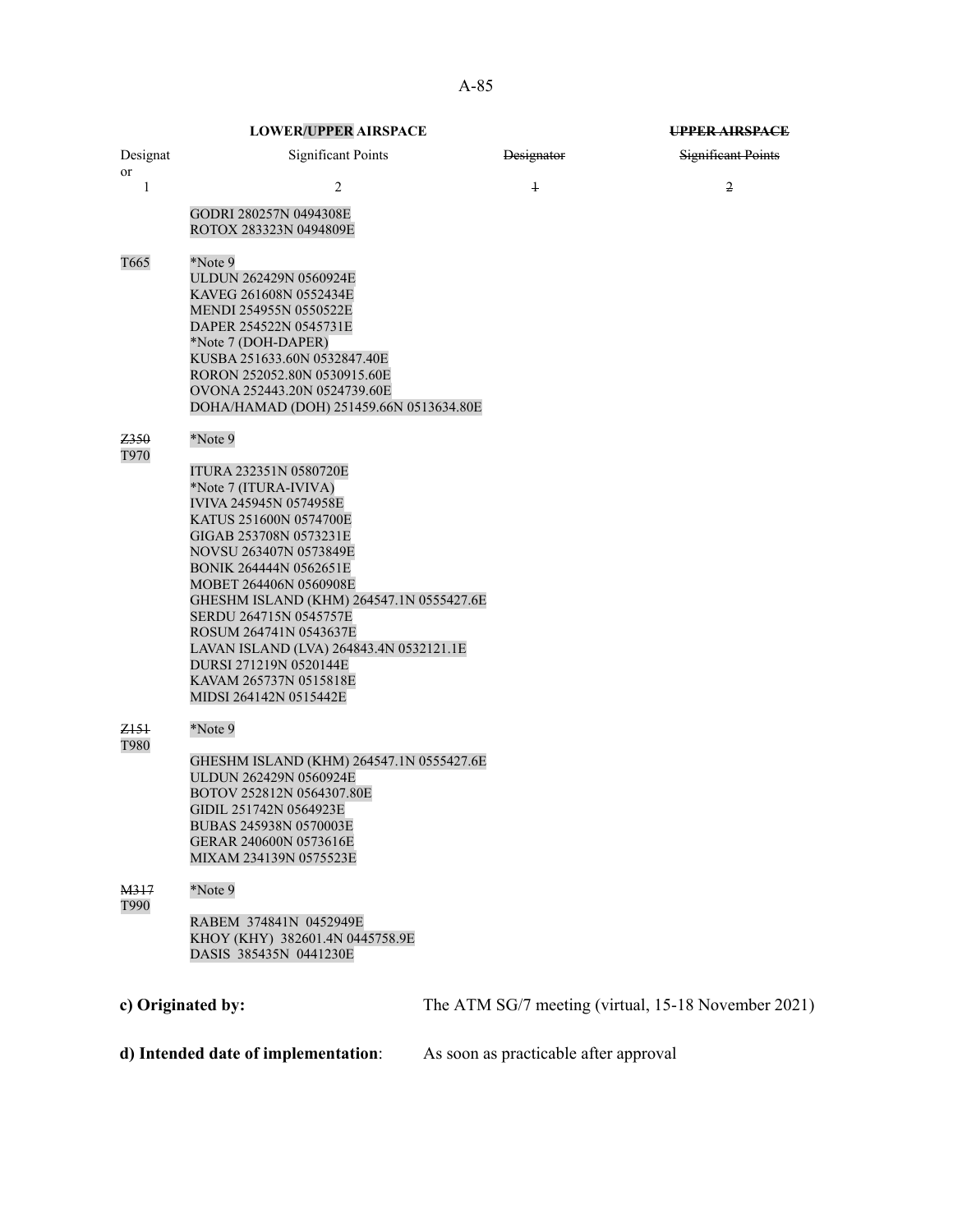## **e) Originator's Comments**

The changes proposed herein are the result of work undertaken by the MIDANPIRG ATM SG/7 meeting; and the coordinating with MID States and airspace users. The Proposal for Ammendment takes also into consideration the MIDANPIRG Steering Group Conclusion 6/9 related to the removal of the prefix 'U" from ATS Routes in Table ATM II-MID-1; and the airspace restructuring projects in the MID Region to enhance the ATS route network efficiency and availability during normal and contingency situations.

## **f) Secretariat's Comments**

The ICAO Secretariate was fully engaged in the work of the ATM SG and the bilateral and multilateral discussion/coordination with states and airspace users.

| Afghanistan                           | Ethiopia                   | Paraguay                  |
|---------------------------------------|----------------------------|---------------------------|
| Albania                               | Finland                    | Peru                      |
| Algeria                               | France                     | Philippines               |
| Andorra                               | Georgia                    | Poland                    |
| Antigua and Barbuda                   | Germany                    | Portugal                  |
| Argentina                             | Greece                     | Qatar                     |
| Armenia                               | Hungary                    | Republic of Korea         |
| Australia                             | Iceland                    | Republic of Moldova       |
| Austria                               | India                      | Romania                   |
| Azerbaijan                            | Indonesia                  | <b>Russian Federation</b> |
| <b>Bahamas</b>                        | Iran (Islamic Republic of) | San Marino                |
| Bahrain                               | Ireland                    | Saudi Arabia              |
| Bangladesh                            | <b>Israel</b>              | Senegal                   |
| <b>Barbados</b>                       | Italy                      | Serbia                    |
| <b>Belarus</b>                        | Jamaica                    | Singapore                 |
| Belgium                               | Japan                      | Slovakia                  |
| Bosnia and Herzegovina                | Jordan                     | Slovenia                  |
| <b>Brazil</b>                         | Kazakhstan                 | South Africa              |
| Bulgaria                              | Kenya                      | Spain                     |
| Cabo Verde                            | Kyrgyzstan                 | Sri Lanka                 |
| Canada                                | Latvia                     | Sudan                     |
| Chile                                 | Libya                      | Sweden                    |
| China                                 | Lithuania                  | Switzerland               |
| Colombia                              | Luxembourg                 | Switzerland               |
| Costa Rica                            | Malaysia                   | Tajikistan                |
| Côte d'Ivoire                         | Malta                      | Thailand                  |
| Croatia                               | Mexico                     | Tunisia                   |
| Cuba                                  | Monaco                     | Turkey                    |
| Cyprus                                | Mongolia                   | Turkmenistan              |
| Czech Republic                        | Montenegro                 | Ukraine                   |
| Democratic People's Republic of Korea | Morocco                    | United Arab Emirates      |

## **g) Proposal circulated to following States and Organizations:**